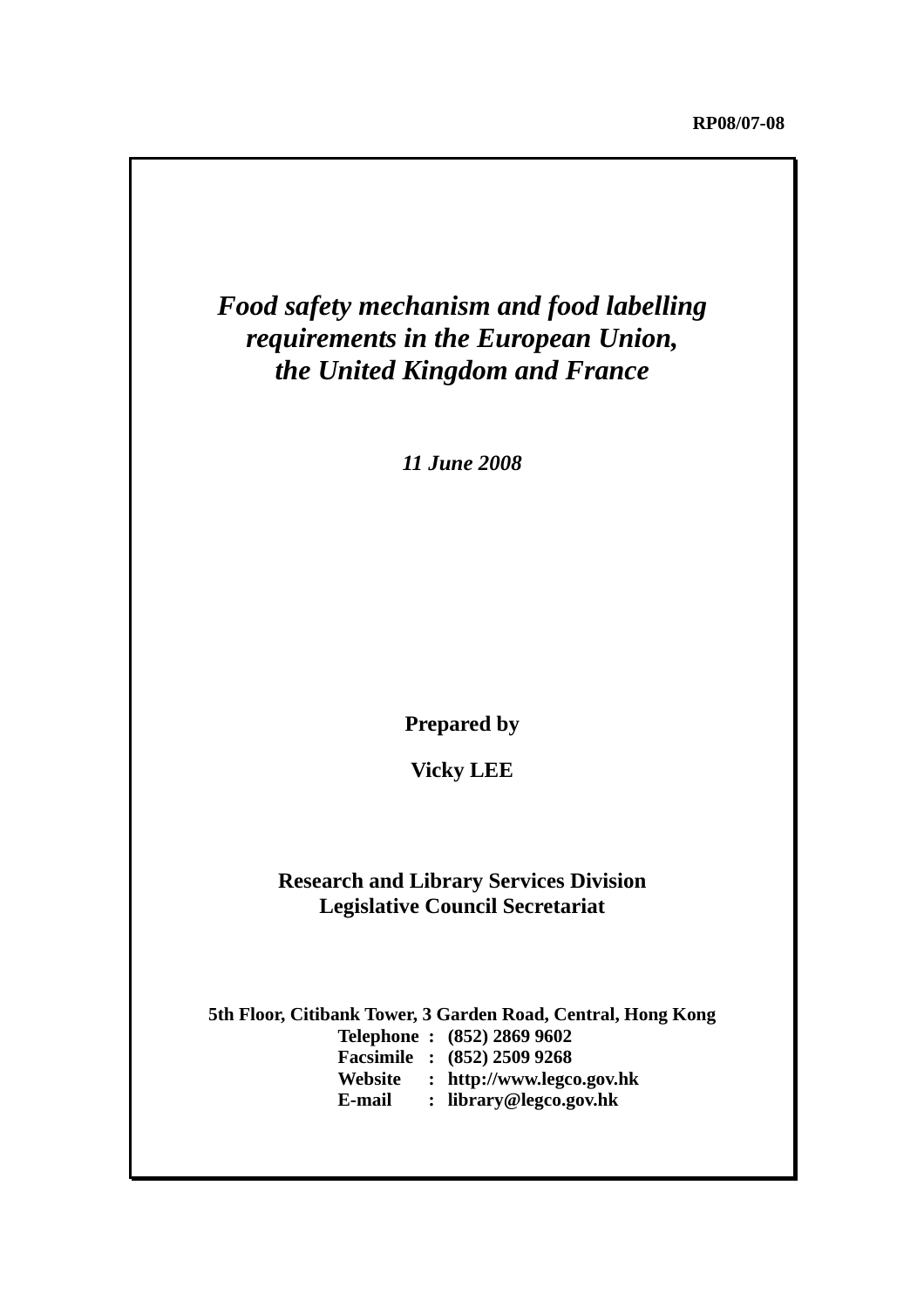# **Contents**

| <b>Executive Summary</b>                               |                           |
|--------------------------------------------------------|---------------------------|
| <b>Chapter 1 – Introduction</b>                        | 1                         |
| Background                                             | $\boldsymbol{l}$          |
| Scope of research                                      | $\boldsymbol{l}$          |
| Methodology                                            | $\overline{2}$            |
| <b>Chapter 2 – European Union</b>                      | $\boldsymbol{\beta}$      |
| Overview                                               | $\mathfrak{Z}$            |
| Responsible authorities                                | $\overline{4}$            |
| Directorate-General for Health and Consumer Protection | $\overline{\mathcal{A}}$  |
| Standing Committee on the Food Chain and Animal Health | 5                         |
| <b>European Food Safety Authority</b>                  | 6                         |
| Food safety policies                                   | 8                         |
| An integrated approach                                 | 8                         |
| Principles underlying food safety policies             | 9                         |
| <b>Enforcement</b> tools                               | 9                         |
| <i><b>Objectives</b></i>                               | 10                        |
| Implementation guidelines                              | 10                        |
| Other legislation                                      | $\overline{\mathfrak{U}}$ |
| Monitoring mechanism                                   | 11                        |
| Traceability                                           | 11                        |
| Consumer protection                                    | 13                        |
| Rapid Alert System for Food and Feed                   | 13                        |
| Emergency procedures and crisis management             | 13                        |
| Food labelling                                         | 14                        |
| Legislation                                            | 14                        |
| Information on labels                                  | 15                        |
| Indication of prices                                   | 17                        |
|                                                        |                           |

# *Page*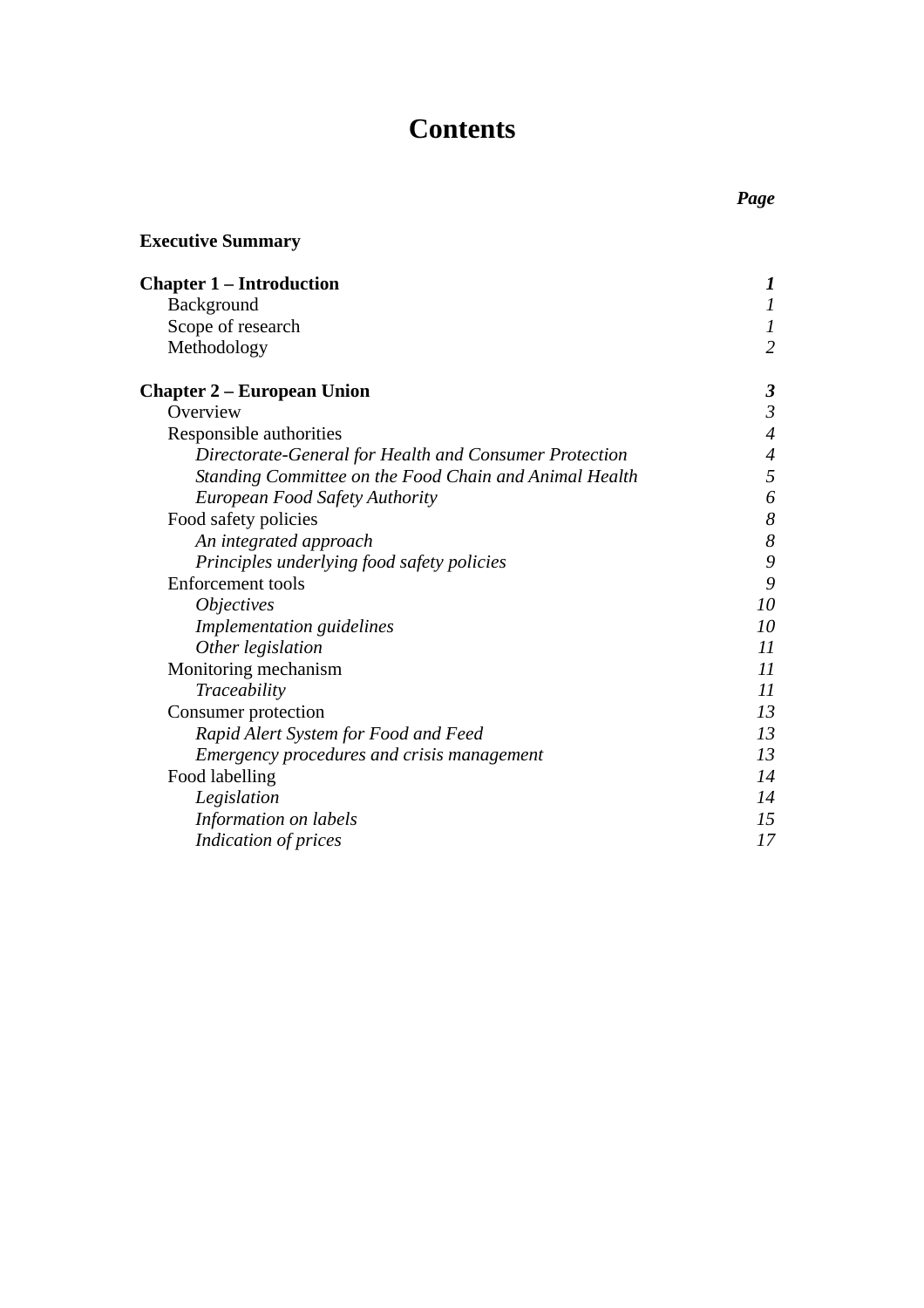| <b>Chapter 3 – United Kingdom</b>                              | 18 |
|----------------------------------------------------------------|----|
| Overview                                                       | 18 |
| Responsible authorities                                        | 19 |
| <b>Food Standards Agency</b>                                   | 19 |
| Department for Environment, Food and Rural Affairs             | 22 |
| Food safety policies                                           | 26 |
| Single Integrated National Control Plan for the United Kingdom | 26 |
| Delivering the Essentials of Life: Defra's Five Year Strategy  | 28 |
| <b>Enforcement</b> tools                                       | 28 |
| Food and feed hygiene for farmers and growers                  | 28 |
| Codes of Practice and associated practice guidance             | 29 |
| Monitoring mechanism                                           | 30 |
| General food standards                                         | 30 |
| Control activities of local and port health authorities        | 30 |
| Consumer protection                                            | 32 |
| Alert system                                                   | 32 |
| Complaint mechanism                                            | 32 |
| Penalties                                                      | 32 |
| Other mechanisms for enhancing consumer protection             | 33 |
| Emergency and contingency planning                             | 33 |
| Food labelling                                                 | 34 |
| Information on labels                                          | 35 |
| Labelling relating to allergy                                  | 36 |
| <b>Chapter 4 – France</b>                                      | 37 |
| Overview                                                       | 37 |
| Responsible authorities                                        | 37 |
| Directorate-General of Food                                    | 38 |
| Directorate-General for Competition, Consumption and the       | 39 |
| <b>Repression of Fraud</b>                                     |    |
| Directorate-General for Health                                 | 39 |
| French Food Safety Agency                                      | 39 |
| National Institute for Monitoring of Health                    | 41 |
| <b>National Food Council</b>                                   | 41 |
| Food safety policies                                           | 41 |
| <b>Enforcement</b> tools                                       | 42 |
| Monitoring mechanism                                           | 43 |
| <b>Facility inspections</b>                                    | 43 |
| Product inspections                                            | 43 |
| Consumer protection                                            | 44 |
| National alert network system                                  | 44 |
| European Union's alert network system                          | 44 |
| Crisis management                                              | 44 |
| Penalties                                                      | 45 |
| Food labelling                                                 | 45 |
| Information on labels                                          | 45 |
| Labelling of cattle                                            | 46 |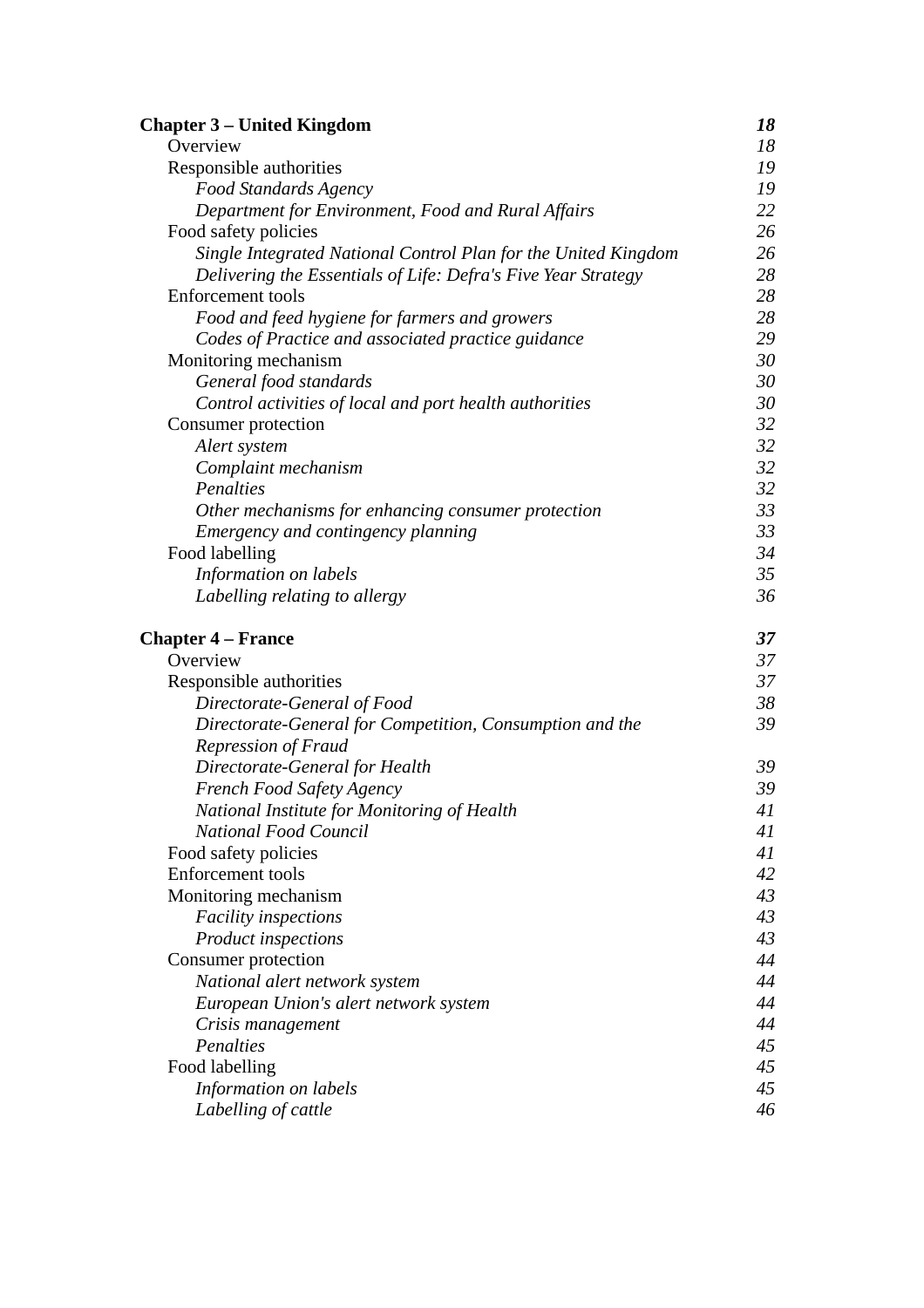| <b>Chapter 5 – Analysis</b> | 47 |
|-----------------------------|----|
| Introduction                | 47 |
| Responsible authorities     | 47 |
| Food safety policies        | 48 |
| Enforcement tools           | 49 |
| Monitoring mechanism        | 50 |
| Consumer protection         | 51 |
| Crisis management           | 52 |
| Food labelling              | 52 |
| <b>Appendices</b>           | 61 |
| <b>References</b>           |    |

*Research reports are compiled for Members and Committees of the Legislative Council. They are not legal or other professional advice and shall not be relied on as such. Research reports are subject to copyright owned by the Legislative Council Commission (the Commission). The Commission permits accurate reproduction of the research reports for non-commercial use in a manner not adversely affecting the Legislative Council, provided that acknowledgement is made stating the Research and Library Services Division of the Legislative Council Secretariat as the source and one copy of the reproduction is sent to the Legislative Council Library.*

*-------------------------------------------------------------------------------------------------------------------------------------------*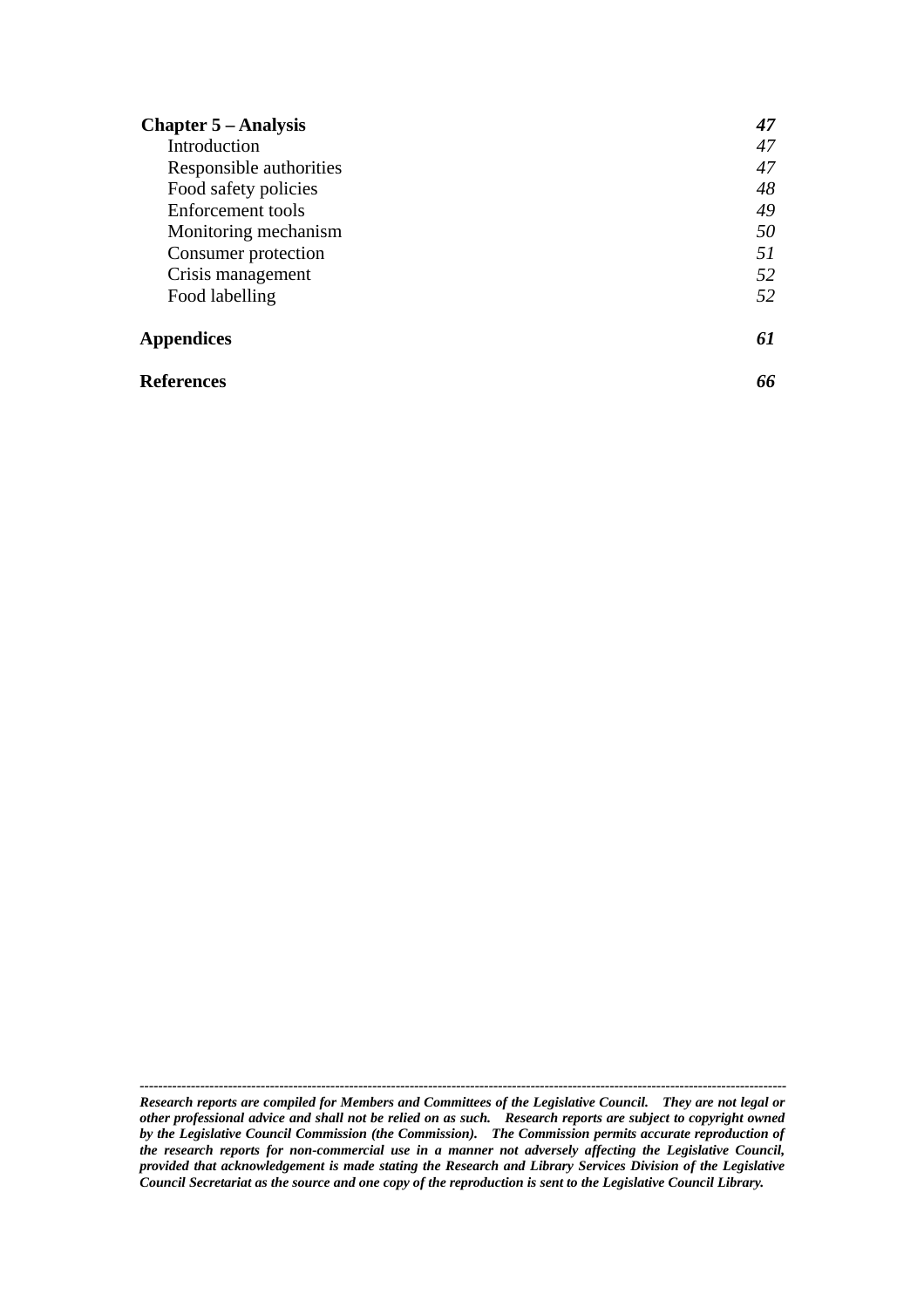# **Executive Summary**

- 1. The integrated approach of the European Union (EU) to food safety aims to assure a high level of food safety, animal health, animal welfare and plant health within the EU through coherent "farm-to-table" measures and adequate monitoring, while ensuring the effective functioning of the internal market. The primary responsibility for ensuring the safety of food rests with food businesses. The European Commission enforces the EU feed and food laws by: (a) conducting periodic checking on the member states to see whether the EU legislation has been properly incorporated into domestic laws; and (b) ensuring compliance with the EU standards through reports from the member states and non-EU countries and on-the-spot inspections in the EU. The Rapid Alert System for Food and Feed enables the control authorities to exchange information on measures taken to ensure food safety. In the event of a food safety incident, a crisis management plan and a crisis unit to collect and evaluate all relevant information will be established. In the EU, the aim of food labelling is to ensure that the consumer gets all the essential information on the composition of a product, the manufacturer, and the methods of storage and preparation.
- 2. The *Single Integrated National Control Plan for the United Kingdom January 2007 to March 2011* published by the United Kingdom (UK) in 2007 stipulates the roles and responsibilities of the different authorities and associated organizations involved in the monitoring of compliance with, and enforcement of, the feed and food laws, animal health and welfare rules and plant health requirements. While the enforcement of the feed and food laws is the responsibility of local authorities, the Food Standards Agency (FSA) monitors standards and audits local authorities' activities to ensure that enforcement arrangements are proportionate, consistent and transparent. In addition to the *Food Alerts* published by FSA to alert local authorities and consumers to food safety issues, FSA also has the *Incidents Response Protocol* outlining the procedures that should be followed by its staff during food and feed safety incidents. As regards food labelling in the UK, FSA's role is to make sure that people obtain the relevant information in an understandable manner.
- 3. In France, the *Law of July 1998* has established the framework of the existing food safety system. In compliance with the European directives, food business operators are responsible for the safety of the foodstuffs they manufacture and market. While the Directorate-General of Food monitors compliance with health regulations throughout the entire food chain for products of animal origin and up to the first processing for products of plant origin, the Directorate-General for Competition, Consumption and the Repression of Fraud monitors plant products (except those undergoing first processing) and carries out inspections at points of distribution and consumption. Both the national and the EU alert network systems help protect consumers from problem food. In the event of food safety incidents, predetermined procedures are in place to enable investigators to collect the required information in a swift manner. In France, the labelling system follows that of the EU, with the principle of traceability being implemented.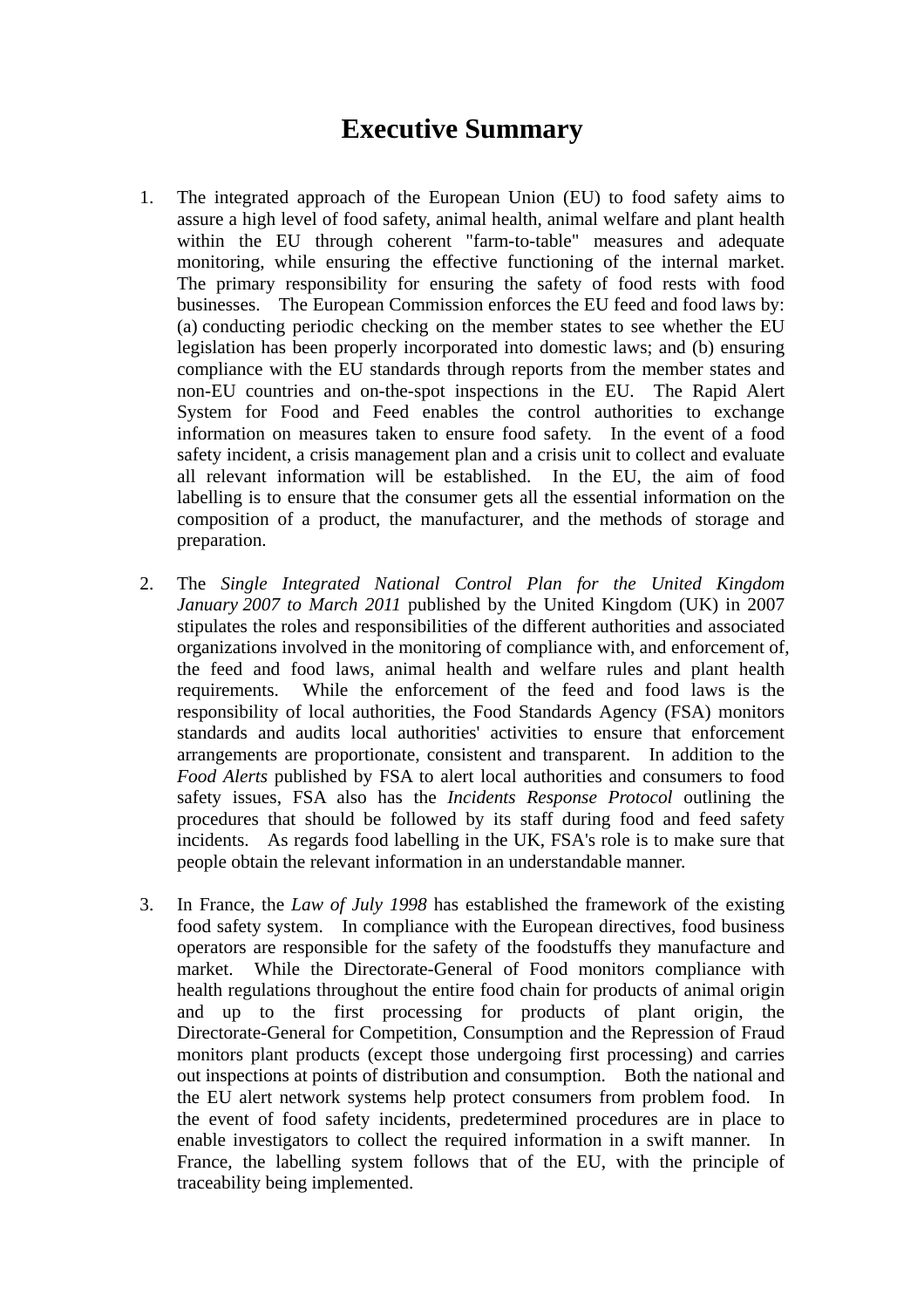# **Food safety mechanism and food labelling requirements in the European Union, the United Kingdom and France**

## **Chapter 1 – Introduction**

## **1.1 Background**

1.1.1 At the meeting on 10 July 2007, the Panel on Food Safety and Environmental Hygiene (Panel) requested the Research and Library Services Division to conduct a research on the food safety mechanism in selected places in Europe. The Panel, in particular, is interested in studying the policy, regulatory framework and consumer protection in relation to food safety in the European Union (EU), the United Kingdom (UK) and France. The Panel also wishes to look into the food labelling requirements in the UK and France.

## **1.2 Scope of research**

1.2.1 In the EU, the integrated approach to food safety aims to promote a high level of food safety, animal health, animal welfare and plant health within the EU through coherent "from farm to fork" measures and adequate monitoring, while ensuring the effective functioning of individual member states. In 2000, the European Commission (EC) adopted the *White Paper on Food Safety*, setting out a plan for legislative reform on food safety and the establishment of the European Food Safety Authority (EFSA). The new food safety legislation covers all aspects of the food chain, including the primary production, processing, transportation, distribution, sale and supply of food and feed.

1.2.2 In the UK, the production, processing, distribution, retail, packaging and labelling of food products are governed by laws, regulations, codes of practice and guidelines. While the *Food Safety Act 1990* provides the framework for all food legislation, the *General Food Regulations 2004* lay down the penalties for breaching the food law. The Food Standards Agency (FSA) is an independent government department set up by an Act of Parliament in 2000 to protect public health as well as consumer interests in relation to food products. FSA oversees the whole food industry, from farming, food production and distribution, to retail and catering. It addresses food safety issues at every stage of the food chain, providing information and guidance on related best practice and legal requirements.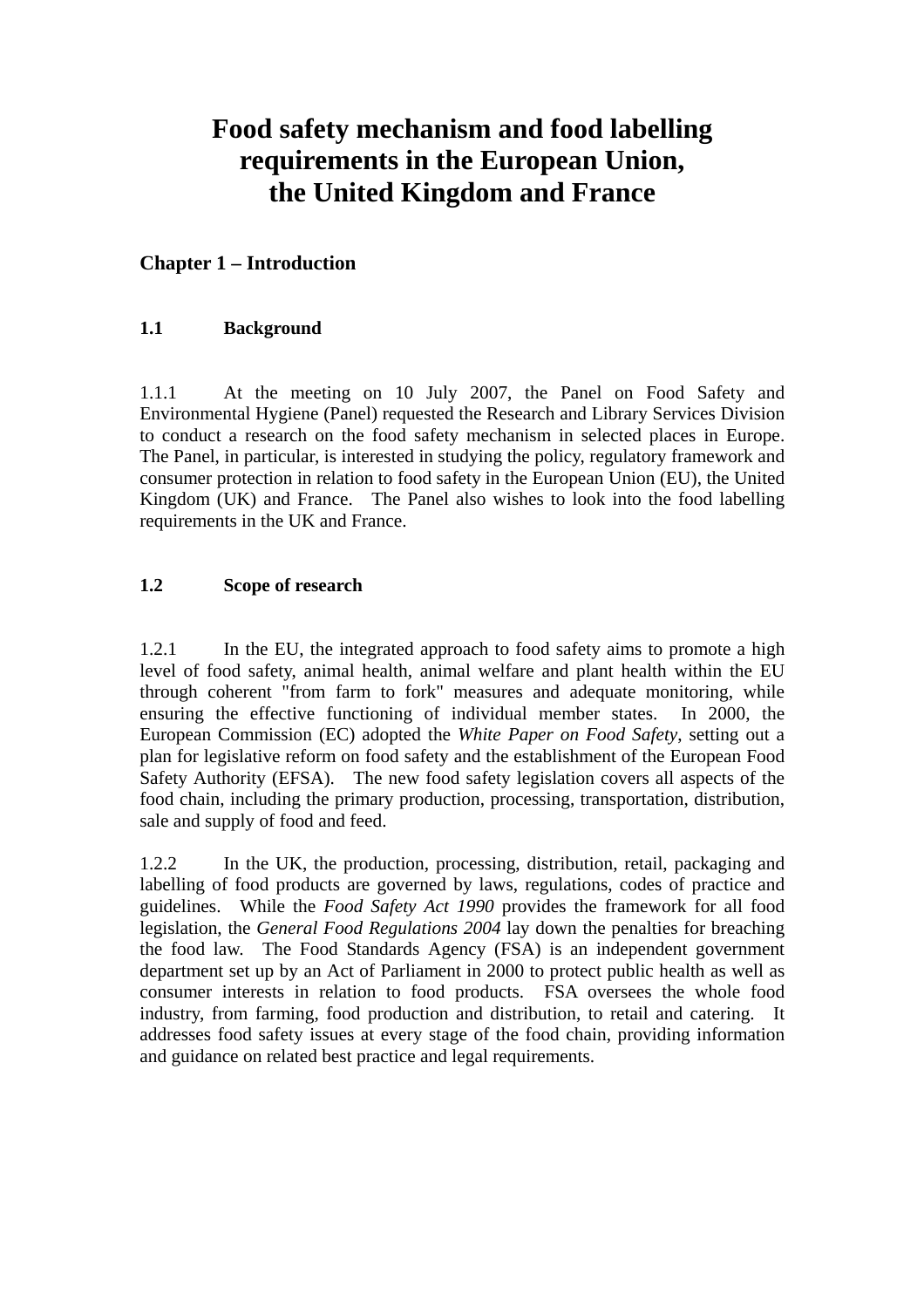1.2.3 France is the third largest exporter of agricultural products and processed food in the world. In France, the Ministry of Agriculture and Fishing, the Ministry of Economy, Finance and Industry, and the Ministry of Health and Solidarity, are jointly responsible for food safety policies and their implementation through the development of regulations, inspections, improvement of the surveillance system and enhancement of analytical tools. Meanwhile, the French Food Safety Agency (AFSSA), established in 1999, has adopted a scientific approach on risk assessment in relation to food products. Food producers, processors and distributors are obliged to comply with the European directives in relation to food safety. An alert mechanism at both the national and EU levels is also in place to monitor both potential and known risks in the food chain.

## **1.3 Methodology**

1.3.1 This research adopts a desk research method, which involves Internet research, literature review, documentation analysis and correspondence with relevant authorities and organizations.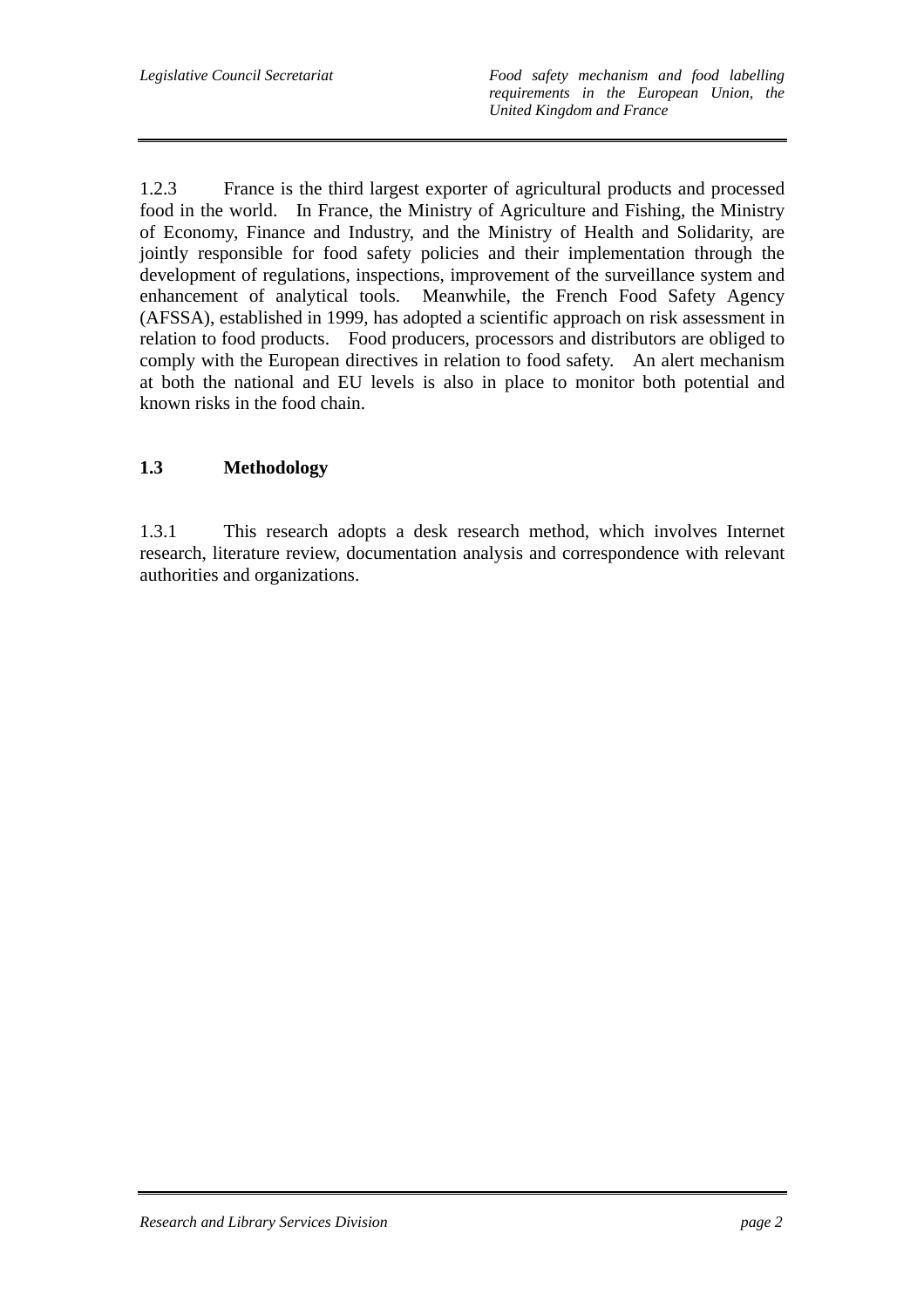## **Chapter 2 – European Union**

## **2.1 Overview**

2.1.1 The EU is an economic and political partnership of 27 democratic European countries. Its executive body, the EC, represents the common interest of the EU, and is responsible for developing legislation and creating directives for the EU member states.

2.1.2 In 2007, the total population of the EU was 495 million<sup>1</sup>, with a labour force<sup>2</sup> of 380 million.<sup>3</sup> In 2006, the food and drink industry was the largest manufacturing sector in the EU, with a turnover of  $\bigoplus$  670 billion (HK\$8,500 billion)<sup>4</sup> and 4.3 million employees. The "various food product" sector<sup>5</sup>, the meat sector, and the beverages and dairy product sector were the key sectors of the food and drink industry. These three sectors together represented 78% of the total turnover and 84% of the total workforce in the food and drink industry. There were 309 700 companies in the food and drink industry, among which 99% were small- and medium-sized enterprises (SMEs).<sup>6</sup>

2.1.3 The EU is the world's largest exporter and the number two importer of food and drink products (excluding intra-EU trade), with a positive trade balance of €3.7 billion (HK\$36 billion) in 2006. Among the member states, France, Germany, Italy, the UK and Spain are the largest EU food and drink producers.<sup>7</sup>

2.1.4 In 2006, the United States (US) was the number one customer of the EU's food and drink industry, with Russia being ranked second and Japan the third. Import from Brazil and Argentina accounted for one-fifth of the total EU food and drink imports, followed by the US and China.<sup>8</sup>

 $\frac{1}{1}$ European Council (2008).

<sup>2</sup> Referring to people aged 15 and above of the EU member states.

European Council (2006b).

<sup>4</sup> The exchange rate of Hong Kong Dollar per Euro in 2006 was 9.77.

<sup>5</sup> The "various food product" sector refers to bakery, pastry, chocolate and confectionery products, pasta and baby food production.

Confederation of the Food and Drink Industries of the EU (2007).

<sup>7</sup> Ibid.

<sup>8</sup> Ibid.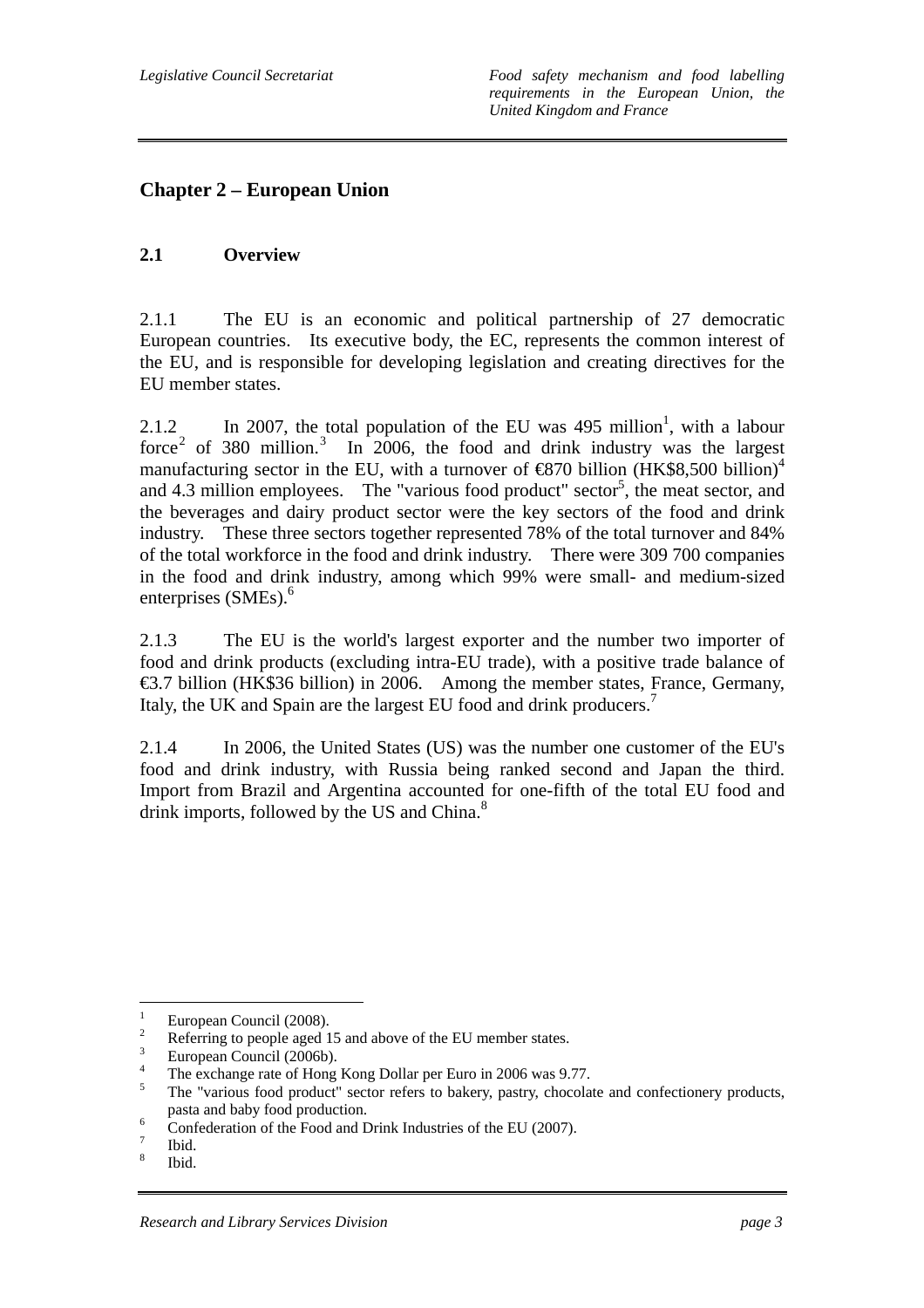### **2.2 Responsible authorities**

#### Directorate-General for Health and Consumer Protection

2.2.1 Under the purview of the EC, the Directorate-General for Health and Consumer Protection is responsible for maintaining and developing policies, laws and programmes to:

- (a) empower consumers;
- (b) protect and improve human health;
- (c) ensure that food is safe and wholesome;
- (d) protect the health of animals and plants; and
- (e) promote humane treatment of animals.

2.2.2 One of the key objectives of the Directorate-General for Health and Consumer Protection on its 2004-2009 plan is to maintain high levels of food safety at manageable cost, by ensuring effective implementation of the legislation within the EU and improving health and food standards and practices in non-EU countries. Main areas of work include:

- (a) training member states and non-EU regulators to ensure the enforcement of the EU rules;
- (b) coordinating the inspection of food, plants and animals at the EU border to ensure common operating standards;
- (c) promoting animal welfare as part of the EU food safety policies;
- (d) cooperating with member states to implement hygiene rules as well as food and feed safety measures;
- (e) cooperating with veterinary agencies in the EU to combat animal diseases;
- (f) cooperating with the EU laboratories to improve the supporting scientific work on food safety issues; and
- (g) maintaining a worldwide network of surveillance agencies to ensure early warning of food safety threats.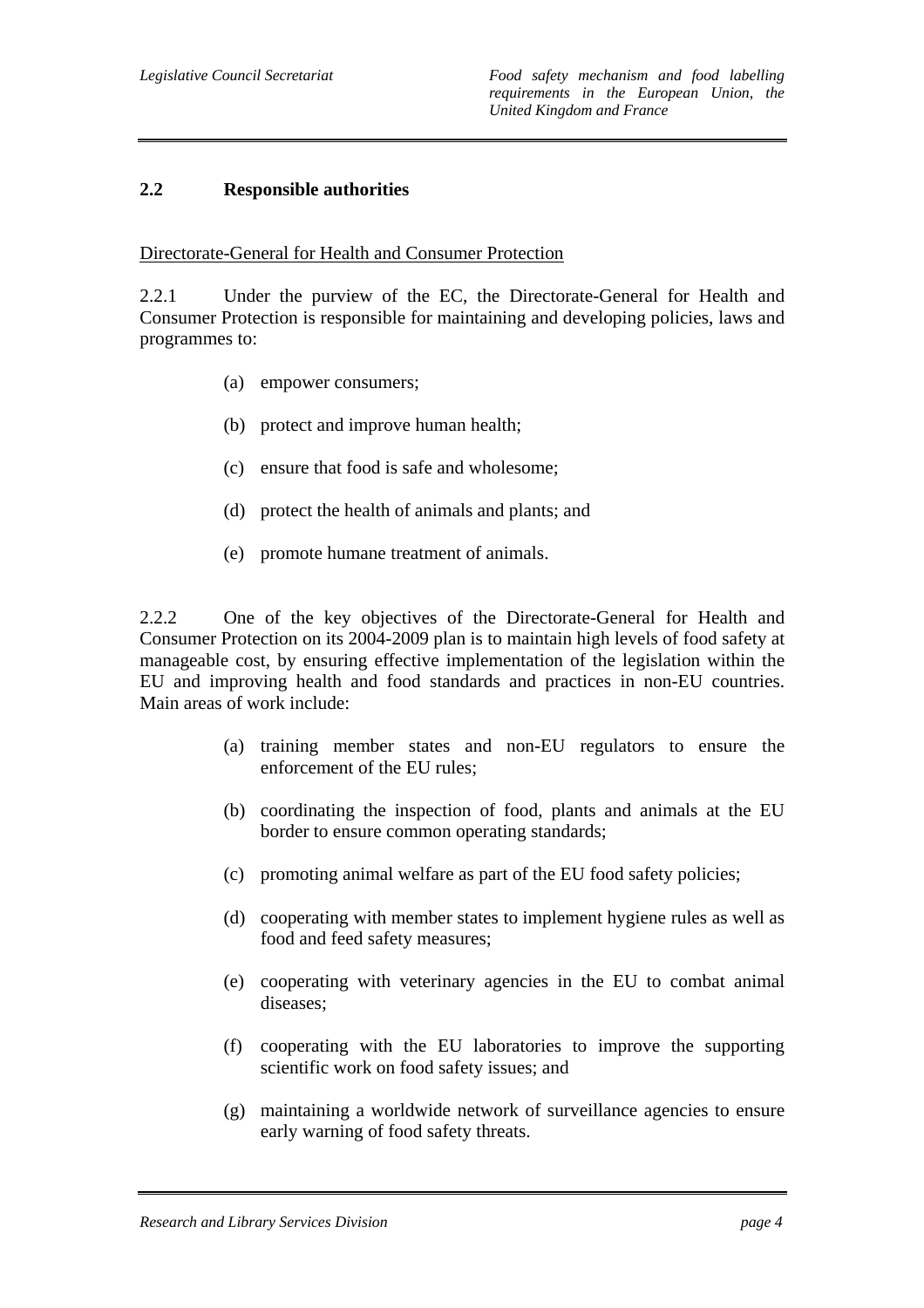#### *Food and Veterinary Office*

2.2.3 Under the purview of the Directorate-General for Health and Consumer Protection, the mission of the Food and Veterinary Office is, through its evaluation work, to:

- (a) promote effective control systems on food safety and quality in the veterinary and plant health sectors;
- (b) check on compliance with the EU standards within the EU and in countries exporting to the EU;
- (c) assist in the development of the EU food safety policies; and
- (d) inform stakeholders of the outcome of its evaluations.

#### Standing Committee on the Food Chain and Animal Health

2.2.4 The Standing Committee on the Food Chain and Animal Health of the EC was established as a result of the adoption of the *Regulation (EC) 178/2002*  (i.e. *General Food Law*) which has laid the groundwork for the current food safety policies in the EC. Chaired by an EC representative, the Standing Committee on the Food Chain and Animal Health assists the EC in the development of food safety measures. Its mandate covers the entire food chain, ranging from animal health issues on the farm to the products that arrive on the consumer's table.

2.2.5 The Standing Committee on the Food Chain and Animal Health has eight areas of responsibilities. They are:

- (a) *General Food Law*;
- (b) biological safety of the food chain;
- (c) toxicological safety of the food chain;
- (d) controls and import conditions;
- (e) animal nutrition;
- (f) genetically modified food and feed and environmental risk;
- (g) animal health and welfare; and
- (h) phytopharmaceuticals.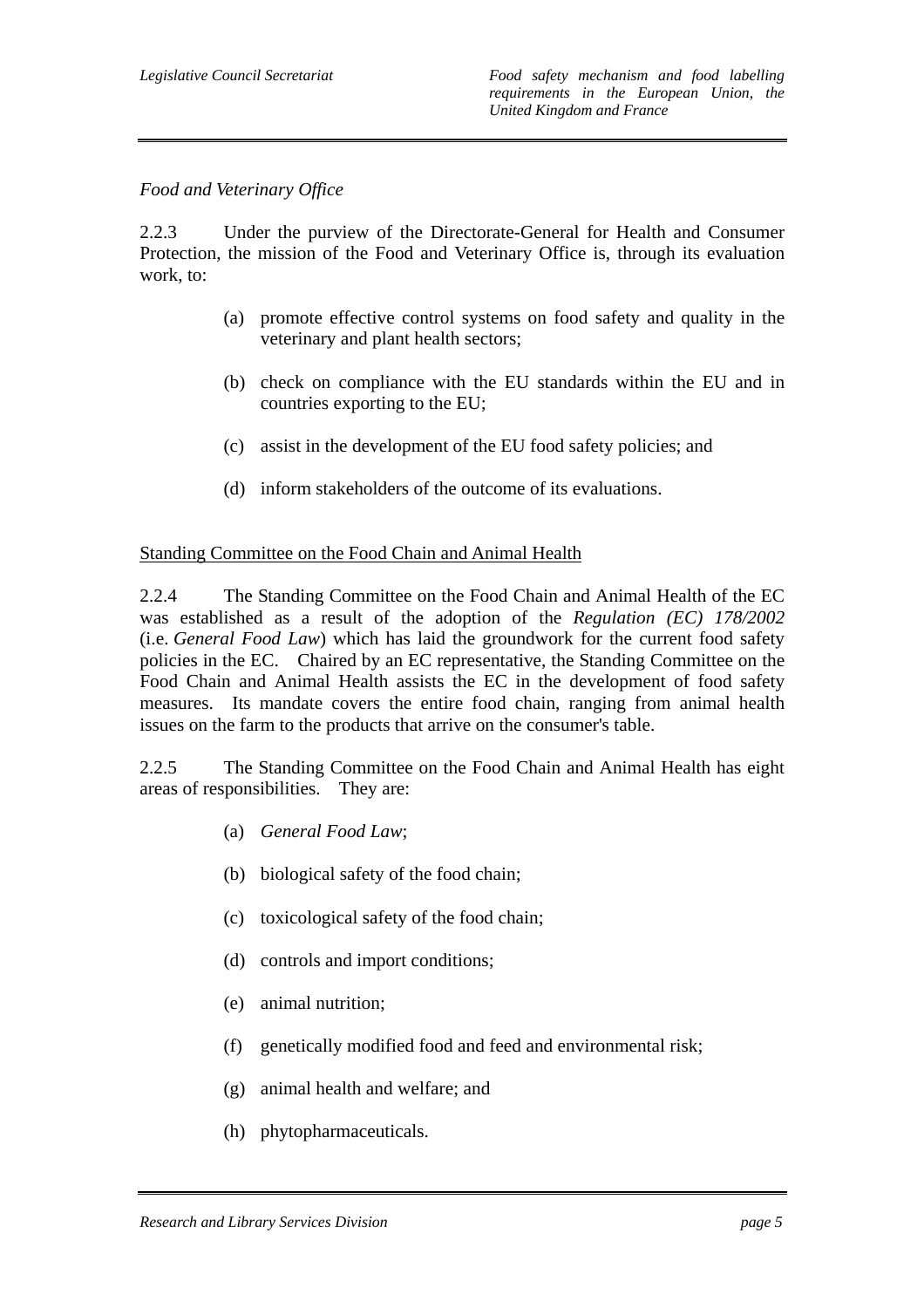## European Food Safety Authority

2.2.6 Established in January 2002 following a series of food crises in the late 1990s, EFSA is an independent European agency funded by the budget of the EU and governed by a management board of 15 members<sup>9</sup>. ESFA provides scientific advice and information on risks associated with the food chain to the EC, the governments of the member states and the public. EFSA's remit covers food and feed safety, nutrition, animal health and welfare, plant protection and plant health. Its major tasks involve risk assessment and risk communication.

## *Risk assessment*

2.2.7 EFSA's risk assessment function helps improve food safety in Europe and build public confidence. Risk assessment involves reviewing scientific data and studies in order to evaluate risks associated with certain food safety incidents. The scope of assessment covers primary food production (agricultural and veterinary aspects), industrial processes, storage, distribution and retailing.

#### *Risk communication*

2.2.8 The purpose of risk communication is to provide appropriate, consistent, accurate and timely communications on food and feed safety issues to all parties concerned, based on EFSA's risk assessment and scientific expertise.

- 2.2.9 The roles of EFSA in risk communication are as follows:
	- (a) ensuring that the public and interested parties receive rapid, reliable, objective and comprehensible information in its responsible areas;
	- (b) communicating, on its own initiative, the risk management decisions to the EC;
	- (c) acting in close collaboration with the EC and the member states to promote coherence in the risk communication process; and
	- (d) providing assistance concerning communication on nutritional issues within the framework of the EC health programme.

<sup>-&</sup>lt;br>9 EFSA's board members are appointed by the EC in consultation with the European Parliament to act in the public interest and to ensure that EFSA works effectively and cooperates successfully with partner organizations across the EU and beyond. The board sets EFSA's budget and approves its annual work programme.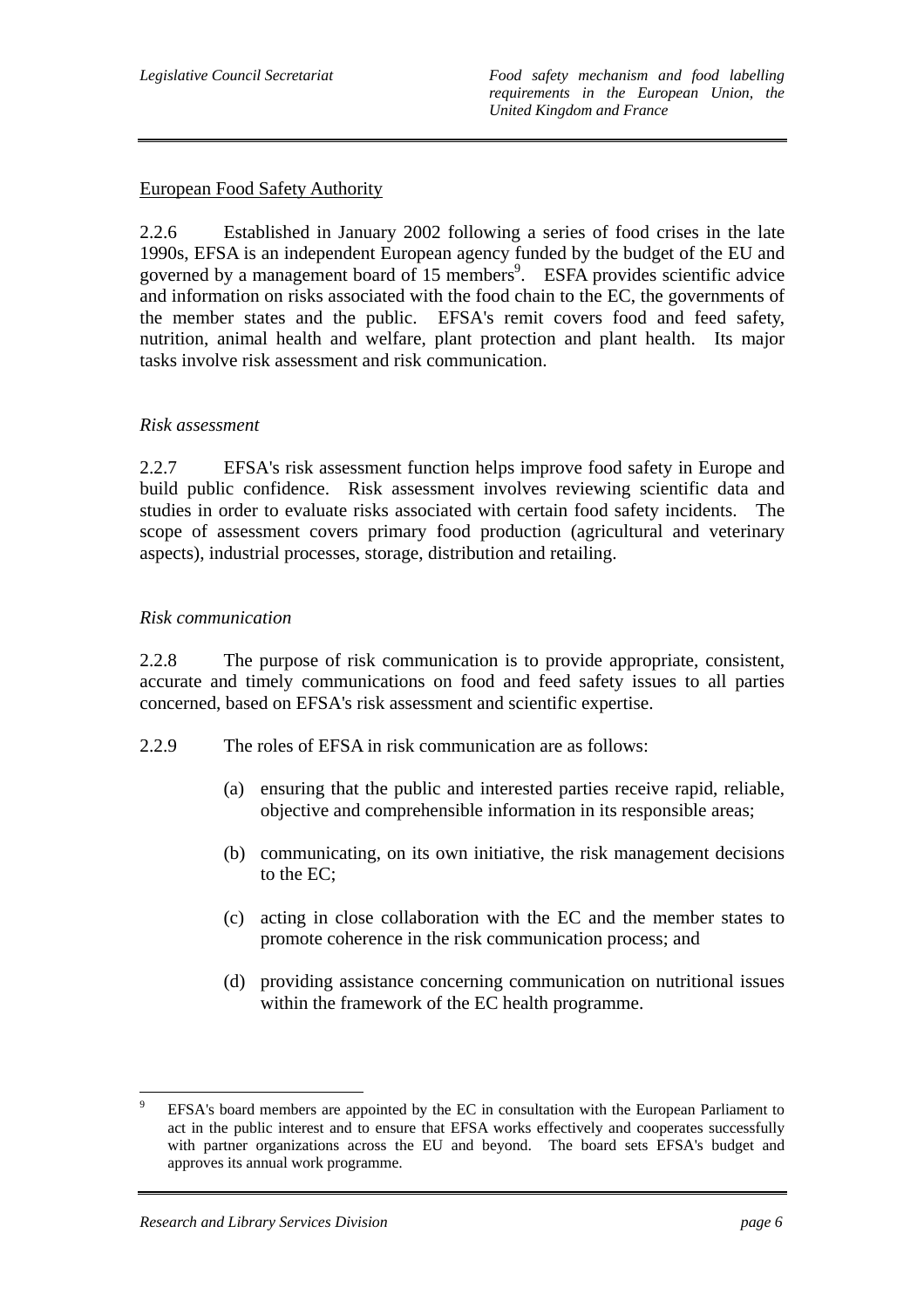2.2.10 Supported by its scientific panels, EFSA seeks to raise awareness and further explain the implications of the assessments by:

- (a) analyzing public perception of risks linked to food;
- (b) explaining and contextualizing the related risks;
- (c) working with national authorities, stakeholders and the media to tailor messages on food safety issues to the needs of the parties concerned;
- (d) ensuring consistency by coordinating communications with other risk assessment bodies and risk managers; and
- (e) using a wide range of on and off-line communication tools.

2.2.11 EFSA works closely with risk managers across various levels of the EU, including the EC, the European Parliament and all the member states, in the following areas:

- (a) adopting or revising European legislation on food or feed safety;
- (b) deciding whether to approve regulated substances such as pesticides and food additives; and
- (c) developing new policies, particularly in the field of diet and nutrition.

2.2.12 EFSA also works closely with partners and stakeholders via the following means:

- (a) Advisory Forum providing opportunities for exchange of information and being a basis for coordination of communication activities between the national authorities and EFSA; and
- (b) EFSA stakeholder consultative platform bringing together the EU-wide stakeholder organizations working in areas relating to the food chain.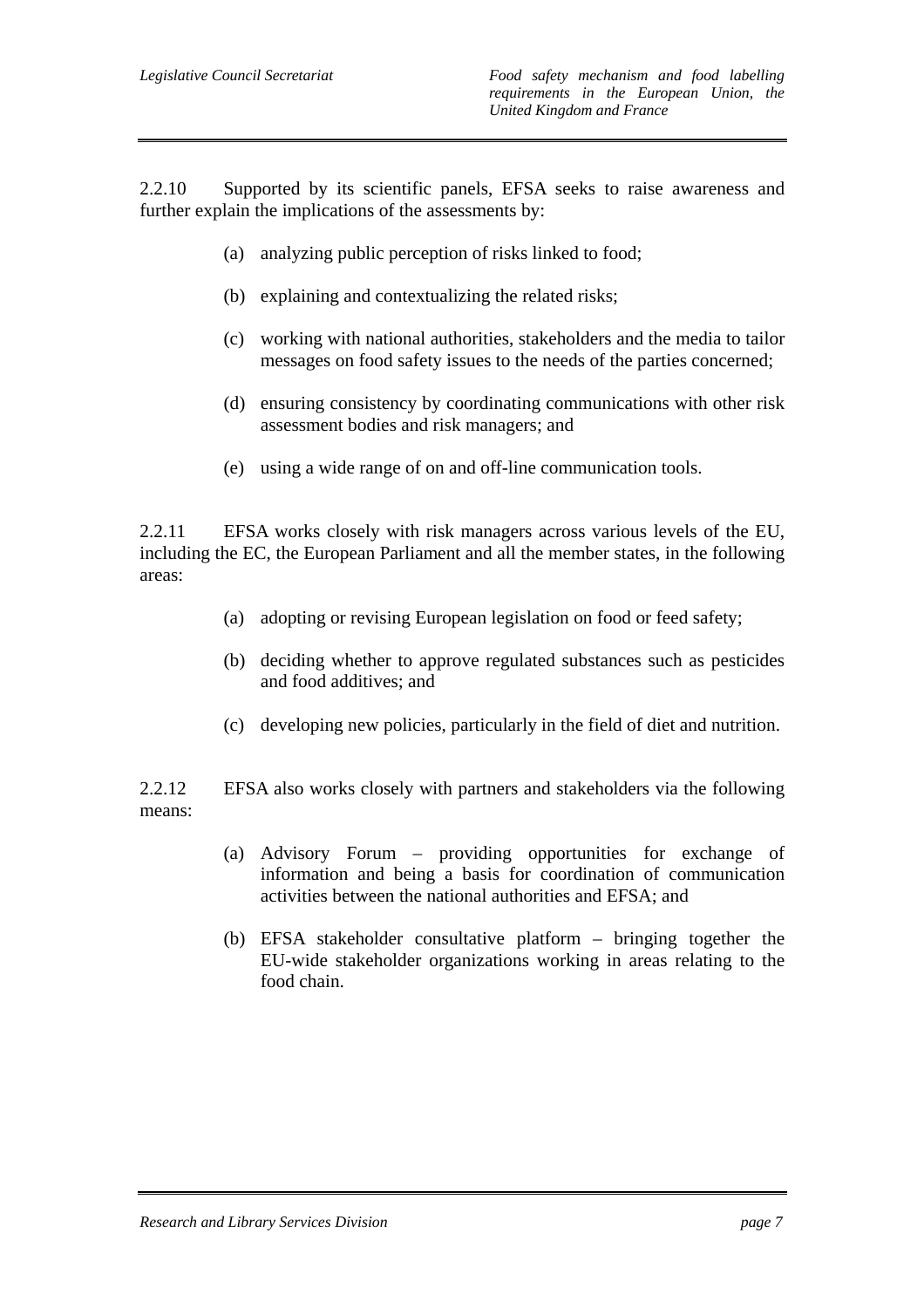## *Scientific Panels and Units*

2.2.13 EFSA aims to deliver the best science to protect consumers in the EU. The scientific work at EFSA is conducted by two directorates, namely Risk Assessment Directorate and Scientific Cooperation and Assistance Directorate<sup>10</sup>. While the former supports the work of nine scientific panels<sup>11</sup>, the latter manages projects pertaining to scientific cooperation with the member states.

## **2.3 Food safety policies**

## An integrated approach

2.3.1 The EU's integrated approach to food safety aims to assure a high level of food safety, animal health, animal welfare and plant health within the EU through coherent "farm-to-table" measures and adequate monitoring, while ensuring the effective functioning of the internal market.

2.3.2 On 12 January 2000, the EC adopted the *White Paper on Food Safety*, outlining a legislative reform programme to complete the EU's "farm-to-table" approach as well as the establishment of EFSA. Major initiatives include:

- (a) establishing ESFA, with operations based on the principles of independence, scientific excellence and transparency;
- (b) reforming the legal framework covering animal feed, animal health and welfare, hygiene, contaminants and residues, novel food, additives, flavourings, packaging and irradiation;
- (c) developing a framework for national control systems;
- (d) providing information to consumers; and
- (e) communicating the EU system to the world.

<sup>10</sup> 10 The Scientific Cooperation and Assistance Directorate contains the Pesticide Risk Assessment Peer Review, the Zoonoses Data Collection Unit, the Data Collection Exposure Unit, the Emerging

Risks Unit and the Assessment Methodology Unit.<br><sup>11</sup> EFSA's nine Scientific Panels are on: (a) food additives, flavourings, processing aids and materials in contact with food; (b) animal health and welfare; (c) biological hazards, including Bovine Spongiform Encephalopathy/Transmissible Spongiform Encephalopathy-related risks; (d) contaminants in the food chain; (e) additives and products or substances used in animal feed; (f) genetically modified organisms; (g) dietetic products, nutrition and allergies; (h) plant protection products and their residues; and (i) plant health respectively. The works of these nine panels are coordinated by the Scientific Committee.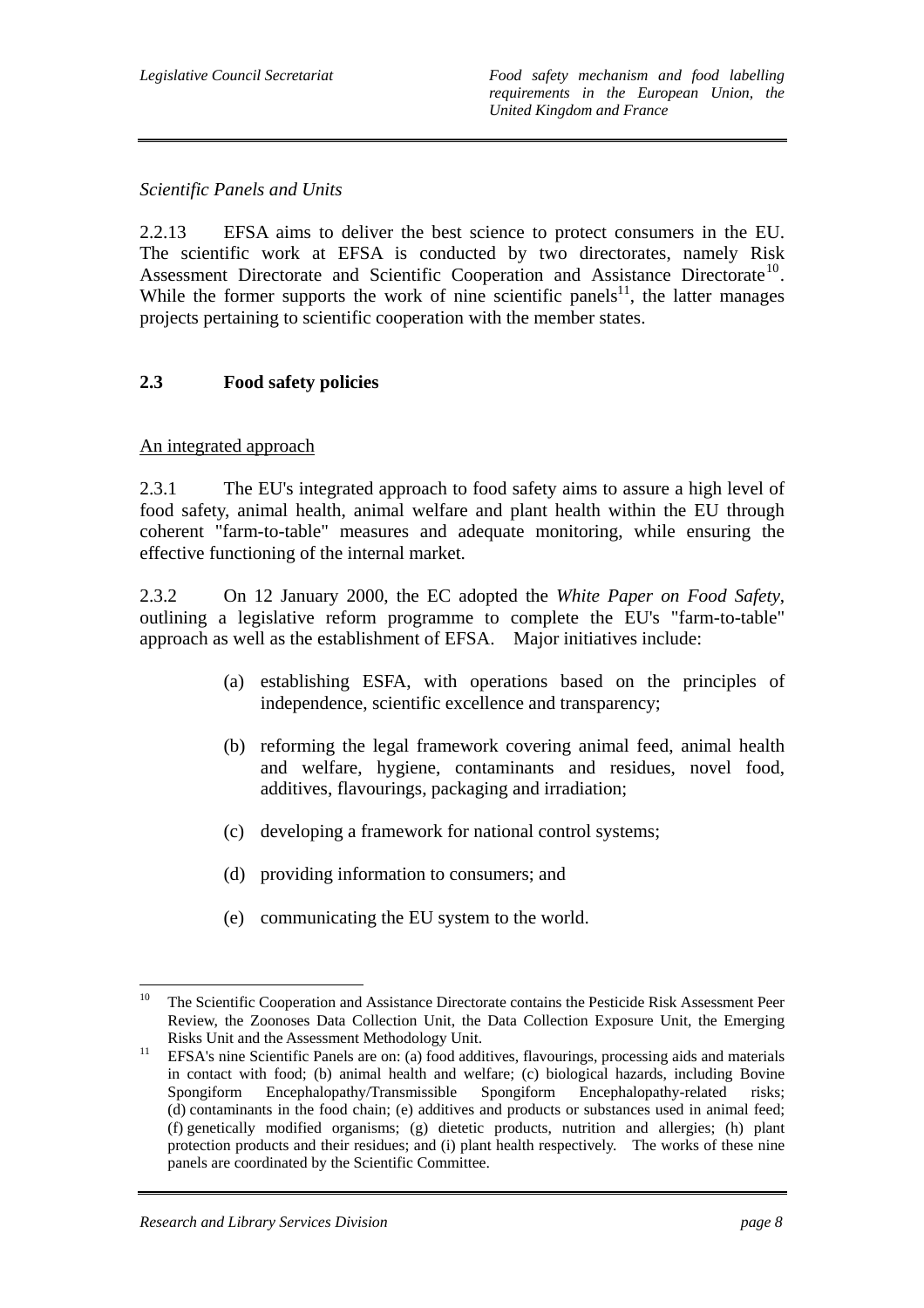Principles underlying food safety policies

2.3.3 The basic principle underlying the EU's food safety policies is that the primary responsibility for ensuring compliance with the *General Food Law*, and in particular the safety of food, rests with food businesses. Food and feed business operators have obligations in the follow areas:

- (a) safety operators shall not place any unsafe food or feed on the market;
- (b) responsibility operators are responsible for the safety of the food and feed which they produce, transport, store and sell;
- (c) traceability operators shall be able to rapidly identify their suppliers or consignees;
- (d) transparency operators shall immediately inform the competent authorities if they have a reason to believe that their food or feed is not safe;
- (e) emergency operators shall immediately withdraw food or feed from the market if they have a reason to believe that it is not safe;
- (f) prevention operators shall identify and regularly review the critical points in their production processes and ensure that controls are applied at these points; and
- (g) cooperation operators shall cooperate with the competent authorities to reduce risks.

## **2.4 Enforcement tools**

2.4.1 On 28 January 2002, the European Parliament and the EC adopted the *General Food Law*, laying down the general principles and requirements of the *General Food Law* which came into effect on 1 January 2005. Appendix I lists the main provisions of the *General Food Law* that apply to food business operators.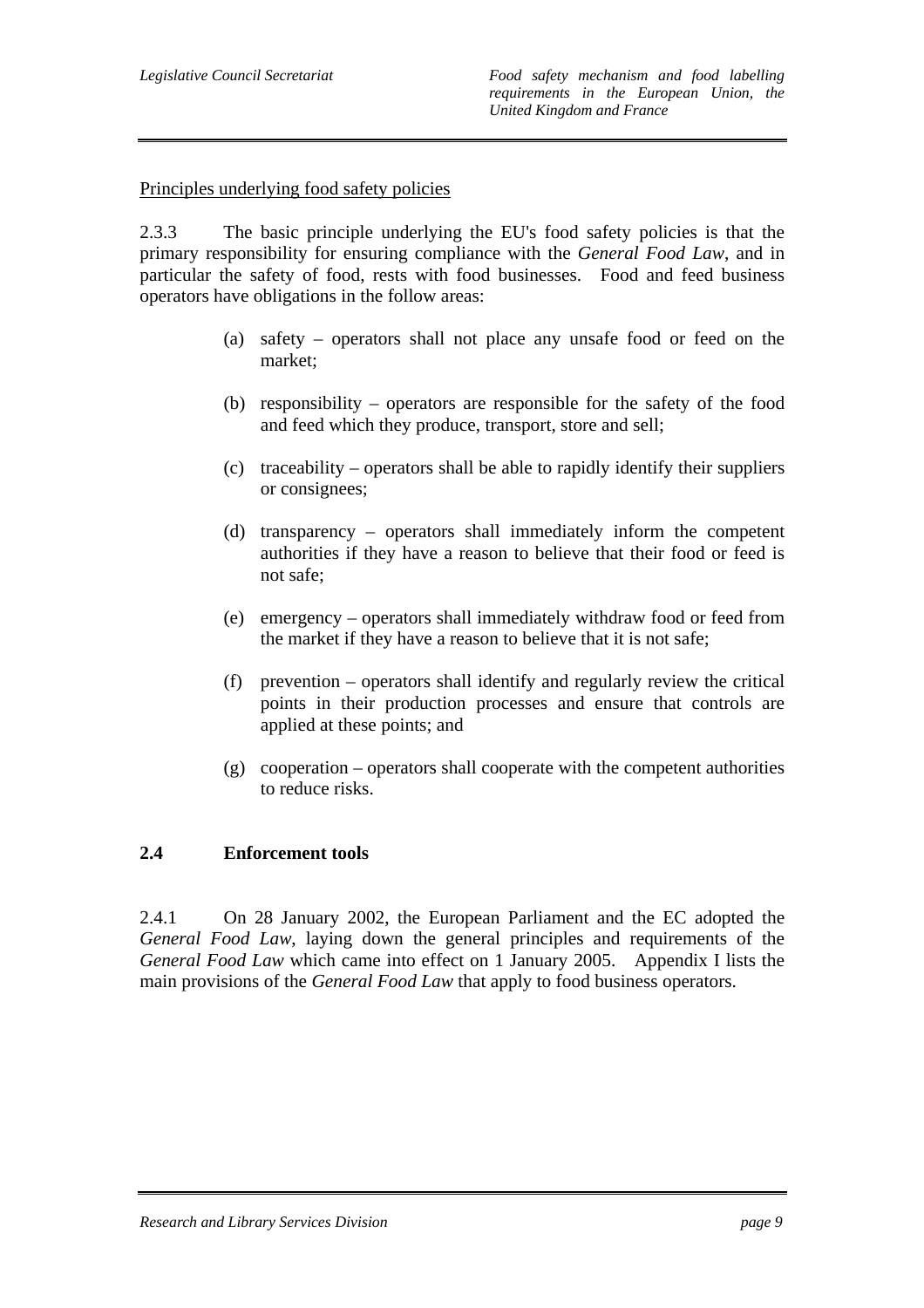## **Objectives**

- 2.4.2 The *General Food Law* aims at:
	- (a) ensuring a high level of protection of human life and health, taking into account the protection of animal health and welfare, plant health and the environment;
	- (b) establishing the rights of consumers to safe food and information relating to food;
	- (c) harmonizing existing national requirements to ensure the free movement of food and feed in the EU; and
	- (d) recognizing the EU's commitment to its international obligations, taking international standards into consideration.
- 2.4.3 The *General Food Law* covers the following aspects:
	- (a) principles applying to food safety;
	- (b) concept of traceability;
	- (c) establishment of EFSA; and
	- (d) reinforcement of the rapid alert system.

#### Implementation guidelines

2.4.4 A guidance document on the main requirements for the implementation of the *General Food Law* has been developed by the Working Group<sup>12</sup> of the member states. These requirements include the traceability of food and feed products, responsibility of operators, withdrawal of unsafe food or feed from the market and notification to the competent authorities.

 $12$ 12 The Working Group is set up by the Directorate-General for Health and Consumer Protection to examine issues on the implementation and interpretation of the *General Food Law*.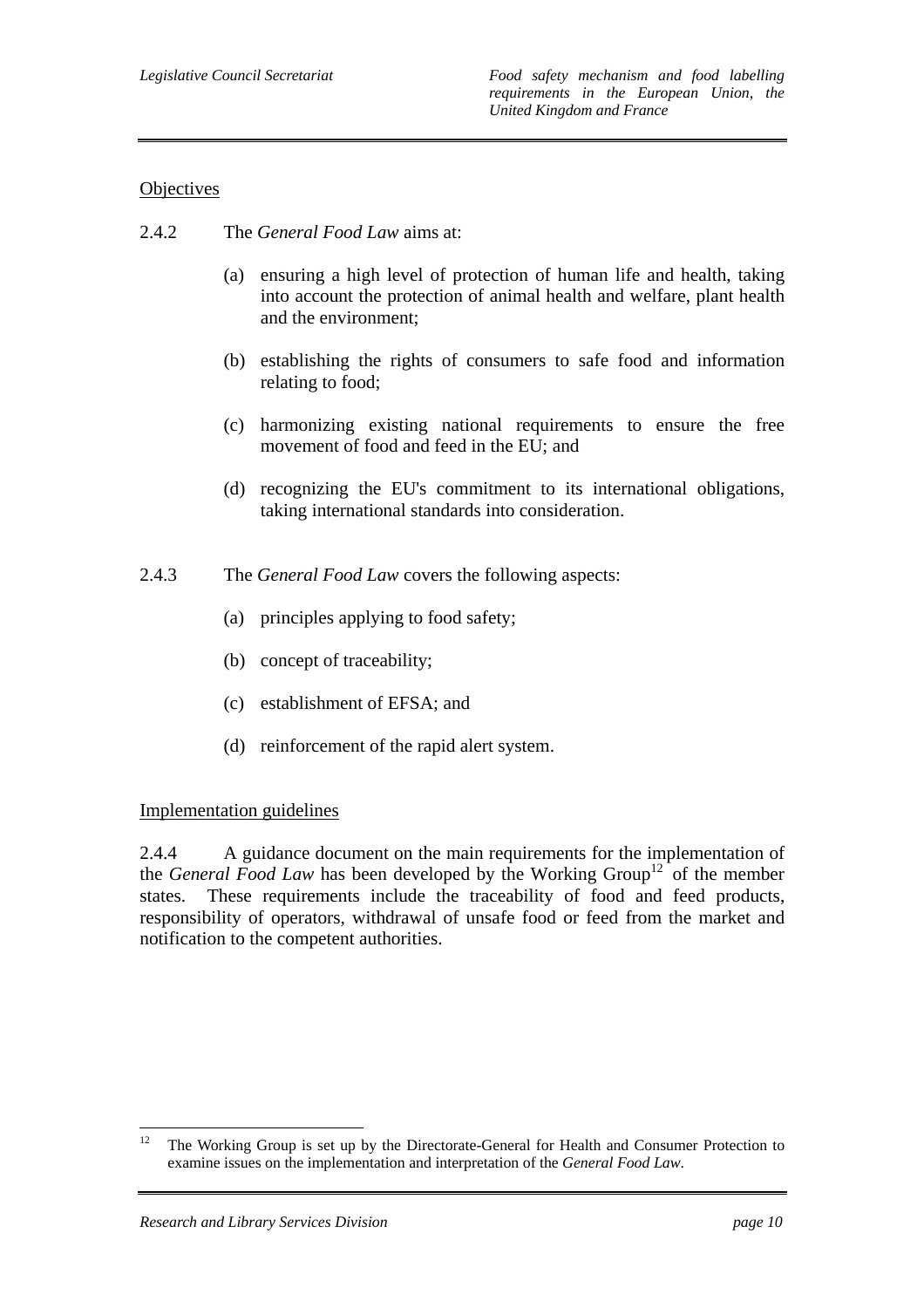## Other legislation

2.4.5 In addition to the legislation for all food and feed, the EU has adopted targeted legislation on specific food safety issues and foodstuffs, such as:

- (a) the use of pesticides, food supplements, colourings, antibiotics and hormones in food production;
- (b) addition of vitamins, minerals and similar substances to food; and
- (c) products in contact with foodstuffs, such as packaging, meat, gelatine and dairy products.

2.4.6 There are also stringent rules governing release, marketing, labelling and traceability of crops and foodstuffs containing genetically modified organisms.

## **2.5 Monitoring mechanism**

2.5.1 The EC enforces the EU feed and food laws, including the *General Food Law*, by:

- (a) conducting periodic checking on the member states to see whether the EU legislation has been properly incorporated into domestic law; and
- (b) ensuring compliance with the EU standards through reports from the member states and non-EU countries and on-the-spot inspections in the EU.

2.5.2 While the Food and Veterinary Office is responsible for checking individual food production plants, it also checks whether the governments of the member states and non-EU countries have the necessary machinery to monitor whether the food producers in the respective places are adhering to the safety standards.

#### **Traceability**

2.5.3 The *General Food Law* makes traceability compulsory for all food and feed businesses. Food and feed operators are required to implement special traceability systems and identify the places their products come from and go to, and provide such information to the competent authorities swiftly.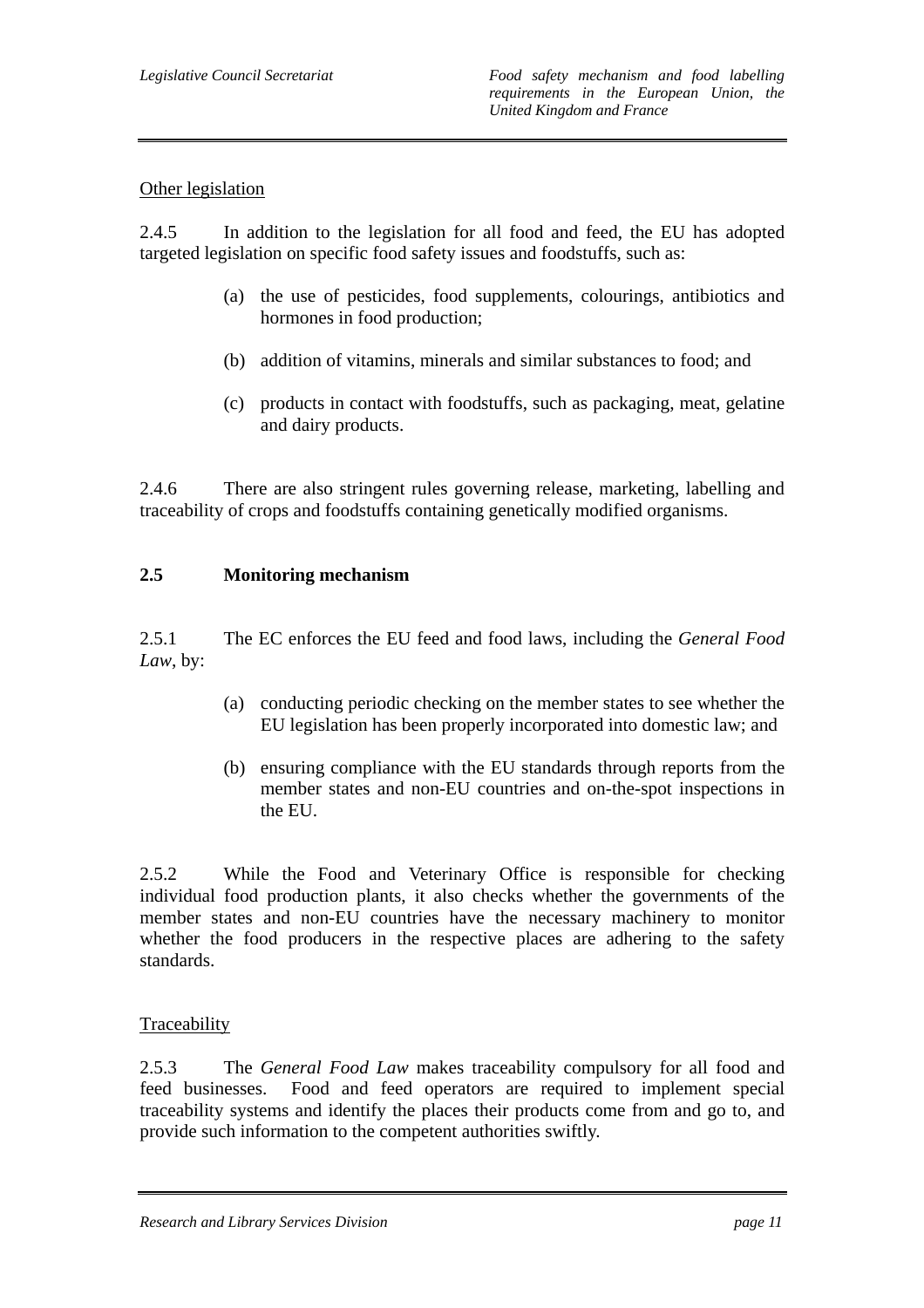2.5.4 Business operators have to document the names and addresses of the supplier and customer in each case, as well as the nature of the product and date of delivery. Operators are also encouraged to keep information on the volume or quantity, the batch number and a more detailed description of the product, such as whether it is raw or processed. Table 1 shows the roles and responsibilities of the parties involved in the traceability system under the *General Food Law*.

| <b>Parties</b><br>involved        |     | <b>Overall responsibilities</b>                                                                                                                                                                                         |     | Actions taken when risk is<br>identified                                                                                          |
|-----------------------------------|-----|-------------------------------------------------------------------------------------------------------------------------------------------------------------------------------------------------------------------------|-----|-----------------------------------------------------------------------------------------------------------------------------------|
| Food<br>and<br>feed<br>businesses | (a) | Identifying<br>and<br>documenting<br>information on products<br>"one"<br>step forward and one step back"<br>in the food chain.                                                                                          | (a) | Immediately withdrawing the<br>affected products from the<br>market and, if necessary,<br>recalling<br>them<br>from<br>consumers; |
|                                   |     |                                                                                                                                                                                                                         | (b) | destroying any batch, lot or<br>consignment of feed that does<br>satisfy food<br>safety<br>not<br>requirements; and               |
|                                   |     |                                                                                                                                                                                                                         | (c) | informing<br>the<br>competent<br>authorities of the risk and of<br>the action they have taken.                                    |
| Member<br>state                   | (a) | production,<br>Monitoring<br>processing and distribution of<br>food and feed products to ensure<br>that operators have traceability<br>systems in place; and                                                            | (a) | Ensuring that operators are<br>meeting their obligations;                                                                         |
| authorities                       |     |                                                                                                                                                                                                                         | (b) | taking appropriate measures<br>to secure food safety;                                                                             |
|                                   | (b) | fixing and enforcing appropriate<br>penalties for operators who do                                                                                                                                                      | (c) | tracing the risk backwards<br>and forwards along the food<br>chain; and                                                           |
|                                   |     | not meet the EU requirements on<br>traceability.                                                                                                                                                                        | (d) | notifying the Rapid Alert<br>System for Food and Feed<br>$(RASFF).$ <sup>(1)</sup>                                                |
| EU                                | (a) | Establishing<br>sector-specific<br>legislation on<br>traceability<br>as                                                                                                                                                 | (a) | The EC alerting members of<br>RASFF of the risk;                                                                                  |
|                                   |     | appropriate; and                                                                                                                                                                                                        |     | (b) requesting information from                                                                                                   |
|                                   | (b) | the Food and Veterinary Office<br>carrying out regular inspections<br>to ensure that food and feed<br>operators are meeting food safety<br>standards,<br>including<br>the<br>implementation of traceability<br>systems. |     | enable<br>operators<br>to<br>traceability and coordinating<br>action by national authorities;<br>and                              |
|                                   |     |                                                                                                                                                                                                                         | (c) | import/export<br>imposing<br>restrictions.                                                                                        |

|  |  |  |  | Table 1 – Roles and responsibilities of parties involved in the traceability system |  |
|--|--|--|--|-------------------------------------------------------------------------------------|--|
|  |  |  |  |                                                                                     |  |

Note: (1) Details of the system are to be discussed in paragraph 2.6.1.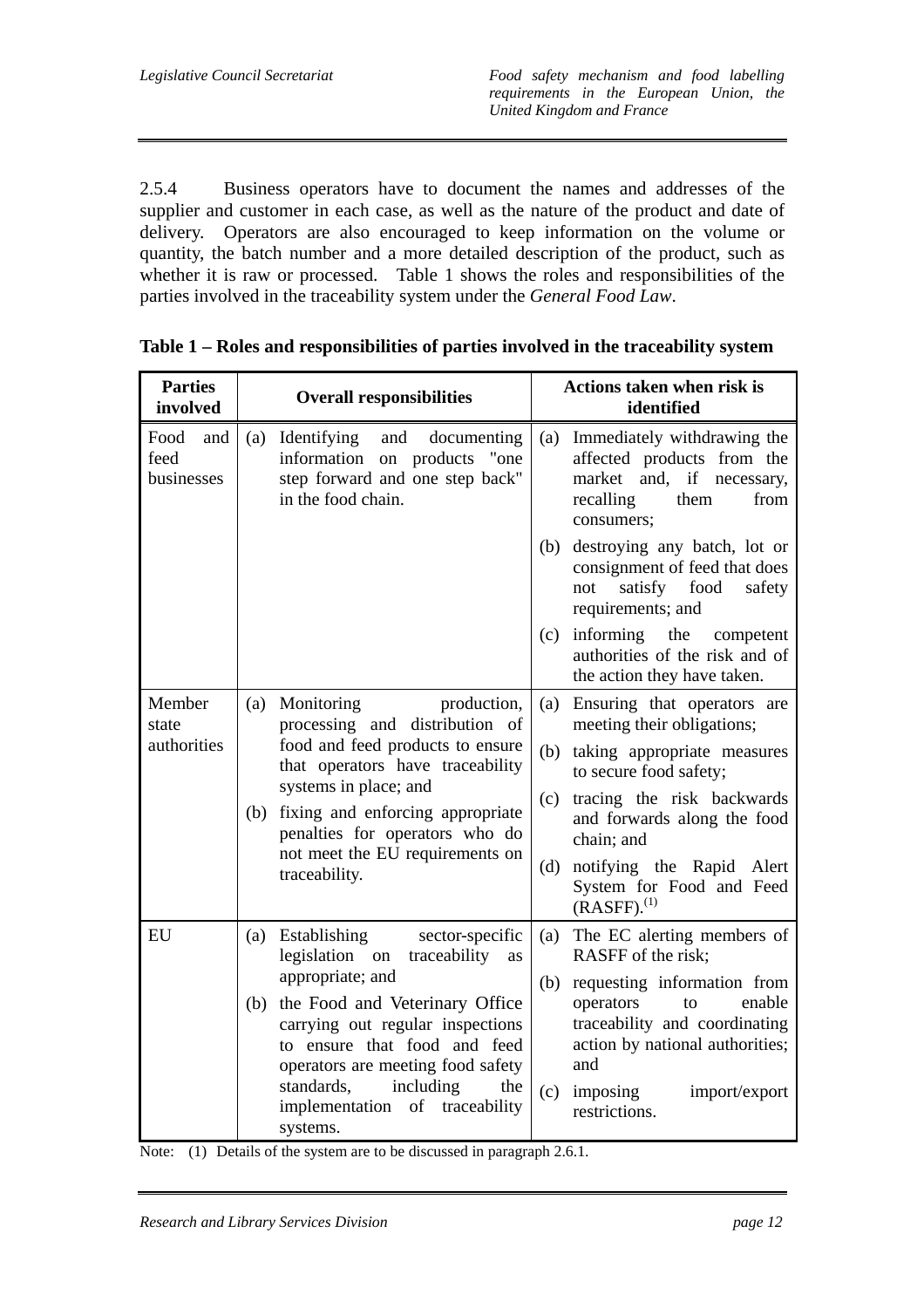### **2.6 Consumer protection**

#### Rapid Alert System for Food and Feed

2.6.1 The purpose of RASFF network, in place since 1979, is to provide the control authorities with an effective tool for exchange of information on measures taken to ensure food safety. Its functions have been further enhanced by the enactment of the *General Food Law* in 2002. Members of the network are the 27 member states, the EC, EFSA, Iceland, Liechtenstein and Norway. This warning system supports the EU's traceability system by enabling rapid exchange of information whenever a risk to food or feed safety is identified. Under the system, when a member of the network is aware of a potential risk to food safety, it should notify the EC right away. The information is then transmitted to other members and beyond, so that corrective actions can be taken immediately.

- 2.6.2 The action taken depends on the type of risk, including:
	- (a) stopping a single batch;
	- (b) stopping all shipments of a particular product from a farm, factory or port of entry;
	- (c) recalling products in warehouses and shops; and
	- (d) testing every shipment from a suspect source.

2.6.3 Under the system, the EC publishes a weekly overview of alert notifications, information notifications and border rejections.

#### Emergency procedures and crisis management

2.6.4 The *General Food Law (Article 53)* confers special powers to the EC for taking emergency measures in the event of a serious risk to human health, animal health or the environment. Those measures can be taken where it is evident that a particular feed or food originating in the EU, or imported from a non-EU country, is likely to constitute a serious risk to human health, animal health or the environment, and that such a risk cannot be contained satisfactorily by means of measures taken by the member states. Emergency measures can take the form of:

(a) suspension of the marketing or use of the feed or food in question;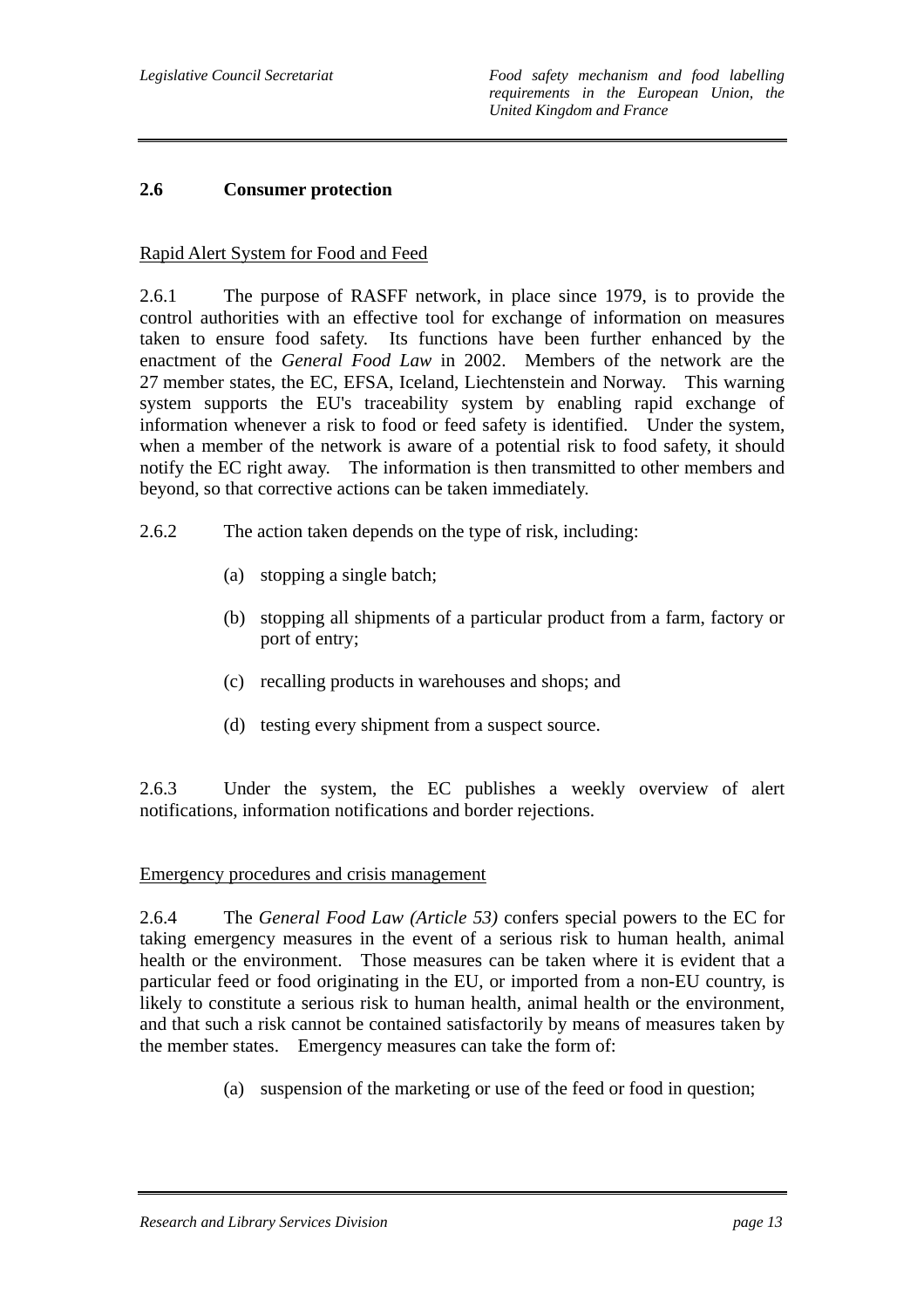- (b) subjecting the use and marketing of the feed or food to special conditions; or
- (c) any other appropriate interim measures.

2.6.5 The *General Food Law* also provides for the establishment of a general plan for food/feed crisis management and the creation of a crisis unit by the EC. In the event that the EC identifies a serious direct or indirect risk to human health deriving from food and feed which cannot be managed adequately by application of existing provisions, in particular the emergency procedures, a crisis unit will be set up. EFSA will participate in the crisis unit and provide scientific and technical assistance. The crisis unit is responsible for collecting and evaluating all relevant information and identifying the options available to prevent, eliminate or reduce the risk at stake. It also keeps the public informed of the risks and the measures taken.

## **2.7 Food labelling**

2.7.1 In the EU, there are rules and regulations on the labelling of foodstuffs to enable consumers to get comprehensive information on the contents and the composition of food products.

#### Legislation

2.7.2 The *Directive 2000/13/EC* on labelling, presentation and advertising of foodstuffs to the final consumer is the main piece of the EU legislation regarding the labelling of foodstuffs. This Directive is based upon the principle of functional labelling. Its aim is to ensure that the consumer gets all the essential information as regards the composition of a product, the manufacturer, and the methods of storage and preparation.

2.7.3 The *Directive 2000/13/EC* has been amended by the *Directive 2001/101/EC* of 26 November 2001 to regulate the definition of meat for labelling purpose, where meat is used as an ingredient in foodstuffs, and by the *Directive 2003/89/EC* of 10 November 2003 to indicate the ingredients present in foodstuffs. Accordingly, effective from 25 November 2005, all ingredients have been required to be indicated on the label of a food product. The amended labelling legislation, in particular, aims to ensure that consumers suffering from food allergies or who wish to avoid eating certain ingredients for any other reasons are informed. A list of ingredients liable to cause allergies or intolerances is established, and alcoholic beverages are also required to indicate allergens on their labels.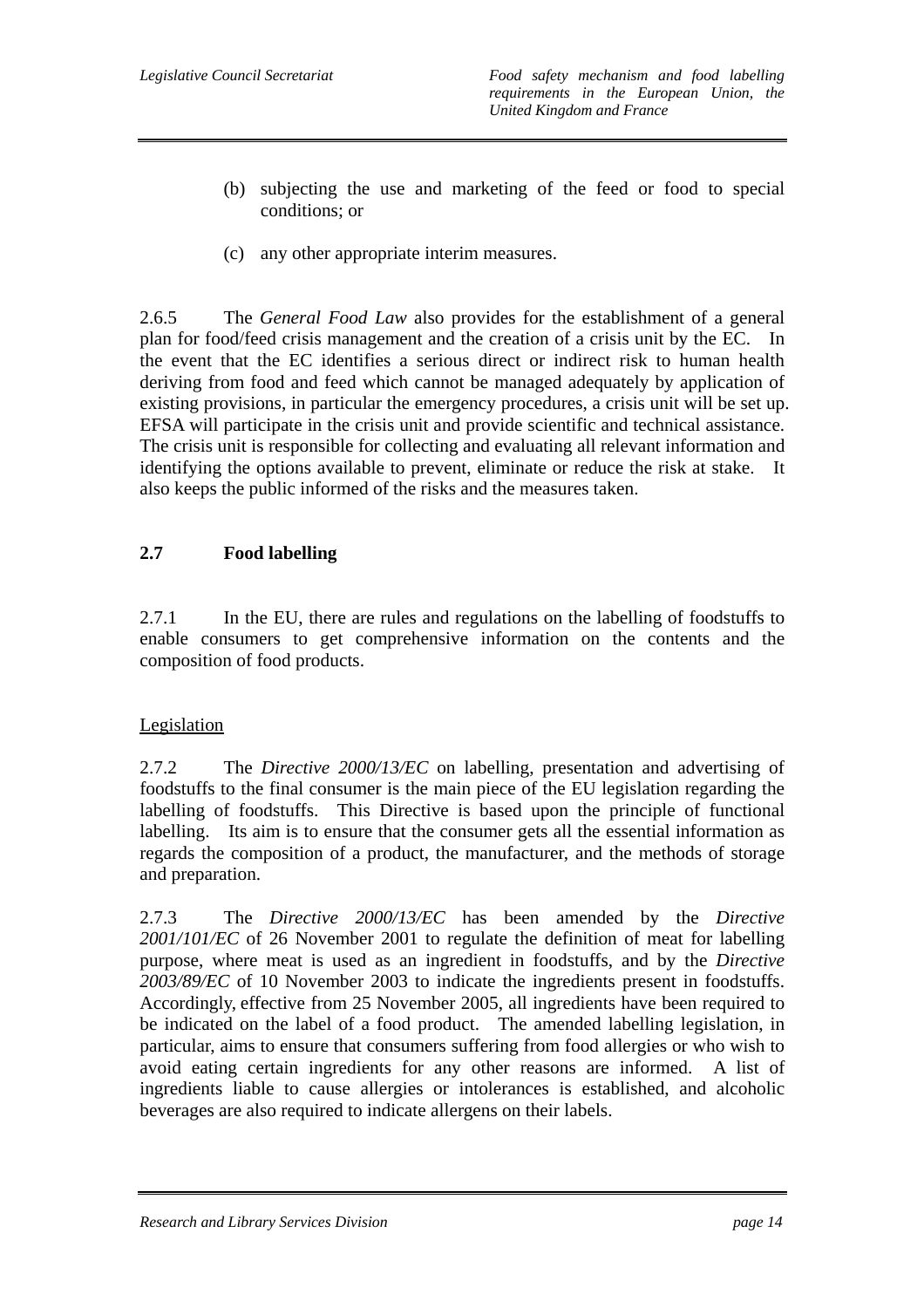2.7.4 The EC, in cooperation with the representatives of its member states, consumers, various industries and trades, has periodically reviewed the legislation on labelling. For instance, on 18 October 2003, the European Evaluation Consortium<sup>13</sup> submitted a report, the *Evaluation of the Food Labelling Legislation Final Report*, to the Directorate-General for Health and Consumer Protection. Based on the report, the EC is drawing up proposals to improve the provisions of the legislation.

Information on labels

2.7.5 Table 2 lists the information on labels as required by the EC regulations.

| <b>Information</b>        | <b>Details</b>                                                                                                                                                                                                                                                                         |  |  |  |  |  |  |
|---------------------------|----------------------------------------------------------------------------------------------------------------------------------------------------------------------------------------------------------------------------------------------------------------------------------------|--|--|--|--|--|--|
| Quantity                  | Net quantity of the product: in volume for liquids and in mass for<br>other products.                                                                                                                                                                                                  |  |  |  |  |  |  |
| Name of the<br>product    | (a) Physical condition and specific treatment the product has<br>undergone (powdered, frozen, concentrated or smoked); and                                                                                                                                                             |  |  |  |  |  |  |
|                           | (b) ionizing treatment involved.                                                                                                                                                                                                                                                       |  |  |  |  |  |  |
| of<br>List<br>ingredients | All ingredients are required to be listed in descending order of<br>(a)<br>weight (exception: mixtures of fruit or vegetables) including<br>those known to trigger reactions in allergic individuals<br>(e.g. peanuts, milk, eggs, fish); and                                          |  |  |  |  |  |  |
|                           | (b) for ingredients which are described by the name of the product<br>(e.g. "tomato soup"), by pictures or by words (e.g. "with<br>strawberries"), or which are essential in characterizing a<br>foodstuff (e.g. % of meat in "Chili con carne"), the percentage<br>must be indicated. |  |  |  |  |  |  |
| Durability                | The "use by" and "best before" dates indicate the duration the food<br>will stay fresh and be safe to eat:                                                                                                                                                                             |  |  |  |  |  |  |
|                           | "use by" is used for food that spoils quickly (e.g. meat, eggs and<br>(i)<br>dairy products). All packaged fresh products bear a "use by"<br>date; and                                                                                                                                 |  |  |  |  |  |  |
|                           | (ii) "best before" is used on food that can be kept longer<br>(e.g. cereals, rice and spices).                                                                                                                                                                                         |  |  |  |  |  |  |
| Manufacturer/<br>importer | The name and address of the manufacturer, packager or importer are<br>required to be clearly listed on the packaging so that the consumer<br>knows who to contact in the event that he/she has a claim or wishes<br>to get additional information on the product.                      |  |  |  |  |  |  |

**Table 2 – Information on labels as required by the EC regulations** 

<sup>13</sup> 13 The European Evaluation Consortium consists of the following organizations: (a) the Evaluation Partnership Limited (UK); (b) Economisti Associati (Italy); (c) Particip GmbH (Germany); and (d) navreme knowledge development (Austria).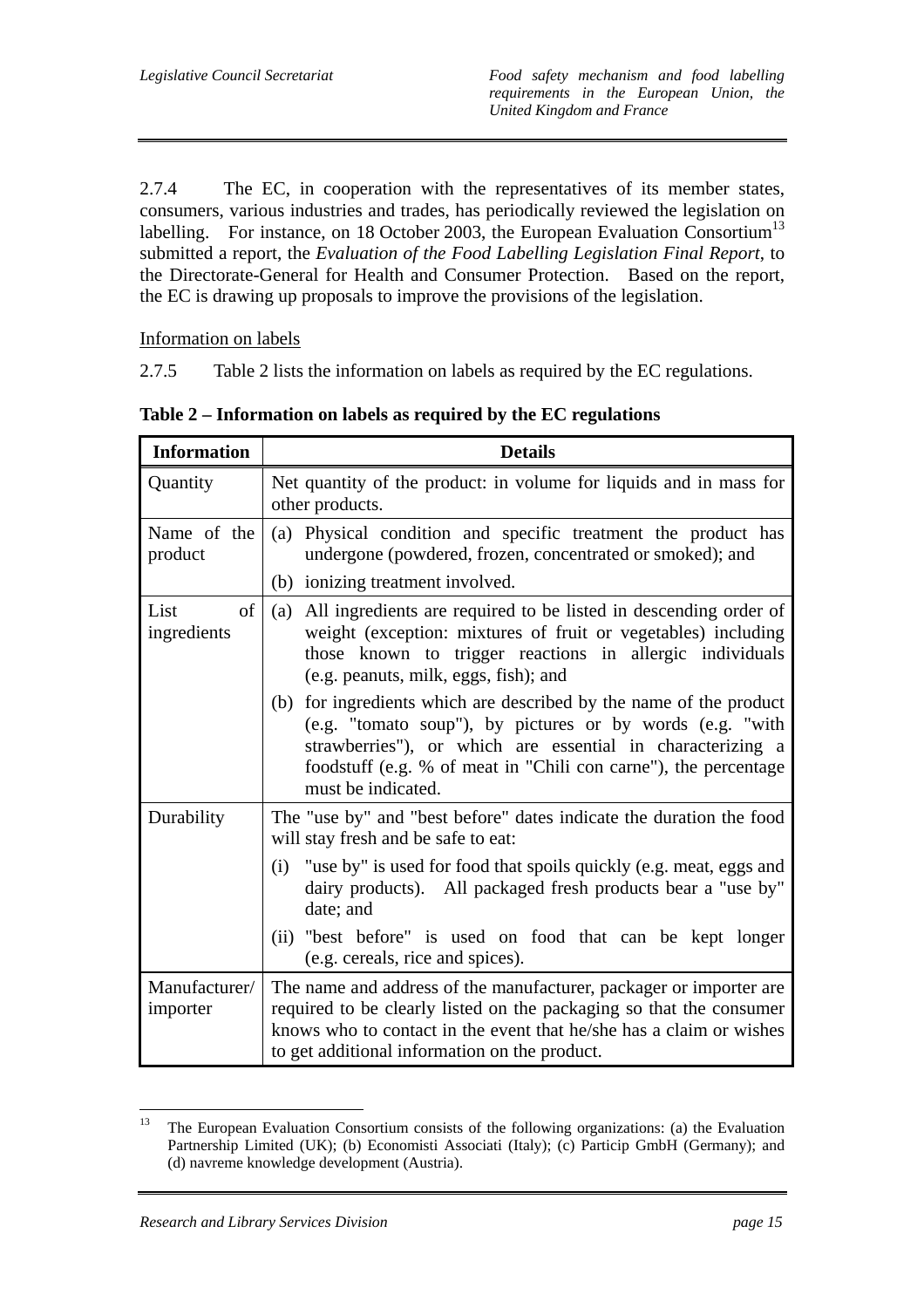| <b>Information</b>             |     | <b>Details</b>                                                                                                                                                                                                                                                                 |  |  |  |  |  |  |
|--------------------------------|-----|--------------------------------------------------------------------------------------------------------------------------------------------------------------------------------------------------------------------------------------------------------------------------------|--|--|--|--|--|--|
| Organic                        | (a) | The use of the wording "organic" is only allowed in reference to<br>specific methods of food production which comply with high<br>standards regarding the protection of the environment and the<br>welfare of animals; and                                                     |  |  |  |  |  |  |
|                                | (b) | the European logo "Organic farming – EC Control System" can<br>only be used by producers fulfilling the required conditions.                                                                                                                                                   |  |  |  |  |  |  |
| Genetically<br>Modified        | (a) | Mandatory for products that have a GMO content of more than<br>$0.9\%$ ; and                                                                                                                                                                                                   |  |  |  |  |  |  |
| Organisms<br>(GMOs)            |     | (b) all substances of GMO origin are required to be mentioned with<br>the words "genetically modified" in the list of ingredients.                                                                                                                                             |  |  |  |  |  |  |
| Origin                         | (a) | Compulsory for certain categories of products such as meat, fruit<br>and vegetables; and                                                                                                                                                                                       |  |  |  |  |  |  |
|                                |     | (b) mandatory if the brand name or other elements on the labels, such<br>as a picture, a flag, or a reference to a place, could mislead the<br>consumer as to the true origin of the product.                                                                                  |  |  |  |  |  |  |
| Nutritional<br>information     | (a) | Energy value and nutrients of a foodstuff (e.g. protein, fat, fibre,<br>sodium, vitamins and minerals); and                                                                                                                                                                    |  |  |  |  |  |  |
|                                | (b) | provided when a nutrition claim is made concerning the product.                                                                                                                                                                                                                |  |  |  |  |  |  |
| Nutrition and<br>health claims | (a) | Rules are in place to ensure that claims about health or nutritional<br>values on food packages are true and based on scientific facts;                                                                                                                                        |  |  |  |  |  |  |
|                                | (b) | claims such as "low fat" or "high fibre" are required to comply<br>with harmonized definitions so that they mean the same thing in<br>all the member states; for instance, "high fibre" can only be used<br>for products containing at least six grams of fibre per 100 grams; |  |  |  |  |  |  |
|                                | (c) | food products with a lot of fat or sugar may not be labelled with<br>claims such as "contains vitamin C";                                                                                                                                                                      |  |  |  |  |  |  |
|                                | (d) | health claims such as "good for your heart" are allowed only if<br>they can be scientifically demonstrated;                                                                                                                                                                    |  |  |  |  |  |  |
|                                | (e) | attaching a positive health claim to a product which contains too<br>much salt, fat or sugar is not permitted; and                                                                                                                                                             |  |  |  |  |  |  |
|                                | (f) | the following health claims are prohibited:                                                                                                                                                                                                                                    |  |  |  |  |  |  |
|                                |     | claims to prevent, treat or cure a human disease;<br>(i)                                                                                                                                                                                                                       |  |  |  |  |  |  |
|                                |     | (ii) claims which make reference to the rate or amount of weight<br>loss;                                                                                                                                                                                                      |  |  |  |  |  |  |
|                                |     | (iii) reference to or endorsement by individual doctors; and                                                                                                                                                                                                                   |  |  |  |  |  |  |
|                                |     | (iv) claims suggesting that health could be affected by not<br>consuming the food.                                                                                                                                                                                             |  |  |  |  |  |  |

**Table 2 – Information on labels as required by the EC regulations (cont'd)**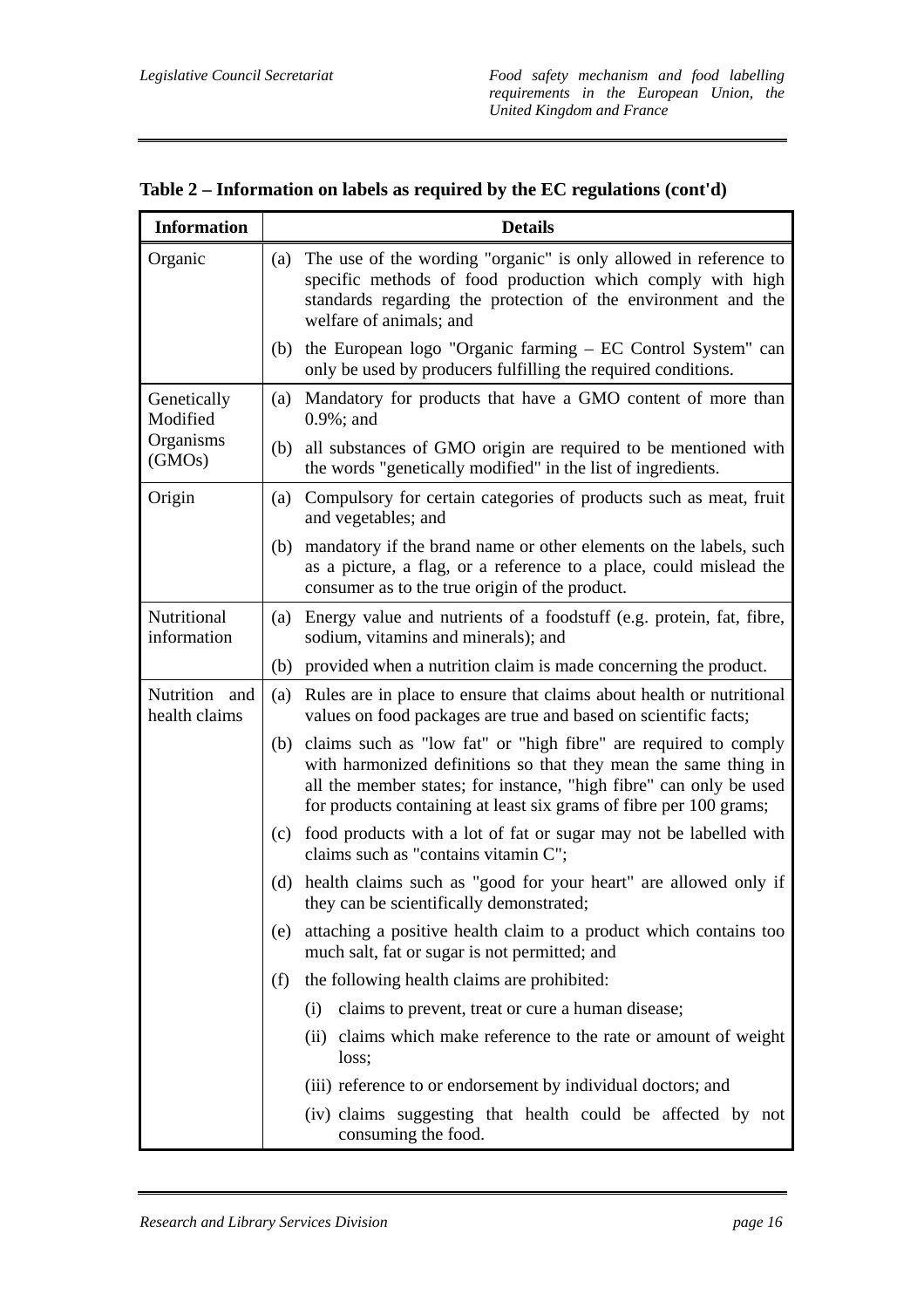*Legislative Council Secretariat Food safety mechanism and food labelling requirements in the European Union, the United Kingdom and France* 

### Indication of prices

2.7.6 The indication of prices is regulated by the *Directive No 98/6/EC* of 16 February 1998. The purpose of this Directive is to stipulate indication of the selling price and the price per unit of measurement of products offered by traders to consumers in order to improve consumer information and to facilitate comparison of prices. However, member states may waive the obligation to indicate the selling price of a product if it is sold in bulk, and where the selling price cannot be determined until the consumer indicates the quantity of the product demanded. Indication of the unit price of a product is also not necessary if such indication is not useful because of the product's nature or purpose, or the possibility of creating confusion.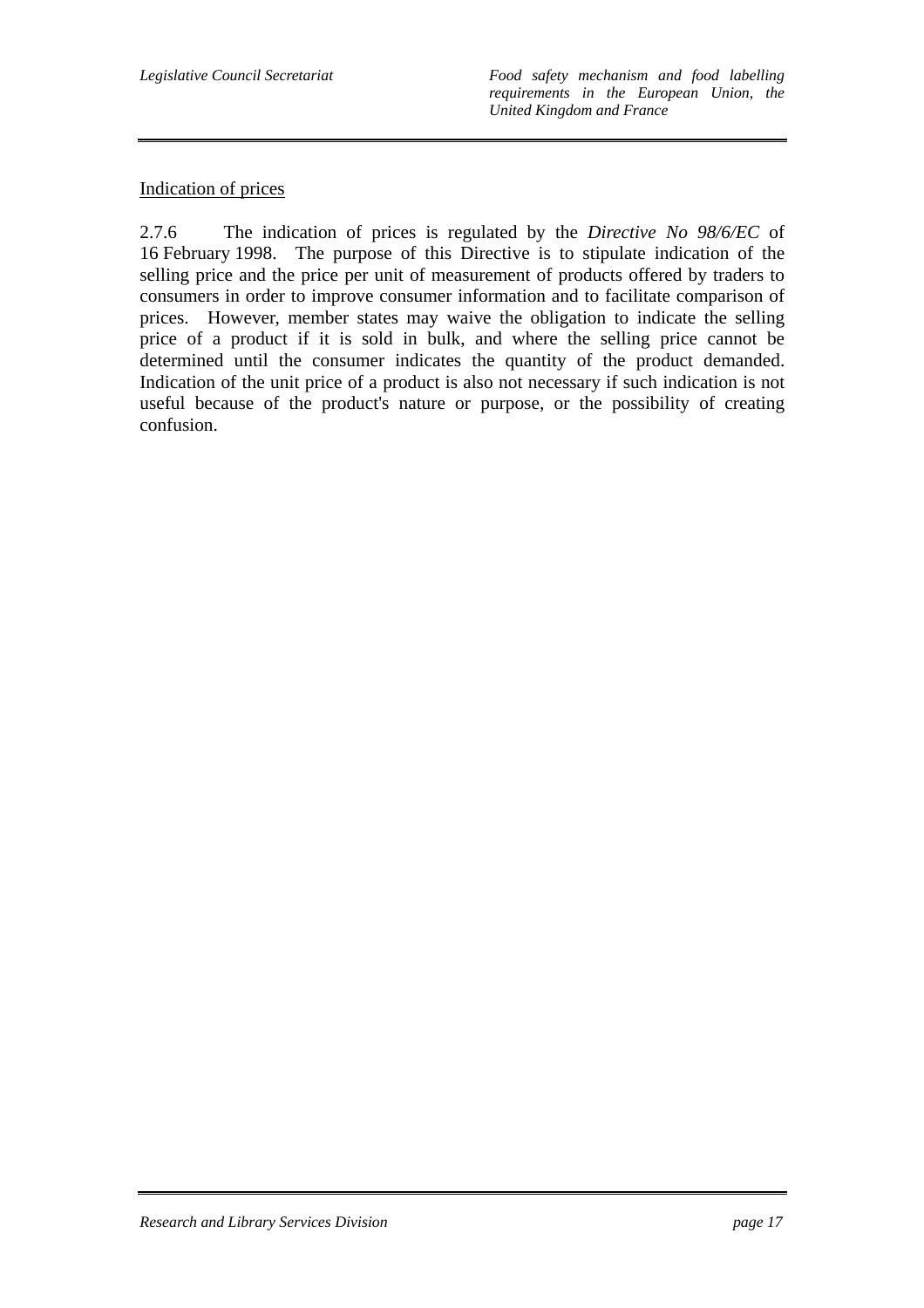## **Chapter 3 – United Kingdom**

## **3.1 Overview**

3.1.1 In mid-2006, the population of the UK was 60.6 million, of which 50.7 million (84%) lived in England.<sup>14</sup> In 2005, the agri-food sector, i.e. the food sector and the agriculture and fishing sectors, accounted for 7% of the national gross value added  $(GVA)^{15}$ , with an employment of 3.7 million persons, equivalent to 14% of the national employment. The food sector itself, i.e. food manufacturing, wholesaling and retailing as well as non-residential catering, accounted for an estimated GVA of £69.1 billion  $(HK$978 billion)<sup>16</sup>$  The leading sectors in food production include bread, biscuits and cake production, meat processing, soft and alcoholic beverages and confectionery. There were a total of 171 595 businesses registered in the food sector, among which 0.4% were large enterprises, employing 250 or more persons, 14.2% were SMEs and 85.5% were very small businesses.17

3.1.2 The UK itself can meet only 59% of the country's food needs, leaving the remaining 41% to be met by imports from both the EU and non-EU countries. In 2005, the value of import and export of food, feed and drink amounted to £23.4 billion (HK\$331 billion) and £13.5 billion (HK\$190 billion) respectively. While fruit and vegetables ranked the highest among all imported food categories, drinks ranked the highest among the exported food categories.<sup>18</sup>

3.1.3 In 2005, the UK's top suppliers of food, feed and drinks were France, the Netherlands, the Irish Republic and the US, while the principal destinations of the UK's food, feed and drink exports were the Irish Republic, France, the US, Canada and Japan.<sup>19</sup>

 $14$ 

<sup>&</sup>lt;sup>14</sup> *National Statistics Online* (2008).<br><sup>15</sup> GVA is the difference between output and intermediate consumption for any given sector/industry. It is the difference between the value of goods and services produced and the cost of raw materials

and other inputs which are used up in production.<br>
<sup>16</sup> The exchange rate of Hong Kong Dollar per pound sterling in 2005 was 14.15.<br>
<sup>17</sup> Defect 2007

 $\frac{17}{18}$  Defra (2007).

 $\frac{18}{19}$  Ibid.

Ibid.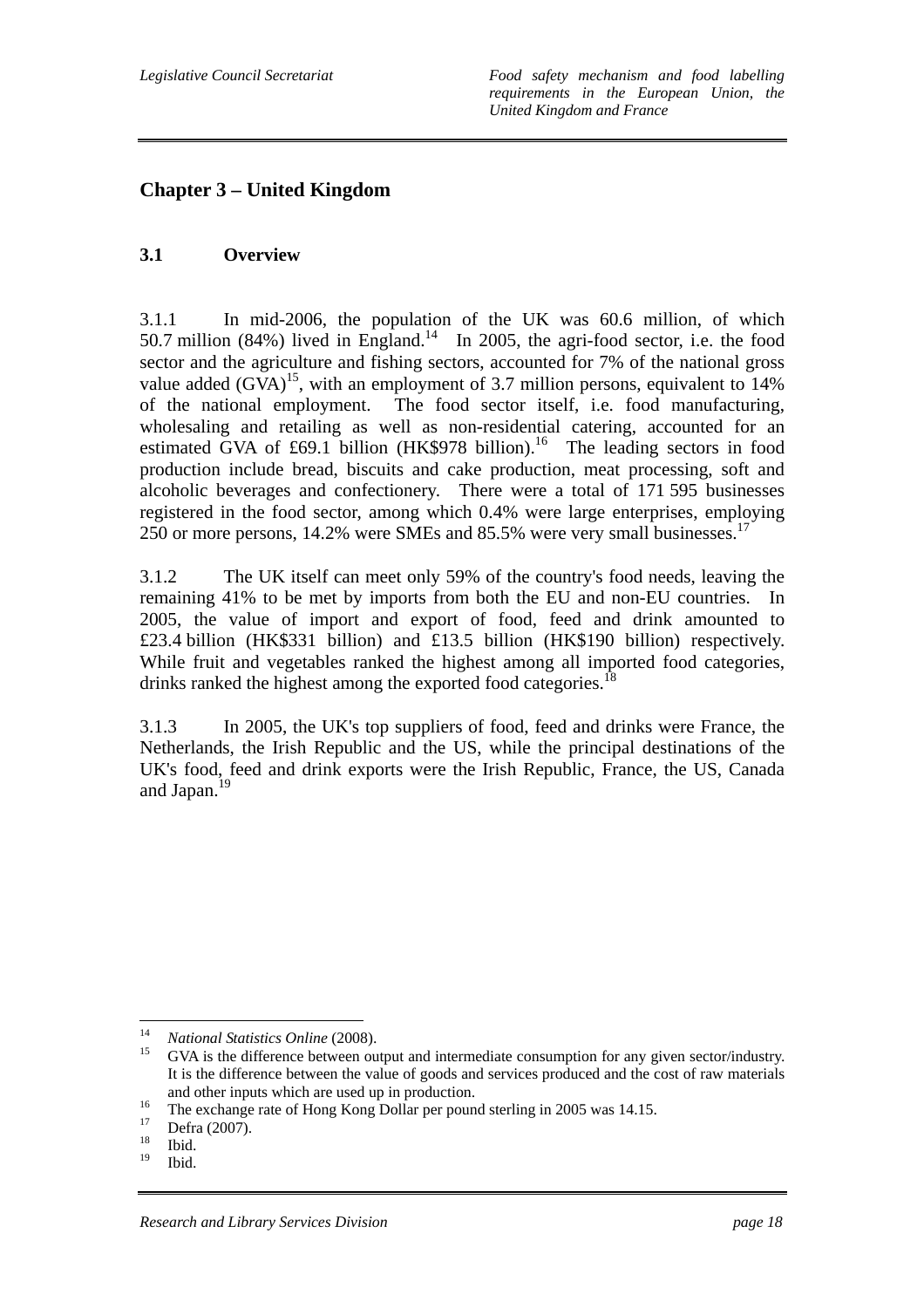### **3.2 Responsible authorities**

3.2.1 In the UK, the responsibility for feed and food controls is shared among the central and local authorities. The central authorities are:

- (a) FSA; and
- (b) Department for Environment, Food and Rural Affairs (Defra) in England<sup>20</sup>.

3.2.2 There are 469 local authorities<sup>21</sup> responsible for monitoring and verifying compliance with the food laws, and enforcing the related requirements.<sup>22</sup>

3.2.3 In carrying out their functions, these authorities are assisted by the National Reference Laboratories<sup>23</sup> and other official laboratories and independent third parties to which specific control tasks have been delegated.

#### Food Standards Agency

3.2.4 Established by the *Food Standards Act 1999* on 1 April 2000, FSA is a non-ministerial government department accountable to the government through the Secretary of State for Health. FSA provides advice and information to the public and the government on food safety from farm to fork, nutrition and diet. It also protects consumers through effective enforcement and monitoring measures. The work of FSA is governed by a Board<sup>24</sup> appointed to act in the public interest.

<sup>20</sup> 20 The equivalent authorities are the Scottish Government Directorate-General Environment, the Welsh Assembly Government Department for Rural Affairs and the Department of Agriculture and

Rural Development for Northern Ireland.<br>
Local authorities refer to county, shire, district, borough and city councils.<br>
<sup>22</sup>

 $^{22}$  Food Standards Agency et al. (2008).

Created by the EC, the National Reference Laboratories are a network of laboratories responsible for setting up the EU-wide standards for routine procedures and testing methods in the areas of feed and food and animal health. 24 The Board consists of a Chair, a Deputy Chair and up to 12 other members.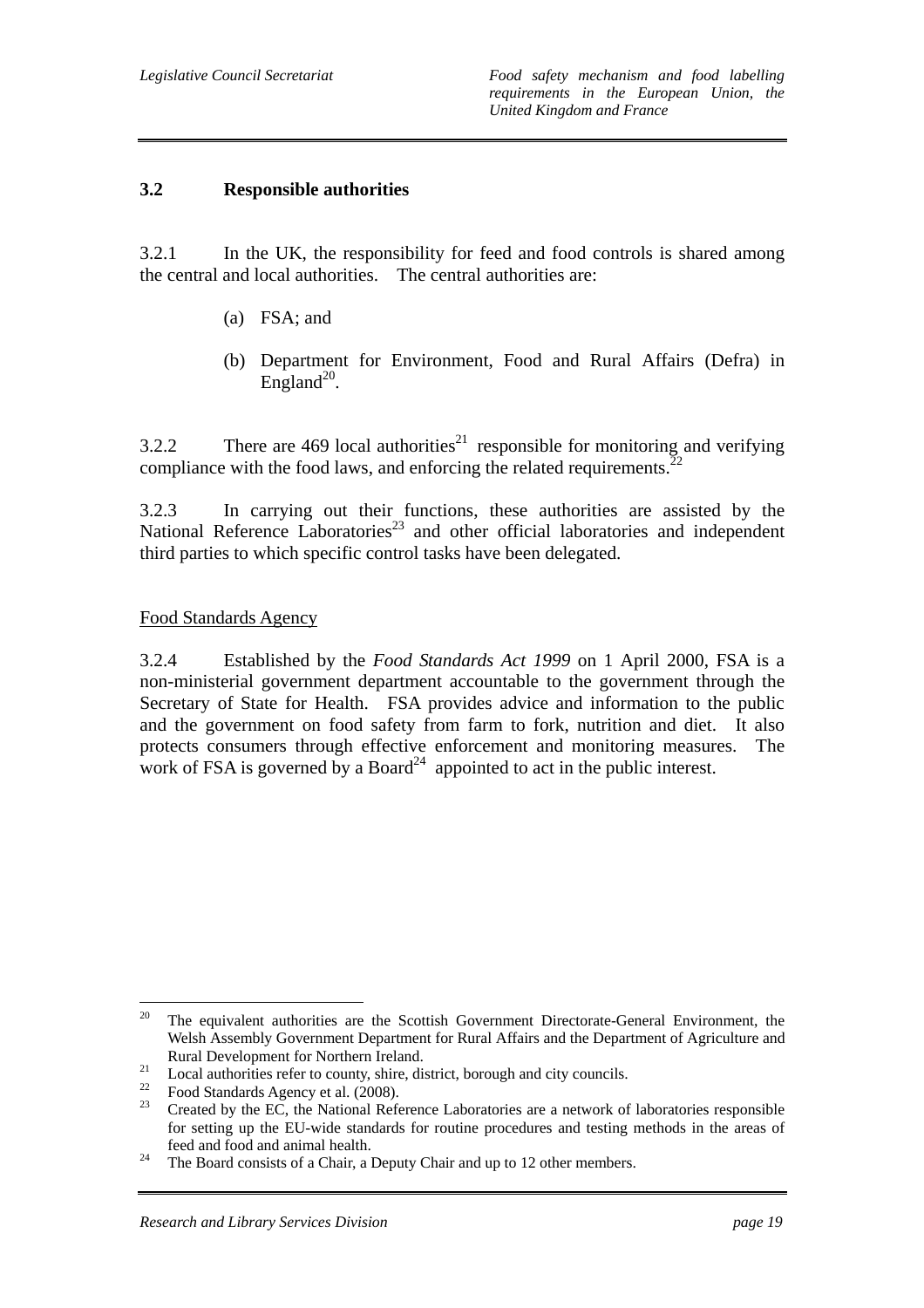#### *Objectives*

3.2.5 FSA's primary aim is to protect the health of the public and the interests of consumers in relation to food. The functions of FSA include:

- (a) developing effective policies relating to food safety and other interests of consumers in relation to food;
- (b) providing clear and practical advice, information and other forms of assistance to all stakeholders;
- (c) building and maintaining a reputation for expertise and excellence in matters relating to food safety and other interests of consumers in relation to food;
- (d) maintaining effective working links with devolved administrations, other public bodies and stakeholder organizations with an interest in food safety and standards, both in the UK and other countries;
- (e) making decisions and taking actions proportionate to the risk, and with due regard to costs and benefits; and
- (f) ensuring that the interests of the UK consumers in relation to food are effectively promoted within the EU and in other international forums.

3.2.6 Table 3 lists the day-to-day work of FSA on food safety and hygiene from various aspects.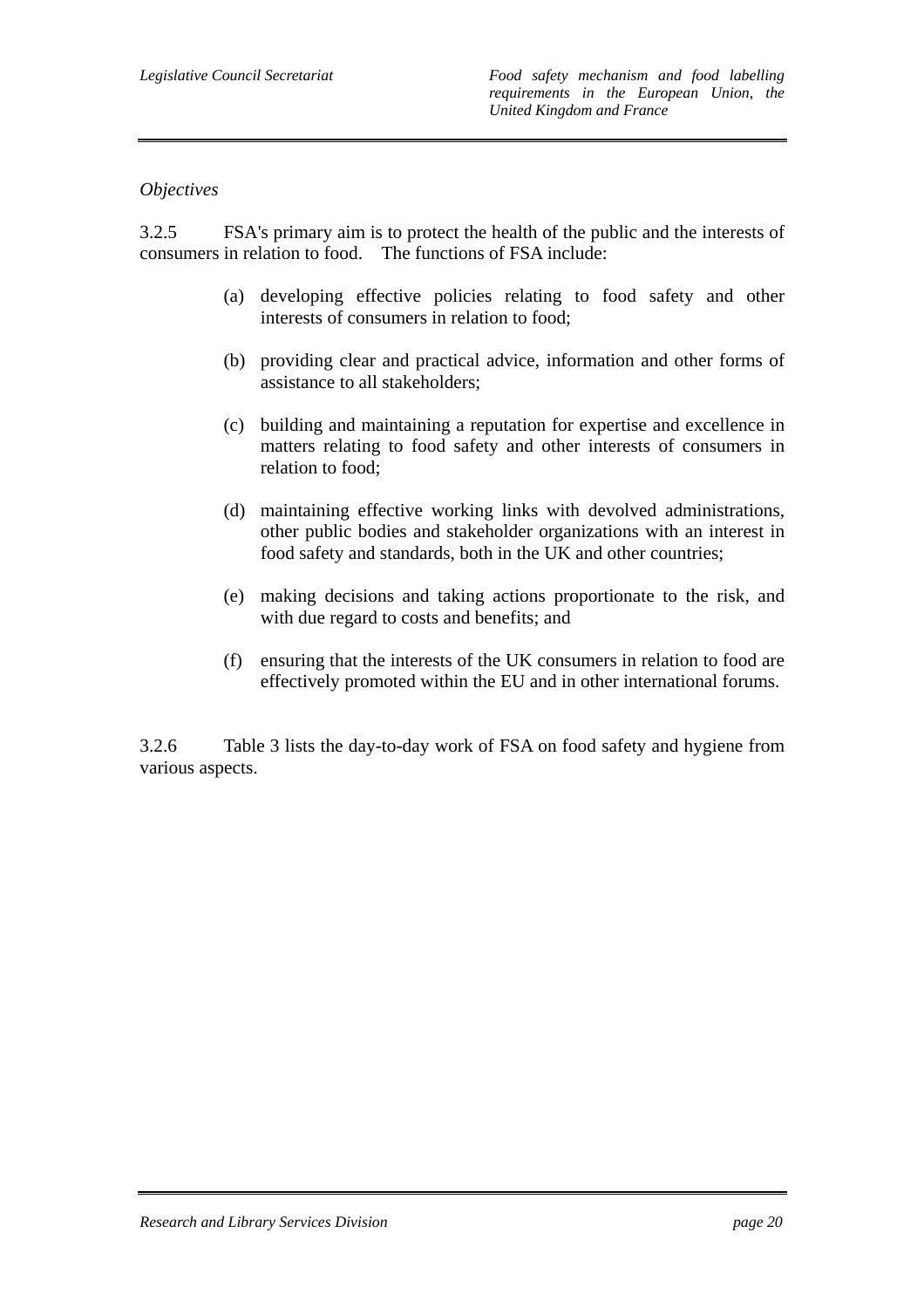| Chemical safety      | FSA determines the safety levels of naturally-occurring<br>or<br>deliberately-added chemicals in food by the following methods:                                                       |
|----------------------|---------------------------------------------------------------------------------------------------------------------------------------------------------------------------------------|
|                      | (a) obtaining advice on particular chemicals from independent<br>scientific advisory committees; or asking those committees to<br>set up working groups to examine issues of concern; |
|                      | (b) commissioning surveys on levels of chemicals in various foods<br>to estimate the total amount and whether the safety levels are<br>complied with;                                 |
|                      | (c) developing methods of estimating the amounts of food<br>chemicals consumed by consumers;                                                                                          |
|                      | ensuring that consumer interests are taken into account in the<br>(d)<br>safety assessments of pesticides, veterinary medicines and<br>natural toxicants;                             |
|                      | liaising and negotiating with the other EU member states, the<br>(e)<br>EC and international organizations to develop appropriate<br>standards for levels of chemicals in food; and   |
|                      | commissioning research on food intolerance, risk assessment of<br>(f)<br>food chemicals, phytoestrogens, molecular toxicology, food<br>additives and food contact materials.          |
| Microbiological      | Developing strategies for reducing foodborne illness;<br>(a)                                                                                                                          |
| safety               | (b) promoting a hazard analysis-based approach to food safety<br>management;                                                                                                          |
|                      | providing guidance for producers, retailers, caterers and the<br>(c)<br>public; and                                                                                                   |
|                      | (d) dealing with microbiological food hazards and outbreaks of<br>foodborne disease.                                                                                                  |
| Hygiene<br>resources | Demonstrating the importance of good food hygiene in respect<br>(a)<br>of cleaning, cooking, chilling and cross-contamination through<br>videos;                                      |
|                      | (b)<br>providing an interactive programme for children<br>aged<br>seven to 14 and their teachers. This programme is funded by<br>the EC; and                                          |
|                      | (c) educating young people about food hygiene issues through<br>quizzes, games and fact sheets.                                                                                       |
| Radiological         | Strictly monitoring and controlling radioactivity in food as it is                                                                                                                    |

invisible, tasteless and not mentioned on food labels.

issuing guidance notes to parties concerned.

Conducting research, labelling, providing advice to caterers and

Commissioning research programmes on safety and hygiene issues.

#### **Table 3 – Day-to-day work of FSA on food safety and hygiene from various aspects**

safety

Food allergy and intolerance

Safety and hygiene research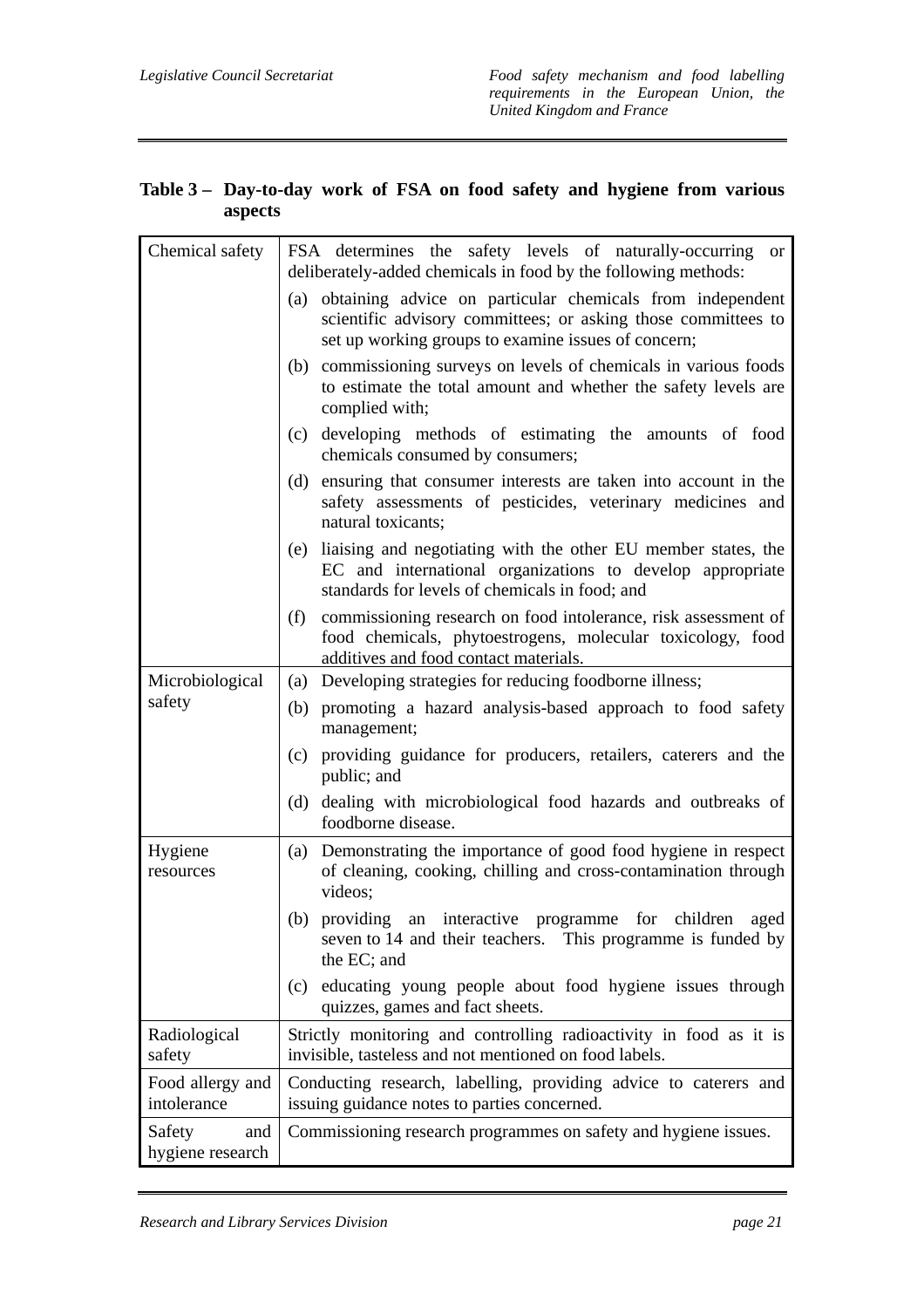- 3.2.7 According to the *Food Standards Act 1999*, FSA is also responsible for:
	- (a) inspection and approval of food irradiation facilities;
	- (b) approval of fresh meat establishments; and
	- (c) monitoring, designation and classification of shellfish harvesting areas.

#### *Meat Hygiene Service*

3.2.8 Established in 2004, the Meat Hygiene Service (MHS) is an executive agency of FSA, responsible for official controls in approved meat premises, including meat hygiene requirements and regulations relating to the welfare of animals for slaughter. MHS provides verification, audit and meat inspection services in approved slaughterhouses, cutting plants, farmed and wild game facilities, and co-located minced meat and meat product premises.

#### *Committees, forums and working groups*

3.2.9 FSA carries out a range of work to make sure that food is safe to eat, including funding research on chemical, microbiological and radiological safety, as well as food hygiene and allergy. Committees, forums and working groups are formed to advise FSA on safety and hygiene issues. Appendix II lists the committees, forums and working groups that advise FSA in this regard.

#### Department for Environment, Food and Rural Affairs

3.2.10 Defra helps create a sustainable food and farming supply chain serving the market and the environment; putting in place systems to reduce risks of animal diseases, and being ready to control them when they occur. According to the *Comprehensive Spending Review 2007* published by the Chancellor of the Exchequer on 9 October 2007, the strategic objectives of Defra are:

- (a) tackling climate change internationally and through domestic action to reduce greenhouse gas emissions;
- (b) securing a healthy, resilient, productive and diverse natural environment;
- (c) ensuring sustainable patterns of consumption and production;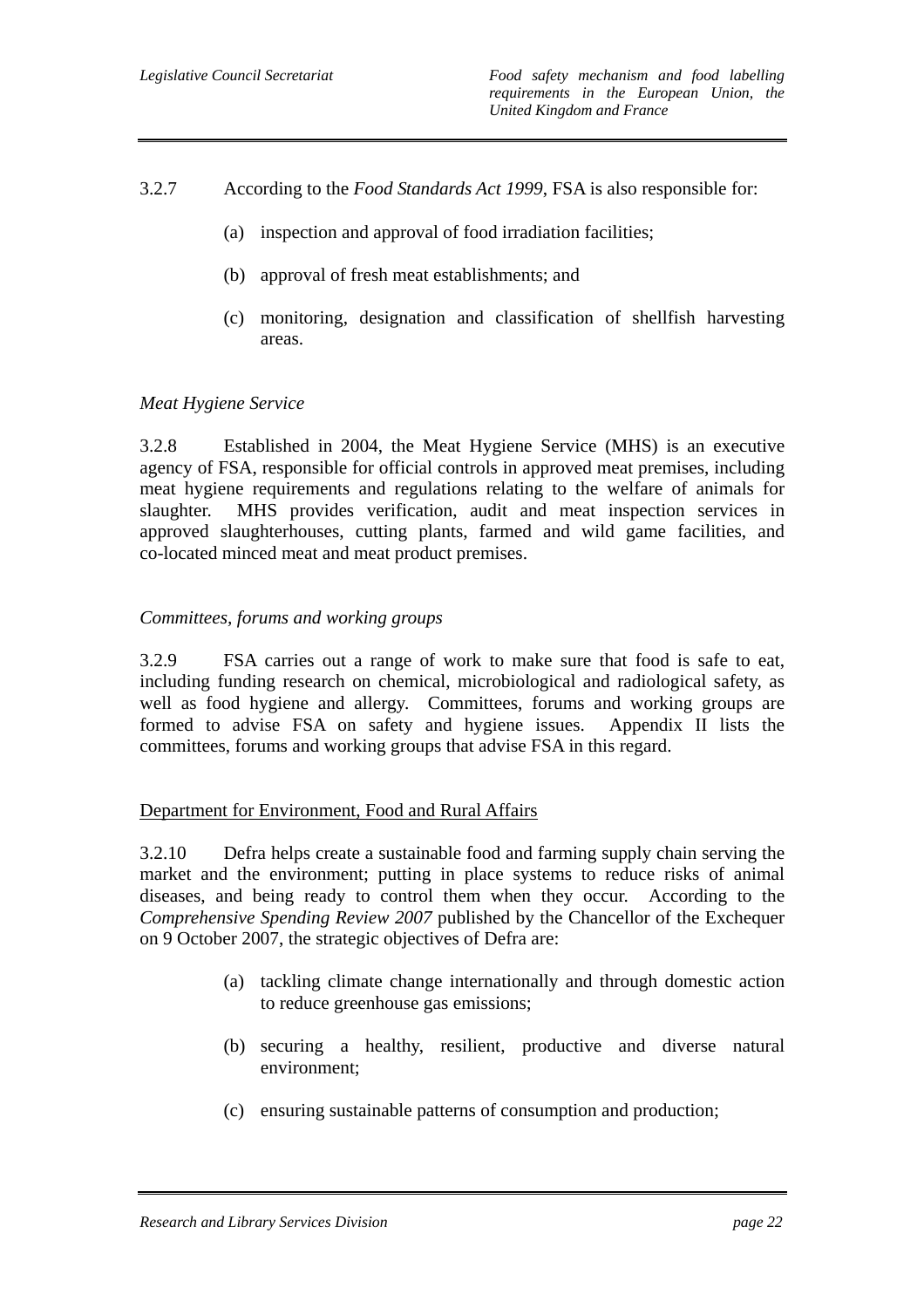- (d) ensuring the economy and society resilient to environmental risk and adapting to the impacts of climate change;
- (e) ensuring a thriving farming and food sector with a positive environmental impact;
- (f) ensuring sustainable development nationally and internationally;
- (g) developing strong rural communities; and
- (h) providing efficient and high quality services.

#### *Animal Health*

3.2.11 Animal Health, an executive agency of Defra, is responsible for maintaining and improving animal health and welfare and minimizing the impact of animal health issues on public health. Animal Health controls and manages the outbreaks of animal disease by providing advice on disease prevention and maintaining a state of readiness to deal with animal health emergencies. It also provides advice on requirements for the import and export of animals.

#### *Animal Health (Dairy Hygiene)*

3.2.12 Under the purview of Animal Health, Animal Health (Dairy Hygiene) (AH(DH)) aims to protect the milk supply by ensuring that a satisfactory standard of hygiene is maintained on farms in England and Wales.<sup>25</sup> Acting on behalf of FSA, AH(DH) monitors and verifies compliance with food hygiene legislation, and enforces such legislation at milk production holdings. It also supervises the statutory programme for sampling and testing of raw cows' milk in England and Wales.

#### *Egg Marketing Inspectorate*

3.2.13 Under the purview of Animal Health, the Egg Marketing Inspectorate is responsible for the on-farm enforcement of food hygiene regulations at egg production units in England and Wales.

<sup>25</sup> 25 The counterpart of AH(DH) in Northern Ireland is part of the Quality Assurance Branch of the Department of Agriculture and Rural Development. In Scotland, local authorities are responsible for inspecting milk production holdings.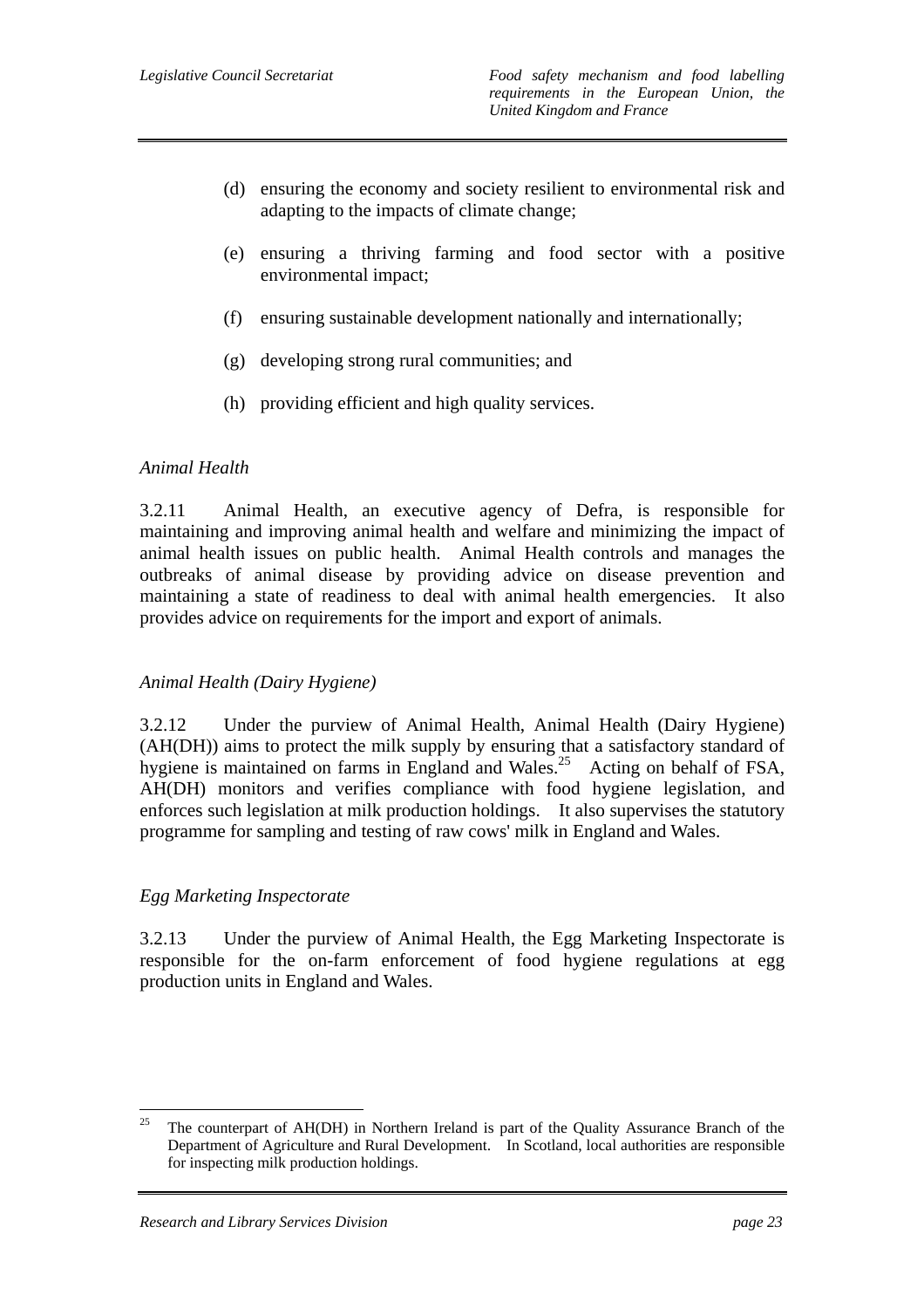## *Veterinary Medicines Directorate*

3.2.14 Being an executive agency of Defra, the Veterinary Medicines Directorate (VMD) aims to protect public health, animal health and the environment, and promote animal welfare by ensuring the safety, quality and efficacy of veterinary medicines in the UK. VMD develops and implements legislation on specified feed additives and medicated feeding stuffs and enforces this legislation through another executive agency, the Animal Medicines Inspectorate.

#### *Pesticides Safety Directorate*

3.2.15 The Pesticides Safety Directorate (PSD) is yet another executive agency of Defra. Through the control of the sale, supply, storage, advertisement and use of pesticides, PSD aims to:

- (a) protect the health of human beings, creatures and plants;
- (b) safeguard the environment; and
- (c) secure safe, efficient and humane methods of pest control.

### *Rural Payments Agency*

3.2.16 The Rural Payments Agency (RPA) provides a range of services in support of Defra. These services include farm payments and inspections as well as livestock tracing. RPA's Inspectorate conducts a range of farm, trader and technical inspections to ensure full compliance with the relevant UK and EU legislation.

3.2.17 As regards beef labelling, RPA inspectors conduct the following checks to ensure that:

- (a) operators have a recorded, documented traceability system in place which enables the beef to be traced back to the animal(s) of origin:
- (b) within slaughterhouses and cutting plants, the carcasses, cuts and boxes are labelled with the appropriate compulsory information<sup>26</sup>; and
- (c) in mincing plants, all packs are labelled correctly.

3.2.18 Figure 1 provides information on the division of responsibility for official food controls in the UK.

<sup>26</sup> 26 This information includes: (a) a traceability reference number or code; (b) the animals' country of birth and country(ies) of rearing; and (c) country of slaughter and cutting, with the approval codes of the slaughterhouses and cutting plants.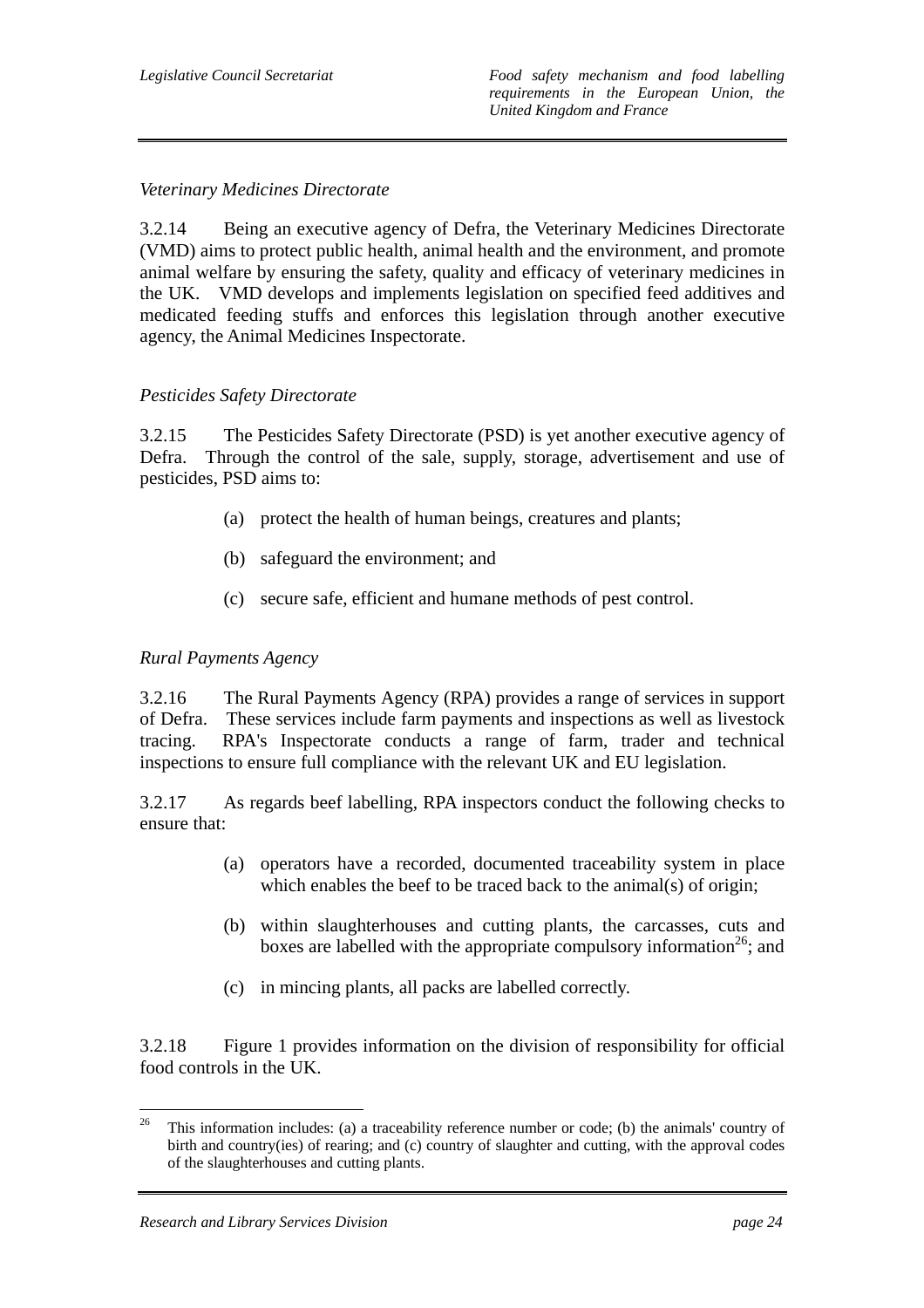## **Figure 1 – Division of responsibility for official food controls – at a glance**

| Developing and<br><b>Implementing food</b><br>law                         | <b>FSA</b><br>non-animal origin<br>foods for particular nutritional use<br>irradiation<br>• Biotechnology - GM food                                                                                                                                                                                                                                                                                                                                                 | • General - traceability, rapid alert system (RASFF), official controls<br>• Import controls - public health aspects, fish/fishery products and products of<br>• Labelling - general, nutritional, health claims<br>. Composition and standards - e.g. mineral waters, fat spreads, chocolate,<br>. Biological safety - e.g. food hygiene, TSEs.<br>• Chemical safety - e.g. additives, contaminants, food contact materials, |                                                                                                                                                                                                                                                                                                                          |                                                 | Defra (and its agencies), the SE DG Environment, RA and DARD<br>. Imports controls - animal health aspects for products of animal origin<br>• Labelling - beef labelling and protected food names<br>• Composition and standards - organic produce<br>• Biological safety - certain rules relating to TSEs<br>• Residues of pesticides (PSD)<br>• Residues of veterinary products (VMD) |                                                                                                                                                                                                                                                                                                                                                                      |                                                                                                                                                                                   |  |
|---------------------------------------------------------------------------|---------------------------------------------------------------------------------------------------------------------------------------------------------------------------------------------------------------------------------------------------------------------------------------------------------------------------------------------------------------------------------------------------------------------------------------------------------------------|-------------------------------------------------------------------------------------------------------------------------------------------------------------------------------------------------------------------------------------------------------------------------------------------------------------------------------------------------------------------------------------------------------------------------------|--------------------------------------------------------------------------------------------------------------------------------------------------------------------------------------------------------------------------------------------------------------------------------------------------------------------------|-------------------------------------------------|-----------------------------------------------------------------------------------------------------------------------------------------------------------------------------------------------------------------------------------------------------------------------------------------------------------------------------------------------------------------------------------------|----------------------------------------------------------------------------------------------------------------------------------------------------------------------------------------------------------------------------------------------------------------------------------------------------------------------------------------------------------------------|-----------------------------------------------------------------------------------------------------------------------------------------------------------------------------------|--|
| <b>Ensuring that food</b><br>satisfies the<br>requirements of<br>food law | Farm                                                                                                                                                                                                                                                                                                                                                                                                                                                                |                                                                                                                                                                                                                                                                                                                                                                                                                               | All stages of production, processing and distribution<br>Food business operators<br>(Approximately 600,000 establishments, plus approximately 195,000 holdings at primary production level.)                                                                                                                             |                                                 |                                                                                                                                                                                                                                                                                                                                                                                         |                                                                                                                                                                                                                                                                                                                                                                      |                                                                                                                                                                                   |  |
| <b>Official controls in</b><br>respect of food<br>law<br>$T = 10, 11k$    | <b>FSA</b><br>• Inspection and<br>approval of food<br>irradiation facilities<br>• Approval of fresh<br>meat premises<br>• Classification of<br>shellfish harvesting<br>areas<br><b>MHS</b><br>• Hygiene controls -<br>fresh meat<br>• SRM controls<br>AH(DH) (on behalf<br>of the FSA)<br>• Hygiene controls -<br>milk production<br>holdings<br><b>EMI/SERPID (on</b><br>behalf of the FSA)<br>$\bullet$ Hygiene controls -<br>egg production<br>units<br>(1.7000) | <b>Central level</b><br>Defra (on UK-wide<br>basis)<br>• Organisation of<br>protected food<br>names scheme<br>• Overseeing system<br>for certification of<br>organic produce<br>• Organisation of beef<br>labelling scheme<br><b>VMD</b><br>• Veterinary medicine<br>drug residue<br>surveillance<br><b>PSD</b><br>• Pesticide residue<br>monitoring &<br>enforcement<br><b>RPA</b><br>• Beef labelling                       | <b>DARD</b><br>• Hygiene controls -<br>fresh meat, milk<br>production<br>holdings/liquid milk<br>premises, egg<br>production<br>units/packing<br>stations<br>• SRM controls<br>• Organisation of<br>protected food<br>names scheme<br>• Overseeing system<br>for certification of<br>organic produce<br>• Beef labelling | SE DG<br><b>Environment</b><br>• Beef labelling | <b>Local authorities</b><br>in England and<br><b>Wales</b><br>• Official controls<br>and<br>enforcement of<br>the main body of<br>food law,<br>including<br>imported food<br>controls (all food<br>law except that<br>enforced by the<br>central<br>Departments<br>and their<br>Agencies)                                                                                               | <b>Local level</b><br><b>Local authorities</b><br>in Scotland<br>• Official controls<br>and enforcement<br>of the main body<br>of food law.<br>including imported<br>food controls (all<br>food law except<br>that enforced by<br>the central<br>Departments and<br>their Agencies)<br>$\bullet$ AH(DH) role -<br>hygiene controls<br>at milk production<br>holdings | <b>District Councils in</b><br>Northern Ireland<br>• Official controls<br>and enforcement<br>of the main body<br>of food law (all<br>food law except<br>that enforced by<br>DARD) |  |

Source: Food Standards Agency et al. (2008).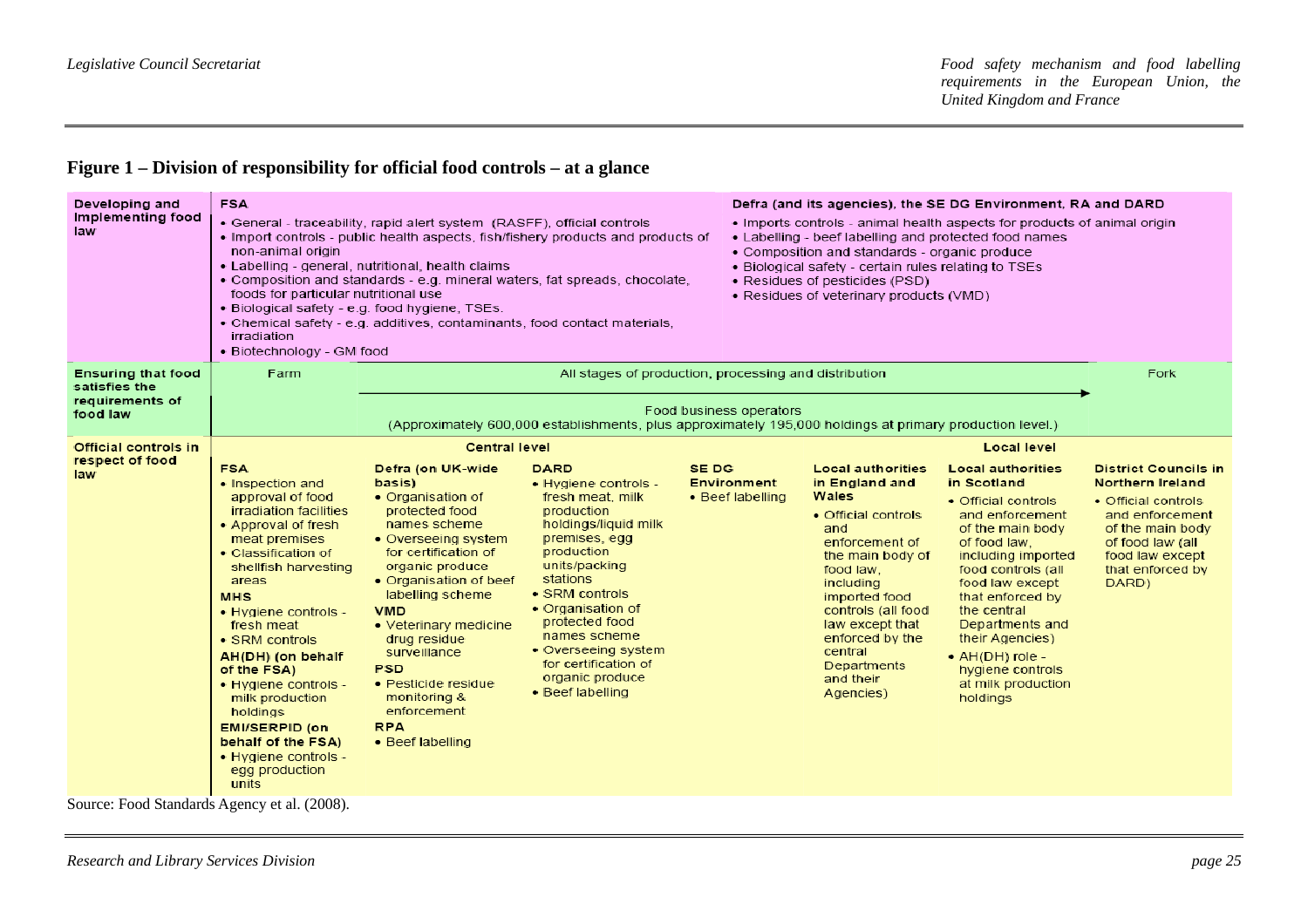## **3.3 Food safety policies**

## Single Integrated National Control Plan for the United Kingdom

3.3.1 In 2007, the UK published the *Single Integrated National Control Plan for the United Kingdom January 2007 to March 2011 (NCP)*, in accordance with the requirements of the *European Community Regulation 882/2004*. The principal objectives of *NCP* are to ensure that the EC laws on feed and food, animal heath and welfare, and plant health are implemented in the UK and that there are effective control systems for enforcement and monitoring compliance. In essence, it helps safeguard public, animal and plant health, protect consumer interests, and promote animal welfare.

3.3.2 *NCP* details the roles and responsibilities of the different authorities and associated organizations involved in the monitoring of compliance with, and enforcement of, the feed and food laws, animal health and welfare rules and plant health requirements. It also provides an overview of how these authorities and other bodies should work together to safeguard public, animal and plant health, to protect consumers and to promote animal welfare.

3.3.3 During the enforcement period of *NCP*, FSA, in line with its own strategic plan for 2005 to 2010, works in partnership with *NCP*'s enforcement, consumer and industry stakeholders to:

- (a) monitor and review the *Framework Agreement on Local Authority Food Law Enforcement*<sup>27</sup>;
- (b) provide direct support to local authorities to enable them to work with relevant businesses to raise food standards on an ongoing basis;
- (c) continue to provide training support for the enforcement officers of local authorities;
- (d) support local authorities dealing with major food fraud investigations;
- (e) publish good practice acquired from FSA audits of local authorities and findings from FSA's enforcement research programme;
- (f) provide guidance and technical advice on enforcement issues;

<sup>27</sup> 27 The *Framework Agreement on Local Authority Food Law Enforcement* provides FSA with a mechanism for exercising its powers under the *Food Standards Act* to influence and oversee enforcement activities of local authorities.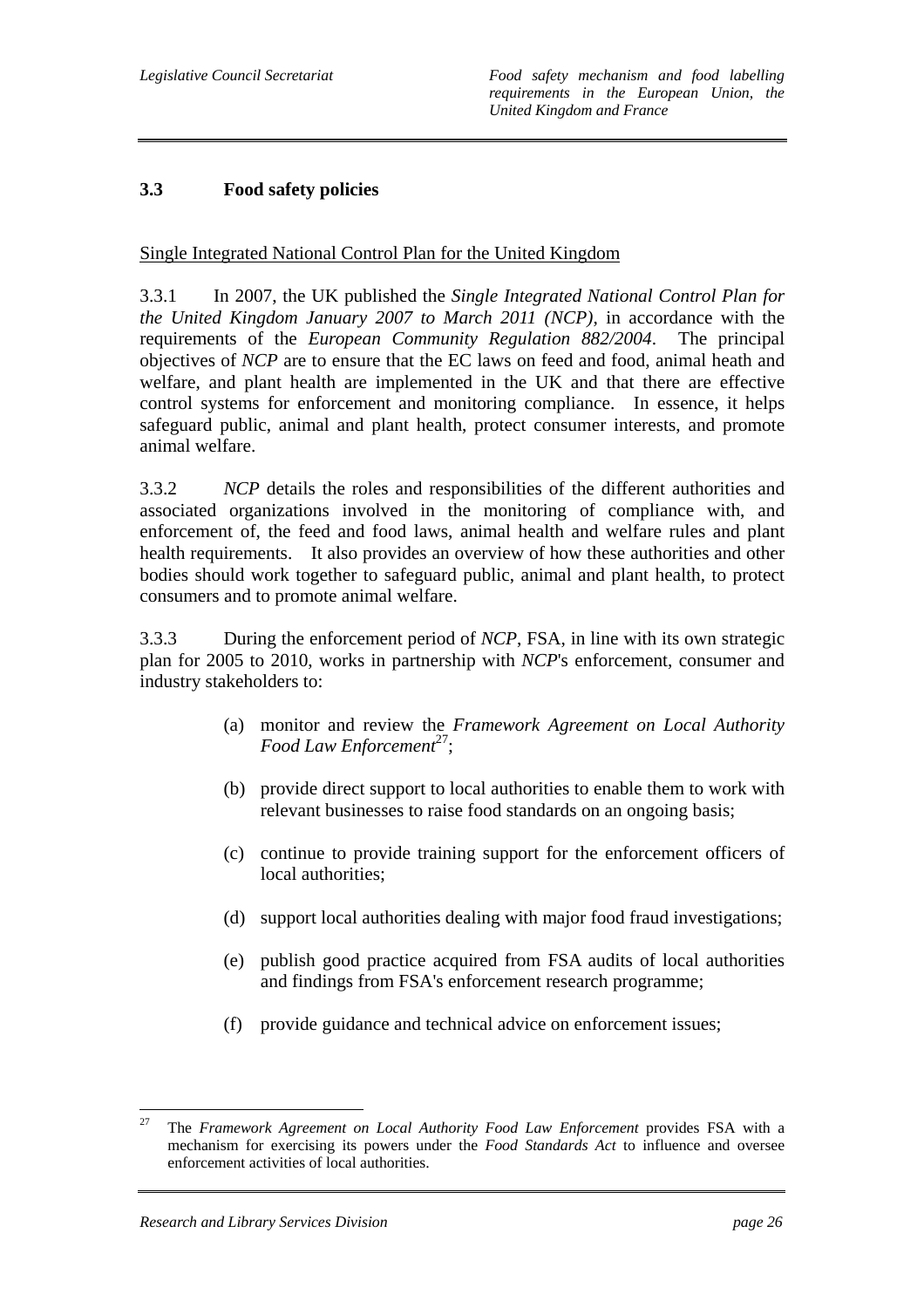- (g) develop ways to measure the outcomes of food law enforcement work and improve timeliness and relevance of local authority performance data obtained by December 2007, and implemented by local authorities from 1 April 2008 onwards;
- (h) publish information on enforcement performance to inform consumers and encourage better local authority performance, on an annual basis and following presentation to the FSA Board;
- (i) play a part in the wider initiatives to streamline enforcement and inspection regimes whilst maintaining excellent public protection outcomes; and
- (j) support the implementation of effective food safety management by working with local authorities and other partners to provide guidance, training and support for small retail and catering businesses.

3.3.4 In order to provide clear direction to local regulatory services about the enforcement activities that best protect public health and consumers' interests in relation to food, five high priority areas have been identified. They are:

- (a) proactively providing support and taking targeted, proportionate risk-based enforcement action, including inspections, to ensure food safety and prevent foodborne diseases;
- (b) through reactive, intelligence-led enforcement, tackling rogue businesses and taking appropriate measures to safeguard the food supply from adulteration, contamination, fraud and mis-description;
- (c) providing appropriate, targeted, specific, transparent and robust advice, support and incentives to businesses to maximize compliance with the EU Food Hygiene Regulations and the *General Food Law*;
- (d) providing help, advice and support to consumers to protect public health and promote healthier lifestyles and consumer choice; and
- (e) providing transparent, robust and consistent approaches on the investigation and resolution of consumer complaints about food and food businesses, in particular through a properly resourced Home Authority Principle<sup>28</sup>.

<sup>28</sup> 28 Home Authority refers to the local authority where the relevant decision-making base of a business is located. The Home Authority Principle helps local authorities work together with businesses to provide consistent and coordinated trading standards and food enforcement services.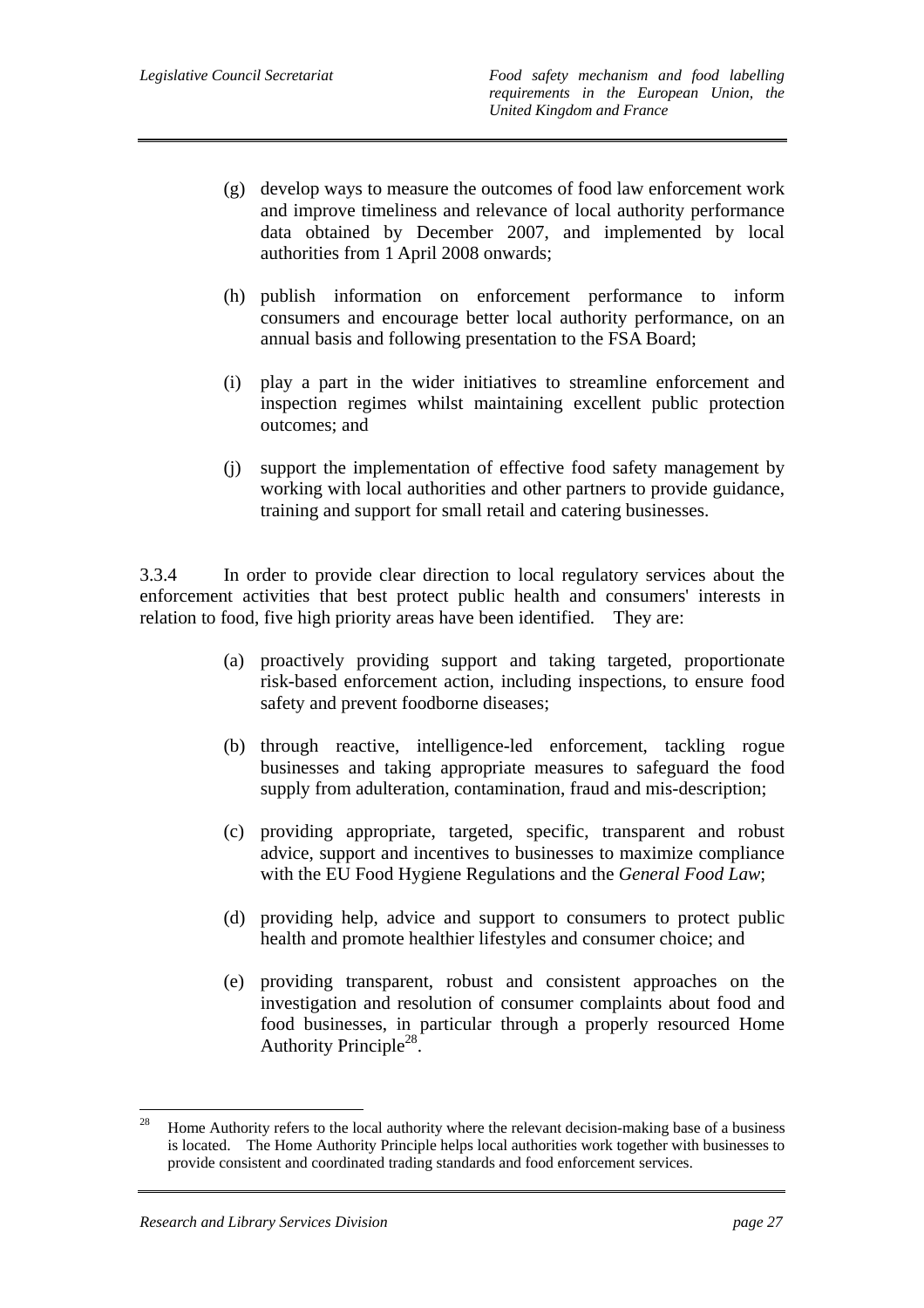Delivering the Essentials of Life: Defra's Five Year Strategy

3.3.5 In 2002, Defra published its five-year strategy, *Delivering the Essentials of Life: Defra's Five Year Strategy*, identifying five strategic priorities and a number of specific outcomes for the department. The priorities include a sustainable farming and food sector accounting for animal health and welfare, with the specific outcome of helping to create a sustainable food and farming supply chain serving the market and environment and putting in place systems to reduce the risks of animal diseases, and being ready to control them when they occur.

#### **3.4 Enforcement tools**

3.4.1 The latest food hygiene laws were introduced in the UK in January 2006. They affect all food businesses, including caterers, primary producers, manufacturers, distributors and retailers.

- 3.4.2 Listed below are the main food laws applicable to food safety in the UK:
	- (a) *Food Safety Act 1990* providing the framework for all food legislation in England, Wales and Scotland<sup>29</sup>;
	- (b) *General Food Law* the EC legislation on general food safety; and
	- (c) *General Food Regulations 2004* providing for the enforcement of certain provisions of the *General Food Law* and the amendment of the *Food Safety Act 1990* to bring it in line with the *General Food Law*.

#### Food and feed hygiene for farmers and growers

3.4.3 Farmers and growers, as primary producers, need to follow good practice and manage their operations as set out in the regulations effective 1 January 2006. Under the new rules, farmers and growers need to take steps to:

- (a) prevent contamination arising from water, soil, feed, veterinary products, pesticides and waste;
- (b) keep animals intended for slaughter for human consumption clean;

<sup>29</sup> Similar legislation applies in Northern Ireland.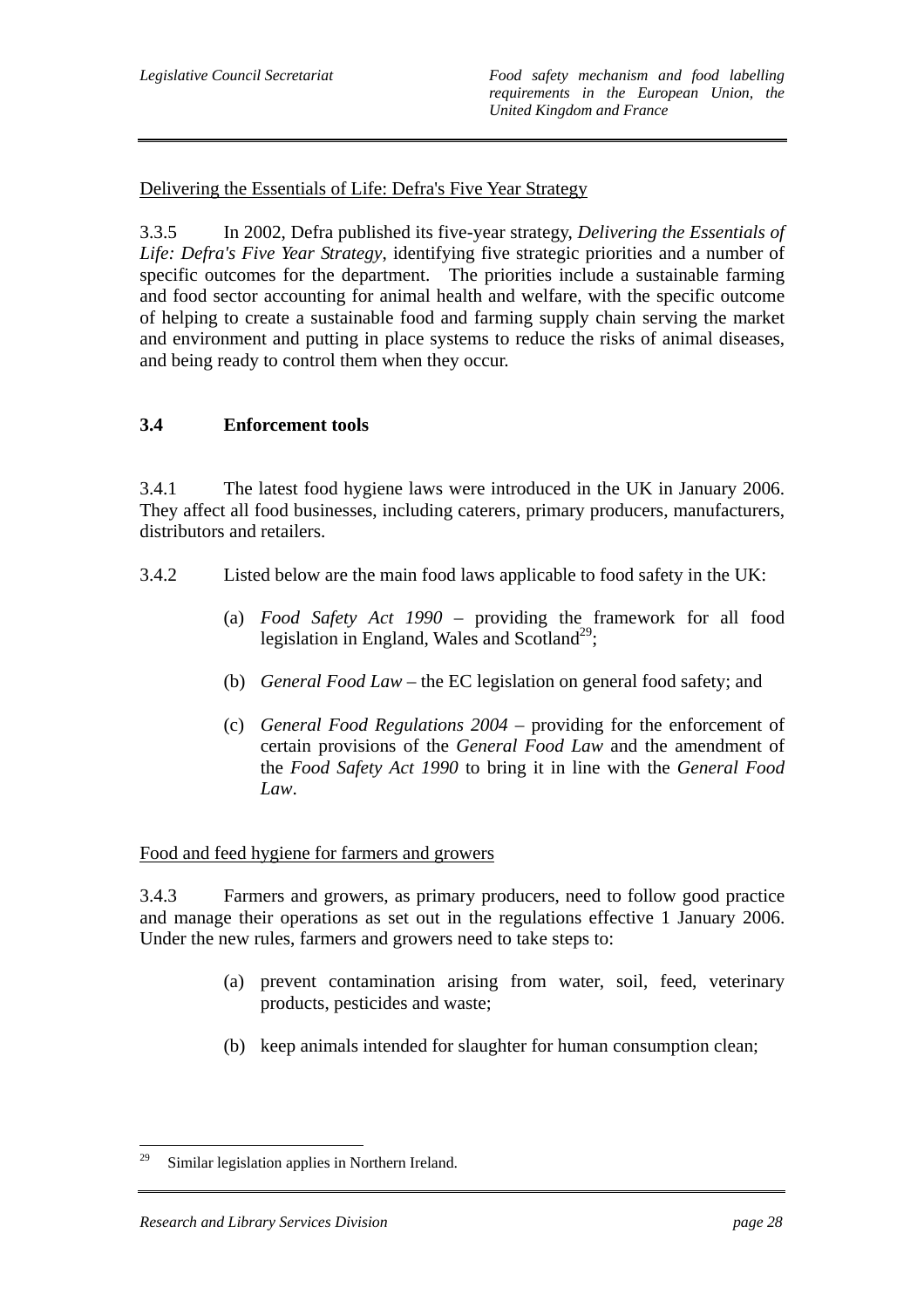- (c) prevent animals and pests from causing contamination;
- (d) take account of results from tests relevant to animal and human health; and
- (e) use medicines/plant products appropriately.

3.4.4 Under the new legislation, food producers are required to keep records relevant to food safety, including:

- (a) the nature and origin of animal feed;
- (b) use of plant protection products and biocides;
- (c) veterinary products administered and their withdrawal dates;
- (d) occurrence of diseases or pests that may affect food safety;
- (e) information required for purposes of traceability;
- (f) results of any analyses carried out; and
- (g) health status of the animals sent for slaughter.

3.4.5 To achieve a consistent enforcement approach, a Technical Group comprising representatives of the food industry and government officials has been established. The Technical Group develops the initial details of the regime and continues to refine proposals and provide advice on how best to communicate with the industry and enforcement community.

#### Codes of Practice and associated practice guidance

3.4.6 Direction and guidance on the approach to enforcement is provided in the statutory Codes of Practice. To ensure enforcement consistency, the Codes of Practice set out instructions and criteria to which local and port health authorities shall make reference when engaging in the enforcement of the food laws.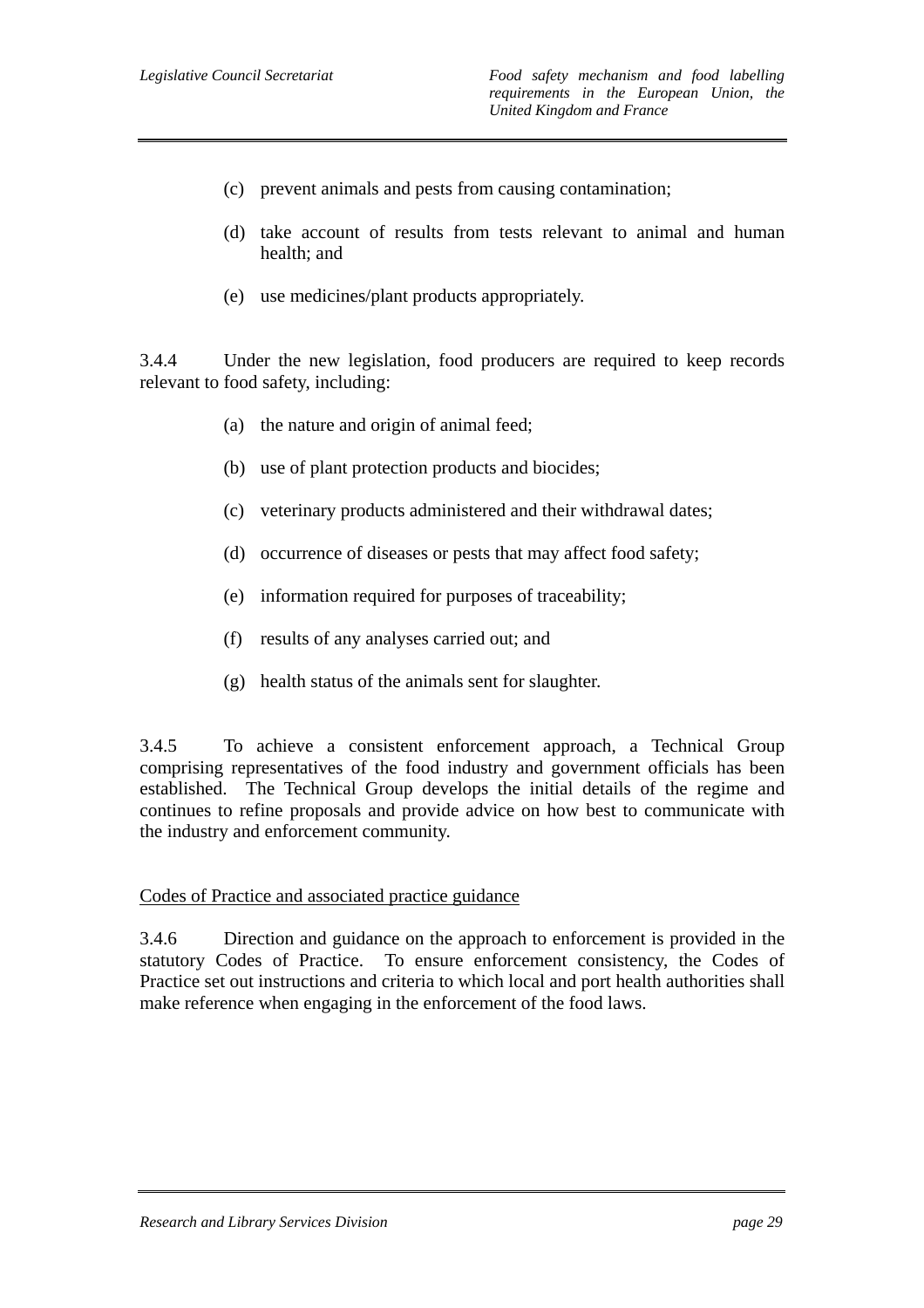## **3.5 Monitoring mechanism**

3.5.1 Responsibility for monitoring and verifying compliance with the feed and food laws is divided among FSA, Defra and the Agriculture/Rural Affairs Departments in the devolved administrations, as well as local and port health authorities.

## General food standards

3.5.2 The enforcement of regulations on food standards is primarily the responsibility of local authorities, in particular, Environmental Health Officers and Trading Standards Officers.

3.5.3 FSA oversees the enforcement activities of local authorities for the food laws. It sets and monitors standards and audits local authorities' activities to ensure that enforcement arrangements are proportionate, consistent and transparent.

## Control activities of local and port health authorities

3.5.4 Local and port health authorities in the UK are responsible for a wide range of food control activities. At the primary production level, local authorities are responsible for monitoring and verifying compliance with the EU food and feed hygiene legislation, and enforcing the related requirements. At other stages in the production chain, local authorities are responsible for not only monitoring and enforcing feed and food safety legislation but also enforcing rules on labelling and compositional standards. Port health authorities provide controls for products entering the UK from other parts of the world.

3.5.5 When local and port health authorities find non-compliance, they work with the business concerned in accordance with their enforcement policies and, where necessary, take formal enforcement actions to ensure that compliance is achieved.

3.5.6 Control activities of individual authorities are set out in their service delivery plan. These control activities include:

- (a) the number of premises inspections programmed, an estimation of the number of revisits that needs to be made, and any targeted inspection activity that the authority intends to carry out;
- (b) an estimation, based on previous trends, of the likely demand on the service for dealing with complaints;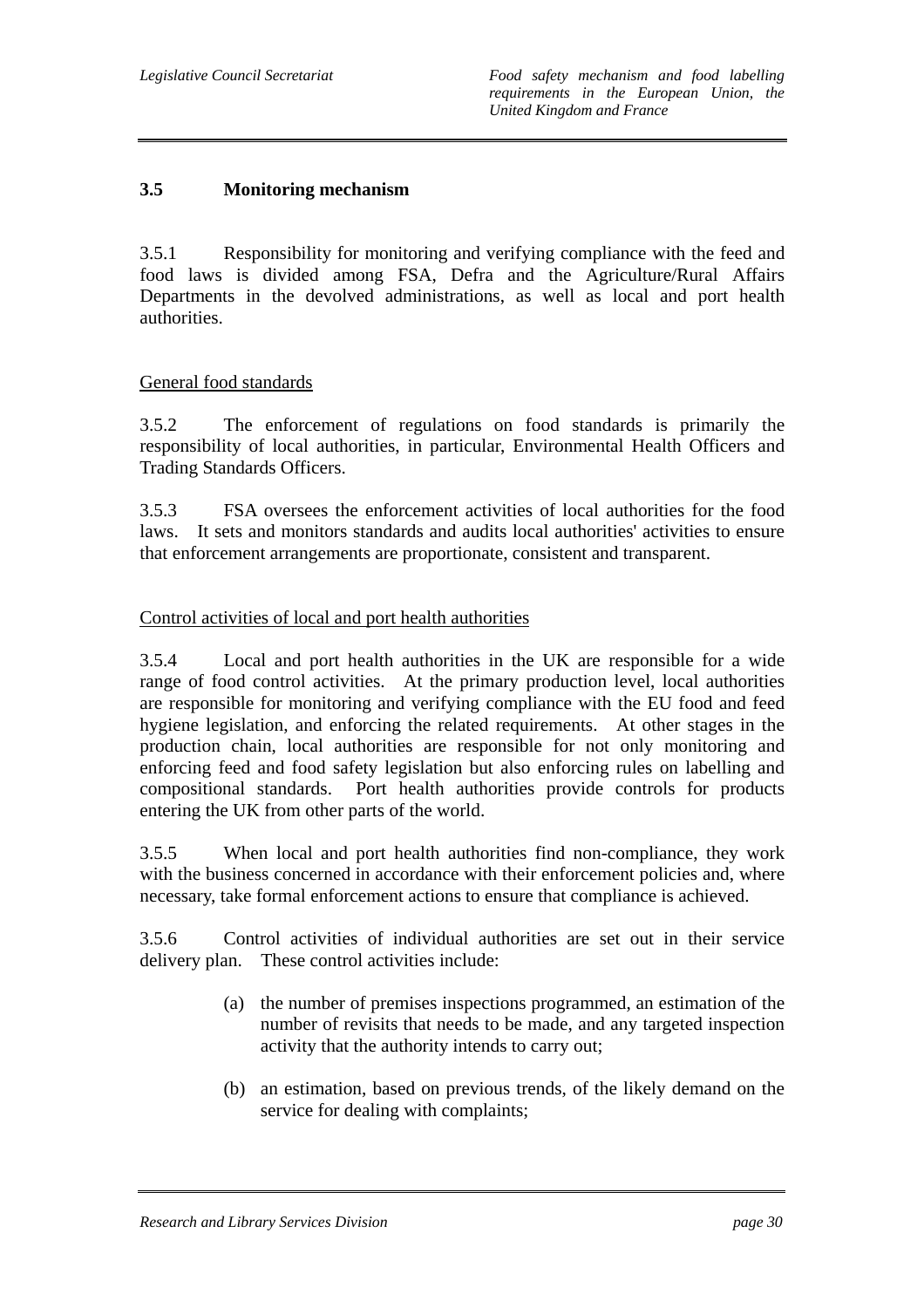- (c) an estimate of the resources needed for businesses for which the local authority acts as the Home Authority or originating authority, and responding to enforcing authority enquiries;
- (d) an estimation of the number of contacts from businesses regarding the provision of advice;
- (e) details of sampling programmes and an estimate of the number of samples that may be taken in relation to complaints; and
- (f) an estimation, based on previous trends, on the likely demand on the service in dealing with control and investigation of outbreaks and food-related infectious diseases.

3.5.7 A range of control methods are employed in fulfilling the control functions. These include:

- (a) inspections of feed and food premises;
- (b) inspections of feed or food; and
- (c) sampling and chemical analysis and microbiological examination.

3.5.8 Inspection frequencies are determined by reference to the inspection rating scheme in the relevant Code of Practice. Businesses presenting a higher risk attract more frequent inspection. Where necessary, there are also follow-up actions to ensure that issues of concern have been addressed.

#### *Control activities on imported products of animal origin*

3.5.9 At the Border Inspection Posts, control activities on imported products of animal origin are carried out in accordance with the *Directive 97/78/EC* and the *Regulation 136/2004/EC*. These activities include the checking of manifests to confirm that consignments have been correctly notified; documentary checks, including the examination of veterinary certificates accompanying a product; identity checks by visual inspection to ensure that documents provided for veterinary inspection tally with the product; and, physical checks on products, including sampling and laboratory testing. Information regarding non-compliant products and the onward movement of third-country products from the Border Inspection Posts is passed to the competent authorities in other member states.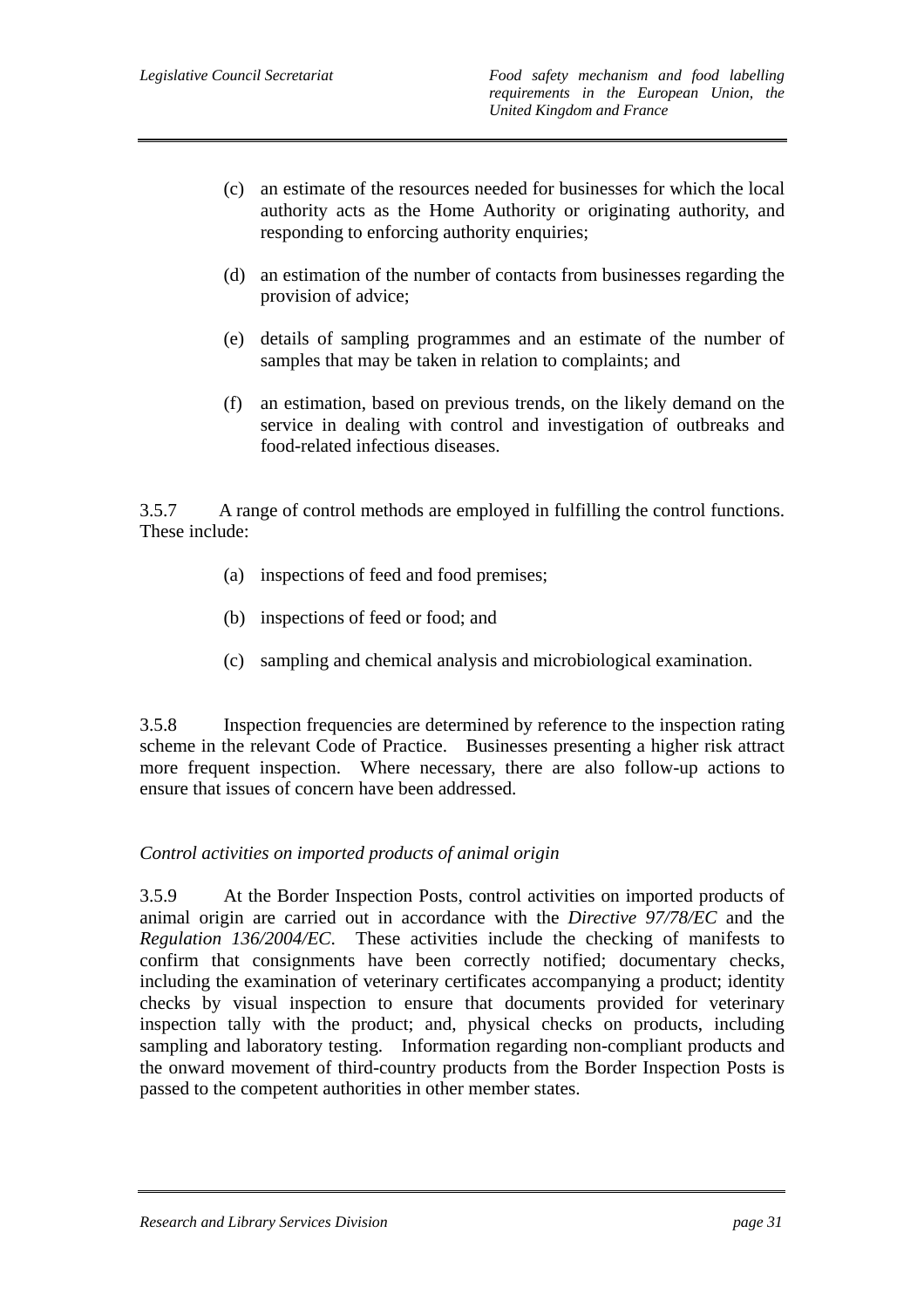## *Control activities on imported products of non-animal origin*

3.5.10 With regard to imported feed and food of non-animal origin, controls at points of entry involve documentary checks on consignment manifests, random identity checks on consignments/containers and, where appropriate, physical checks, such as the taking of samples for analysis and/or examination. The level, focus and frequency of these controls are risk-based and in accordance with some factors, such as the requirements of emergency safeguard measures, RASFF notifications and local intelligence and priorities. Enforcement of imported feed and food controls is also carried out by inland local authorities as part of their range of regulatory responsibilities. These enforcement activities include examination of feed/food during the course of feed/food premises inspections, routine and programmed sampling and analyses, and responding to complaints or concerns.

## **3.6 Consumer protection**

### Alert system

3.6.1 *Food Alerts* are publications prepared by FSA to alert local authorities and consumers to problems associated with food and, in some cases, details of specific action to be taken.

3.6.2 *Food Alerts* are issued to Consultants in Communicable Disease Control, Trading Standards Officers and food trade organizations, to alert them to current food issues. They are often issued in conjunction with a product withdrawal or recall by a manufacturer, retailer or distributor.

## Complaint mechanism

3.6.3 While Environmental Health Officers handle complaints about food quality as well as hygiene and safety issues, complaints about food labelling, ingredients, weights and measures are dealt with by Trading Standards Officers.

#### Penalties

3.6.4 Provisions laid down by the *General Food Regulations 2004* make it a criminal offence for breaches of Articles 12, 14(1), 16, 18(2) or (3) and 19 of the *General Food Law*. Penalties for the breaches of the aforementioned articles are:

> (a) on conviction in a Crown Court, a fine or imprisonment for a term not exceeding two years or both; and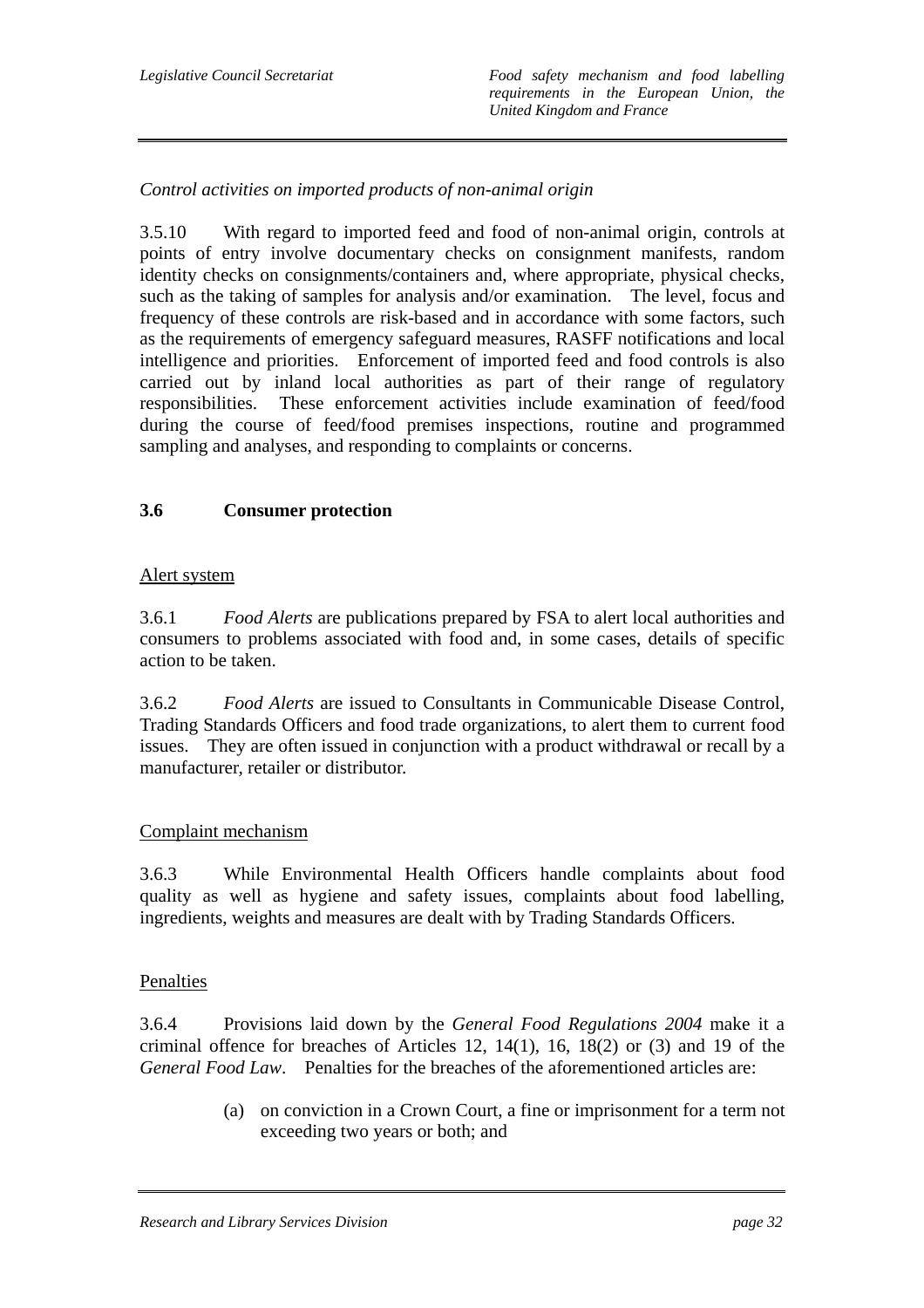(b) on conviction in a Magistrates' Court, a fine or imprisonment for a term not exceeding six months or both.

### Other mechanisms for enhancing consumer protection

3.6.5 In addition to identifying good practice adopted by local feed and food law enforcement services, FSA disseminates a wide range of good practice via its website and case studies in newsletters and regional meetings. Meanwhile, local authorities are invited to share good practice and research work, aiming at improving food safety awareness among consumers and food businesses.

3.6.6 FSA also aims to improve food safety standards by building on and learning from past experience. In April 2006, FSA set up the Food Fraud Task Force to consider a series of actions to help tackle the trade in illegal meat and food fraud more generally. An example of such actions is the consideration of controls that are currently in place and their suitability to deter food fraud.

## Emergency and contingency planning

## *FSA*

3.6.7 FSA's *Incidents Response Protocol* outlines the procedures that should be followed by its staff during food and feed incidents and emergencies. The document stipulates the notification procedures, roles and responsibilities of FSA staff during food safety incidents, and the arrangements for the review of such incidents.

3.6.8 Close links have been established by FSA with other departments/agencies involved in food safety to ensure a rapid and coordinated response during food safety incidents/emergencies. Information and instructions are transmitted to local authorities via the Food Alert system.

 $3.6.9$  FSA, through its Food Incidents Taskforce<sup>30</sup>, has developed an advisory document with suggestions aiming at reducing the possibility of future contamination incidents. These suggestions include principles for preventing and dealing with food safety incidents. Overall, the document sets out the principles that apply, and provides guidance on meeting existing obligations under the feed and food laws and the general objective of providing food that is safe and of acceptable quality.

 $30<sup>°</sup>$ The Food Incidents Task Force, set up by FSA in the wake of the 2005 Sudan I industrial dye incident, helps strengthen controls in the food chain and prevent major food safety incidents.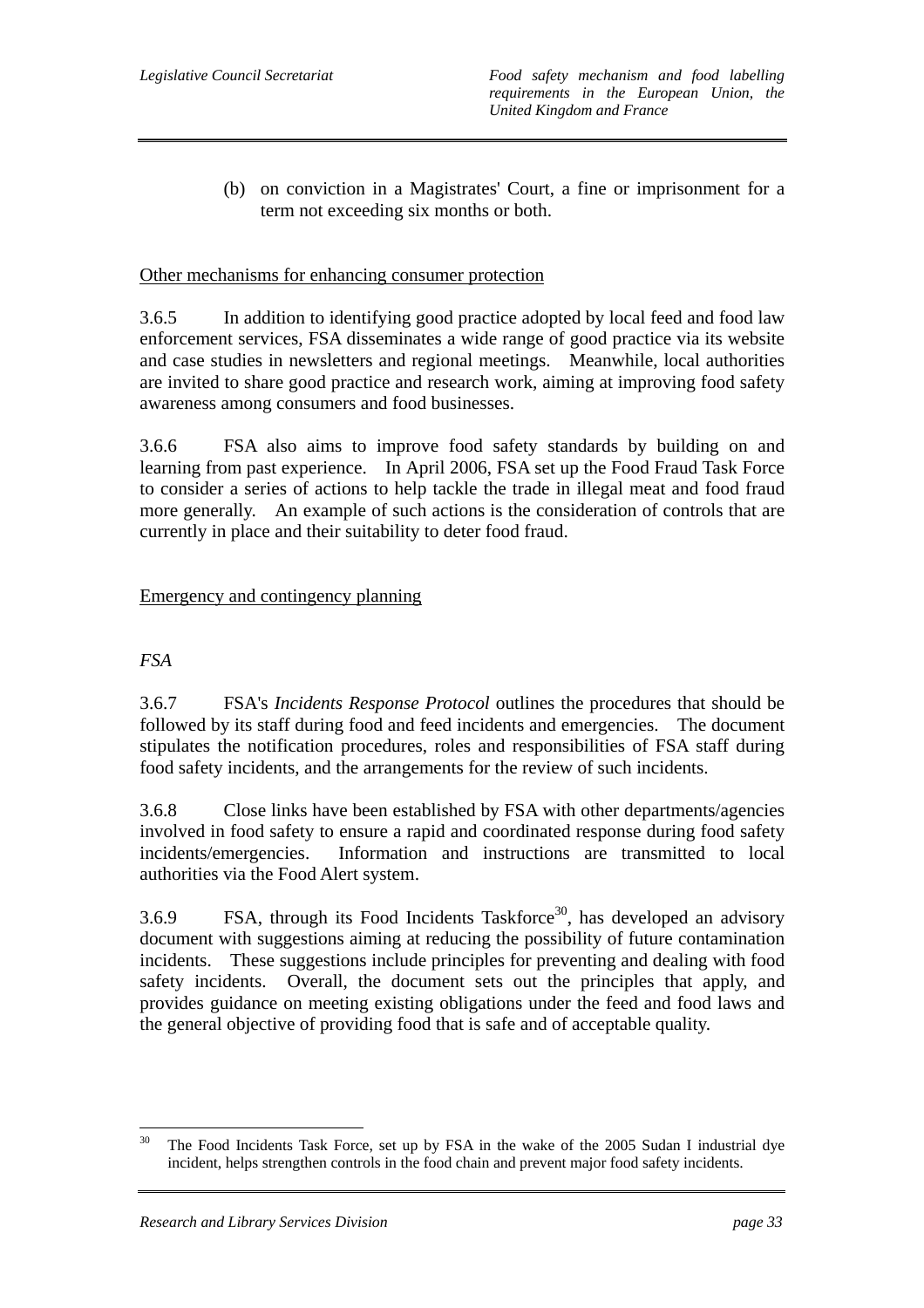## *Meat Hygiene Service*

3.6.10 MHS, the executive agency of FSA established in 2004 to monitor approved meat premises, has developed contingency plans to cover the outbreaks of notifiable diseases.

## *Local authorities*

3.6.11 Local authorities are required by the relevant Code of Practice to set up and implement documented procedures for dealing with incidents and emergencies in respect of food or feed. Serious incidents resulting in an outbreak of foodborne illness should be immediately notified to relevant agencies. Local authorities are also required to carry out an assessment to determine the likely scale, extent and severity of the risk to public health or safety.

## *Specific contingency plans*

3.6.12 The government has specific contingency plans available at various levels for animal, fish and bee health issues. These plans include:

- (a) Contingency Plan for Exotic Animal Diseases produced by Defra, this plan covers arrangements for the outbreak of Foot and Mouth Disease, Avian Influenza, Newcastle Disease, Classical Swine Fever, African Swine Fever and Swine Vesicular Disease;
- (b) contingency plans to deal with the outbreaks of serious exotic diseases of fish (e.g. Gyrodactylosis) and aquatic infectious diseases (e.g. Haematopoietic Necrosis and Viral Haemorrhagic Septicaemia); and
- (c) a contingency plan for incidents involving exotic pests and diseases of bees.

# **3.7 Food labelling**

3.7.1 Labelling rules specified in the *European Directive 2003/89/EC* were introduced in the UK by an amendment to the *Food Labelling Regulations 1996* in 2004. Under these rules, consumers are given comprehensive ingredient listing information and people with food allergies should find it easier to identify ingredients they need to avoid. These rules were last updated in December 2007. FSA's primary responsibility for labelling is to help make sure that people obtain the relevant information in an understandable manner.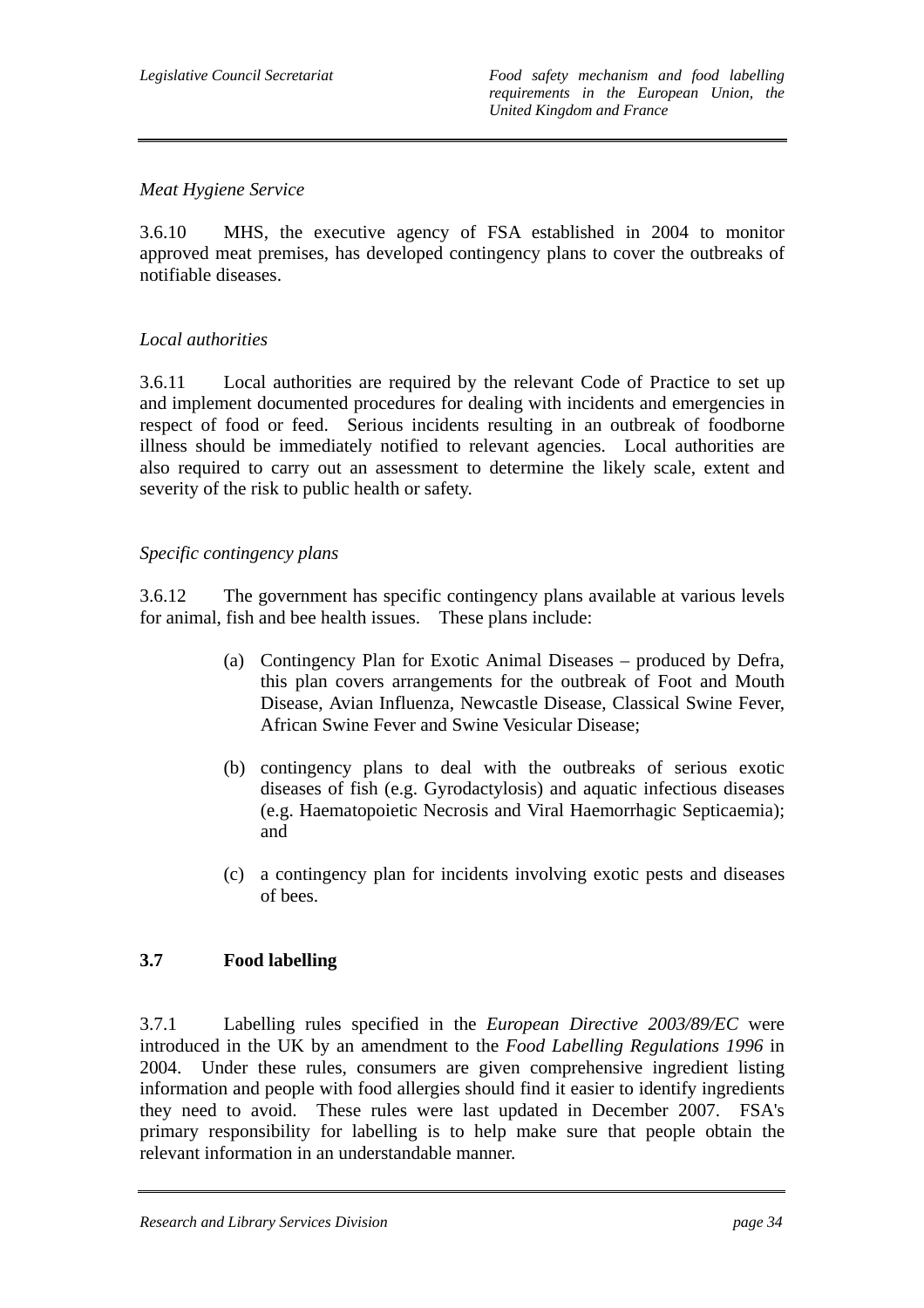#### Information on labels

3.7.2 The *Food Labelling Regulations 1996* require food to be marked or labelled with the following information:

- (a) name of the food;
- (b) list of ingredients;
- (c) amount of an ingredient which is named or associated with the food;
- (d) durability indication;
- (e) special storage conditions;
- (f) name of business and manufacturer;
- (g) place of origin;
- (h) process used in manufacturing; and
- (i) instructions for use.

3.7.3 The *Food Safety Act* lays down compositional rules on labelling for the following ingredients:

- (a) bread and flour;
- (b) cocoa and chocolate;
- (c) soluble coffee;
- (d) evaporated and dried milk;
- (e) fruit juice;
- (f) honey;
- (g) infant formula;
- (h) jams;
- (i) meat products: sausages, burgers and pies;
- (j) natural mineral waters;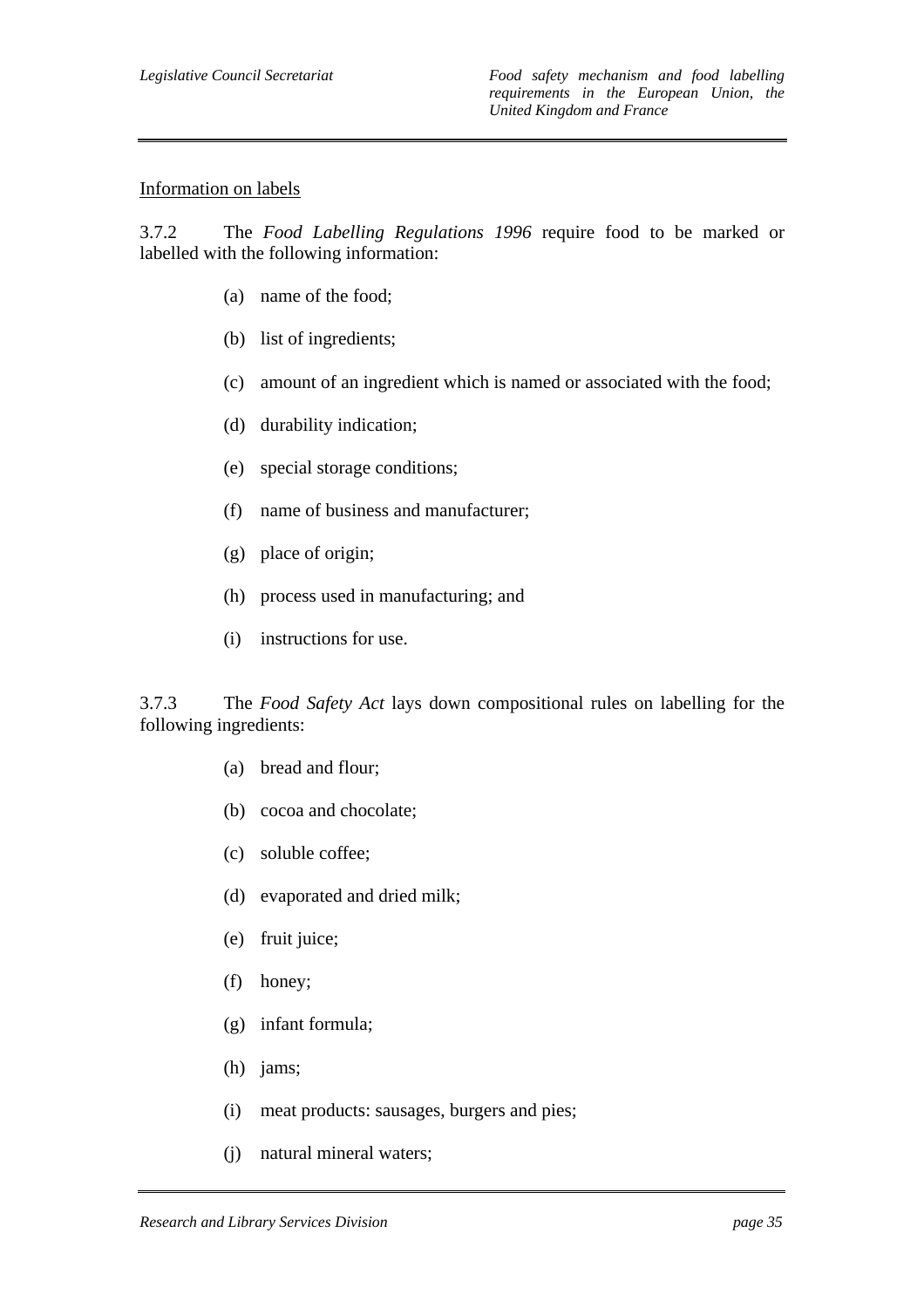- (k) spreadable fats; and
- (l) sugars.

3.7.4 For labelling purposes, the *European Marketing Standards* provide definition on the following food:

- (a) fresh fruits and vegetables;
- (b) canned sardines and tuna;
- (c) olive oil;
- (d) alcoholic spirit drinks such as whisky and gin;
- (e) eggs in shell;
- (f) organic food; and
- (g) food of designated geographic indication or origin, such as Parma ham and West Country Cheddar.

3.7.5 Guidance notes for businesses on food labelling regulations with regard to place of origin, Quantitative Ingredient Declarations, lot marking, specifying a "use by" date and nutrition labelling are offered by the government.

3.7.6 FSA has an extensive programme of surveillance on food authenticity, involving ad hoc checks on foods. Falsely describing, advertising or presenting food is an offence, and there are laws that help protect consumers against dishonest labelling and mis-description. Breaching of the *Food Labelling Regulations 1996* may incur a fine of up to £5,000 (HK\$78,100).

#### Labelling relating to allergy

3.7.7 In 2006, FSA produced the best practice guidance for industry on the appropriate use of allergen cross-contamination warning labels. A list of 14 food allergens<sup>31</sup>, which have to be indicated by reference to the source allergen whenever they, or ingredients made from them, are used at any level in pre-packed foods, including alcoholic drinks, has been established.

 $31\,$ The list consists of cereals containing gluten, crustaceans, molluscs, eggs, fish, peanuts, nuts, soybeans, milk, celery, mustard, sesame, lupin and sulphur dioxide at levels above 10 mg/kg or 10 mg/litre.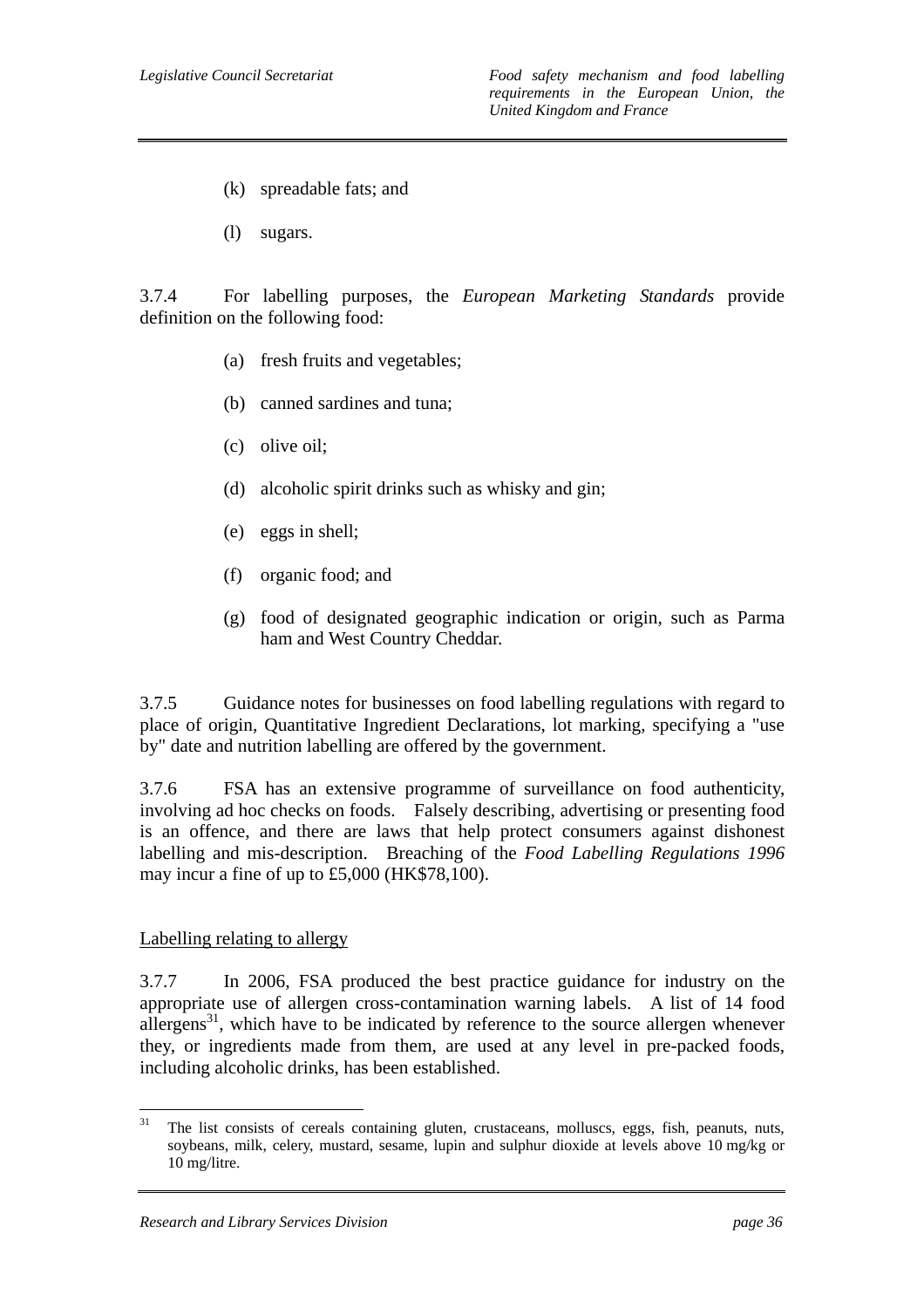# **Chapter 4 – France**

## **4.1 Overview**

4.1.1 In 2007, the total population in France amounted to  $63.1$  million.<sup>32</sup> Food production is the largest industry, accounting for 32% of the economy's total added value.<sup>33</sup> The leading sectors in food production include meat and dairy production, cereals, confectionery, soft and alcoholic beverages. France has 30 major food processors and over 10 500 food companies, with 70% of them being SMEs.<sup>34</sup>

4.1.2 France is the world's largest importer and second largest exporter of agricultural products. Nearly one-third of agricultural land in the EU is located in France.<sup>35</sup> It is also a world leader in processed food exports, with a trading volume of €31.1 billion (HK\$304 billion) in 2006, equivalent to 10% of the global trade in processed food.<sup>36</sup>

4.1.3 In 2006, France's top suppliers of food and agricultural products were the Netherlands, Belgium/Luxemburg, Germany, Spain, the UK and Italy, which together  $\alpha$  accounting for 70% of the total food imports.<sup>37</sup> Outside of the EU, Brazil is the largest food supplier to France, mainly on bulk products, including soy and soy protein, orange juice and orange juice concentrates, as well as meat and poultry.

## **4.2 Responsible authorities**

4.2.1 The responsibilities for food safety are shared among authorities at the national and local levels. At the national level, food safety is overseen by the following ministries:

- (a) Ministry of Agriculture and Fishing Directorate-General of Food (DGAL);
- (b) Ministry of Economy, Finance and Industry Directorate-General for Competition, Consumption and the Repression of Fraud (DGCCRF); and
- (c) Ministry of Health and Solidarity Directorate-General for Health (DGS).

 $32<sub>1</sub>$ 

<sup>&</sup>lt;sup>32</sup> *France diplomatie* (2008).<br><sup>33</sup> USDA Foreign Agricultural Service (2006a).

 $rac{34}{35}$  Ibid.

 $^{35}$  Agriculture and Agri-food Canada (2008).

 $rac{36}{37}$  Ibid.

<sup>37</sup> USDA Foreign Agricultural Service (2007a).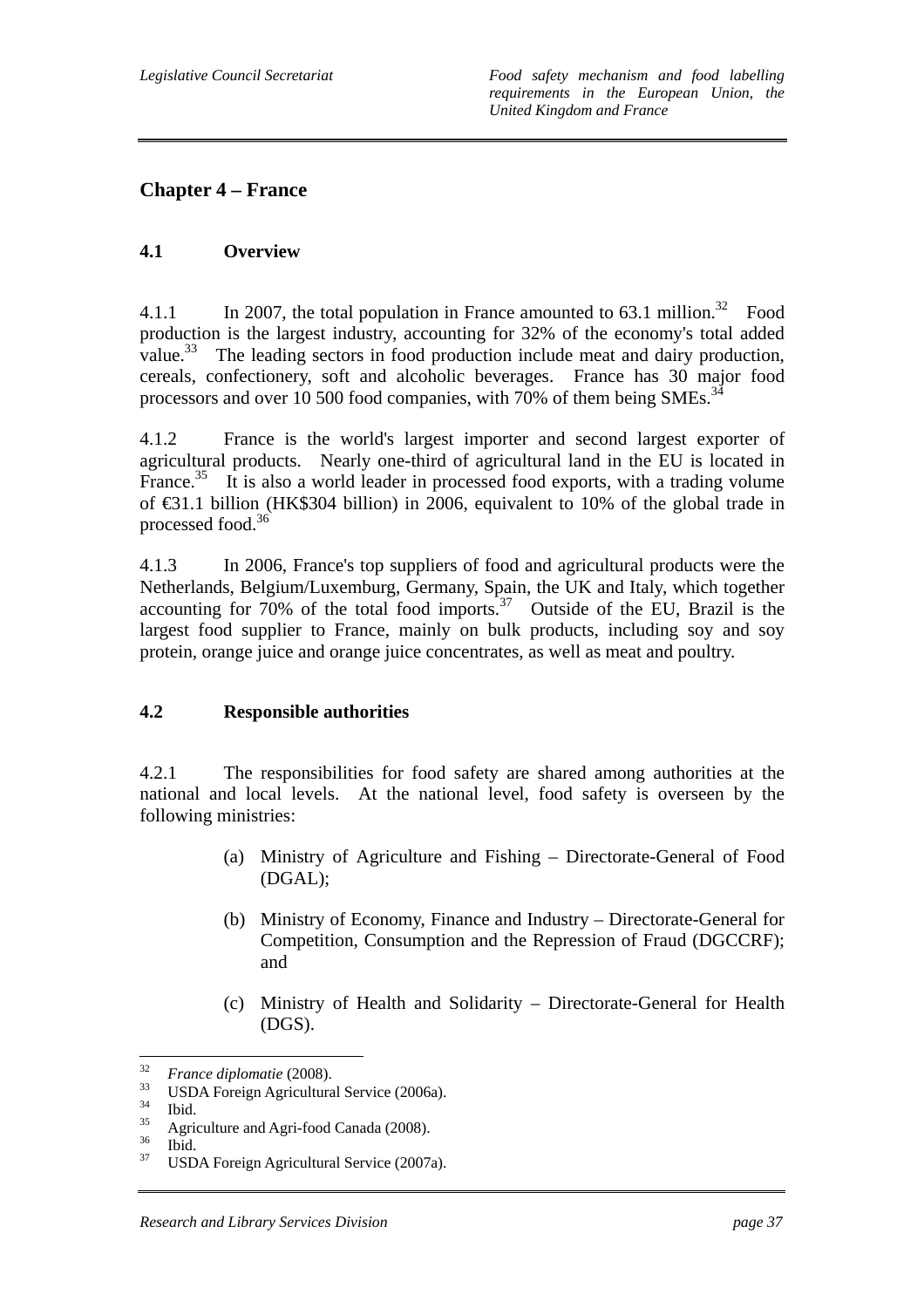4.2.2 The monitoring and enforcement of health legislation throughout France is carried out by the 100 partnerships of the Departmental Management of Veterinary Services (DDSV), the Departmental Management for Competition, Consumption and the Repression of Fraud (DDCCRF) and the Departmental Management of Health and Social Affairs (DDASS) at the local level.<sup>38</sup> DDSVs inspect and certify production facilities and processing plants in their respective districts.

### Directorate-General of Food

4.2.3 Under the purview of the Ministry of Agriculture and Fishing, DGAL monitors and handles health and safety risks within the agriculture and food industries, including:

- (a) protection of plants and animal health;
- (b) protection, hygiene and organization of quality systems for food products in various stages of preparation, transportation and sale; and
- (c) promotion of the French food, health and phytosanitary models.
- 4.2.4 DGAL plays the following roles in the food chain:
	- (a) certification and qualification of food and food production plants;
	- (b) control and investigations of food safety incidents; and
	- (c) periodic inspections of slaughterhouses.

4.2.5 DGAL monitors compliance with health regulations throughout the entire food chain for products of animal origin and up to the first processing for products of plant origin.

<sup>38</sup> In the context of the political and geographic organization of France and many of its former colonies, a department is an administrative unit similar to an English county, and there are a total of 100 departments grouped under 22 regions.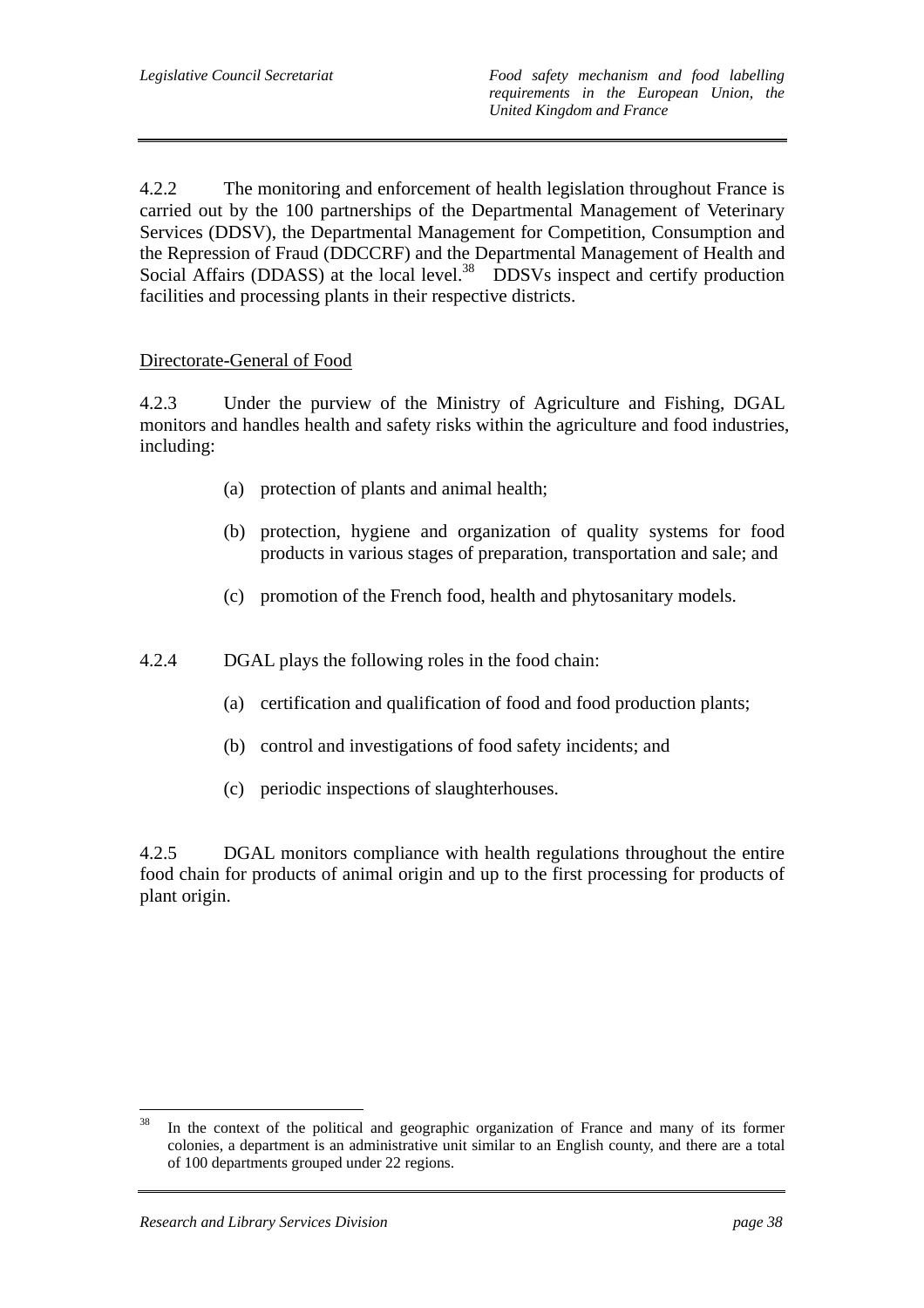## Directorate-General for Competition, Consumption and the Repression of Fraud

4.2.6 Under the purview of the Ministry of Economy, Finance and Industry, DGCCRF is responsible for ensuring open and fair trade of consumer goods and services and protecting consumers. Its activities centre on the safety, fairness and quality of consumer goods and services. Food products account for part of its portfolio, focusing on the composition, additives, authorized processing, labelling and sales practices. DGCCRF monitors plant products (except those undergoing first processing) on the food chain and carries out inspections at points of distribution and consumption.

### Directorate-General for Health

4.2.7 DGS falls under the purview of the Ministry of Health and Solidarity. It works in all fields relating to public health and food safety, particularly in the area of water intended for human consumption. It carries out checks on potable water and runs investigations following cases of human food poisoning.

### French Food Safety Agency

4.2.8 Established in April 1999 in response to various health crises, AFSSA is a state institution under the responsibility of the Ministry of Agriculture and Fishing, the Ministry of Economy, Finance and Industry and the Ministry of Health and Solidarity. Its roles, prerogatives, organization and operation are laid down in the *Code of Public Health*. Its jurisdiction covers the following:

- (a) human nutrition, originating in food (including water-related risks), of animal origin and those relating to the use of agronomic inputs, and human health;
- (b) animal heath;
- (c) plant health, relating to the use of agronomic inputs;
- (d) environment (and ecosystems), relating to the use of agronomic inputs or veterinary medicinal products; and
- (e) animal welfare.
- 4.2.9 AFSSA has eight operational remits:
	- (a) assessing nutritional and health risks and benefits;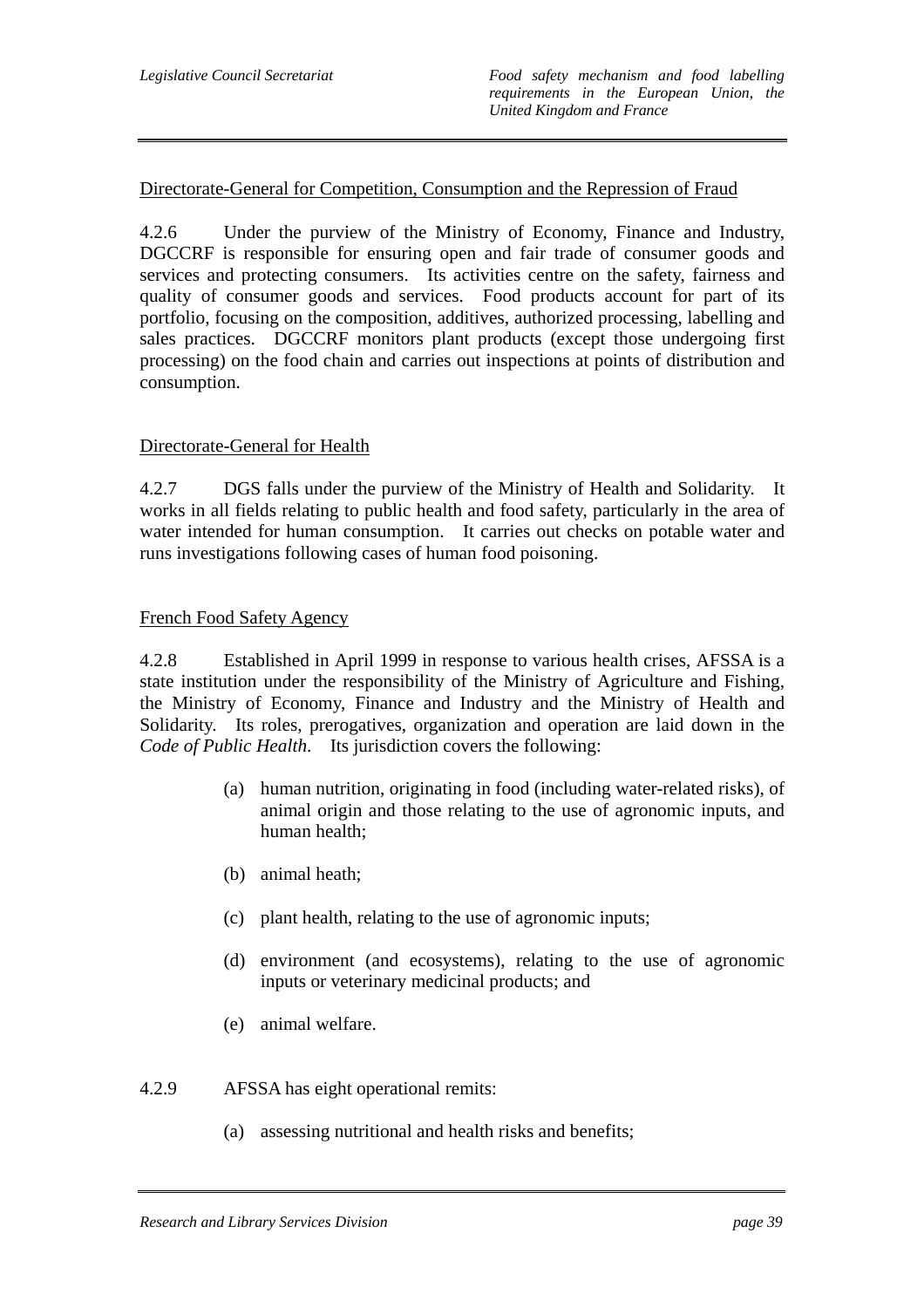- (b) recommending measures to maintain public health, animal health and welfare, and plant and environmental health;
- (c) benchmarking activities of its laboratories;
- (d) conducting research and study programmes;
- (e) monitoring and surveillance of public health;
- (f) providing training and information for relevant organizations involving in food safety in France and abroad;
- (g) representing France at EFSA advisory forums and coordination of French organizations operating within EFSA's jurisdiction; and
- (h) providing marketing authorization in the field of veterinary medicinal products.

4.2.10 According to the 2007-2011 business plan of AFSSA, 10 strategic directions have been drawn up to safeguard public health in relation to food. They are:

- (a) developing a scientific assessment tool which provides opinions and scientific and technical support within operational time frames;
- (b) ensuring the sustainability of reference activities of AFSSA's laboratories;
- (c) monitoring, alerting and identifying emerging risks relating to public health;
- (d) promoting and implementing research policies in accordance with AFSSA's operational remits;
- (e) establishing strong relationship with the community and at international levels;
- (f) strengthening the service delivery process;
- (g) cultivating relationships at all levels by creating unifying networks and partnerships as well as providing training and information;
- (h) establishing the assessment tools of phytopharmaceutical products, fertilizers and growing supports;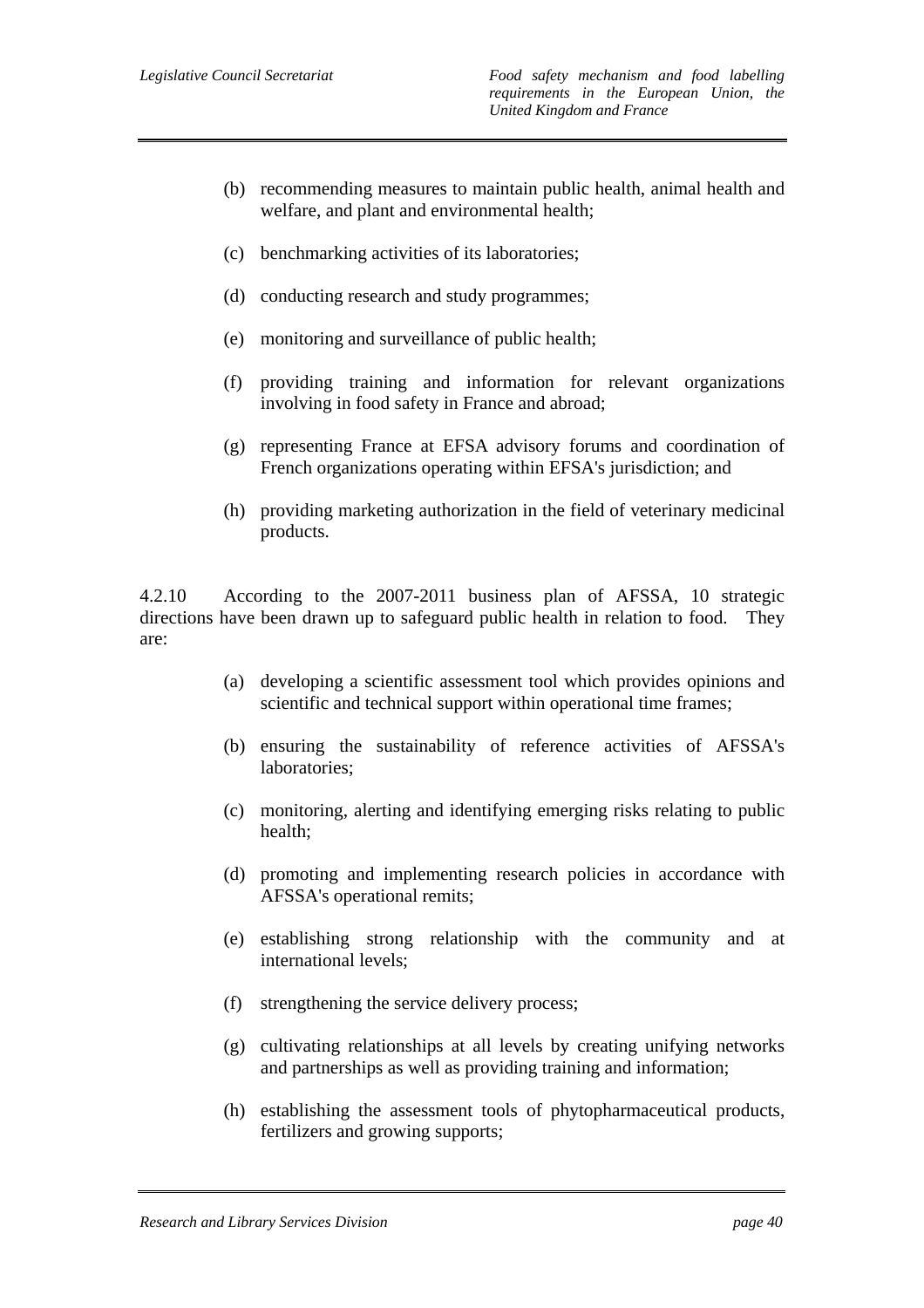- (i) enhancing the role of the National Agency for Veterinary Medicinal Products<sup>39</sup>; and
- (j) developing activities relating to the safety of water intended for human consumption.

## National Institute for Monitoring of Health

4.2.11 Under the purview of the Ministry of Health and Solidarity, the National Institute for Monitoring of Health monitors the sanitary conditions and observes the health condition of the French population. It is responsible for alerting the authorities concerned and providing them with recommendations in the event of any threat to public health.

### National Food Council

4.2.12 The National Food Council is an independent consultative body comprising 47 members representing various parts of the entire food chain and civil society<sup>40</sup>, and representatives from the authorities concerned and AFSSA. Ministers responsible for agriculture, food and health are required to consult this Council on the development of French food policies and, more specifically, on how to adapt consumption to nutritional needs, food safety for consumers and the quality of food products. The National Food Council may investigate matters of its own accord.

## **4.3 Food safety policies**

4.3.1 The *Law of July 1998* has established the framework of the existing food safety system in France. At present, the food safety system involves a large-scale monitoring scheme carried out by AFSSA and the National Institute for Monitoring of Health. In compliance with the European directives, food producers, processors and distributors are required to be responsible for the safety of the foodstuffs they manufacture and market.

<sup>39</sup> Established in 1994, the National Agency for Veterinary Medicinal Products is a public scientific institution under the supervision of both the Ministry of Agriculture and the Ministry of Health. It was integrated into AFSSA in 1999. This agency is responsible for granting marketing

authorizations for veterinary medicinal products.<br><sup>40</sup> Such members come from consumer and user associations, farmers, large and small-scale food processing firms, distributors, restaurants, agriculture, agri-foods and distribution employee unions and qualified scientific personnel.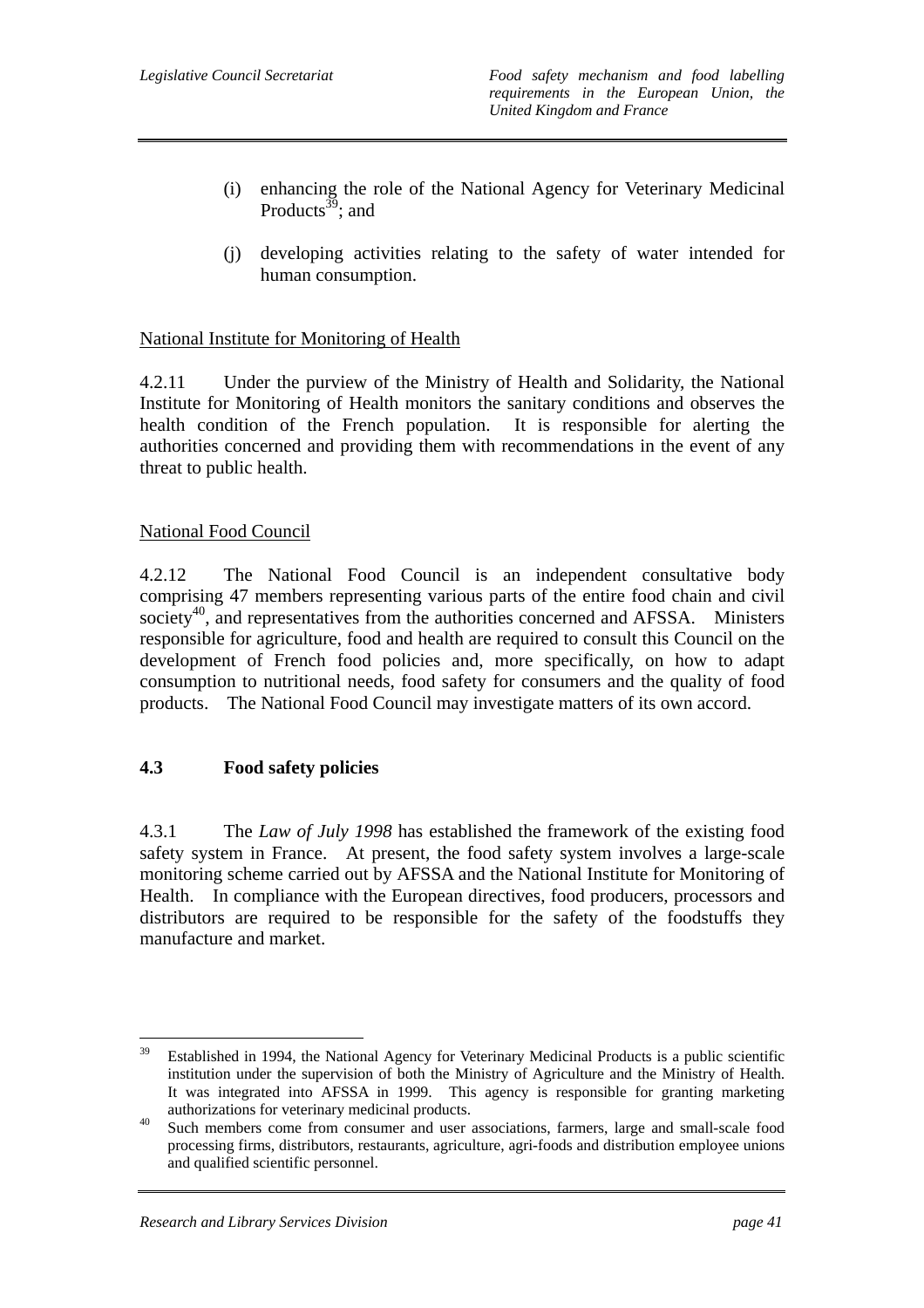4.3.2 The French government has adopted five major principles in guiding its food safety policies:

- (a) maintaining that producers, processors and distributors (operators) have the first responsibility;
- (b) continuous modification of regulation in response to scientific and technical developments in health issues;
- (c) approval and monitoring of food establishments under the responsibility of public services which have the power to sanction when deemed necessary;
- (d) utilizing both the national and EC alert networks for health monitoring in the event of potential or known risk; and
- (e) ensuring that responsible authorities are capable of managing risks, particularly in urgent situations.

## **4.4 Enforcement tools**

4.4.1 To keep pace with the scientific and technological advances in the agricultural sector, new regulations are continuously adopted at the national and EU levels. The current food safety legislation in France is based on:

- (a) EU directives as a member state, France enforces food safety regulations as stipulated in the framework of the unified market;
- (b) *Consumer Code* created in 1993 and last updated in 1998, the Code brings together the provisions of the Law of 1905 and the Law of 21 July 1983 on consumer safety, as well as provisions specified in other legislation and regulations. The Consumer Code governs every aspect of a product's life cycle, including its compliance with safety regulations, composition, labelling and distribution;
- (c) *Rural Code* the Code constitutes the regulatory environment for food production firms and stipulates the procedures of health/sanitary inspections and the quality of food products;
- (d) *Law of 1 July 1998* the Law improves health monitoring and safety inspection of food products destined for human consumption. Under this law, an independent body, AFSSA, is created to be in charge of assessing food-related health and nutritional risks; and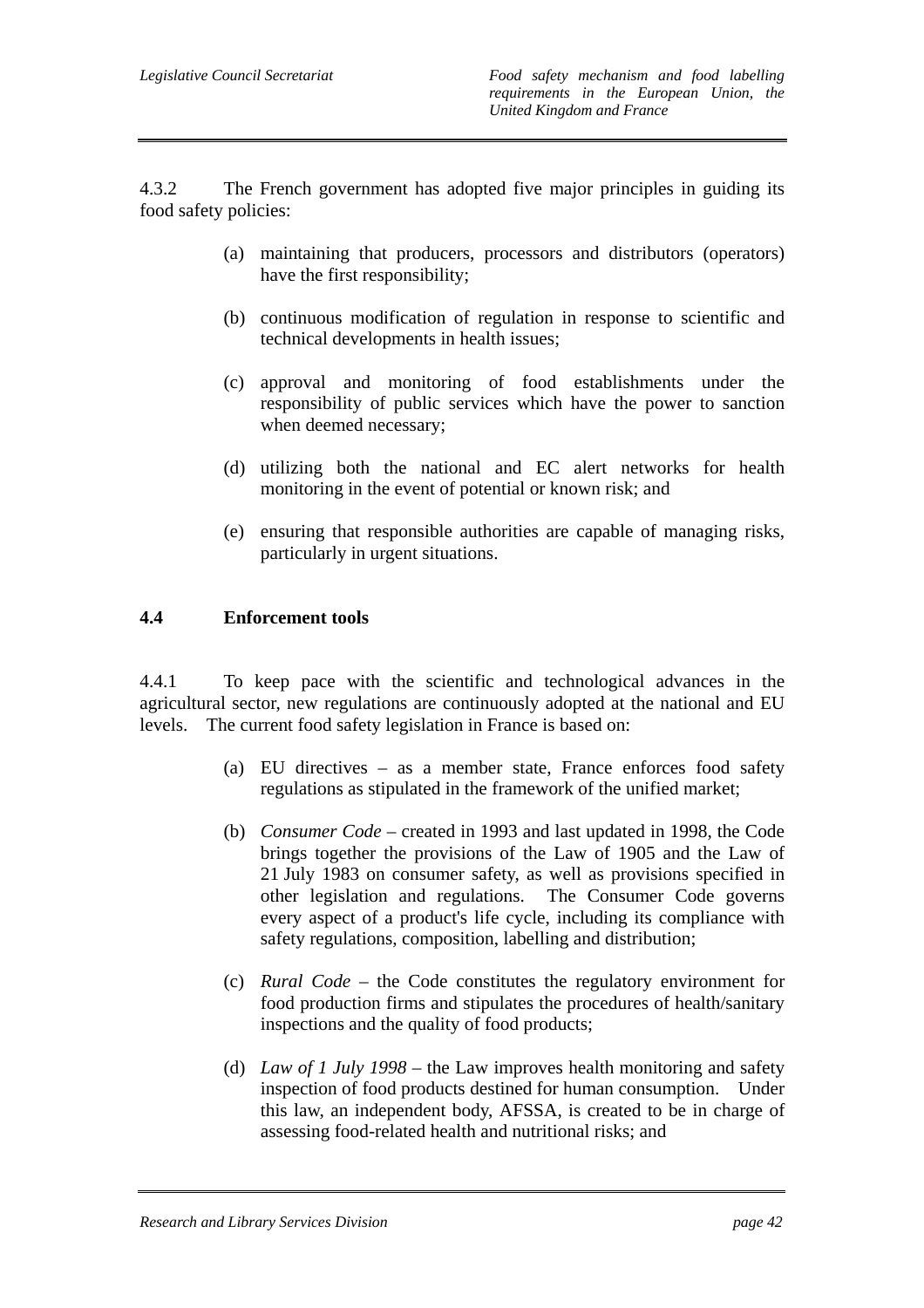(e) European regulations of 1 January 2006 on food hygiene and animal feed – under the regulations, a single, transparent policy is applied to food products, animal feeds and the food industry, with effective instruments being used for managing food safety, such as an alert system, throughout the food chain.

## **4.5 Monitoring mechanism**

4.5.1 Both the manufacturing and marketing of food products are subject to the principle of "proven safety" as stipulated in the *Consumer Code*. The Code defines risk analysis and the principle of responsibility for defective products.

4.5.2 To carry out risk assessment and management, the French government relies on all parties involved in the food chain. Industrial professionals and the public are consulted in the process of development or amendment of regulations.

### Facility inspections

4.5.3 Monitoring food safety is the responsibility of DGAL. The actual implementation involves inspection of animals at ranches and farms, and checking certified slaughterhouses. Industrial or small-scale firms that manufacture food products using animal products or products of animal origin are required to obtain a health certificate from DDSVs. Frequency of inspections depends on the risks relating to the nature of a particular activity and the related company's overall hygiene level.

#### Product inspections

4.5.4 Product inspections are performed by DDSVs at the production, transportation, storage and distribution stages. Such inspections cover the checking of the composition of the products, their microbiological characteristics and storage conditions (in particular, the temperature). Both DGAL and DGCCRF implement ad hoc monitoring plans for some categories of food products that are particularly fragile, or likely to develop emerging pathogens or be in contact with toxic residues.

4.5.5 Imports of animal products or products of animal or plant origin from other countries are subject to inspections at the Border Inspection Posts, which fall under the purview of DGAL. Random inspections are also conducted at refrigerated warehouses, distribution facilities and agri-food firms.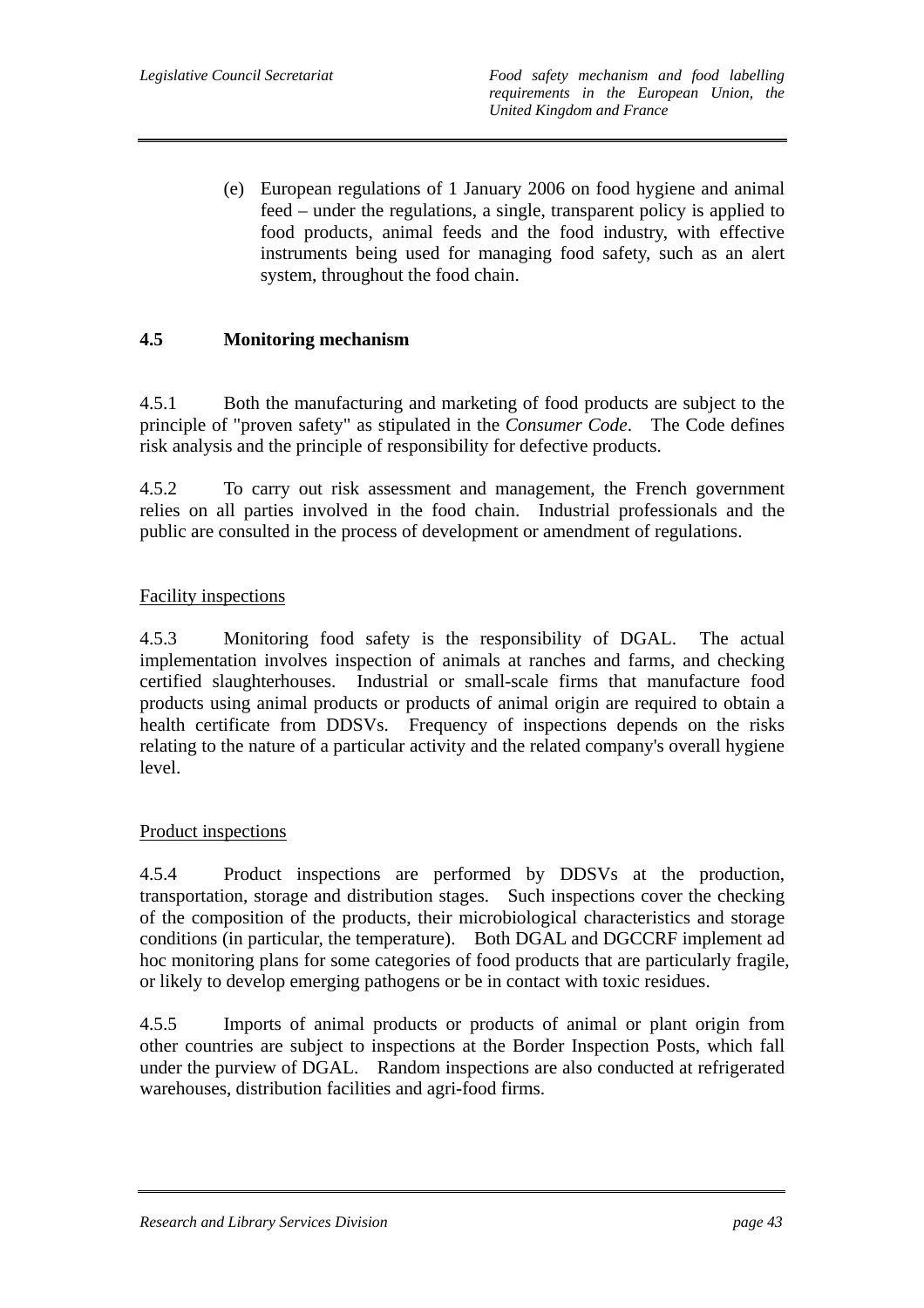## **4.6 Consumer protection**

4.6.1 AFSSA conducts regular comprehensive studies on food consumption of the French people. Areas of studies include types of diet, eating habits and population at risk.

4.6.2 An alert system on a certain product at risk will be activated by the authorities concerned if it has not been done by the relevant company or organization, which is legally responsible for the marketing of that product. The alert given by the authorities allows any product at risk to be identified so that it can be withdrawn from points of sale and recalled from consumers.

#### National alert network system

4.6.3 DDSVs are required to send notification of non-compliance to DGAL's central health alert management office. Upon receipt of such notification, the office will send out the relevant information to the directorates and offices concerned. The office is also responsible for coordinating any necessary resulting actions.

#### European Union's alert network system

4.6.4 Through RASFF, each member state notifies the EC of any non-compliance detected in food products that are either produced and exported by itself, or produced in another country and distributed in its territory. Each member state is required to set up at least a point of contact. In France, there are two points of contact, namely DGAL's Health Alert Office for Animal Feeds and Products of Animal Origin, and DGCCRF's Fraud Alert Unit for Non-animal Products. These two points of contact are responsible for transmitting the related information to the directorates of the concerned departments, reporting and disseminating such information, and coordinating any necessary actions.

#### Crisis management

4.6.5 Local authorities are responsible for handling the outbreak of food poisoning. While investigations are conducted by DDSVs on the agri-food industry, DDASSs are responsible for identifying the causes of food poisoning. Proven fraud is brought before DDCCRF. The "in the field" investigations are coordinated by local governments. Predetermined procedures are in place to enable investigators to collect the required information in a swift manner.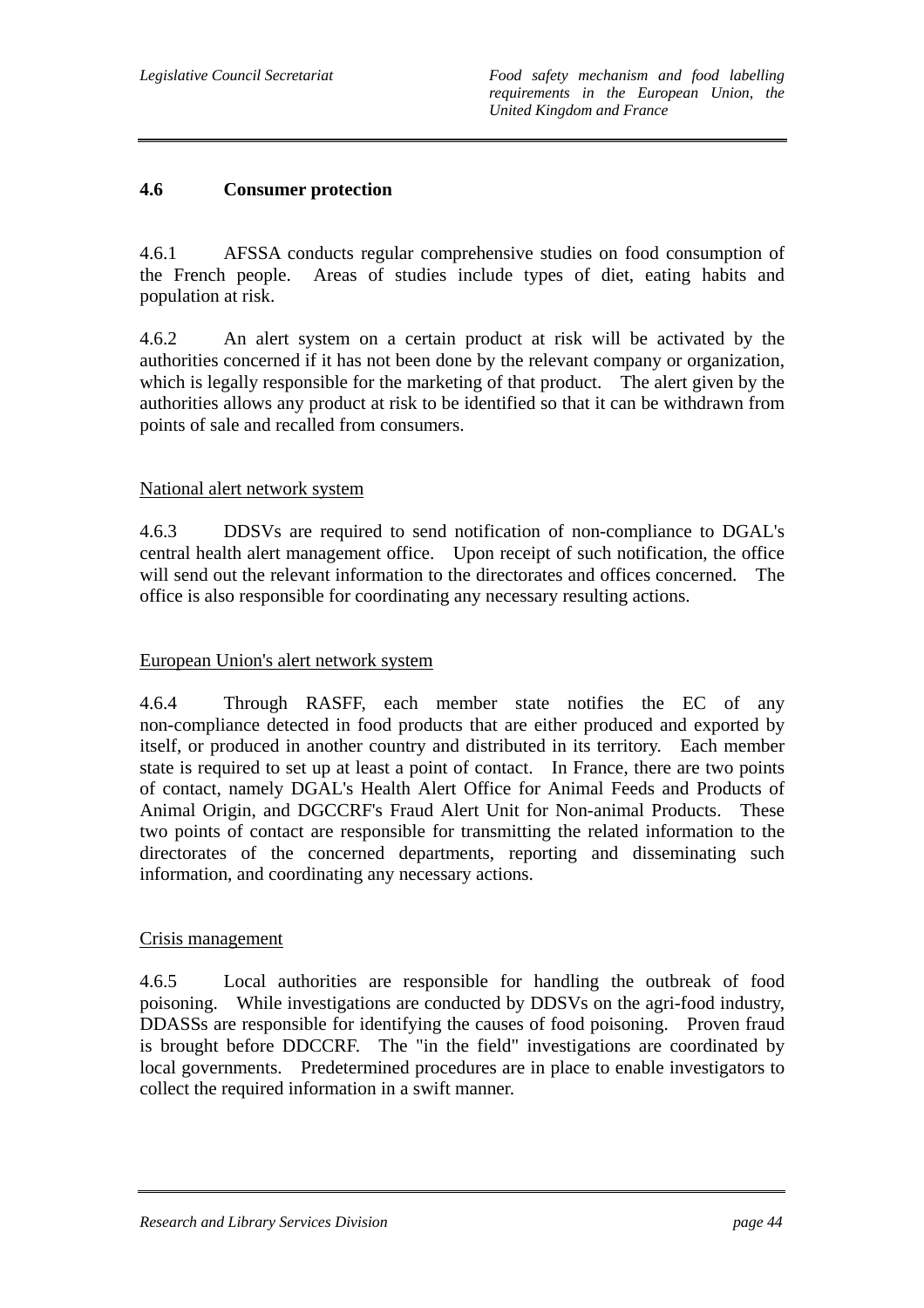## Penalties

4.6.6 Food business operators such as producers, processors and distributors are required to implement internal inspections based on Hazard Analysis and Critical Control Point  $(HACCP)^{41}$  guidelines and methods. Non-compliance with health and safety regulations may lead to the following actions:

- (a) seizure of products;
- (b) cleaning and disinfecting the facility; and
- (c) shutdown of the facility and forfeiting the relevant party's health certification.

## **4.7 Food labelling**

4.7.1 The labelling system in France follows that of the EU, with AFSSA being responsible for ensuring that the principle of traceability is implemented. AFSSA also assesses claims of a new product. The assessment is conducted based on the nutritional composition of the product as well as justifications of the claims. Nevertheless, health claims such as "calcium improves bone density" are not specifically regulated in France. All in all, labels must not attribute to a foodstuff that treat or cure a human disease.

#### Information on labels

4.7.2 The label is considered a vital component of traceability. It is the source of information that allows consumers to trace the entire production chain. Table 4 shows the four types of information that can be found on the label of a food product.

<sup>41</sup> 41 HACCP involves seven principles: (a) analyzing hazards; (b) identifying critical control points; (c) establishing preventive measures with critical limits for each control point; (d) establishing procedures to monitor the critical control points; (e) establishing corrective actions to be taken when monitoring shows that a critical limit has not been met; (f) establishing procedures to verify that the system is working properly; and (g) establishing an effective record-keeping system to document the HACCP system.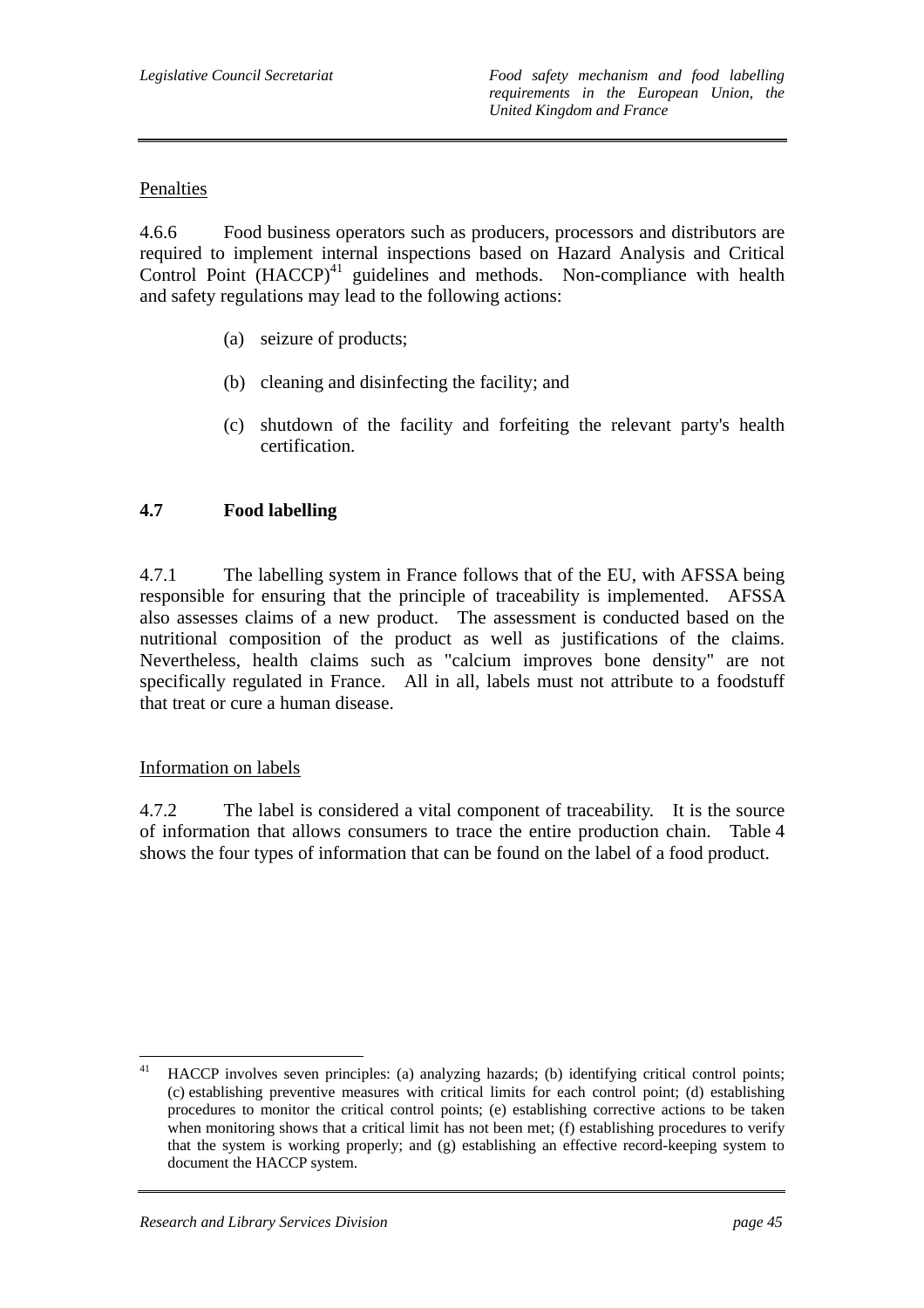| <b>Type of</b><br>information | <b>Details</b>                                                                                                                                                                                         |
|-------------------------------|--------------------------------------------------------------------------------------------------------------------------------------------------------------------------------------------------------|
| Descriptive                   | (a) Trade name;                                                                                                                                                                                        |
| information                   | (b) batch/lot number;                                                                                                                                                                                  |
|                               | (c) ingredients;                                                                                                                                                                                       |
|                               | (d) net quantity; and                                                                                                                                                                                  |
|                               | (e) instructions for use.                                                                                                                                                                              |
| Health-related<br>information | (a) Product freshness including "best before", "use by" or "expiry"<br>dates;                                                                                                                          |
|                               | (b) risks relating to the ingredients;                                                                                                                                                                 |
|                               | proper storage methods; and<br>(c)                                                                                                                                                                     |
|                               | (d) precaution for use.                                                                                                                                                                                |
| Mandatory<br>information for  | Address and phone number of the manufacturer and the<br>(a)<br>relating batch/lot number;                                                                                                              |
| differentiation               | (b) products of animal origin including a veterinary stamp<br>showing the official certification number of the final processor<br>of the product; and                                                  |
|                               | beef packaging features specific information, such as the<br>(c)<br>animal's country of origin, the category of the animal (steer,<br>heifer, cow, etc.) as well as the type of breed (dairy or beef). |
| Voluntary<br>information      | Whether the product is certified (for example, quality labels) or<br>not – which enhances the product's image and is added to the<br>previously mentioned mandatory information.                       |

## **Table 4 – Information on the label of a food product**

#### Labelling of cattle

4.7.3 Since 1978, cattle have been subjected to a special monitoring process from their birth to their sale on the market. Each cattle carries a buckle on its ear upon which a 10-digit national identification number is allocated. This number is then recorded on a passport which contains information on regional identification, work number, sex, race, date of birth, successive movements since birth and health accreditation. The passport and the attestation on it are required for presentation at each movement of the cattle and at the abattoir. Such information is available up to the point of sale to facilitate traceability of the meat products.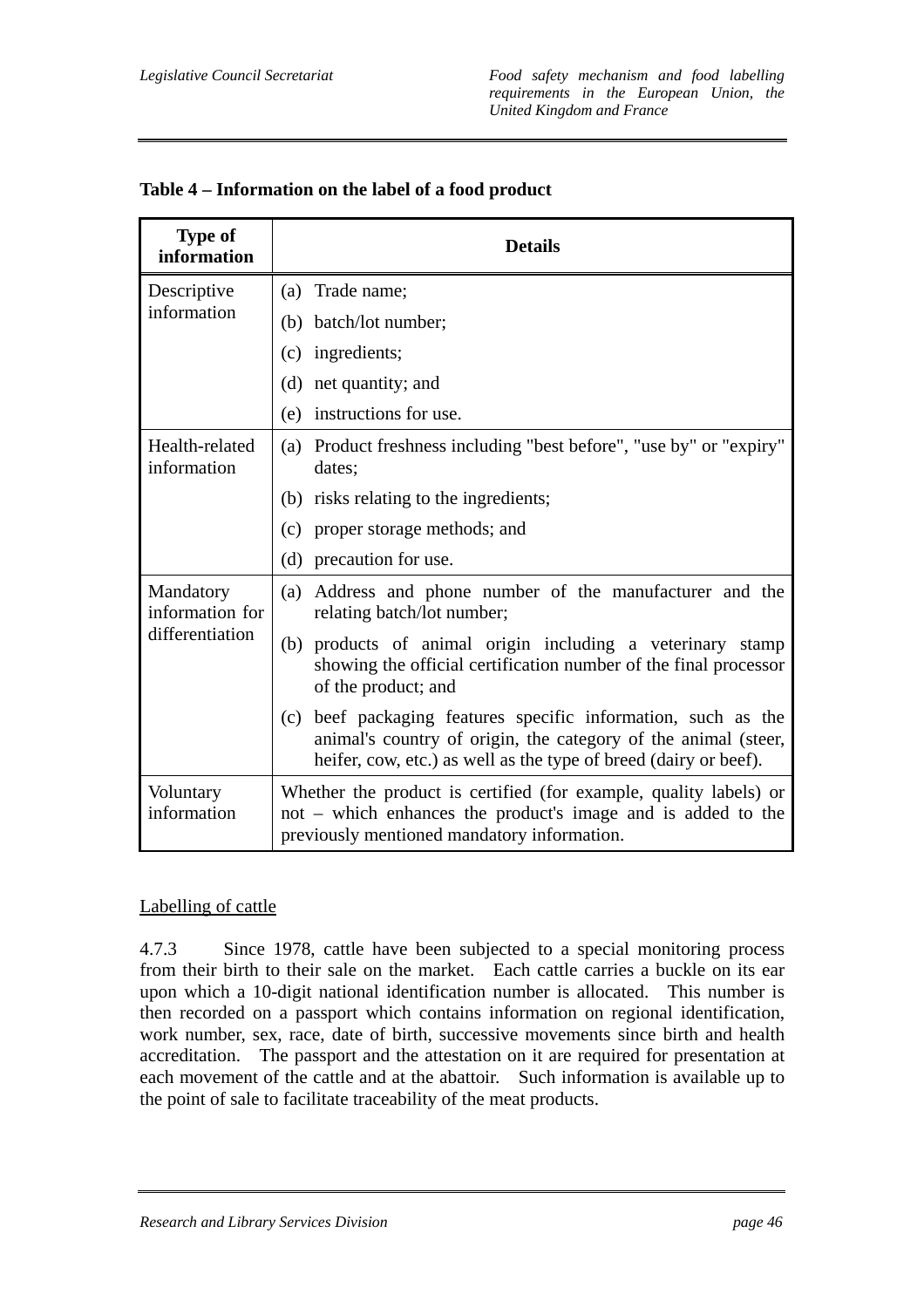# **Chapter 5 – Analysis**

# **5.1 Introduction**

5.1.1 This chapter examines the actions taken by the governments of the selected places in enhancing food safety from both the legal and administrative aspects, as described in the previous chapters. Such actions include policy formulation, law enforcement and compliance monitoring relating to food safety. The availability of food safety incident management plans and consumer protection programmes as well as the labelling requirements are also discussed. Where appropriate, reference to Hong Kong will be drawn.

5.1.2 Among the selected places under study, the European Union (EU) is not a country, but is an economic and political partnership of 27 democratic European countries. Its executive body, the European Commission (EC), represents the common interest of the EU, and is responsible for developing legislation and creating directives for the EU member states. Those directives provide a common aim for all member states, and the way to achieve the aim is at the discretion of the government of individual member states. Hence, the comparison in relation to the implementation of food safety policies focuses mainly on the United Kingdom (UK) and France only.

# **5.2 Responsible authorities**

5.2.1 There are several authorities at the national level involving in food safety policies and control in France, namely the Directorate-General of Food (DGAL), the Directorate-General for Competition, Consumption and the Repression of Fraud (DGCCRF) and the Directorate-General for Health (DGS). DGAL is responsible for the protection of plants and animal health, the hygiene of food products during preparation, transportation and sale, and the monitoring of compliance with health regulations throughout the entire food chain for products of animal origin and up to the first processing for products of plant origin. DGCCRF focuses on the composition, additives, authorized processing, labelling and sales practices of the food chain. It also monitors plant products (except those undergoing first processing) and carries out inspections at points of distribution and consumption. DGS oversees the area of water intended for human consumption. Under the supervision of the Ministry of Agriculture and Fishing, the Ministry of Economy, Finance and Industry and the Ministry of Health and Solidarity, the French Food Safety Agency (AFSSA) is responsible for recommending measures on a scientific basis to maintain public health, animal health and welfare as well as plant and environmental health. In addition, the National Food Council is an independent consultative body providing advice on the development of French food policies and on how to adapt consumption to nutritional needs, food safety for consumers and the quality of food products.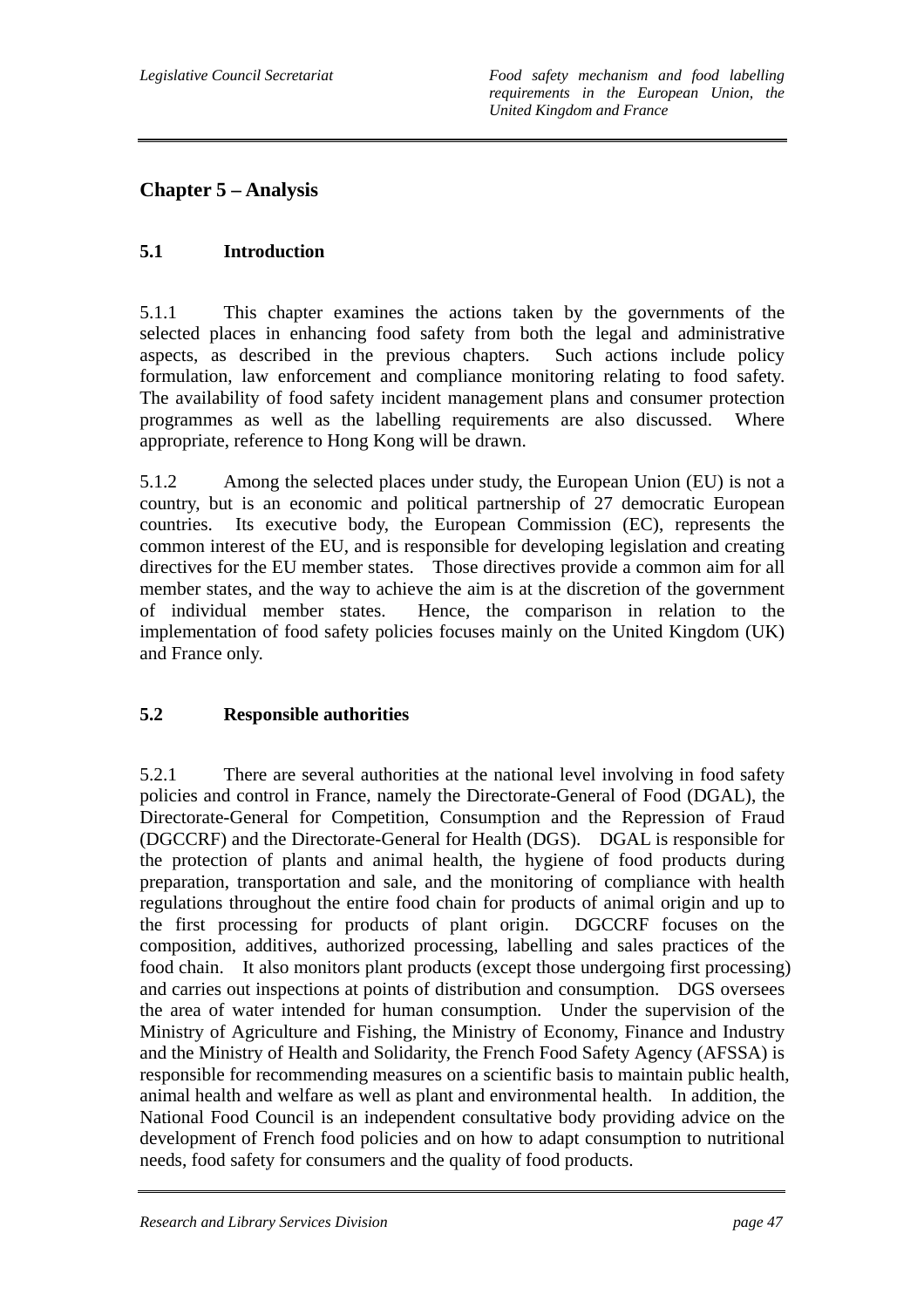5.2.2 In the UK, while the Department for Environment, Food and Rural Affairs (Defra) is the central government authority responsible for maintaining a sustainable food and farming supply chain serving the market and the environment, the Food Standards Agency (FSA) is a non-ministerial government department responsible for developing policies relating to food safety and other interests of consumers in relation to food. Local authorities are responsible for monitoring and verifying compliance with the food laws, and enforcing the related requirements. Committees, forums and working groups are also in place advising FSA on food safety and hygiene issues.

5.2.3 As regards the EU, there is only one central government authority, the Directorate-General for Health and Consumer Protection, formulating food safety policies for the EU. The EU also has a regulatory committee, the Standing Committee on the Food Chain and Animal Health, to assist it in the development of food safety measures at all stages of the food chain. Similar to AFSSA, the European Food Safety Authority (EFSA) provides the EC, the European Parliament and all the EU member states scientific advice and communication on risks associated with the food chain.

5.2.4 In Hong Kong, the Food and Health Bureau (FHB) is responsible for all policy matters relating to food safety, while the Food and Environmental Hygiene Department (FEHD) is responsible for food surveillance and control as well as the licensing of food businesses. Supporting the work of FHB and FEHD, the Centre for Food Safety (CFS) established under FEHD carries out food surveillance and control as well as risk assessment and communication. The Government also has an Expert Committee on Food Safety under CFS as well as a non-statutory body, the Advisory Council on Food and Environmental Hygiene, serving as advisers on food and environmental hygiene issues.

## **5.3 Food safety policies**

5.3.1 Both the UK and France comply with the EU Food Hygiene Regulations and the *General Food Law*. In particular, the EU's food safety policies stipulate that the primary responsibility for ensuring compliance with the *General Food Law* rests with the food business operators, who have obligations in the following areas:

- (a) not placing any unsafe food or feed on the market;
- (b) food and feed safety in the process of production, transportation, storage and sale;
- (c) rapid identification of suppliers or consignees in the event of food safety incidents;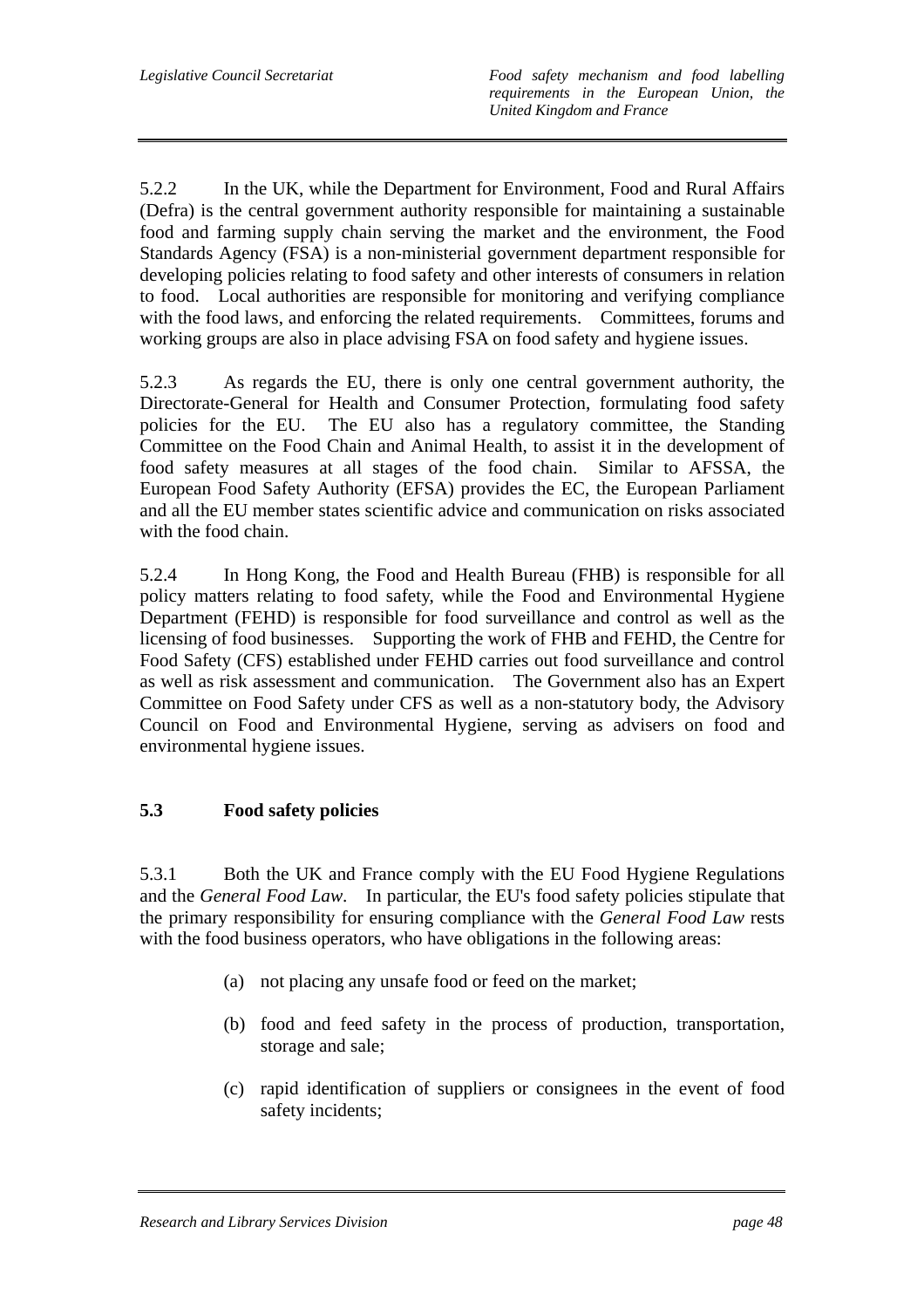- (d) immediately informing the competent authorities of unsafe food or feed;
- (e) immediate withdrawal of unsafe food or feed from the market;
- (f) prevention of risk during the food production processes; and
- (g) cooperation with the competent authorities to reduce risks.

5.3.2 In Hong Kong, the Government adopts a comprehensive and integrated approach in food chain management, with several policy initiatives being under development, including:

- (a) reviewing the Food Safety Ordinance to enhance the regulatory framework on food;
- (b) establishing a registration system for food importers and distributors to enhance traceability;
- (c) developing a set of comprehensive and clear food safety standards that fits Hong Kong's specific situation; and
- (d) facilitating the operation of food businesses by introducing a composite licence/permit scheme for the manufacture and sale of ready-to-eat food items.

#### **5.4 Enforcement tools**

5.4.1 Both the UK and France enforce food safety regulations as stipulated in the EU directives. Among such directives, the *General Food Law* provides the general principles and requirements for food safety:

- (a) ensuring the protection of human life and health, taking into account the protection of animal health and welfare, plant health and the environment;
- (b) establishing the rights of consumers to safe food and information relating to food;
- (c) harmonizing existing national requirements to ensure the free movement of food and feed in the EU; and
- (d) recognizing the EU's commitment to its international obligations, taking international standards into consideration.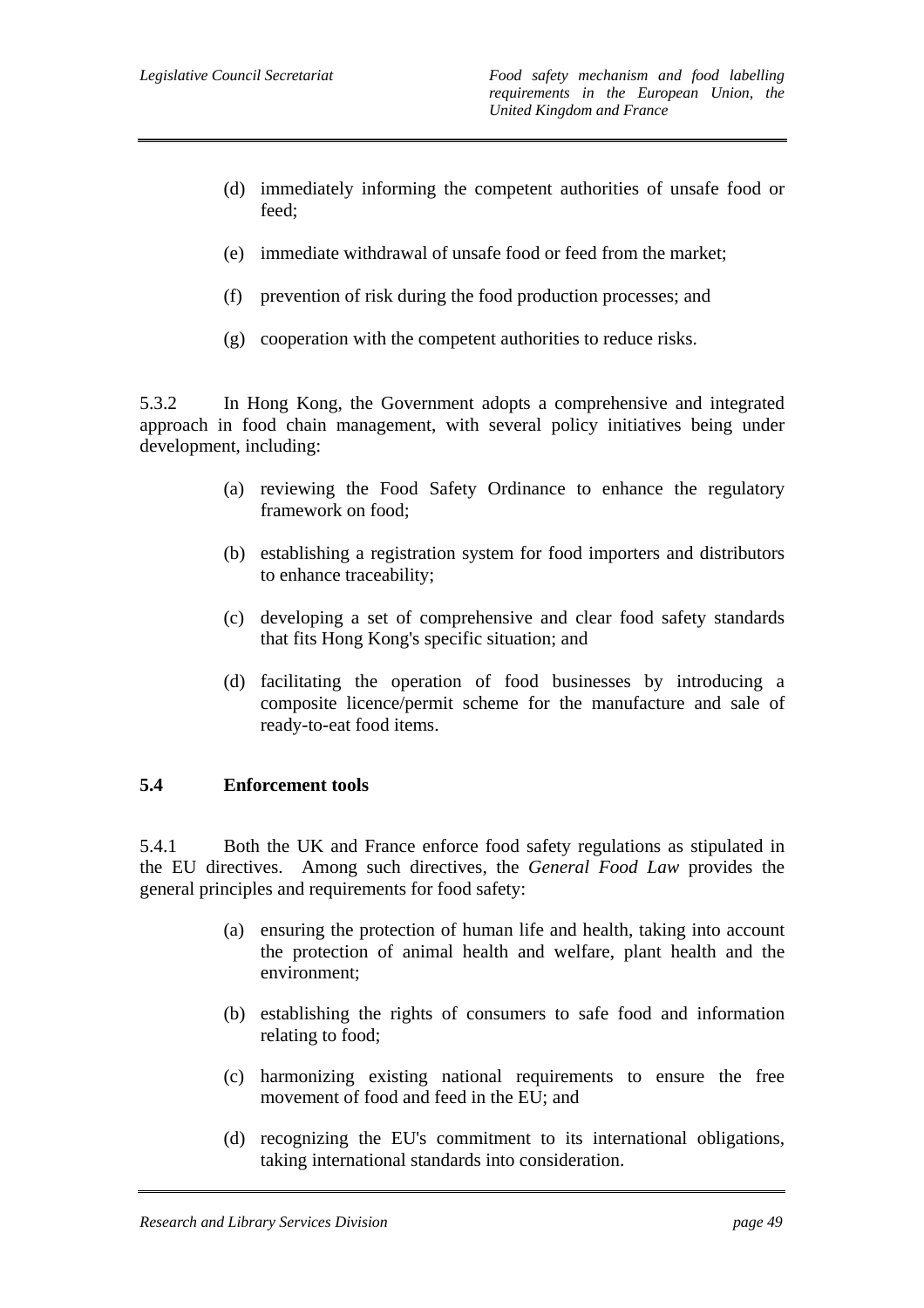5.4.2 In Hong Kong, the basic food law is laid down in the *Public Health and Municipal Services Ordinance (Cap. 132)*. Unlike the *General Food Law* in the EU, which stipulates the responsibilities of food business operators, the food law in Hong Kong mainly covers general protection for food purchasers. Considering by many as a change in policy direction, the Government plans to introduce the Food Safety Bill in the 2008-2009 legislative session. Key features of the Food Safety Bill include:

- (a) introducing a mandatory registration scheme for food importers and distributors;
- (b) enhancing food traceability in the event of food safety incidents;
- (c) strengthening the power of the Food Safety Authority to prohibit import/sale of problem food and order its recall; and
- (d) developing import control measures for different types of food.

## **5.5 Monitoring mechanism**

5.5.1 In the EU, the UK and France, food and feed operators are required by the *General Food Law* to implement special traceability systems for identifying places their products come from and go to, and provide such information to the competent authorities concerned. In Hong Kong, there is no legal requirement for food business operators to keep proper records of the movement of food products. Hence, there are difficulties in tracing the food importers and distributors concerned in the event of a food safety incident.

5.5.2 In the UK, while local authorities are responsible for the enforcement of regulations on food standards; FSA sets and monitors standards and audits local authorities' activities to ensure enforcement arrangements are appropriate, consistent and transparent. Similar to that in the UK, the monitoring and control mechanism in France is undertaken by local authorities. However, different local authorities have different areas of responsibilities. As a result, the Departmental Management of Veterinary Services (DDSV) inspects and certifies production facilities and processing plants of the agri-food industry, the Departmental Management of Health and Social Affairs (DDASS) is responsible for identifying the causes of food poisoning. Meanwhile, proven fraud is brought before the Departmental Management for Competition, Consumption and the Repression of Fraud (DDCCRF).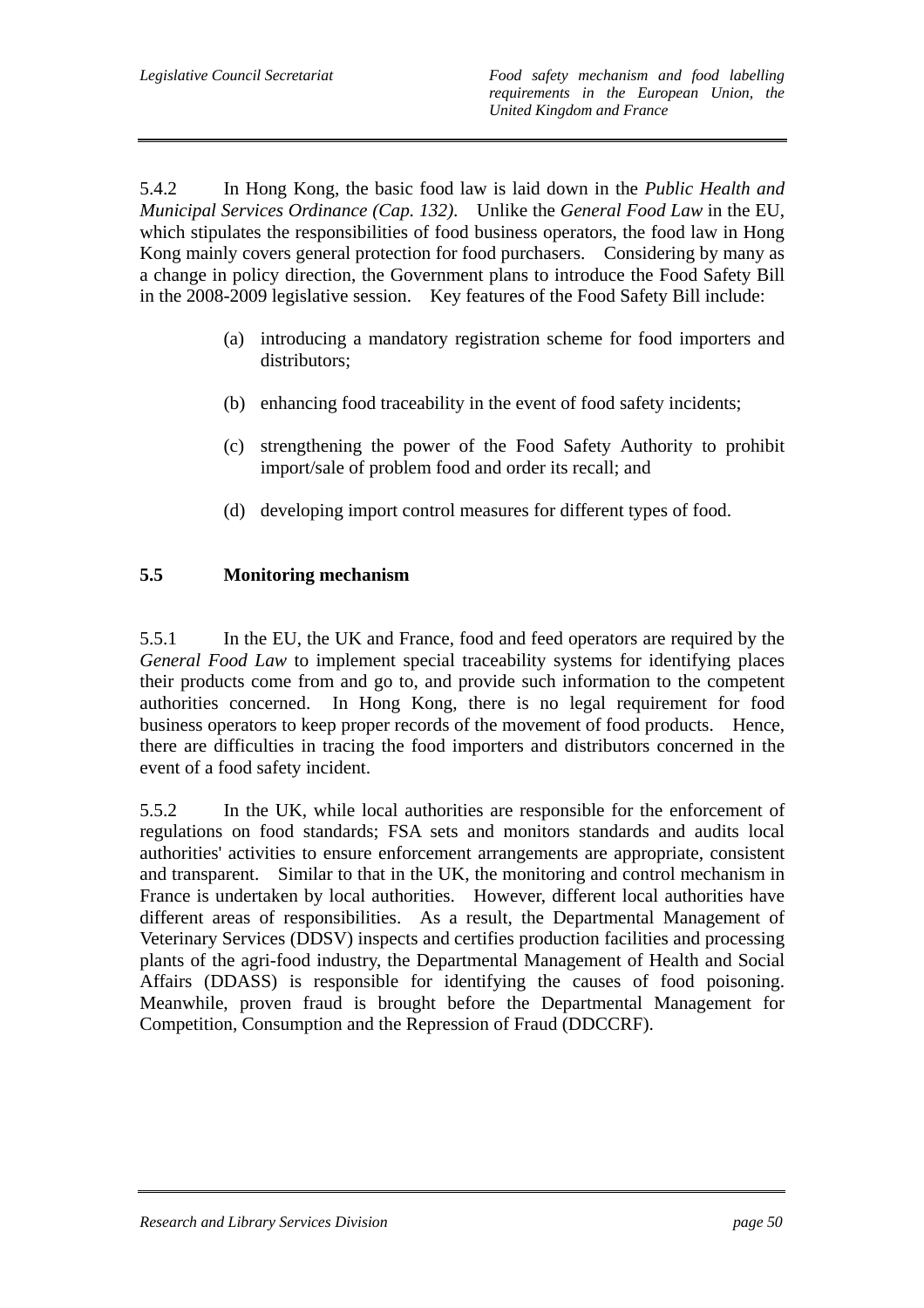*Legislative Council Secretariat Food safety mechanism and food labelling requirements in the European Union, the United Kingdom and France* 

5.5.3 In Hong Kong, the monitoring of food safety is carried out by both FEHD and CFS. While FEHD undertakes regular inspections and checks to ensure that licensed food premises comply with the requirements, conditions and hygiene standards prescribed under the law, CFS conducts routine food surveillance, targeted food surveillance and seasonal food surveillance at import, wholesale and retail levels. FEHD also liaises with overseas controlling authorities and keeps in view the development of the legislation, policies, strategies and practices on the management and hygiene of slaughterhouses in overseas places. Meanwhile, CFS focuses on inspection of farms in the Mainland and liaison with relevant Mainland authorities.

## **5.6 Consumer protection**

5.6.1 All places under study have established an alert system which provides information to local authorities and consumers on problems associated with food and specific actions to be taken. While the EU maintains the Rapid Alert System for Food and Feed (RASFF) network which enables rapid exchange of information whenever a risk to food or feed safety is identified, the EC publishes a weekly overview of alert notifications, information notifications and border rejections. In the UK, FSA publishes *Food Alerts* to alert relevant authorities and the public to problems associated with food. In France, DDSV will alert the central health alert management office of DGAL on discovery of any problem food. The latter then conveys the relevant information to all parties concerned and is responsible for coordinating necessary actions. In the event that there is non-compliance detected in food products, either DGAL's Health Alert Office for Animal Feeds and Products of Animal Origin or DGCCRF's Fraud Alert Unit for Non-animal Products will notify the EC through RASFF. In Hong Kong, CFS issues food alerts through electronic means in addition to press releases and press conferences.

5.6.2 Among all places under study, breaching of the food laws incurs penalties. The EU allows its member states to decide on the penalties for breaching of the food laws. In the UK, a breach of the *General Food Law* may result in penalties of a fine or imprisonment for a term not exceeding two years or both. In France, non-compliance with health and safety regulations may lead to seizure of products, cleaning and disinfecting the facility, shut down of the facility and forfeiting its health certification. In Hong Kong, food business operators repetitively breaching the public health laws may result in suspension or cancellation of licences under the Demerit Points System. Food business operators repeatedly breaching the licensing requirements or conditions may also result in cancellation of licences under the warning letter system.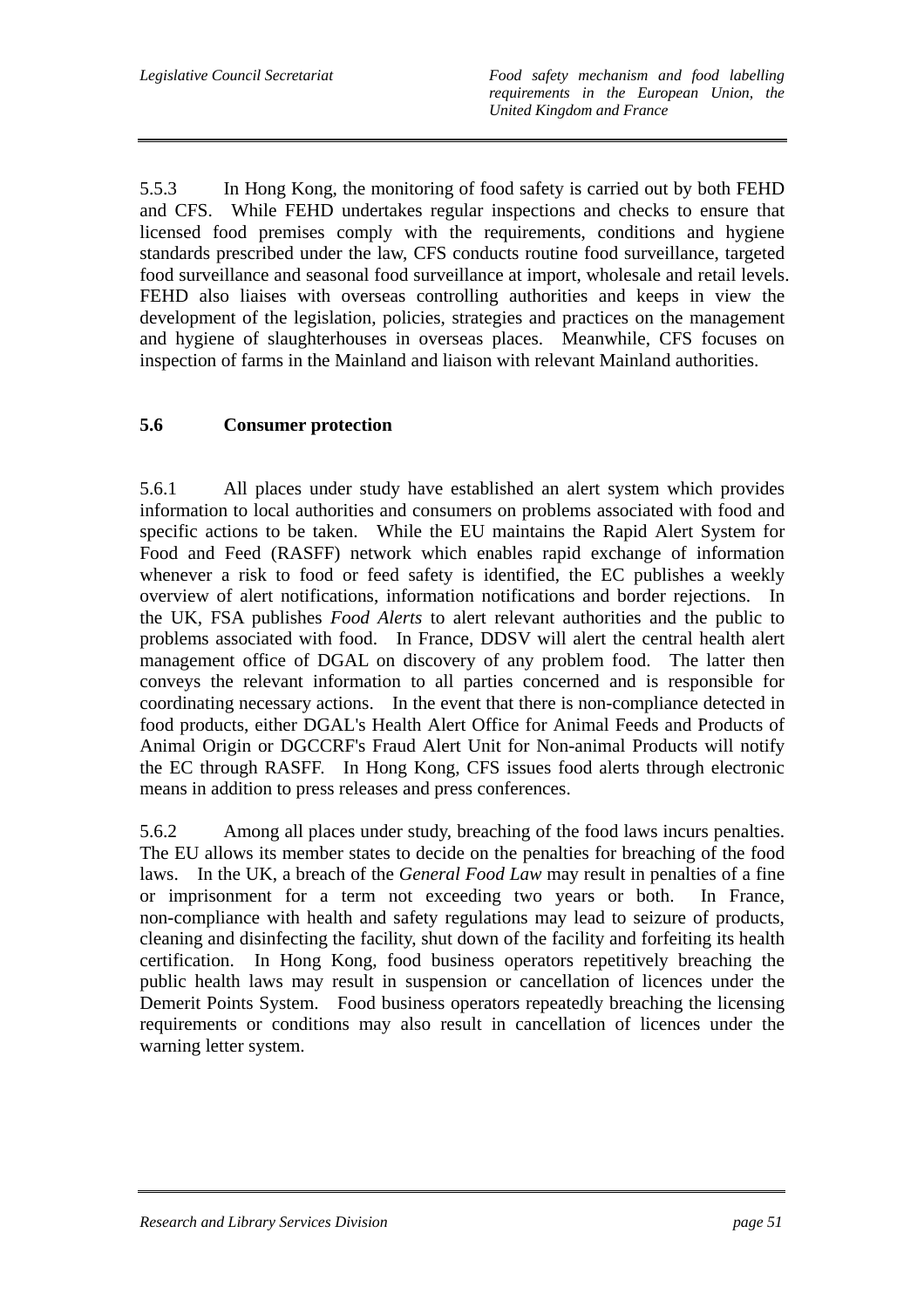5.6.3 To enhance consumer protection, Hong Kong implements the Hygiene Manager (HM) and Hygiene Supervisor (HS) Scheme to strengthen food safety supervision in food premises. Under the scheme, large food establishments and food establishments producing high-risk food are required to appoint both an HM and an HS. Other food establishments are required to appoint either an HM or an HS. Recognized HM/HS courses are available for food business operators to apply.

## **5.7 Crisis management**

5.7.1 Among the places under study, the EU, the UK and France have predetermined procedures for managing food safety incidents. In the EU, the *General Food Law* confers special powers to the EC for taking emergency measures in the event of a serious risk to human health, animal health or the environment. It also provides for the establishment of a general plan for food/feed crisis management and the creation of a crisis unit by the EC.

5.7.2 In the UK, the *Incidents Response Protocol* developed by FSA stipulates the notification procedures, roles and responsibilities of FSA staff during food safety incidents, and the arrangement of the review of such incidents. Local authorities are required by the relevant Code of Practice to set up and implement documented procedures for dealing with incidents and emergencies in respect of food or feed. They also carry out assessments to determine the likely scale, extent and severity of the risk to the public. In France, predetermined procedures are available to enable investigators to collect the required information in a swift manner. In Hong Kong, although there are no published protocols or guidelines available for handling food safety incidents, the Government has established procedures in such situations. CFS's response to food safety incidents includes checking with exporting countries and/or relevant traders (importers/retailers) for more information; collecting samples for testing; and in case of significant impact, issuing press releases and food alerts to the public and trade; alerting the Department of Health and health professionals; suspending import if applicable; and, if required, coordinating food recalls.

# **5.8 Food labelling**

5.8.1 The food labelling system in both the UK and France follows the recommendations of the EU. In the UK, labelling rules regarding the indication of ingredients stipulated in the *European Directive 2003/89/EC* have been incorporated into its *Food Labelling Regulations*. According to the EU directives, ingredients liable to cause allergies or intolerances must be stipulated on food and alcoholic beverages labels. In Hong Kong, the *Food and Drugs (Composition and Labelling) Regulations (Cap. 132W)* governs the labelling of prepackaged food. Ingredients that are known to cause allergy must be marked in either English or Chinese language or in both languages on the labels.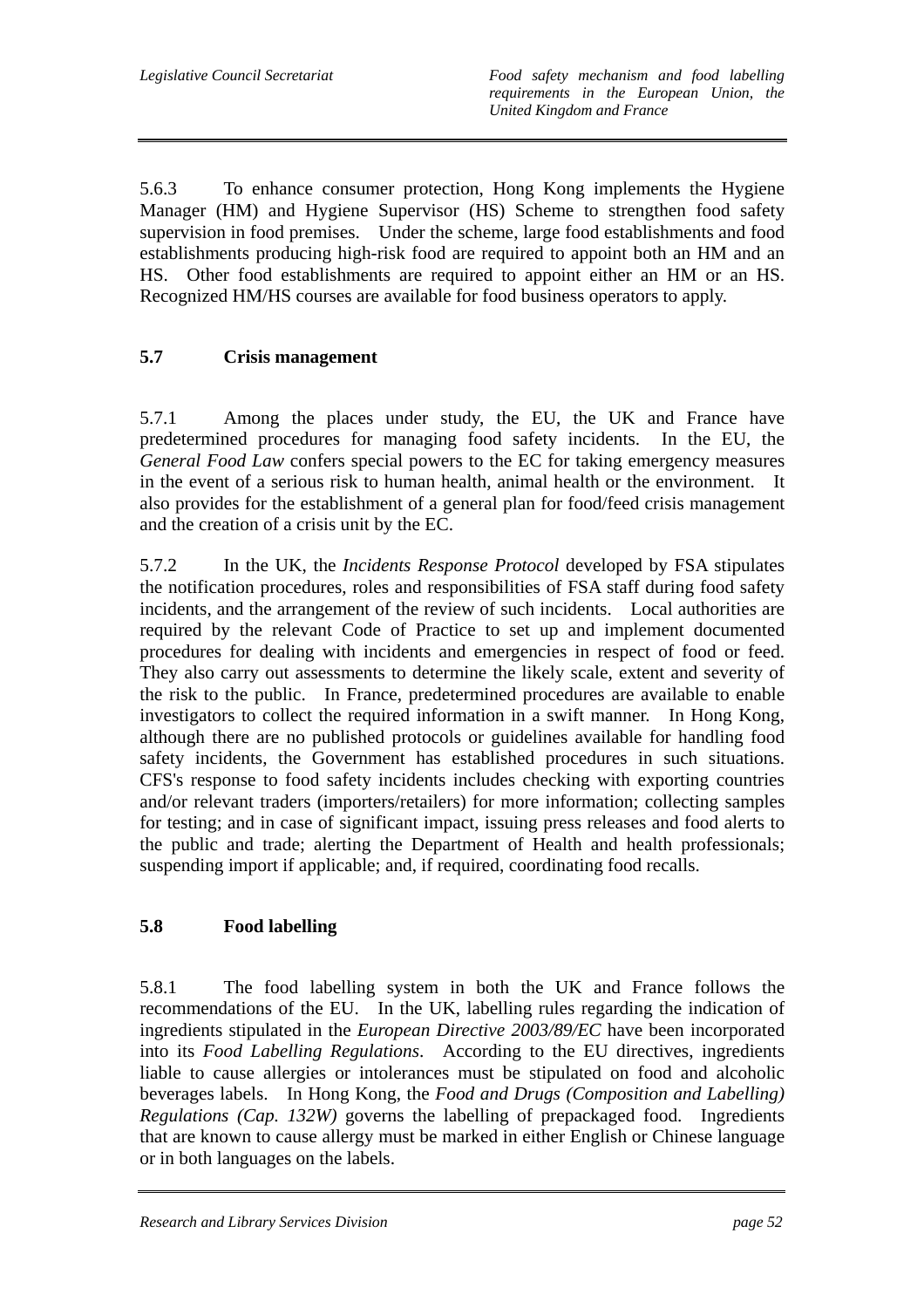*Legislative Council Secretariat Food safety mechanism and food labelling requirements in the European Union, the United Kingdom and France* 

5.8.2 In all the places under study, essential information on the ingredients, durability; manufacturer/importer and methods of storage is displayed on the labels. The EU also suggests its member states to include the nutritional information and health claims as well as the selling price and the price per unit of measurement. In the UK, guidance notes on nutrition labelling are available explaining the requirements which implement the provisions of the EC Nutrition Labelling Directive in England and Wales. In France, as health claims are not specifically regulated, labels must not attribute to a foodstuff that treat or cure a human disease. As regards the selling price and the price per unit of measurement, the EU member states have the discretion to indicate the selling price of a product if it is sold in bulk, and where the selling price cannot be determined until the consumer indicates the quantity of the product demanded. Indication of the unit price of a product is also not necessary if such indication is not useful because of the product's nature or purpose or the possibility of creating confusion.

5.8.3 While in the UK, breaching of the *Food Labelling Regulations 1996* may incur a fine of up to  $£5,000$  (HK\$78,100)<sup>42</sup>, in Hong Kong, false labelling of food may lead to a maximum fine of HK\$50,000 and six months of imprisonment. Information on the penalties on false labelling of food in France is not available.

 $42$ The exchange rate of Hong Kong Dollar per pound sterling in 2007 was 15.62.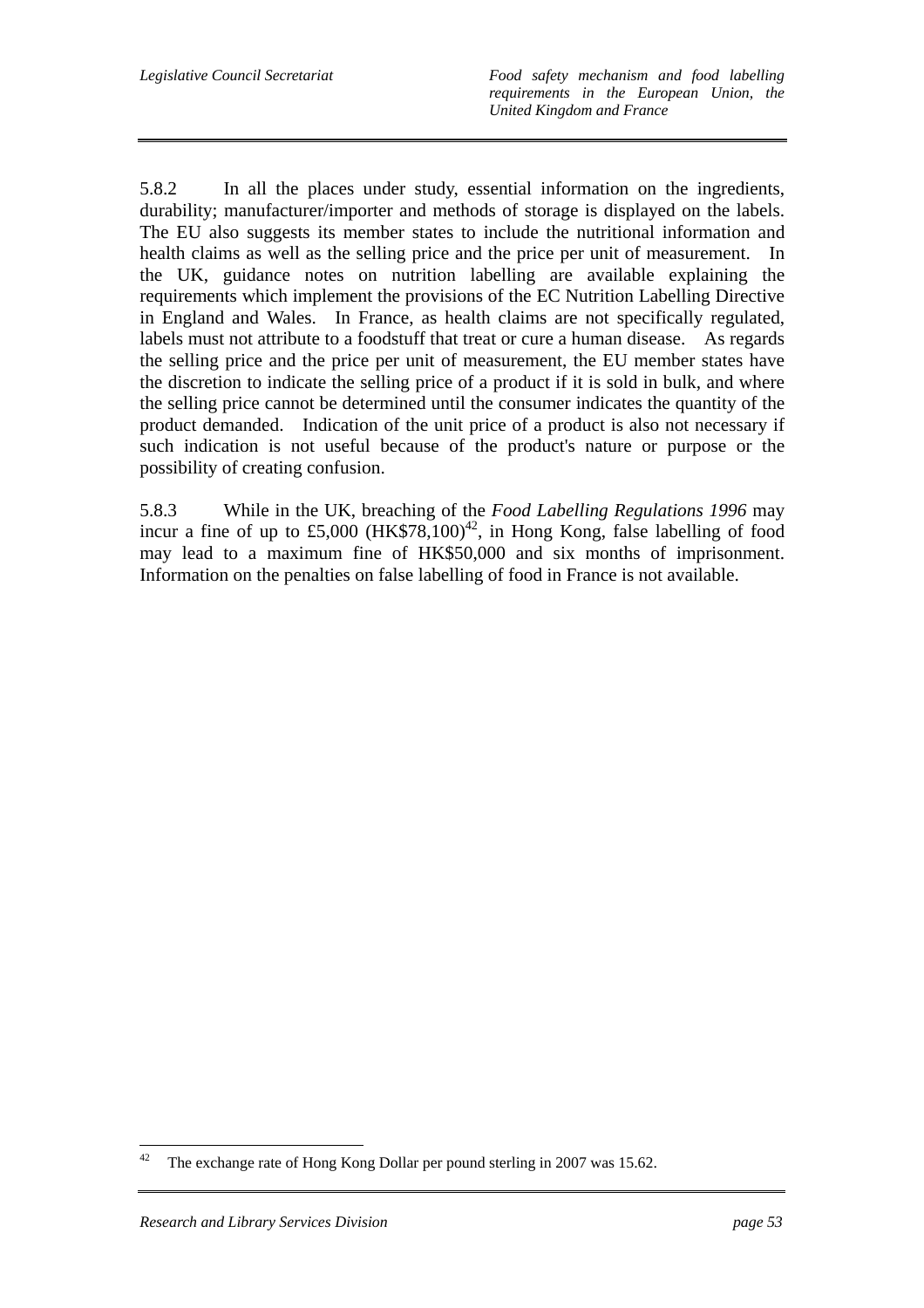|                                      | <b>European Union</b>                                                                                                                                                                                                                                                                                                                                                                                                                                                                                          | <b>United Kingdom</b>                                                                                                                                                                                                                                                                                                                          | <b>France</b>                                                                                                                                                                                                                                                                                                                                                                                                                                                                                                                                                                                                                                                                                                                                                                                                                                                                                                                                                                                                                                                                                                                                                                                                                                                                                                                                                                                                                                                                     | <b>Hong Kong</b>                                                                                                                                                                                                                                                                                                                                                                                                                                                                                                                                                                                                                                                                                                                                                                                                                                                                                                                                                                                                                            |  |  |
|--------------------------------------|----------------------------------------------------------------------------------------------------------------------------------------------------------------------------------------------------------------------------------------------------------------------------------------------------------------------------------------------------------------------------------------------------------------------------------------------------------------------------------------------------------------|------------------------------------------------------------------------------------------------------------------------------------------------------------------------------------------------------------------------------------------------------------------------------------------------------------------------------------------------|-----------------------------------------------------------------------------------------------------------------------------------------------------------------------------------------------------------------------------------------------------------------------------------------------------------------------------------------------------------------------------------------------------------------------------------------------------------------------------------------------------------------------------------------------------------------------------------------------------------------------------------------------------------------------------------------------------------------------------------------------------------------------------------------------------------------------------------------------------------------------------------------------------------------------------------------------------------------------------------------------------------------------------------------------------------------------------------------------------------------------------------------------------------------------------------------------------------------------------------------------------------------------------------------------------------------------------------------------------------------------------------------------------------------------------------------------------------------------------------|---------------------------------------------------------------------------------------------------------------------------------------------------------------------------------------------------------------------------------------------------------------------------------------------------------------------------------------------------------------------------------------------------------------------------------------------------------------------------------------------------------------------------------------------------------------------------------------------------------------------------------------------------------------------------------------------------------------------------------------------------------------------------------------------------------------------------------------------------------------------------------------------------------------------------------------------------------------------------------------------------------------------------------------------|--|--|
| <b>Responsible authority</b>         |                                                                                                                                                                                                                                                                                                                                                                                                                                                                                                                |                                                                                                                                                                                                                                                                                                                                                |                                                                                                                                                                                                                                                                                                                                                                                                                                                                                                                                                                                                                                                                                                                                                                                                                                                                                                                                                                                                                                                                                                                                                                                                                                                                                                                                                                                                                                                                                   |                                                                                                                                                                                                                                                                                                                                                                                                                                                                                                                                                                                                                                                                                                                                                                                                                                                                                                                                                                                                                                             |  |  |
| Central authority<br>Local authority | Directorate-General for Health and Consumer Protection<br>(a) under the purview of the European Commission (EC);<br>and<br>(b) maintaining and developing policies, laws and<br>programmes in accordance with the following<br>objectives:<br>empowering consumers;<br>(i)<br>protecting and improving human health;<br>(ii)<br>ensuring that food is safe and wholesome;<br>(iii)<br>protecting health of animals and plants; and<br>(iv)<br>promoting humane treatment of animals.<br>(v)<br>Not applicable. | Department for Environment, Food and Rural Affairs<br>$(Defra)^{(1)}$<br>(a) maintaining a sustainable food and farming supply<br>chain serving the market and the environment; and<br>(b) reducing risks of animal diseases, and being ready to<br>control them when they occur.<br>469 local authorities monitoring and verifying compliance | Directorate-General of Food (DGAL)<br>(a) under the purview of the Ministry of Agriculture and<br>Fishing:<br>(b) responsible for:<br>protection of plant and animal health;<br>(i)<br>protection, hygiene and the organization of<br>(ii)<br>quality systems for food products during<br>preparation, transportation and sale; and<br>promotion of the French food, health and<br>(iii)<br>phytosanitary models; and<br>(c) monitoring compliance with health regulations<br>throughout the entire food chain for products of animal<br>origin and up to the first processing for products of<br>plant origin.<br>Directorate-General for Competition, Consumption and the<br>Repression of Fraud (DGCCRF)<br>(a) under the purview of the Ministry of Economy, Finance<br>and Industry;<br>(b) activities relating to food focusing on the composition,<br>additives, authorized processing, labelling and sales<br>practices of the food chain; and<br>(c) monitoring plant products (except those undergoing<br>first processing) and carrying out inspections at points<br>of distribution and consumption.<br>Directorate-General for Health (DGS)<br>(a) under the purview of the Ministry of Health and<br>Solidarity;<br>(b) responsible for the safety of water intended for human<br>consumption; and<br>checking on potable water and running investigations<br>(c)<br>following cases of human food poisoning.<br>100 partnerships of the Departmental Management of | Food and Health Bureau (FHB)<br>(a) the Food Branch of FHB overseeing the food safety and<br>environmental hygiene issues; and<br>(b) scope of work including:<br>controlling the import and export of food, such<br>(i)<br>as animals and animal products, aquatic<br>products, food of plant origin and processed food<br>as well as their inspection arrangements at border<br>control points;<br>ensuring that food available for human<br>(ii)<br>consumption is safe;<br>(iii) ensuring a steady supply of food; and<br>responding to food safety incidents and food<br>(iv)<br>supply problems.<br>Food and Environmental Hygiene Department (FEHD)<br>(a) under the purview of FHB; and<br>(b) responsible for:<br>food surveillance and control;<br>planning, coordination and<br>delivery of<br>(ii)<br>environmental hygiene services;<br>(iii) public education on safe food and environmental<br>cleanliness; and<br>(iv) licensing food businesses and issuing permits for<br>the sale of restricted food.<br>Not applicable. |  |  |
|                                      |                                                                                                                                                                                                                                                                                                                                                                                                                                                                                                                | with the food laws, and enforcing the related requirements.                                                                                                                                                                                                                                                                                    | Veterinary Services (DDSV), the Departmental Management<br>for Competition, Consumption and the Repression of Fraud<br>(DDCCRF) and the Departmental Management of Health<br>and Social Affairs (DDASS) at the local level monitoring<br>and enforcing health legislation.                                                                                                                                                                                                                                                                                                                                                                                                                                                                                                                                                                                                                                                                                                                                                                                                                                                                                                                                                                                                                                                                                                                                                                                                        |                                                                                                                                                                                                                                                                                                                                                                                                                                                                                                                                                                                                                                                                                                                                                                                                                                                                                                                                                                                                                                             |  |  |

Note: (1) The equivalent authorities are the Scottish Government Directorate-General Environment, the Welsh Assembly Government Department for Rural Affairs and the Department of Agriculture and Rural Development for North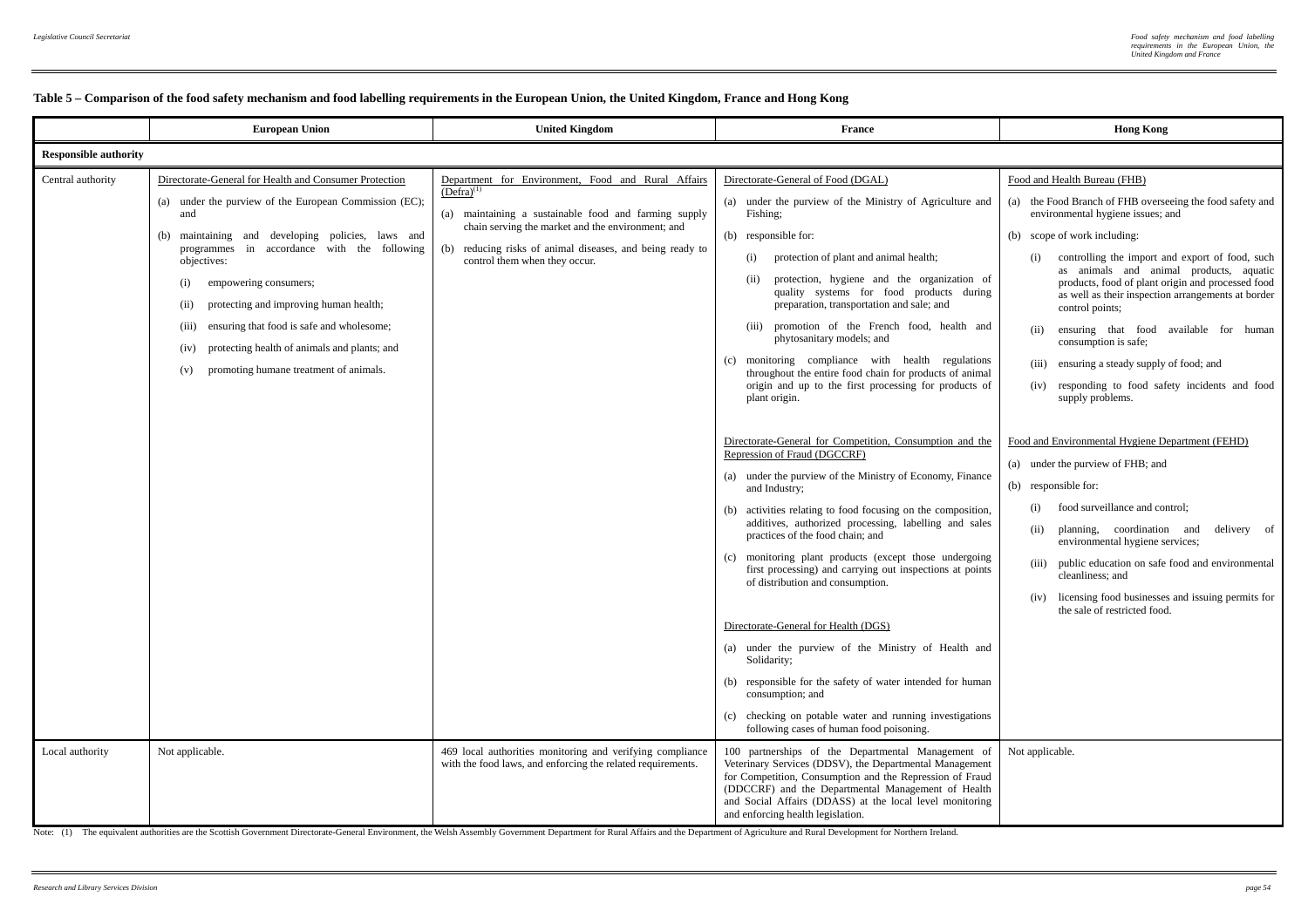|                                         | <b>European Union</b>                                                                                                                                                                                                                                                                                                                                                                                                                                                                                                                                                                                                                                                                                                                                                                                                                             | <b>United Kingdom</b>                                                                                                                                                                                                                                                                                                                                                                                                                                                                                                                                                                                                                                                                                                                                                                                                                                                                                                                                                              | <b>France</b>                                                                                                                                                                                                                                                                                                                                                                                                                                                                                                                                                                                                                                                                                                                                                                                                                                                                                                                                                                                                                                                                                     | <b>Hong Kong</b>                                                                                                                                                                                                                                                                                                                                                                                                                                                                                                                                                                                                                                                                                                                                                                                                                                                                                                                                                                                                                                                                                                                                                                                                                               |  |  |
|-----------------------------------------|---------------------------------------------------------------------------------------------------------------------------------------------------------------------------------------------------------------------------------------------------------------------------------------------------------------------------------------------------------------------------------------------------------------------------------------------------------------------------------------------------------------------------------------------------------------------------------------------------------------------------------------------------------------------------------------------------------------------------------------------------------------------------------------------------------------------------------------------------|------------------------------------------------------------------------------------------------------------------------------------------------------------------------------------------------------------------------------------------------------------------------------------------------------------------------------------------------------------------------------------------------------------------------------------------------------------------------------------------------------------------------------------------------------------------------------------------------------------------------------------------------------------------------------------------------------------------------------------------------------------------------------------------------------------------------------------------------------------------------------------------------------------------------------------------------------------------------------------|---------------------------------------------------------------------------------------------------------------------------------------------------------------------------------------------------------------------------------------------------------------------------------------------------------------------------------------------------------------------------------------------------------------------------------------------------------------------------------------------------------------------------------------------------------------------------------------------------------------------------------------------------------------------------------------------------------------------------------------------------------------------------------------------------------------------------------------------------------------------------------------------------------------------------------------------------------------------------------------------------------------------------------------------------------------------------------------------------|------------------------------------------------------------------------------------------------------------------------------------------------------------------------------------------------------------------------------------------------------------------------------------------------------------------------------------------------------------------------------------------------------------------------------------------------------------------------------------------------------------------------------------------------------------------------------------------------------------------------------------------------------------------------------------------------------------------------------------------------------------------------------------------------------------------------------------------------------------------------------------------------------------------------------------------------------------------------------------------------------------------------------------------------------------------------------------------------------------------------------------------------------------------------------------------------------------------------------------------------|--|--|
|                                         | Responsible authority (cont'd)                                                                                                                                                                                                                                                                                                                                                                                                                                                                                                                                                                                                                                                                                                                                                                                                                    |                                                                                                                                                                                                                                                                                                                                                                                                                                                                                                                                                                                                                                                                                                                                                                                                                                                                                                                                                                                    |                                                                                                                                                                                                                                                                                                                                                                                                                                                                                                                                                                                                                                                                                                                                                                                                                                                                                                                                                                                                                                                                                                   |                                                                                                                                                                                                                                                                                                                                                                                                                                                                                                                                                                                                                                                                                                                                                                                                                                                                                                                                                                                                                                                                                                                                                                                                                                                |  |  |
| State institution/<br>government agency | European Food Safety Authority (EFSA)<br>(a) independent European agency funded by the budget of the<br>EU:<br>providing the EC, the governments of the EU member states<br>(b)<br>and the public with scientific advice and communication on<br>risks associated with the food chain: and<br>its remit covering food and feed safety, nutrition, animal<br>(c)<br>health and welfare, plant protection and plant health.<br>Food and Veterinary Office<br>(a) under the purview of the Directorate-General for Health and<br>Consumer Protection; and<br>missions of this office including:<br>(b)<br>promoting effective control systems on food safety<br>(i)<br>and quality in the veterinary and plant health sectors;<br>and<br>checking on compliance with the EU standards<br>(ii)<br>within the EU and in countries exporting to the EU. | Food Standards Agency (FSA)<br>(a) non-ministerial government department accountable to the<br>government through the Secretary of State for Health;<br>(b) functions of FSA including:<br>(i)<br>developing policies relating to food safety;<br>providing advice, information and assistance on food<br>(ii)<br>safety to parties concerned;<br>building and maintaining a reputation for expertise<br>(iii)<br>and excellence in matters relating to food safety;<br>maintaining working links with relevant parties both<br>(iv)<br>in the UK and other places; and<br>ensuring that the interests of the UK consumers in<br>(v)<br>relation to food are promoted within the EU and in<br>other international forums; and<br>(c) other work of FSA including:<br>inspection and approval of food irradiation facilities;<br>(i)<br>approval of fresh meat establishments; and<br>(ii)<br>monitoring, designation and classification of<br>(iii)<br>shellfish harvesting areas. | French Food Safety Agency (AFSSA)<br>a state institution under the supervision of the Ministry of<br>(a)<br>Agriculture and Fishing, the Ministry of Economy, Finance<br>and Industry and the Ministry of Health and Solidarity; and<br>responsibilities including:<br>(b)<br>assessing nutritional and health risks and benefits;<br>(i)<br>(ii)<br>recommending measures to maintain public health,<br>animal health and welfare, and plant and<br>environmental health;<br>conducting research and study programmes;<br>(iii)<br>monitoring and surveillance of public health; and<br>(iv)<br>providing training and information for relevant<br>(v)<br>organizations involving in food safety in France and<br>abroad.<br>National Institute for Monitoring of Health<br>under the purview of the Ministry of Health and Solidarity;<br>(a)<br>monitoring the sanitary conditions and observing the health<br>(b)<br>condition of the French population; and<br>alerting the authorities concerned and providing them with<br>(c)<br>recommendations in the event of threat to public health. | Centre for Food Safety (CFS)<br>(a) under the purview of FEHD; and<br>(b) responsible for:<br>food surveillance and certification;<br>(i)<br>import control, and inspections and tests on live food<br>(ii)<br>animals:<br>risk assessment of certain categories of food;<br>(iii)<br>food safety information dissemination;<br>(iv)<br>food poisoning investigation at food premises;<br>(v)<br>food standard advices; and<br>(vi)<br>(vii) pest control and prevention.                                                                                                                                                                                                                                                                                                                                                                                                                                                                                                                                                                                                                                                                                                                                                                      |  |  |
| Advisory body                           | Standing Committee on the Food Chain and Animal Health<br>Regulatory committee assisting the EC in the development of<br>food safety measures at all stages of the food chain.                                                                                                                                                                                                                                                                                                                                                                                                                                                                                                                                                                                                                                                                    | Committees, forums and working groups advising FSA on safety<br>and hygiene issues.                                                                                                                                                                                                                                                                                                                                                                                                                                                                                                                                                                                                                                                                                                                                                                                                                                                                                                | National Food Council<br>(a) an independent consultative body comprising 47 members<br>representing the entire food chain and civil society; and<br>being consulted on the development of French food policies<br>(b)<br>and on how to adapt consumption to nutritional needs, food<br>safety for consumers and the quality of food products.                                                                                                                                                                                                                                                                                                                                                                                                                                                                                                                                                                                                                                                                                                                                                     | <b>Expert Committee on Food Safety</b><br>(a) under the purview of CFS;<br>(b) consisting of academics, professionals, local and overseas<br>food experts, members of the trade and consumer groups;<br>and<br>(c)<br>responsible for advising the Director of Food and<br>Environmental Hygiene on the formulation of food safety<br>measures, review of food safety standards as well as risk<br>communication strategies.<br>Advisory Council on Food and Environmental Hygiene<br>(a) non-statutory body comprising a chairman, 15 non-official<br>members and four ex-officio members; and<br>advising the Government on food and environmental<br>(b)<br>hygiene issues, based on the following terms of reference:<br>advising the Secretary for Food and Health (SFH) on<br>(i)<br>policies relating to food safety, environmental<br>hygiene and veterinary public health, and monitoring<br>their implementation;<br>advising SFH on the regulation of farms, food<br>(ii)<br>premises, food safety incidents and food<br>composition;<br>receiving reports on the handling of major food and<br>(iii)<br>farm safety incidents; and<br>advising SFH on education and promotion of food<br>(iv)<br>safety and environmental hygiene. |  |  |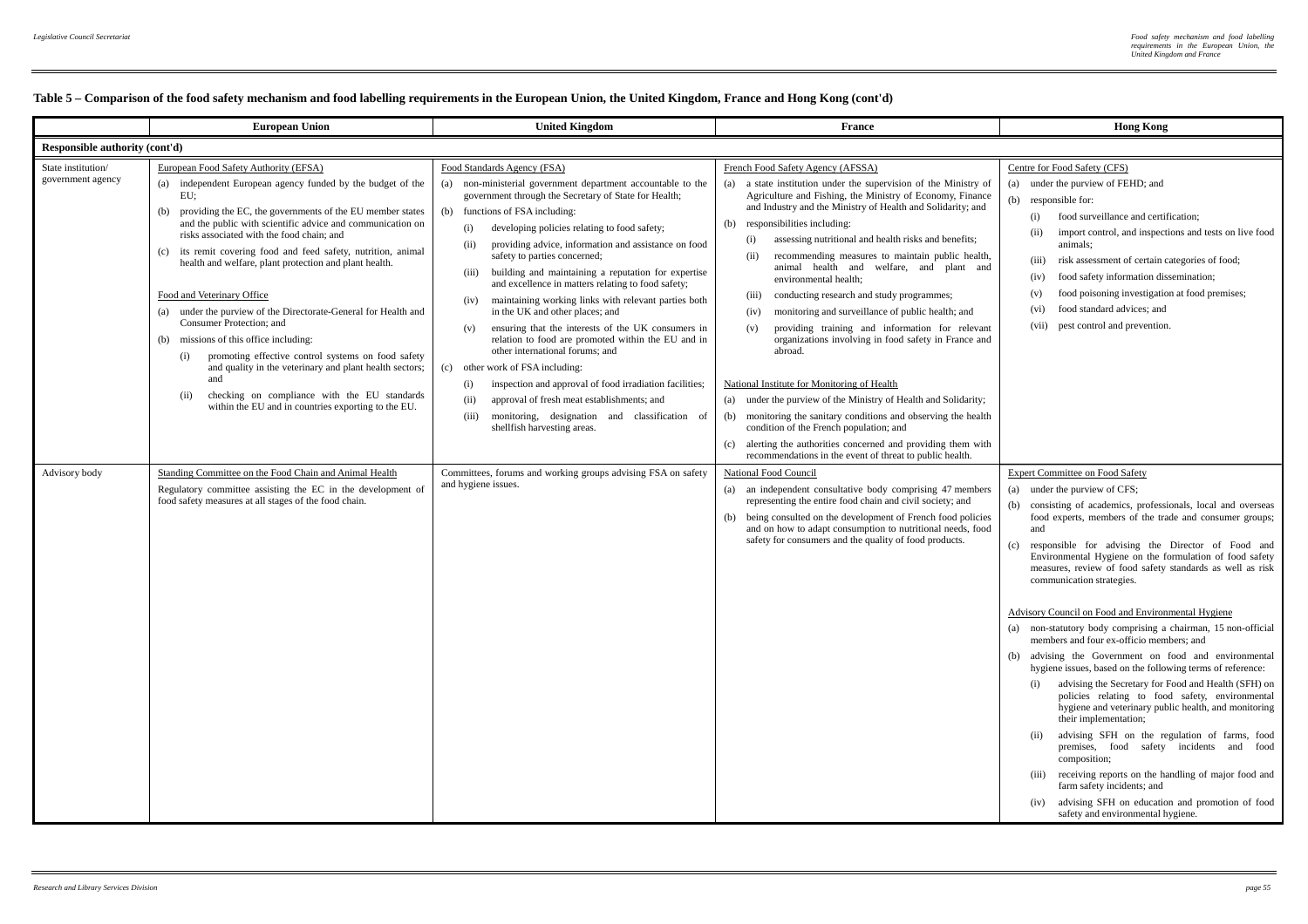|                                      | <b>European Union</b>                                                                                                                                                                                                                                                                                                                                                                                                                                                                                                                                                                                                                                    | <b>United Kingdom</b>                                                                                                                                                                                                                                                                                                                                                                                                                                                                                                                                                                                                                                                                                                                                                                                                                                                                                                                                                                                                                                                                                               | <b>France</b>                                                                                                                                                                                                                                                                                                                                                                                                                                                                                                                                                                                                                  | <b>Hong Kong</b>                                                                                                                                                                                                                                                                                                                                                                                                                                                                                                                                                                                                                                                                                                                                                                                                                                  |  |  |
|--------------------------------------|----------------------------------------------------------------------------------------------------------------------------------------------------------------------------------------------------------------------------------------------------------------------------------------------------------------------------------------------------------------------------------------------------------------------------------------------------------------------------------------------------------------------------------------------------------------------------------------------------------------------------------------------------------|---------------------------------------------------------------------------------------------------------------------------------------------------------------------------------------------------------------------------------------------------------------------------------------------------------------------------------------------------------------------------------------------------------------------------------------------------------------------------------------------------------------------------------------------------------------------------------------------------------------------------------------------------------------------------------------------------------------------------------------------------------------------------------------------------------------------------------------------------------------------------------------------------------------------------------------------------------------------------------------------------------------------------------------------------------------------------------------------------------------------|--------------------------------------------------------------------------------------------------------------------------------------------------------------------------------------------------------------------------------------------------------------------------------------------------------------------------------------------------------------------------------------------------------------------------------------------------------------------------------------------------------------------------------------------------------------------------------------------------------------------------------|---------------------------------------------------------------------------------------------------------------------------------------------------------------------------------------------------------------------------------------------------------------------------------------------------------------------------------------------------------------------------------------------------------------------------------------------------------------------------------------------------------------------------------------------------------------------------------------------------------------------------------------------------------------------------------------------------------------------------------------------------------------------------------------------------------------------------------------------------|--|--|
|                                      | Food safety policies                                                                                                                                                                                                                                                                                                                                                                                                                                                                                                                                                                                                                                     |                                                                                                                                                                                                                                                                                                                                                                                                                                                                                                                                                                                                                                                                                                                                                                                                                                                                                                                                                                                                                                                                                                                     |                                                                                                                                                                                                                                                                                                                                                                                                                                                                                                                                                                                                                                |                                                                                                                                                                                                                                                                                                                                                                                                                                                                                                                                                                                                                                                                                                                                                                                                                                                   |  |  |
| Objective                            | Assuring a high level of food safety, animal health, animal<br>welfare and plant health within the EU through coherent<br>"farm-to-table" measures and adequate monitoring, while<br>ensuring the effective functioning of the internal market.                                                                                                                                                                                                                                                                                                                                                                                                          | Safeguarding public, animal and plant health, protecting<br>consumer interests, and promoting animal welfare.                                                                                                                                                                                                                                                                                                                                                                                                                                                                                                                                                                                                                                                                                                                                                                                                                                                                                                                                                                                                       | Food producers, processors and distributors responsible for<br>food safety.                                                                                                                                                                                                                                                                                                                                                                                                                                                                                                                                                    | Ensuring the safety and quality of food, and providing a clean<br>and hygienic environment to promote public health and raise<br>the living standard of the community.                                                                                                                                                                                                                                                                                                                                                                                                                                                                                                                                                                                                                                                                            |  |  |
| Principle/<br>strategic<br>direction | Obligations of food and feed business operators :<br>not selling any unsafe food or feed;<br>(a)<br>(b) taking responsibility for the food and feed which they<br>produce, transport, store and sell;<br>rapidly identifying their suppliers or consignees;<br>(c)<br>(d) immediately informing the competent authorities of any<br>unsafe food or feed:<br>immediately withdrawing any unsafe food or feed;<br>(e)<br>identifying and regularly reviewing the critical points in<br>(f)<br>production processes and ensuring that controls are<br>applied at these points; and<br>cooperating with the competent authorities to reduce<br>(g)<br>risks. | Five high priority areas identified in the Single Integrated<br>(a)<br>National Control Plan for the United Kingdom<br>January 2007 to March 2011 for actions:<br>taking enforcement actions to ensure food safety;<br>(i)<br>taking measures to safeguard the food supply from<br>(ii)<br>adulteration.<br>contamination,<br>fraud<br>and<br>mis-description;<br>supporting businesses to comply with the EU Food<br>(iii)<br>Hygiene Regulations and the Regulation (EC)<br>178/2002 (i.e. General Food Law);<br>supporting consumers in the areas of public health,<br>(iv)<br>healthier lifestyles and consumer choice; and<br>providing consistent approaches<br>on the<br>(v)<br>investigation and resolution of<br>consumer<br>complaints about food and food businesses; and<br>(b) Five strategic priorities identified in Defra's five-year<br>strategy, Delivering the Essentials of Life: Defra's Five<br>Year Strategy, including creating a sustainable farming<br>and food sector, developing systems to reduce the risks of<br>animal diseases, and being ready to control them when<br>they occur. | Five major principles in guiding the food safety policies:<br>(a) producers, processors and distributors (operators) having<br>the first responsibility;<br>(b) continuous modification of regulation in response to<br>scientific and technical developments in health issues;<br>approval and monitoring of food establishments being<br>(c)<br>under the responsibility of public services;<br>(d) utilizing both the national and the EC alert networks for<br>health monitoring in the event of potential or known risk;<br>and<br>(e) authorities being capable of managing risks, particularly<br>in urgent situations. | (a) Adopting a comprehensive and integrated approach in<br>food chain management in the Government's 2008 Policy<br>Agenda, via:<br>putting in place a coherent, effective and dynamic<br>food safety policy; and<br>ensuring food safety through law enforcement and<br>(ii)<br>food tracing; and<br>(b) initiatives in 2008 and beyond including:<br>reviewing the <i>Food Safety Ordinance</i> to enhance<br>(i)<br>the regulatory framework on food;<br>establishing a registration system for food<br>(ii)<br>importers and distributors to enhance food tracing;<br>developing a set of food safety standards that fits<br>(iii)<br>Hong Kong's specific situation; and<br>facilitating the operation of food businesses by<br>introducing a composite licence/permit scheme for<br>the manufacture and sale of ready-to-eat food<br>items. |  |  |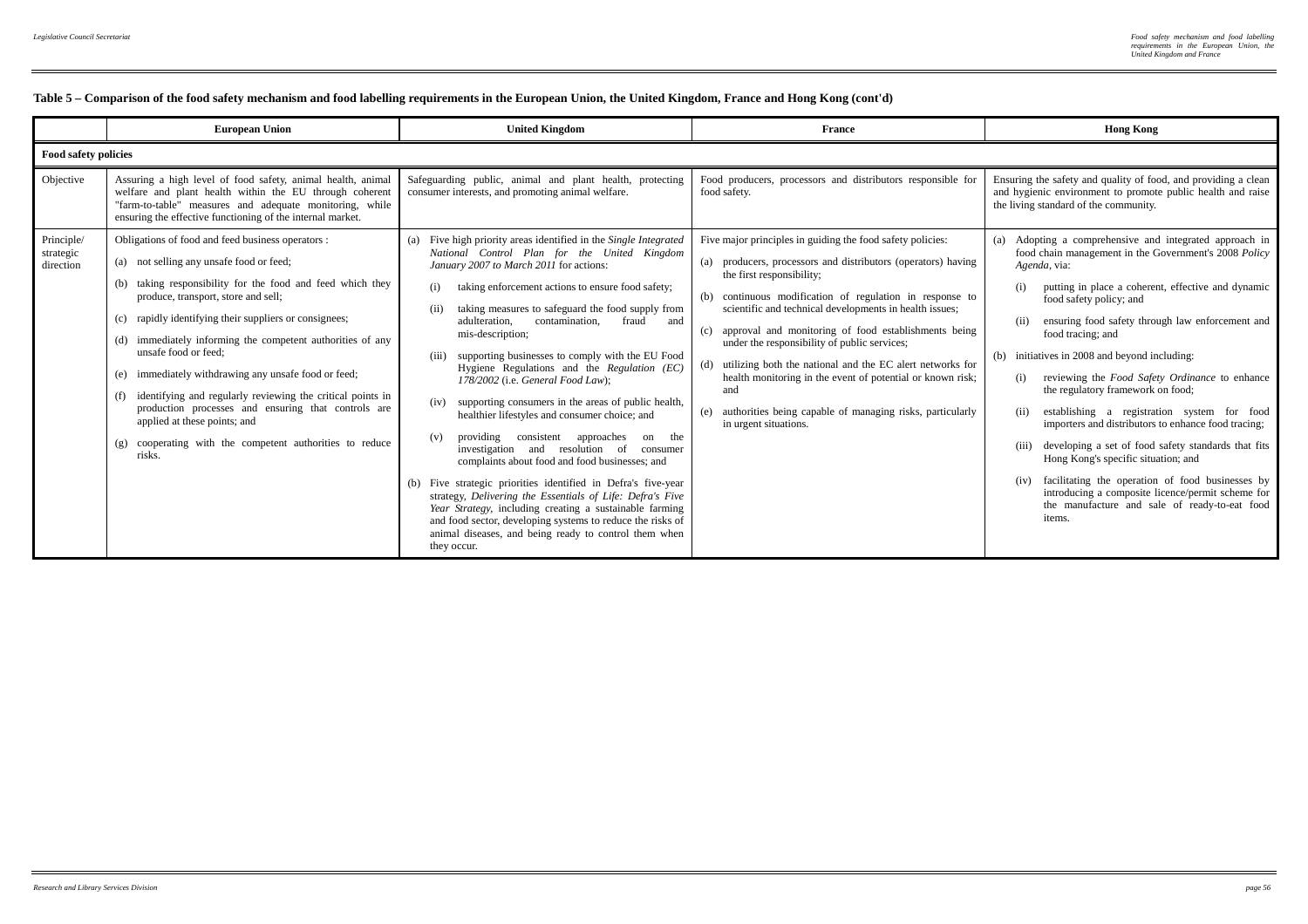|                                                                 | <b>European Union</b>                                                                                                                                                                                                                                                                                                                                                                                                                                                                                                                    | <b>United Kingdom</b>                                                                                                                                                                                                                                                                                                                                                                                                                                           | <b>France</b>                                                                                                                                                                                                                                                                                                                                                                                                                       | <b>Hong Kong</b>                                                                                                                                                                                                                                                                                                                                                                                                                                                                                                                                                                                                                                            |  |  |
|-----------------------------------------------------------------|------------------------------------------------------------------------------------------------------------------------------------------------------------------------------------------------------------------------------------------------------------------------------------------------------------------------------------------------------------------------------------------------------------------------------------------------------------------------------------------------------------------------------------------|-----------------------------------------------------------------------------------------------------------------------------------------------------------------------------------------------------------------------------------------------------------------------------------------------------------------------------------------------------------------------------------------------------------------------------------------------------------------|-------------------------------------------------------------------------------------------------------------------------------------------------------------------------------------------------------------------------------------------------------------------------------------------------------------------------------------------------------------------------------------------------------------------------------------|-------------------------------------------------------------------------------------------------------------------------------------------------------------------------------------------------------------------------------------------------------------------------------------------------------------------------------------------------------------------------------------------------------------------------------------------------------------------------------------------------------------------------------------------------------------------------------------------------------------------------------------------------------------|--|--|
|                                                                 | <b>Enforcement tools</b>                                                                                                                                                                                                                                                                                                                                                                                                                                                                                                                 |                                                                                                                                                                                                                                                                                                                                                                                                                                                                 |                                                                                                                                                                                                                                                                                                                                                                                                                                     |                                                                                                                                                                                                                                                                                                                                                                                                                                                                                                                                                                                                                                                             |  |  |
| Primary<br>enabling<br>legislation<br>Main<br>provision/<br>aim | General Food Law.<br>General Food Law aiming at:<br>(a) ensuring the protection of human life and health, taking<br>into account the protection of animal health and welfare,<br>plant health and the environment;<br>(b) establishing the rights of consumers to safe food and<br>information relating to food;                                                                                                                                                                                                                         | (a) Food Safety Act 1990;<br>(b) General Food Law; and<br>(c) General Food Regulations 2004.<br>(a) Food Safety Act 1990 providing the framework for all<br>food legislation in England, Wales and Scotland;<br>(b) General Food Law outlining general food safety of the<br>EC; and<br>General Food Regulations 2004 providing for the<br>(c)<br>enforcement of certain provisions of the General Food<br>Law and the amendment of the Food Safety Act 1990 to | (a) EU directives; and<br>(b) Law of 1 July 1998.<br>(a) EU directives providing a framework of food safety<br>regulations of the EU;<br>(b) Law of 1 July 1998 improving health monitoring and<br>safety inspection of food products destined for human<br>consumption, and the establishment of AFSSA; and<br>European Regulations of 1 January 2006 on food hygiene<br>(c)<br>and animal feed creating effective instruments for | Public Health and Municipal Services Ordinance (Cap. 132).<br>Main provisions covering the general protection for food<br>(a)<br>purchasers, offences in connection with sale of unfit food<br>and adulterated food, composition and labelling of food,<br>food hygiene, seizure and destruction of unfit food; and<br>(b) improving the food regulatory regime by introducing the<br>Food Safety Bill in the 2008-2009 legislative session.<br>Key features of the <i>Food Safety Bill</i> including:                                                                                                                                                      |  |  |
|                                                                 | (c) harmonizing existing national requirements to ensure the<br>free movement of food and feed in the EU; and<br>(d) recognizing the EU's commitment to its international<br>obligations, taking international standards<br>into<br>consideration.                                                                                                                                                                                                                                                                                       | bring it in line with the General Food Law.                                                                                                                                                                                                                                                                                                                                                                                                                     | managing food safety, including alerts, throughout the<br>food chain.                                                                                                                                                                                                                                                                                                                                                               | a mandatory registration scheme for food importers<br>(i)<br>and distributors:<br>enhancing food traceability in the event of food<br>(ii)<br>safety incidents;<br>strengthening the power of the Food Safety<br>Authority to prohibit import/sale and order a recall<br>of problem food; and<br>developing import control measures for different<br>(iv)<br>types of food.                                                                                                                                                                                                                                                                                 |  |  |
| Other<br>legislation/<br>code of<br>practice/<br>guideline      | Other legislation<br>Targeted legislation on specific food safety issues and<br>foodstuffs, including:<br>(a) use of pesticides, food supplements, colourings,<br>antibiotics and hormones in food production;<br>(b) addition of vitamins, minerals and similar substances to<br>food: and<br>(c) products in contact with foodstuffs, such as packaging,<br>meat, gelatine and dairy products.<br>Implementation guidelines<br>Guidance document on the main requirements for the<br>implementation of the General Food Law available. | Direction and guidance on the approach of enforcement<br>provided in the statutory Codes of Practice.                                                                                                                                                                                                                                                                                                                                                           | (a)<br><i>Consumer Code</i> – governing every aspect of a product's<br>life cycle, including its compliance with safety<br>regulations, composition, labelling and distribution; and<br>(b) Rural Code – constituting the regulatory environment for<br>food production firms and stipulating the procedures of<br>health/sanitary inspections and the quality of food<br>products.                                                 | Control in specific areas provided in subsidiary legislation,<br>including:<br>(a) Colouring Matters in Food Regulations;<br>(b) Dried Milk Regulations;<br>(c) Sweeteners in Food Regulations;<br>(d) Food Adulteration (Metallic Contamination) Regulations;<br>(e) Food and Drugs (Composition and Labelling)<br>Regulations;<br>(f) Food Business Regulation;<br>(g) Frozen Confections Regulation;<br>(h) Harmful Substances in Food Regulations;<br>(i) Imported Game, Meat and Poultry Regulations;<br>(i) Milk Regulation;<br>(k) Mineral Oil in Food Regulations;<br>(1) Preservatives in Food Regulations; and<br>(m) Slaughterhouses Regulation. |  |  |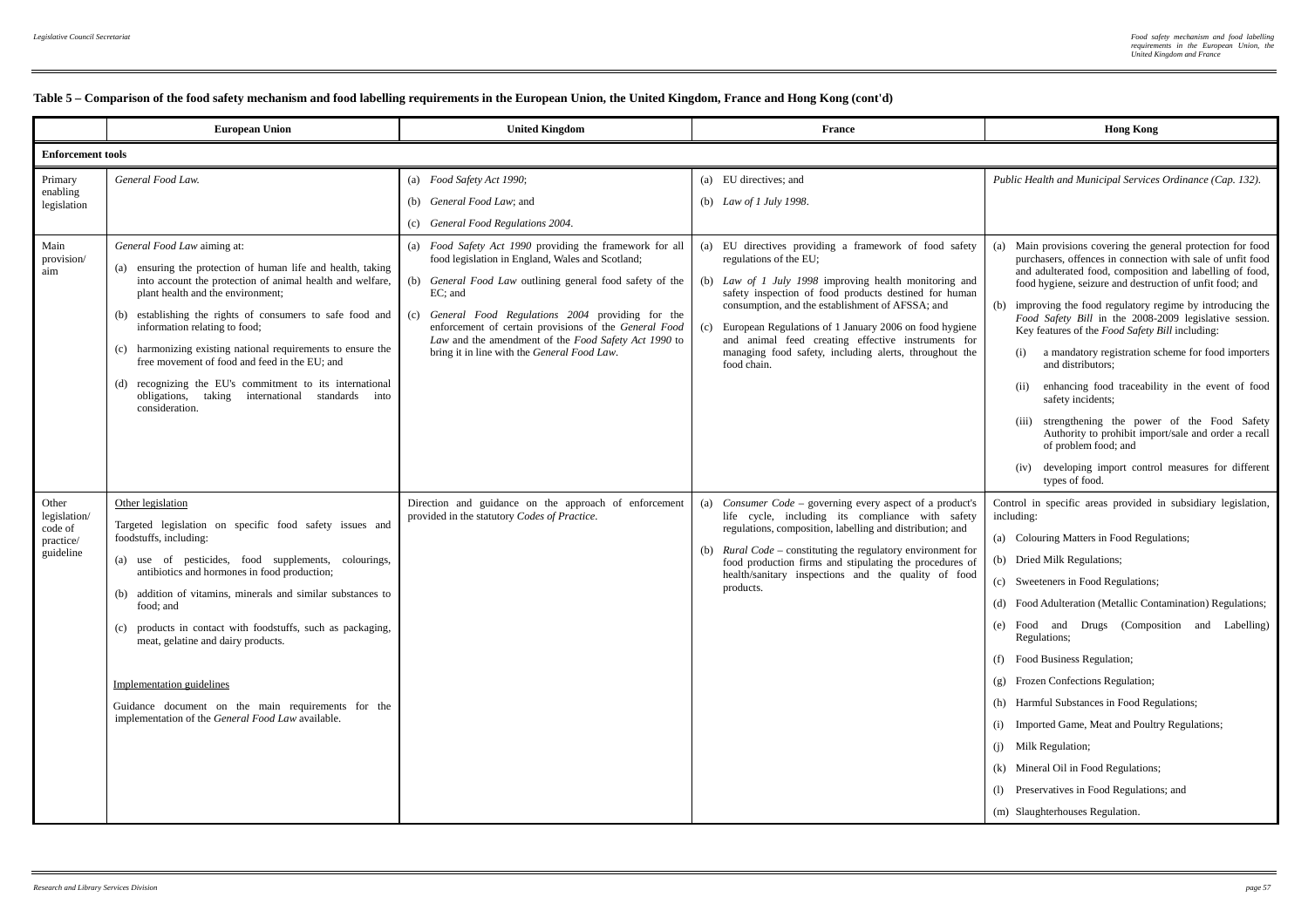|                                                                        | <b>European Union</b>                                                                                                                                                                                                                                                                                                                                                                                                                                                                                                                                                                                                                                                                                                    | <b>United Kingdom</b>                                                                                                                                                                                                                                                  | France                                                                                                                                                                                                                                                                                              | <b>Hong Kong</b>                                                                                                                                                                                                                                                                                                                                                                                                                                                                                                                                                                                                                                                                                                                                                                                                                                                                                                                                                                                                                                                                                                                                                                                                                                                                                                                                                                                                                                                                                                                                                                                                                                                                                                                                                                                                               |  |  |
|------------------------------------------------------------------------|--------------------------------------------------------------------------------------------------------------------------------------------------------------------------------------------------------------------------------------------------------------------------------------------------------------------------------------------------------------------------------------------------------------------------------------------------------------------------------------------------------------------------------------------------------------------------------------------------------------------------------------------------------------------------------------------------------------------------|------------------------------------------------------------------------------------------------------------------------------------------------------------------------------------------------------------------------------------------------------------------------|-----------------------------------------------------------------------------------------------------------------------------------------------------------------------------------------------------------------------------------------------------------------------------------------------------|--------------------------------------------------------------------------------------------------------------------------------------------------------------------------------------------------------------------------------------------------------------------------------------------------------------------------------------------------------------------------------------------------------------------------------------------------------------------------------------------------------------------------------------------------------------------------------------------------------------------------------------------------------------------------------------------------------------------------------------------------------------------------------------------------------------------------------------------------------------------------------------------------------------------------------------------------------------------------------------------------------------------------------------------------------------------------------------------------------------------------------------------------------------------------------------------------------------------------------------------------------------------------------------------------------------------------------------------------------------------------------------------------------------------------------------------------------------------------------------------------------------------------------------------------------------------------------------------------------------------------------------------------------------------------------------------------------------------------------------------------------------------------------------------------------------------------------|--|--|
|                                                                        | <b>Monitoring mechanism</b>                                                                                                                                                                                                                                                                                                                                                                                                                                                                                                                                                                                                                                                                                              |                                                                                                                                                                                                                                                                        |                                                                                                                                                                                                                                                                                                     |                                                                                                                                                                                                                                                                                                                                                                                                                                                                                                                                                                                                                                                                                                                                                                                                                                                                                                                                                                                                                                                                                                                                                                                                                                                                                                                                                                                                                                                                                                                                                                                                                                                                                                                                                                                                                                |  |  |
| Central<br>authority/<br>state<br>institution/<br>government<br>agency | (a) EC enforcing the EU feed and food laws by:<br>conducting periodic checking on the member states to<br>(i)<br>see whether the EU legislation has been properly<br>incorporated into domestic law; and<br>ensuring compliance with the EU standards through<br>(ii)<br>reports from the member states and non-EU countries<br>and on-the-spot inspections in the EU; and<br>(b) Food and Veterinary Office responsible for checking the<br>following:<br>individual food production plants; and<br>(i)<br>whether the governments of the member states and<br>(ii)<br>non-EU countries having the machinery to monitor<br>whether the food producers in the respective places<br>are adhering to the safety standards. | FSA setting and monitoring standards and auditing local<br>authorities' activities to ensure that enforcement arrangements are<br>proportionate, consistent and transparent.                                                                                           | DGAL inspecting animals at ranches, farms and checks<br>(a)<br>certified slaughterhouses; and<br>DGAL and DGCCRF implementing ad hoc monitoring<br>(b)<br>plans for food products that are particularly fragile or likely<br>to develop emerging pathogens or be in contact with toxic<br>residues. | Monitoring by FEHD<br>(a) Health inspectors performing regular inspections on licensed food<br>premises;<br>FEHD directing more inspection resources towards licensed food<br>(b)<br>premises with higher risks and lower hygiene standards;<br>FEHD responsible for the supervision, inspection and enforcement<br>(c)<br>of meat hygiene; and<br>FEHD liaising with overseas controlling authorities and keeping in<br>(d)<br>view the development of the legislation, policy, strategies and<br>practices about the management and hygiene of slaughterhouses in<br>other places.<br>Monitoring by CFS<br>(a) Food surveillance programmes:<br>consisting of routine, targeted, and seasonal food<br>(i)<br>surveillance;<br>CFS inspectors taking samples at import, wholesale and<br>(ii)<br>retail levels for microbiological and chemical testings; and<br>Man Kam To Food Laboratory providing testing services on<br>(iii)<br>fresh produce imported from the Mainland;<br>(b) monitoring both local and overseas food safety incidents:<br>CFS assessing the local impact, suggesting appropriate<br>(i)<br>actions to be taken, and assisting in the coordination of<br>immediate response to food safety incidents;<br>(c) risk assessment:<br>CFS conducting risk assessment studies, including reviews<br>(i)<br>and analysis of food safety incidents of public health<br>significance; and<br>(d) inspection of farms in the Mainland and liaison with relevant<br>Mainland authorities:<br>CFS staff conducting regular visit to registered import farms<br>(i)<br>in the Mainland to ensure sound herd health:<br>CFS staff liaising with relevant Mainland authorities to<br>(ii)<br>maintain registered import farm standards; and<br>notification mechanisms in place with the relevant Mainland<br>(iii) |  |  |
| Local<br>authority                                                     | Not applicable.                                                                                                                                                                                                                                                                                                                                                                                                                                                                                                                                                                                                                                                                                                          | (a) Local authorities responsible for the enforcement of<br>regulations on food standards; and<br>(b) control methods including inspections of feed and food<br>premises, feed and food itself, and sampling and chemical<br>analysis and microbiological examination. | Monitoring and enforcement of health legislation being carried<br>out by the partnership of DDSV, DDCCRF and DDASS.                                                                                                                                                                                 | authorities.<br>Not applicable                                                                                                                                                                                                                                                                                                                                                                                                                                                                                                                                                                                                                                                                                                                                                                                                                                                                                                                                                                                                                                                                                                                                                                                                                                                                                                                                                                                                                                                                                                                                                                                                                                                                                                                                                                                                 |  |  |
| Food and<br>feed<br>businesses                                         | Food and feed operators required to implement special traceability<br>systems and identify the places their products come from and go<br>to, and provide such information to the competent authorities.                                                                                                                                                                                                                                                                                                                                                                                                                                                                                                                  | Not applicable.                                                                                                                                                                                                                                                        | Manufacturing and marketing of food products subject to the<br>(a)<br>principle of "proven safety" as stipulated in the Consumer<br>Code: and<br>(b) Consumer Code defining risk analysis and the principle of<br>responsibility for defective products.                                            | Certain high-risk imported food like milk, milk products, frozen<br>confections, game, meat and poultry governed by legislation.                                                                                                                                                                                                                                                                                                                                                                                                                                                                                                                                                                                                                                                                                                                                                                                                                                                                                                                                                                                                                                                                                                                                                                                                                                                                                                                                                                                                                                                                                                                                                                                                                                                                                               |  |  |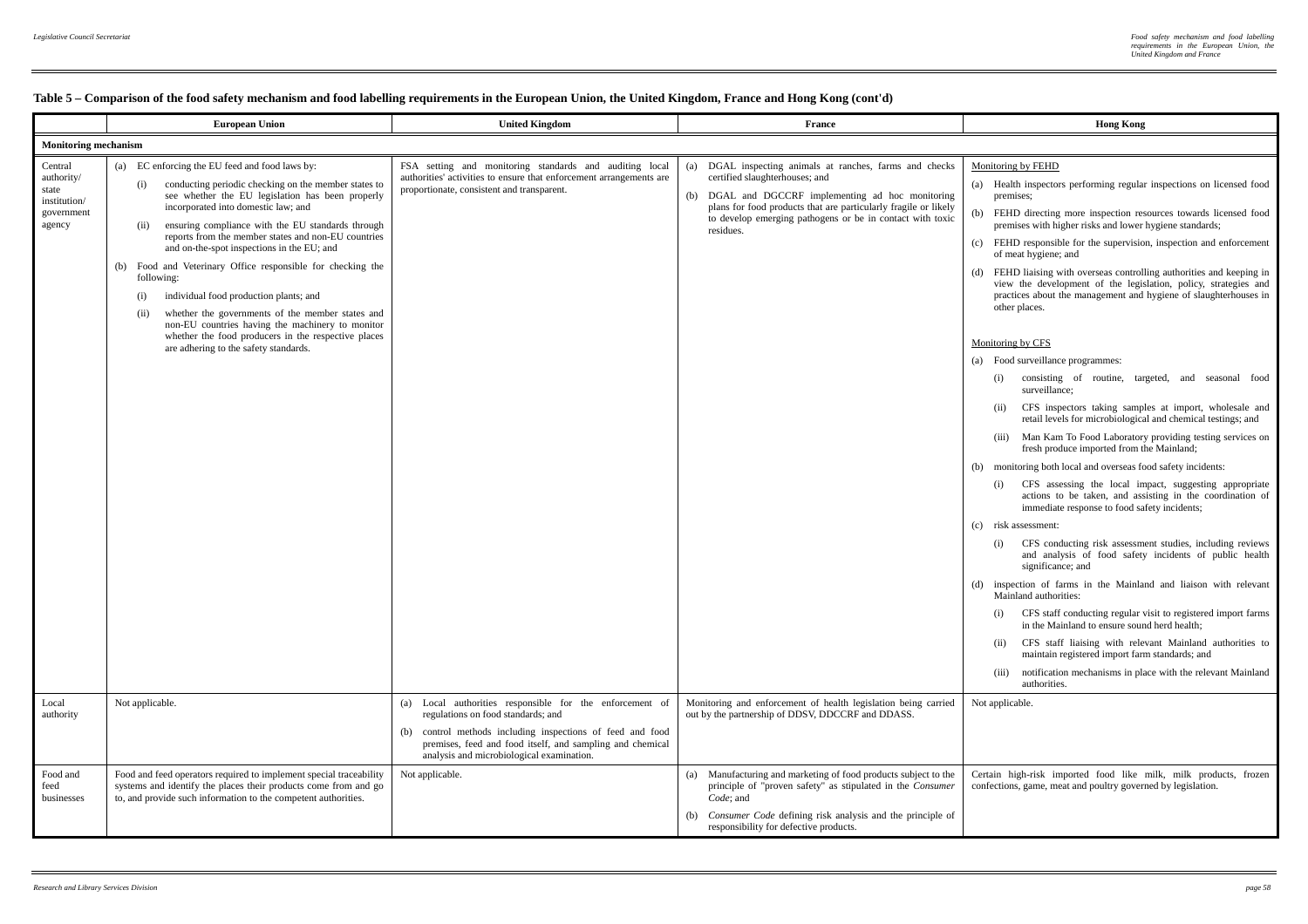|                                                        | <b>European Union</b>                                                                                                                                                                                                                                                                                                                                                                                                                                                                                                                                                      | <b>United Kingdom</b>                                                                                                                                                                                                                                                                                                                                                                                                                                                                                        | <b>France</b>                                                                                                                                                                                                                                                                                                                                                                                                                                                                                                                                                                                                                                                                                        | <b>Hong Kong</b>                                                                                                                                                                                                                                                                                                                                                                                                                                                                                                                                                                                                                                                                                                                   |  |  |
|--------------------------------------------------------|----------------------------------------------------------------------------------------------------------------------------------------------------------------------------------------------------------------------------------------------------------------------------------------------------------------------------------------------------------------------------------------------------------------------------------------------------------------------------------------------------------------------------------------------------------------------------|--------------------------------------------------------------------------------------------------------------------------------------------------------------------------------------------------------------------------------------------------------------------------------------------------------------------------------------------------------------------------------------------------------------------------------------------------------------------------------------------------------------|------------------------------------------------------------------------------------------------------------------------------------------------------------------------------------------------------------------------------------------------------------------------------------------------------------------------------------------------------------------------------------------------------------------------------------------------------------------------------------------------------------------------------------------------------------------------------------------------------------------------------------------------------------------------------------------------------|------------------------------------------------------------------------------------------------------------------------------------------------------------------------------------------------------------------------------------------------------------------------------------------------------------------------------------------------------------------------------------------------------------------------------------------------------------------------------------------------------------------------------------------------------------------------------------------------------------------------------------------------------------------------------------------------------------------------------------|--|--|
|                                                        | <b>Consumer protection</b>                                                                                                                                                                                                                                                                                                                                                                                                                                                                                                                                                 |                                                                                                                                                                                                                                                                                                                                                                                                                                                                                                              |                                                                                                                                                                                                                                                                                                                                                                                                                                                                                                                                                                                                                                                                                                      |                                                                                                                                                                                                                                                                                                                                                                                                                                                                                                                                                                                                                                                                                                                                    |  |  |
| Food safety<br>alert<br>mechanism                      | (a) Rapid Alert System for Food and Feed (RASFF) network<br>enabling rapid exchange of information whenever a risk<br>to food or feed safety is identified; and<br>(b) EC publishing a weekly overview of alert notifications,<br>information notifications and border rejections.                                                                                                                                                                                                                                                                                         | Food Alerts of FSA providing information to local authorities<br>and consumers on problems associated with food and specific<br>actions to be taken.                                                                                                                                                                                                                                                                                                                                                         | National alert network system - DDSVs sending<br>(a)<br>notification of non-compliance to DGAL's central health<br>alert management office, which in turn sends out the<br>relevant information to the directorates and offices<br>concerned and is responsible for coordinating any<br>necessary actions; and<br>(b) EU's alert network system - through RASFF, either<br>DGAL's Health Alert Office for Animal Feeds and<br>Products of Animal Origin or DGCCRF's Fraud Alert<br>Unit for Non-animal Products notifying the EC of any<br>non-compliance detected in food products that are either<br>produced and exported by France, or produced in another<br>country and distributed in France. | CFS making public announcements immediately when<br>(a)<br>initial assessment revealing potential health risk of public<br>concern, to be followed by details from further<br>investigation; and<br>(b) CFS issuing food alerts through electronic means, press<br>releases and press conferences.                                                                                                                                                                                                                                                                                                                                                                                                                                 |  |  |
| Measures<br>for<br>enhancing<br>consumer<br>protection | Actions taken depending on the type of risk, including:<br>(a) stopping a single batch;<br>(b) stopping all shipments of a particular product from the<br>farm, factory or port of entry;<br>(c) recalling products in warehouses and shops; and<br>(d) testing every shipment from a suspect source.                                                                                                                                                                                                                                                                      | Environmental Health Officers handling complaints about<br>(a)<br>food quality as well as hygiene and safety issues, while<br>complaints about food labelling, ingredients, weights and<br>measures dealt with by Trading Standards Officers;<br>FSA disseminating good practice via its website and case<br>(b)<br>studies in newsletters and regional meetings to local<br>authorities: and<br>FSA setting up the Food Fraud Task Force to help tackle<br>(c)<br>the trade in illegal meat and food fraud. | AFSSA conducting regular studies on the food consumption of<br>the French people.                                                                                                                                                                                                                                                                                                                                                                                                                                                                                                                                                                                                                    | (a) Under the Hygiene Manager (HM) and Hygiene<br>Supervisor (HS) Scheme, large food establishments and<br>food establishments producing high-risk food required to<br>appoint both an HM and an HS, other food establishments<br>either an HM or an HS:<br>(b) CFS conducting food consumption survey to collect<br>information on risks associated with food safety;<br>(c) CFS regularly conducting consultation forums to better<br>understand the sentiments of the public and the trade;<br>(d) CFS collaborating with the Consumer Council in<br>conducting food safety research on topics commanding<br>consumer interests; and<br>(e) CFS releasing results of food surveillance on a regular<br>basis via various means. |  |  |
| Penalties on<br>breaching of<br>food safety<br>laws    | Subject to discretion of individual member states.                                                                                                                                                                                                                                                                                                                                                                                                                                                                                                                         | Breaching of the food laws likely to lead to penalties of a fine<br>or imprisonment for a term not exceeding two years or both.                                                                                                                                                                                                                                                                                                                                                                              | Non-compliance with health and safety regulations likely to<br>result in the following penalties:<br>(a) seizure of products;<br>(b) cleaning and disinfecting the facility; and<br>(c) shutdown of the facility and forfeiting the relevant party's<br>health certification.                                                                                                                                                                                                                                                                                                                                                                                                                        | (a) Under the Demerit Points System, food business<br>operators bearing the risk of having their licences<br>suspended or cancelled on repetitive violation of public<br>health laws: and<br>(b) under the warning letter system, their licences likely to be<br>cancelled on repeated breaching of licensing requirements<br>or conditions.                                                                                                                                                                                                                                                                                                                                                                                       |  |  |
| Crisis<br>management                                   | (a) General Food Law conferring special powers to the EC<br>for taking emergency measures in the event of a serious<br>risk to human health, animal health or the environment:<br>(b) establishment of a general plan for food/feed crisis<br>management and creation of a crisis unit by the EC; and<br>(c) emergency measures taking the form of:<br>suspension of the marketing or use of problem feed<br>(i)<br>or food:<br>subjecting the use and marketing of the feed or<br>(ii)<br>food to special conditions; or<br>(iii) any other appropriate interim measures. | FSA's Incidents Response Protocol stipulating the<br>(a)<br>notification procedures, roles and responsibilities of FSA<br>staff during food safety incidents, and the arrangements<br>for the review of such incidents; and<br>(b)<br>local authorities being required by the relevant Code of<br>Practice to set up and implement documented procedures<br>for dealing with food/feed safety incidents, such as<br>determining the likely scale, extent and severity of the<br>risk to public health.       | (a) Investigation being conducted by various authorities:<br>$DDSVs$ – conducting investigation on the agri-food<br>(i)<br>industry:<br>DDASS – identifying causes of food poisoning;<br>(ii)<br>(iii) DDCCRF - handling proven fraud in the food<br>chain; and<br>(iv) local governments - coordinating various<br>authorities during investigation; and<br>(b) predetermined procedures in place to enable investigators<br>to collect the required information in a swift manner.                                                                                                                                                                                                                 | CFS's response to food safety incidents including:<br>(a) checking with exporting countries and/or relevant<br>importers/retailers for more information;<br>(b) collecting samples for testing;<br>(c) issuing press releases and food alerts in case of significant<br>impact;<br>(d) alerting the Department of Health and health<br>professionals;<br>(e) suspending import; and<br>(f) coordinating food recalls.                                                                                                                                                                                                                                                                                                              |  |  |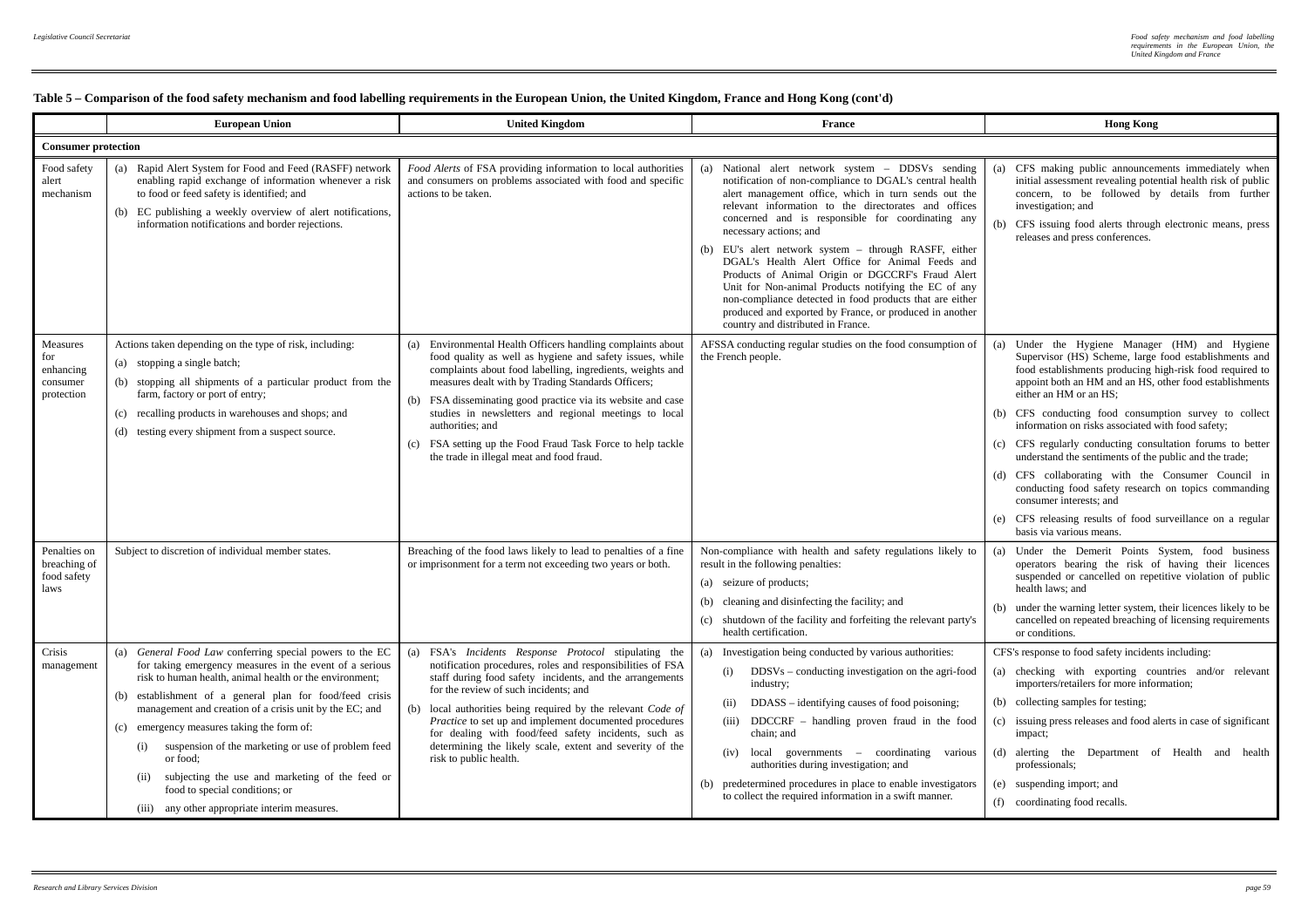|                                                                 | <b>European Union</b>                                                                                                                                                                                                                                                                                                                                                 | <b>United Kingdom</b>                                                                                                                                                                                                                                                       | France                                                                                                                                                                                                                                                                                                                                                                                                                                                                                                                            | <b>Hong Kong</b>                                                                                                                                                                                                                                                                                                                 |  |  |
|-----------------------------------------------------------------|-----------------------------------------------------------------------------------------------------------------------------------------------------------------------------------------------------------------------------------------------------------------------------------------------------------------------------------------------------------------------|-----------------------------------------------------------------------------------------------------------------------------------------------------------------------------------------------------------------------------------------------------------------------------|-----------------------------------------------------------------------------------------------------------------------------------------------------------------------------------------------------------------------------------------------------------------------------------------------------------------------------------------------------------------------------------------------------------------------------------------------------------------------------------------------------------------------------------|----------------------------------------------------------------------------------------------------------------------------------------------------------------------------------------------------------------------------------------------------------------------------------------------------------------------------------|--|--|
| <b>Food labelling</b>                                           |                                                                                                                                                                                                                                                                                                                                                                       |                                                                                                                                                                                                                                                                             |                                                                                                                                                                                                                                                                                                                                                                                                                                                                                                                                   |                                                                                                                                                                                                                                                                                                                                  |  |  |
| Objective                                                       | Ensuring that the consumer gets all the essential information as<br>regards the composition of a product, the manufacturer, the<br>methods of storage and preparation.                                                                                                                                                                                                | Ensuring that people obtain the relevant information of a food<br>product in an understandable manner.                                                                                                                                                                      | Ensuring that the principle of traceability is implemented.                                                                                                                                                                                                                                                                                                                                                                                                                                                                       | Information not available.                                                                                                                                                                                                                                                                                                       |  |  |
| Legislation,<br>directives<br>and<br>guidelines                 | Directive 2000/13/EC.                                                                                                                                                                                                                                                                                                                                                 | Legislation<br>(a) Food Labelling Regulations 1996; and<br>(b) Food Safety Act.<br>Guidelines<br>(a) European Marketing Standards; and<br>(b) guidance notes on food labelling regulations.                                                                                 | Labelling system following that of the EU.                                                                                                                                                                                                                                                                                                                                                                                                                                                                                        | Food and Drugs (Composition and Labelling) Regulations<br>$(Cap. 132W)$ .                                                                                                                                                                                                                                                        |  |  |
| Information<br>on labels                                        | (a) Name of the product;<br>(b) ingredients;<br>(c) durability;<br>(d) manufacturer/importer;<br>(e) place of origin;<br>(f) quantity;<br>(g) nutritional information;<br>(h) nutrition and health claims;<br>(i) indication of organic food;<br>indication of genetically modified organisms; and<br>(j)<br>(k) selling price and the price per unit of measurement. | (a) Name of the product;<br>(b) lists of ingredients and the amount of an ingredient;<br>(c) durability;<br>(d) manufacturer/importer;<br>(e) place of origin;<br>instructions for use;<br>(f)<br>(g) special storage conditions; and<br>(h) process used in manufacturing. | (a) Name of the product;<br>(b) ingredients;<br>(c) durability;<br>(d) manufacturer/importer;<br>(e) country of origin, category and type of breed of beef<br>products/veterinary stamp showing the official<br>certification number of the final processor of products of<br>animal origin;<br>(f) net quantity;<br>(g) precaution for use;<br>(h) risks relating to the ingredients;<br>proper storage methods;<br>(i)<br>batch/lot number: and<br>(i)<br>(k) other voluntary information that enhances the product's<br>image. | (a) Name of the product;<br>(b) lists of ingredients and the amount of an ingredient;<br>(c) durability;<br>(d) manufacturer/packer;<br>(e) instructions for use;<br>(f) special conditions for storage;<br>(g) ingredients that are known to cause allergy; and<br>(h) specific name or the identification number of additives. |  |  |
| Penalties on<br>breaching of<br>food<br>labelling<br>regulation | Subject to discretion of individual member states.                                                                                                                                                                                                                                                                                                                    | Breaching of the Food Labelling Regulations 1996 likely to<br>incur a fine of up to $£5,000$ (HK\$78,100).                                                                                                                                                                  | Information not available.                                                                                                                                                                                                                                                                                                                                                                                                                                                                                                        | False labelling of food likely to incur a maximum fine of<br>HK\$50,000 and six months of imprisonment.                                                                                                                                                                                                                          |  |  |
| Other<br>requirements                                           | Directive 2003/89/EC of 10 November 2003 requiring<br>ingredients liable to cause allergies or intolerances to be shown<br>on food and alcoholic beverage labels.                                                                                                                                                                                                     | Consumers given comprehensive ingredient listing information<br>and people with food allergies identified ingredients they need<br>to avoid.                                                                                                                                | Special labelling system of cattle in place.                                                                                                                                                                                                                                                                                                                                                                                                                                                                                      | Information on labels marked in either English or Chinese<br>language or in both languages.                                                                                                                                                                                                                                      |  |  |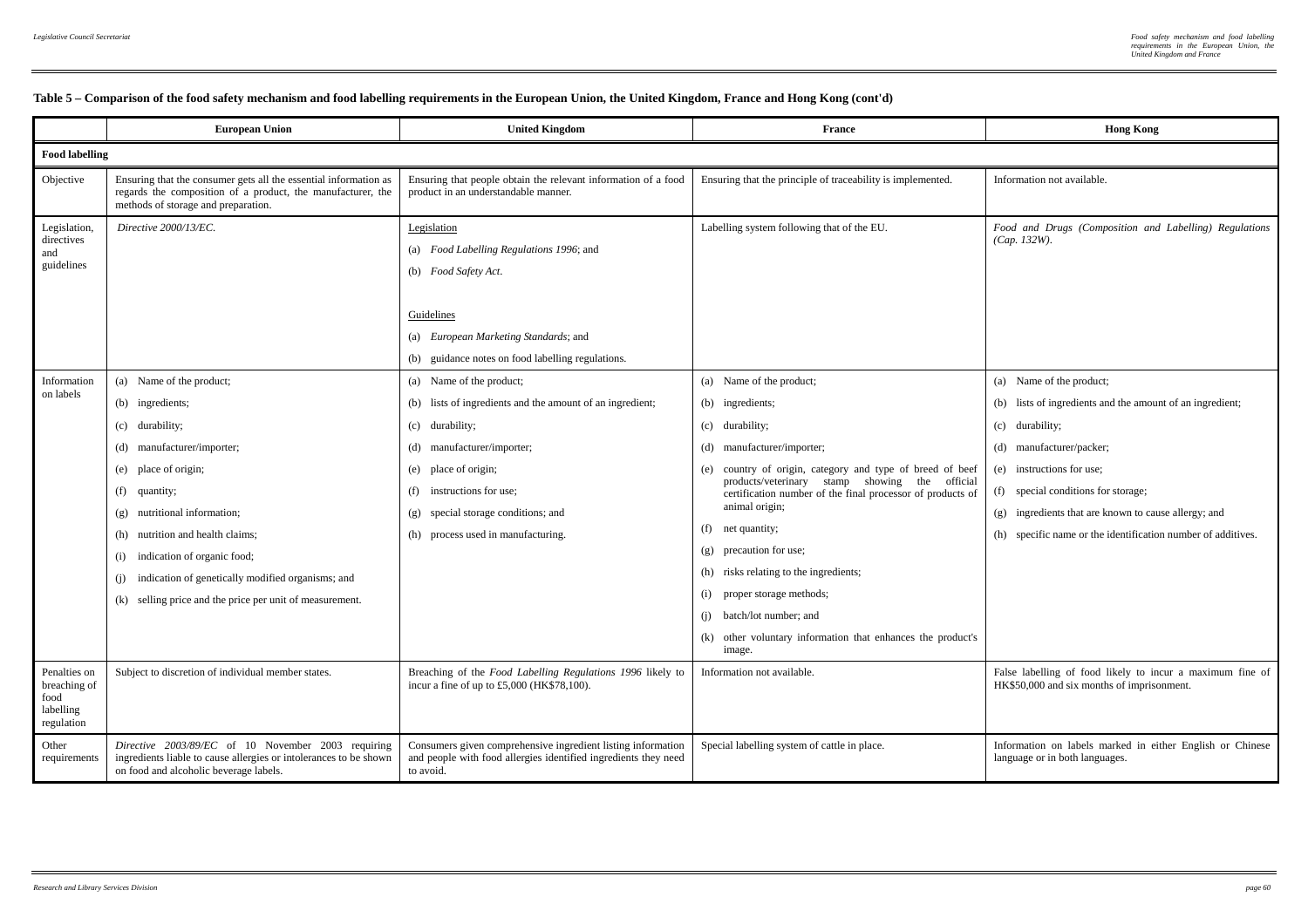# **Appendix I**

## **Main provisions of the** *Regulation (EC) 178/2002* **(i.e.** *General Food Law***) that apply to food business operators**

## Imports

A.I.1 Article 11 states that food imported into the EU for placing on the market shall comply with the requirements of food laws recognized by the EU, or if there is a specific agreement between the EU and the exporting country, those requirements specified on the agreement.

### **Exports**

A.I.2 Article 12 states that food exported (or re-exported) from the EU shall comply with the requirements of the food laws, unless the authorities of the importing country have requested otherwise, or the food shall comply with the laws, regulations and other legal and administrative procedures of the importing country.

A.I.3 In the case of exporting or re-exporting food, provided that the food is not injurious to health or unsafe, the competent authorities of the destination country must have expressly agreed for the food to be exported or re-exported, after having been fully informed as to why the food could not be placed on the market in the EC.

A.I.4 Where there is a bilateral agreement between the EU or one of its member states and a non-EU country, food exported from the EU needs to comply with its provisions.

#### Safety

A.I.5 Article 14 states that food shall not be placed on the market if it is unsafe. Food is deemed to be unsafe if it is considered to be:

- (a) injurious to health; and
- (b) unfit for human consumption.

A.I.6 The article also indicates what factors need to be taken into account when determining whether food is injurious to health or unfit.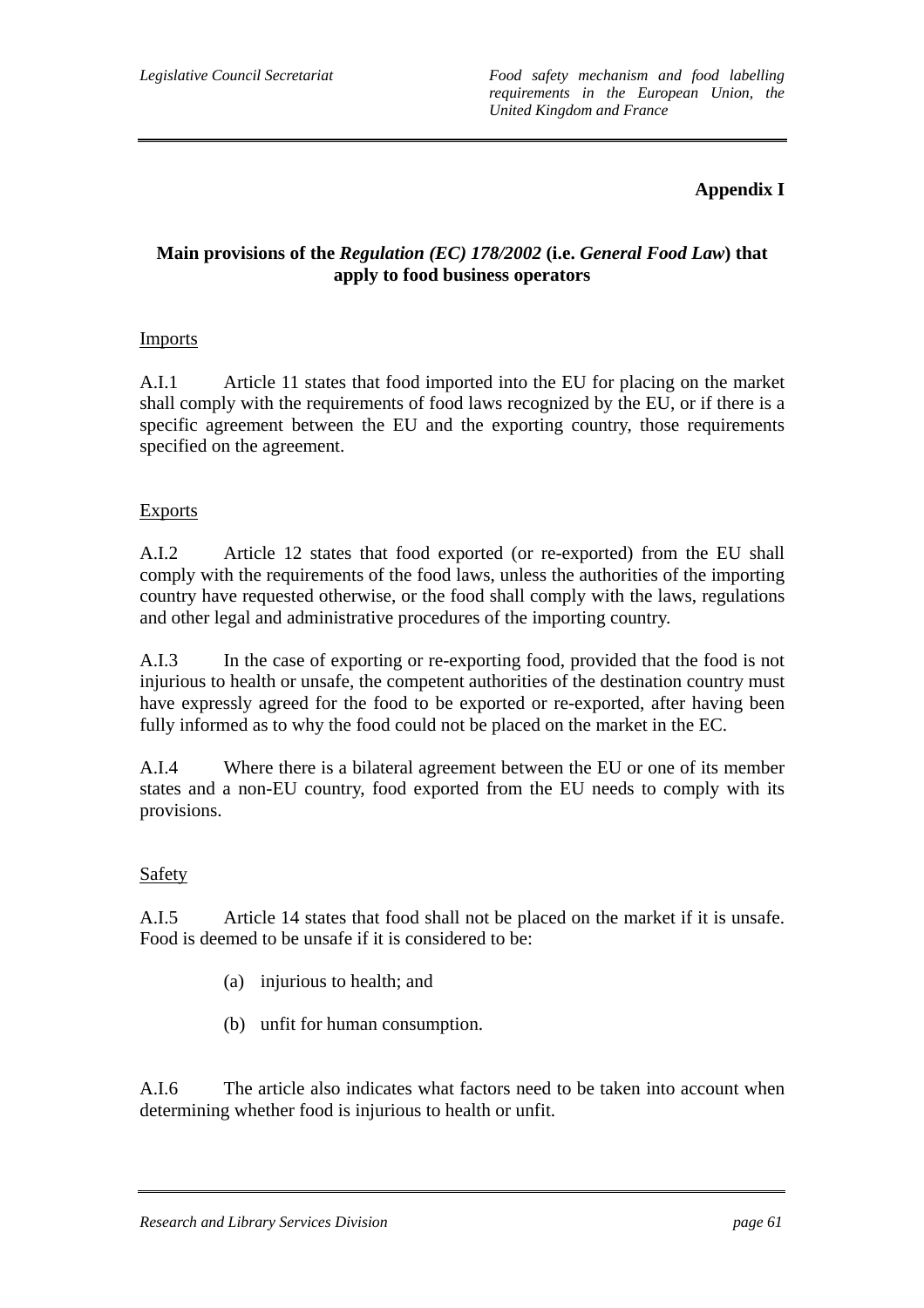*Legislative Council Secretariat Food safety mechanism and food labelling requirements in the European Union, the United Kingdom and France* 

## **Appendix I (cont'd)**

### Presentation

A.I.7 Article 16 states that labelling, advertising and presentation, including the setting in which the food is displayed, of food shall not mislead consumers.

### Traceability

A.I.8 Article 18 requires food business operators to keep records of food, food substances and food-producing animals supplied to their businesses, and also other businesses to which their products have been supplied. In each case, the information shall be made available to the competent authorities on demand.

#### Withdrawal, recall and notification

A.I.9 Article 19 requires food business operators to withdraw food which is not in compliance with food safety requirements, if it has left their control, and to recall the food if has reached the consumer.

A.I.10 Withdrawal is when a food is removed from the market up to and including when it is sold to the consumer, recall is when customers are asked to return or destroy the product.

A.I.11 Food businesses must notify the competent authorities (the local authorities and food safety agencies). Retailers and distributors must help with the withdrawal of unsafe food and pass on information necessary to trace it.

A.I.12 Where food business operators have placed on the market a food that is injurious to health, they must immediately notify the competent authorities. There are also similar provisions for animal feed.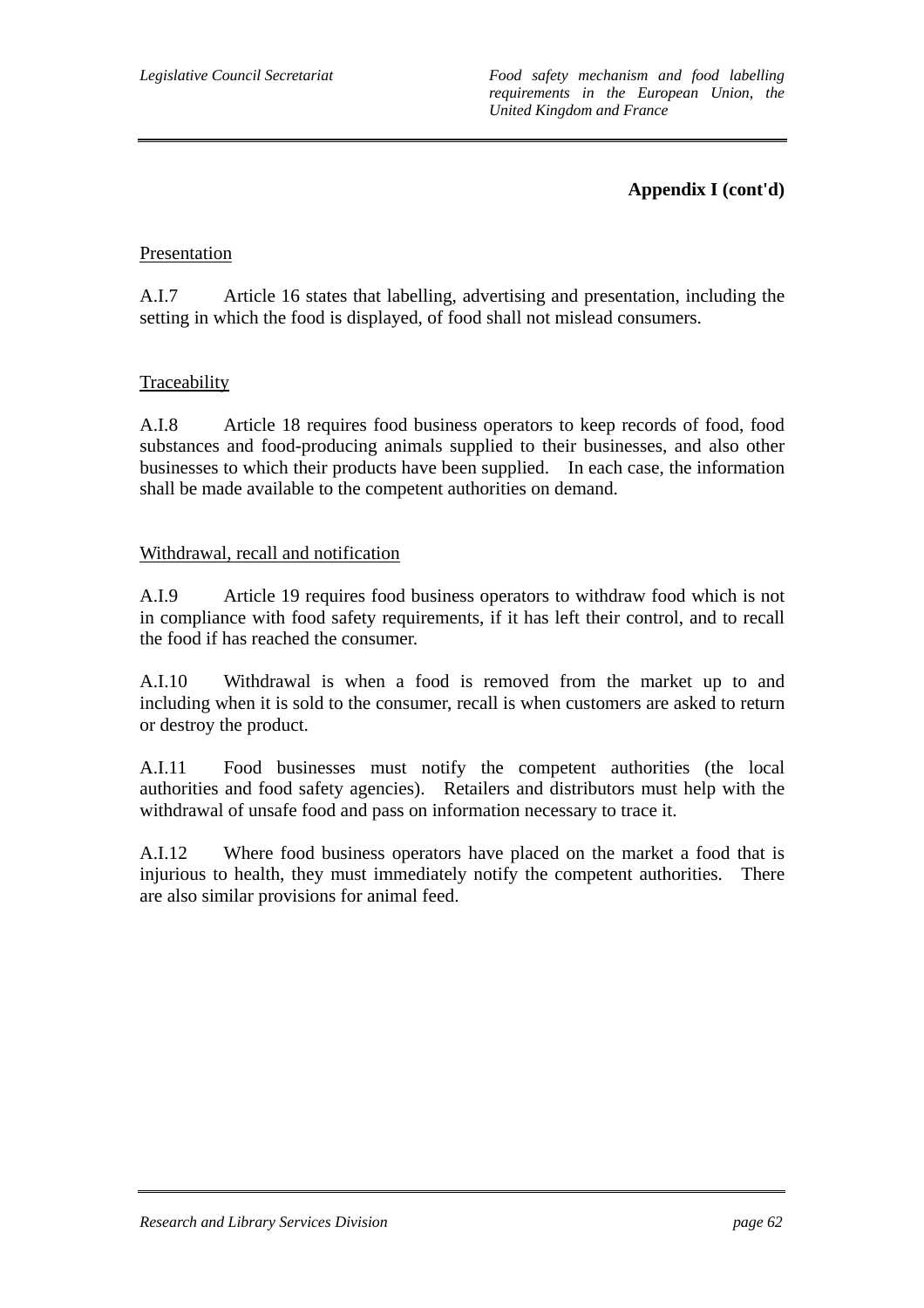## **Appendix II**

## **Committees, forums and working groups that advise the Food Standards Agency on safety and hygiene issues**

## Advisory Committee on Pesticides

A.II.1 The Advisory Committee on Pesticides is an independent body advising Ministers on all matters relating to the control of pesticides. Members of this committee provide scientific advice on the safe and effective use of pesticides and other pest control methods.

### Advisory Committee on the Microbiological Safety of Food

A.II.2 Established in 1990, this statutory committee provides expert advice to the government on questions relating to microbiological issues and food.

### Committee on Carcinogenicity of Chemicals in Food, Consumer Products and the Environment

A.II.3 The Committee on Carcinogenicity of Chemicals in Food, Consumer Products and the Environment assesses and gives advice on carcinogenic risk to humans.

### Committee on Mutagenicity of Chemicals in Food, Consumer Products and the Environment

A.II.4 The Committee on Mutagenicity of Chemicals in Food, Consumer Products and the Environment assesses and advises on mutagenic risks to humans, advises on important general principles or new scientific discoveries in connection with mutagenic risks, coordinates with other bodies concerned with the assessment of mutagenic risks, and makes recommendations for mutagenicity testing.

Committee on Toxicity of Chemicals in Food, Consumer Products and the Environment

A.II.5 The Committee on Toxicity of Chemicals in Food, Consumer Products and the Environment is an independent scientific committee that provides advice to FSA, the Department of Health and other government departments and agencies on matters concerning the toxicity of chemicals.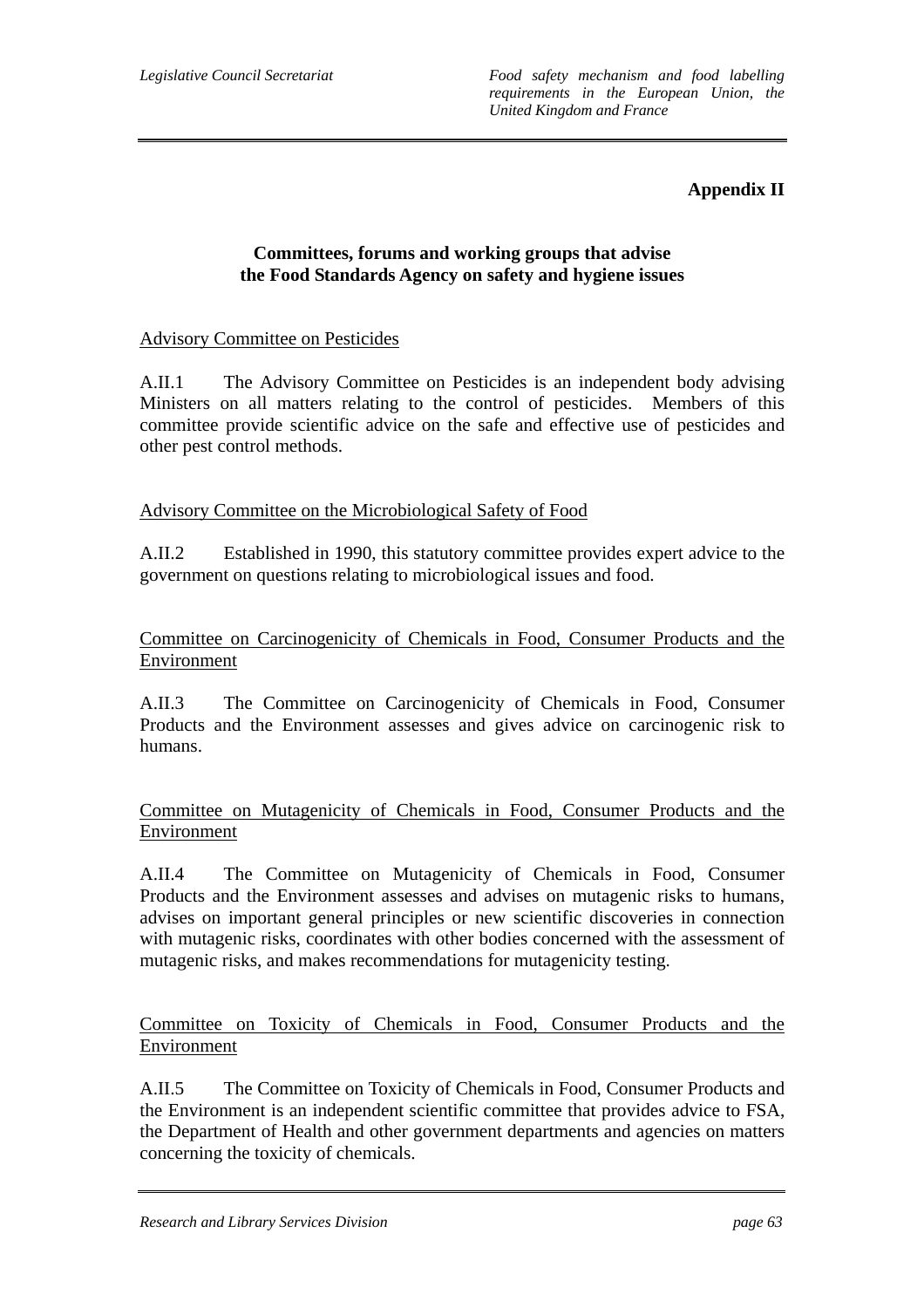## **Appendix II (cont'd)**

## Consultative Group on Campylobacter and Salmonella in Chickens

A.II.6 The Consultative Group on Campylobacter and Salmonella in Chickens was established to ensure stakeholders' involvement in FSA's work on campylobacter and salmonella in chickens.

### Foodborne Disease Strategy Consultative Group

A.II.7 FSA established the Foodborne Disease Strategy Consultative Group involving a cross-section of stakeholders to help it in the implementation of the strategy to meet its target of reducing foodborne diseases by 20% by April 2006.

### Pesticide Residues Committee

A.II.8 The Pesticide Residues Committee (PRC) is an independent body established in 2000. PRC advises Ministers and the Chief Executives of FSA and PSD on a nationwide programme of pesticide residue surveillance on food and drink.

## Spongiform Encephalopathy Advisory Committee

A.II.9 The Spongiform Encephalopathy Advisory Committee (SEAC) has been in existence for more than 15 years, providing independent expert scientific advice to the government on spongiform encephalopathies, such as Bovine Spongiform Encephalopathy, Creutzfeldt Jakob Disease and scrapie. SEAC's remit covers public health, food safety and animal health issues.

## Veterinary Products Committee

A.II.10 The Veterinary Products Committee was established in 1970 to advise on the safety, quality and efficacy of veterinary medicines, and to consider reports of suspected adverse reactions to veterinary medicines.

#### Veterinary Residues Committee

A.II.11 The Veterinary Residues Committee was established in January 2001. Its main role is to advise the Chief Executives of VMD and FSA on the planning of the veterinary residues surveillance programmes, and the implications of the results for consumer safety.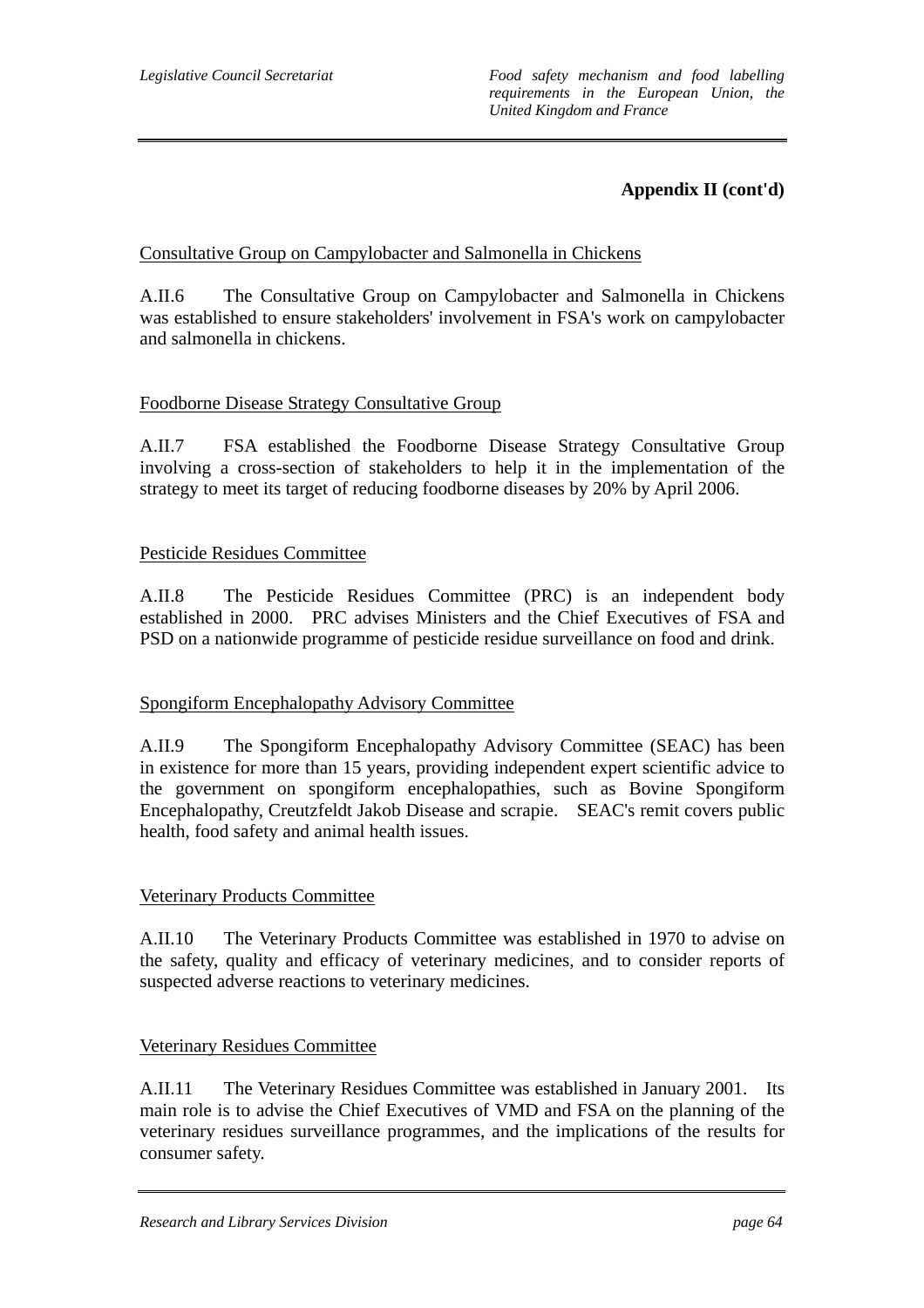## **Appendix II (cont'd)**

### Working Party on Food Additives

A.II.12 This working party discusses legislative developments and provides guidance as to research and surveillance on additives in food.

#### Working Party on Materials and Articles in Contact with Food or Drink

A.II.13 The Working Party on Materials and Articles in Contact with Food or Drink advises FSA on the research needed to ensure that consumers are protected from chemical migration into food from packaging and other materials in contact with food.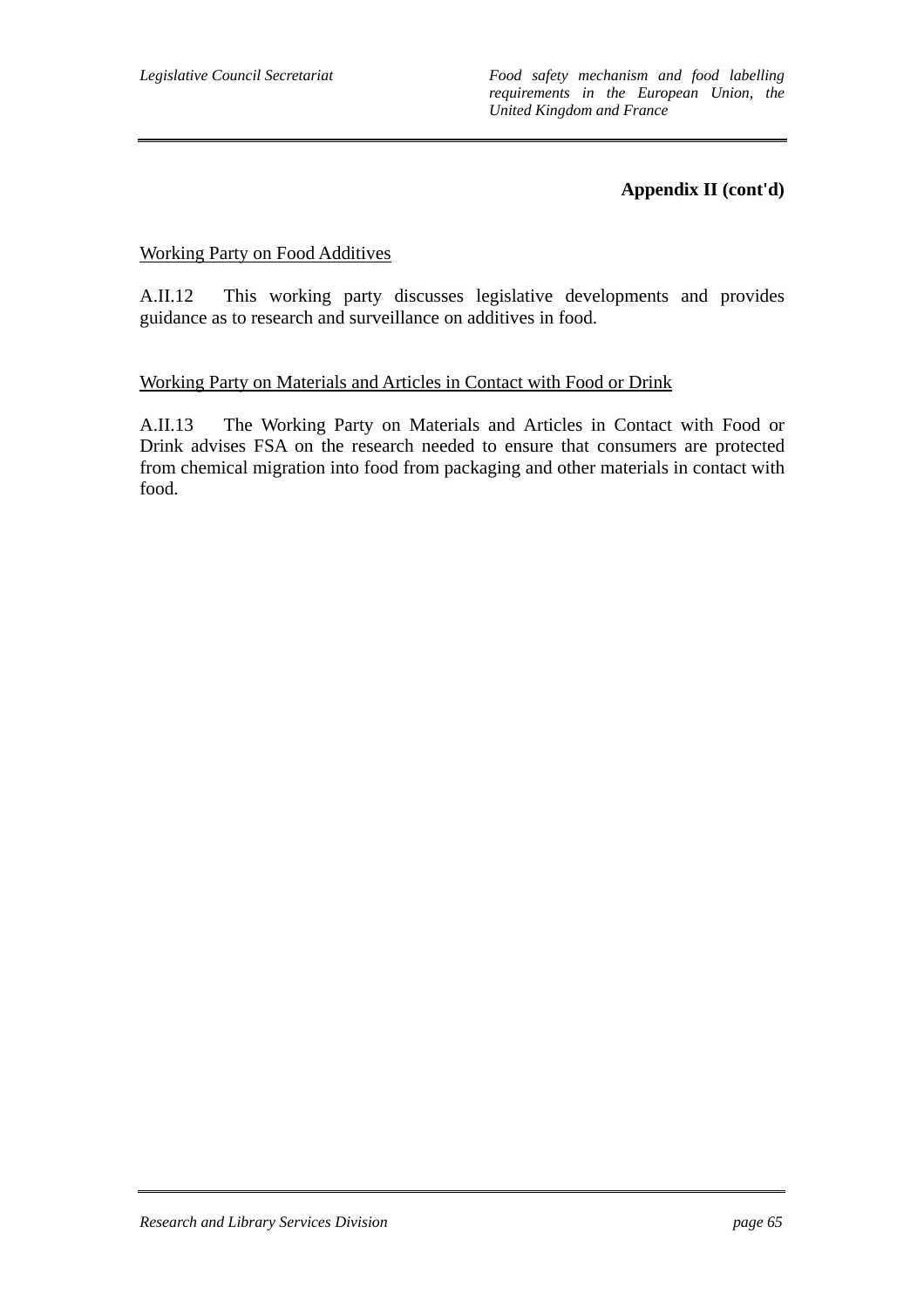## **References**

### European Union

- 1. Confederation of the Food and Drink Industries of the EU. (2007) *Data & trends of the European Food and Drink Industry.* Available from: http://www.ciaa.eu/documents/brochures/dataandtrends\_2007.pdf [Accessed 28 February 2008].
- 2. European Commission. (2004) *Guidance on the Implementation of Articles 11, 12, 16, 17, 18, 19 and 20 of Regulation (EC) No 178/2002 on General Food Law: Conclusions of the Standing Committee on the Food Chain and Animal Health.* Available from:  $\blacksquare$ http://ec.europa.eu/food/food/foodlaw/guidance/guidance\_rev\_7\_en.pdf [Accessed 14 March 2008].
- 3. European Commission. (2005) *Rapid Alert System for food and Feed.* Available from: http://ec.europa.eu/food/food/rapidalert/leaflet02\_en.pdf [Accessed 19 March 2008].
- 4. European Commission. (2006a) *Guidance Document: Key questions related to import requirements and the new rules on food hygiene and official food controls.* Available from:  $\blacksquare$ http://ec.europa.eu/food/international/trade/interpretation\_imports.pdf [Accessed 20 March 2008].
- 5. European Commission. (2006b) *Labelling: competitiveness, consumer information and better regulation for the EU.* Available from: http://ec.europa.eu/food/food/labellingnutrition/betterregulation/competitiveness \_consumer\_info.pdf [Accessed 20 March 2008].
- 6. European Commission. (2007a) *Final Report of a Mission Carried Out in France from 29 January to 2 February 2007 in order to Evaluate the Implementation of Official Controls for Gelatine.* Available from: http://ec.europa.eu/food/fvo/act\_getPDF.cfm?PDF\_ID=6043 [Accessed 14 March 2008].
- 7. European Commission. (2007b) *Food Traceability.* Available from: http://ec.europa.eu/food/food/foodlaw/traceability/factsheet\_trace\_2007\_en.pdf [Accessed 14 March 2008].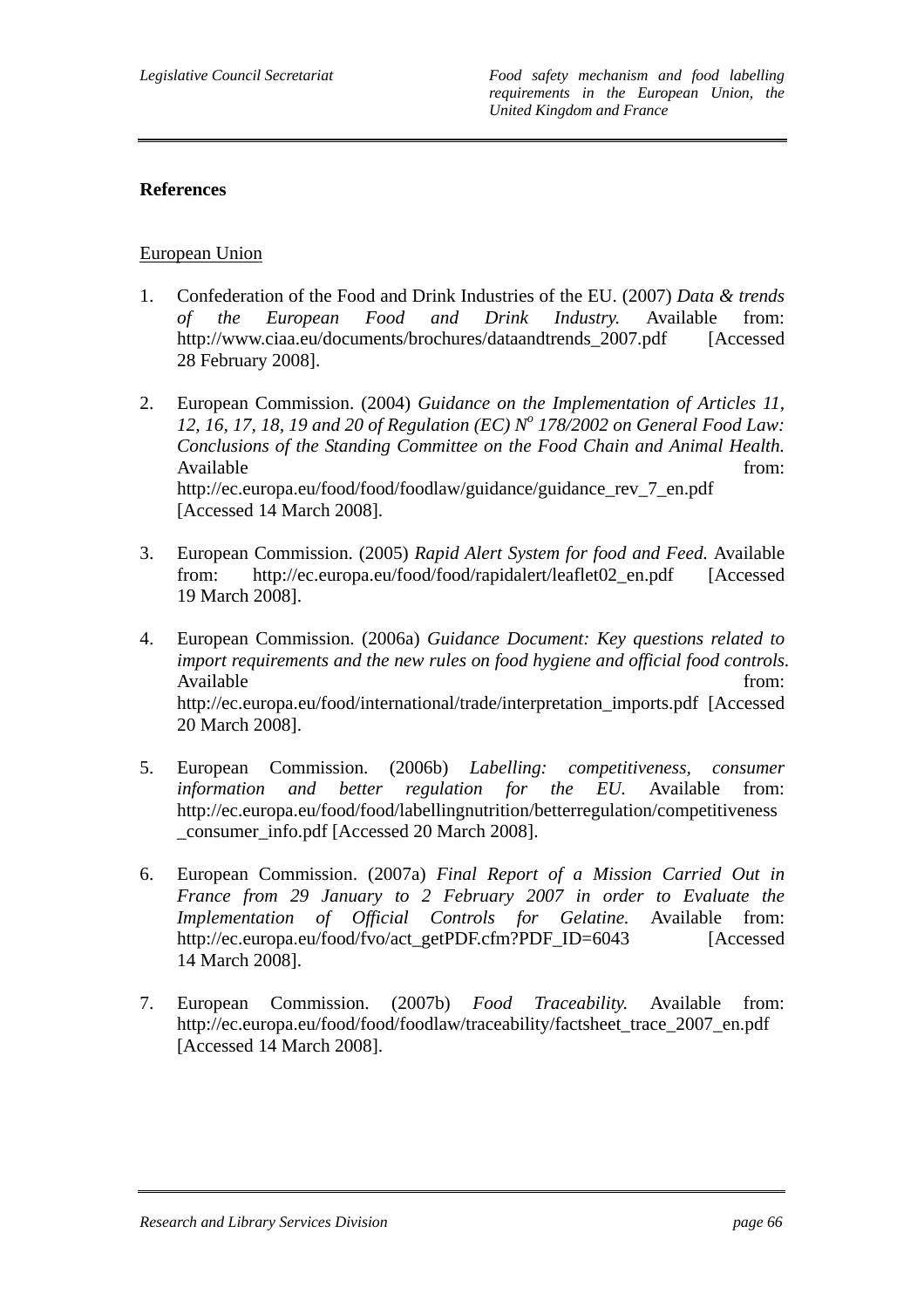- 8. European Commission. (2007c) *Guidance on the Implementation of Regulation No 1924/2006 on Nutrition and Health Claims Made on Foods Conclusions of the Standing Committee on the Food Chain and Animal Health.* Available from: http://ec.europa.eu/food/food/labellingnutrition/claims/guidance\_claim\_14-12-07 .pdf [Accessed 20 March 2008].
- 9. *European Commission.* (2008) Available from: http://ec.europa.eu/index\_en.htm [Accessed 25 January 2008].
- 10. European Commission. (2008) *The Key Obligations of Food and Feed Business Operators.* **Available** *Available from:* http://ec.europa.eu/food/food/foodlaw/responsibilities/obligations\_en.pdf [Accessed 17 March 2008].
- 11. European Council. (1989) *Council Directive 89/662/EEC of 11 December 1989 concerning veterinary checks in intra-Community trade with a view to the completion of the internal market.* Official Journal of the European Communities. Available from: http://eur-lex.europa.eu/smartapi/cgi/sga\_doc?smartapi!celexapi!prod!CELEXnu mdoc&lg=EN&numdoc=31989L0662&model=guichett [Accessed 25 March 2008].
- 12. European Council. (1990) *Council Directive 90/496/EEC of 24 September 1990 on nutrition labelling for foodstuffs.* Official Journal of the European Communities. Available from: http://eur-lex.europa.eu/LexUriServ/LexUriServ.do?uri=CELEX:31990l0496:E N:HTML [Accessed 5 March 2008].
- 13. European Council. (1997) *Council Directive 97/78/EC of 18 December 1997 laying down the principles governing the organisation of veterinary checks on products entering the Community from third countries.* Official Journal of the European Communities. Available from: http://eur-lex.europa.eu/LexUriServ/LexUriServ.do?uri=OJ:L:1998:024:0009:00 30:EN:PDF [Accessed 25 March 2008].
- 14. European Council. (1998) *Directive 98/6/EC of the European Parliament and of the Council of 16 February 1998 on consumer protection in the indication of the prices of products offered to consumers.* Official Journal of the European Communities. Available from: http://eur-lex.europa.eu/smartapi/cgi/sga\_doc?smartapi!celexapi!prod!CELEXnu mdoc&lg=EN&numdoc=31998L0006&model=guichett [Accessed 17 March 2008].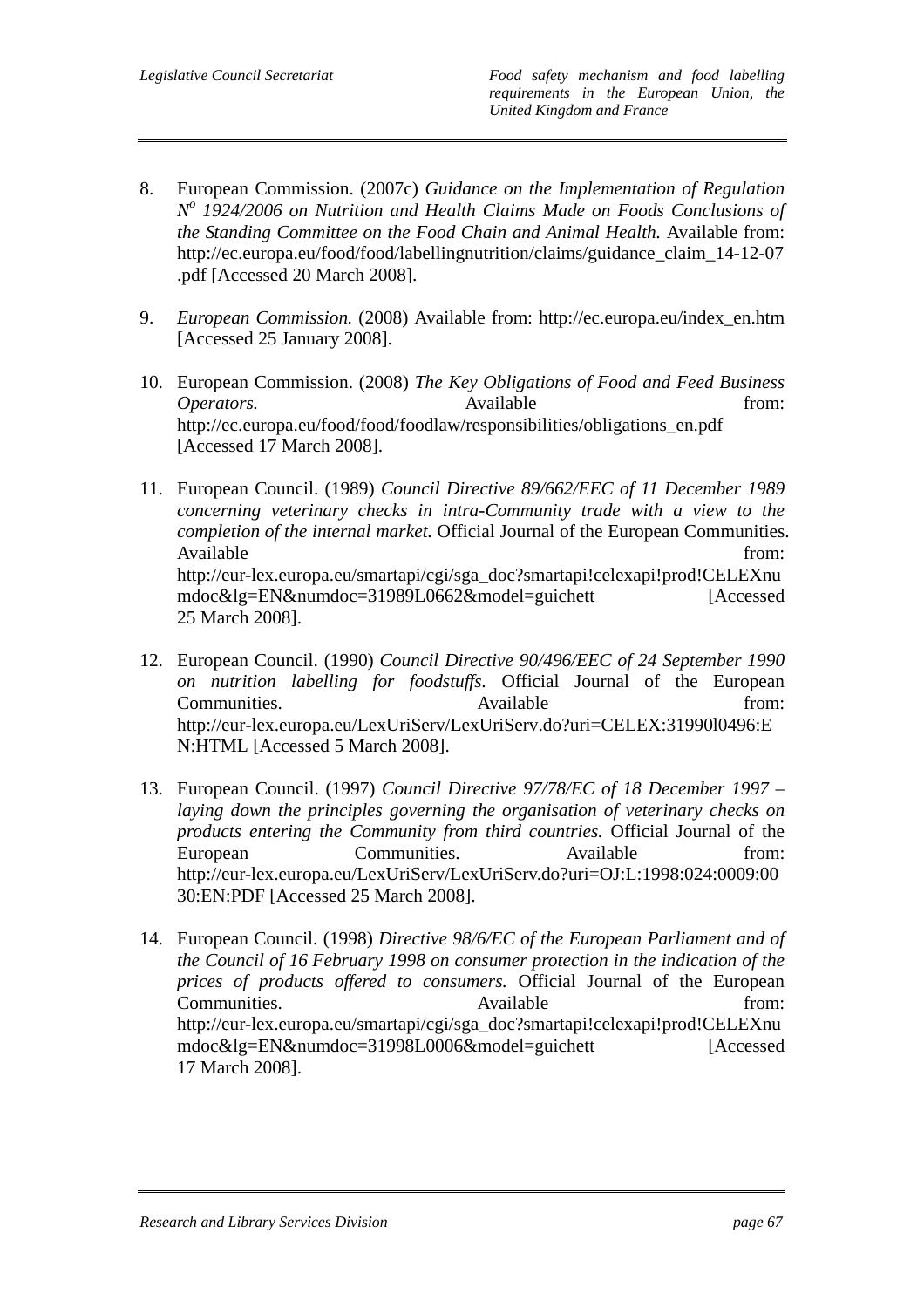- 15. European Council. (2002a) *Council Decision of 15 July 2002 appointing the members of the Management Board of the European Food Safety Authority.* Official Journal of the European Communities. Available from: http://eur-lex.europa.eu/LexUriServ/LexUriServ.do?uri=OJ:C:2002:179:0009:00 09:EN:PDF [Accessed 14 March 2008].
- 16. European Council. (2002b) *Regulation (EC) No 178/2002 of the European Parliament and of the Council of 28 January 2002 laying down the general principles and requirements of food law, establishing the European Food Safety Authority and laying down procedures in matters of food safety.* Official Journal of the European Communities. Available from: http://eur-lex.europa.eu/pri/en/oj/dat/2002/l\_031/l\_03120020201en00010024.pdf [Accessed 14 March 2008].
- 17. European Council. (2004) *Corrigendum to Regulation (EC) No 882/2004 of the European Parliament and of the Council of 29 April 2004 on official controls performed to ensure the verification of compliance with feed and food law, animal health and animal welfare rules.* Official Journal of the European Union. Available from:  $\blacksquare$ http://eur-lex.europa.eu/LexUriServ/site/en/oj/2004/l\_191/l\_19120040528en000 10052.pdf [Accessed 25 March 2008].
- 18. European Council. (2006a) *Regulation (EC) No 1924/2006 of the European Parliament and of the Council of 20 December 2006 on nutrition and health claims made on foods.* Official Journal of the European Union. Available from: http://eur-lex.europa.eu/LexUriServ/site/en/oj/2007/l\_012/l\_01220070118en0003 0018.pdf [Accessed 14 March 2008].
- 19. European Council. (2006b) *Statistics in focus Population and social conditions 13/2006 – Labour Market.* Available from: http://epp.eurostat.ec.europa.eu/cache/ITY\_OFFPUB/KS-NK-06-013/EN/KS-N K-06-013-EN.PDF [Accessed 4 March 2008].
- 20. European Council. (2008) *Eurostat.* Available from: http://epp.eurostat.ec.europa.eu/portal/page?\_pageid=1996,45323734&\_dad=por tal&\_schema=PORTAL&screen=welcomeref&open=/C/C1/C11&language=en& product=Yearlies\_new\_population&root=Yearlies\_new\_population&scrollto=0 [Accessed 28 February 2008].
- 21. *European Food Safety Authority.* (2007) Available from: http://www.efsa.europa.eu/EFSA/efsa\_locale-1178620753812\_home.htm [Accessed 4 October 2007].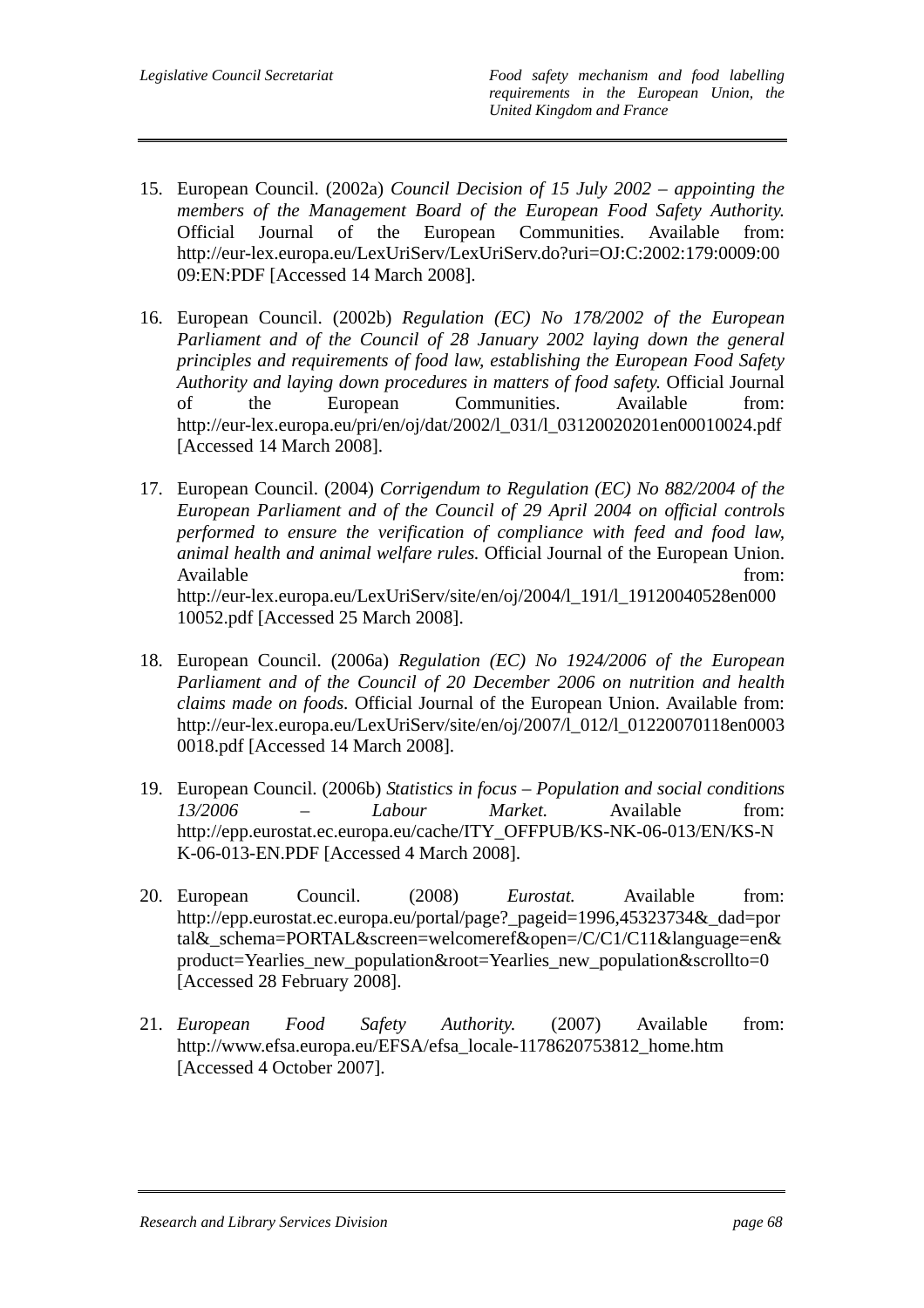- 22. European Union. (2002) *Press Release: Food Safety First set of farm-to-table food safety measures take effect.* Available from: http://europa.eu/rapid/pressReleasesAction.do?reference=IP/02/289&format=HT ML&aged=1&language=EN&guiLanguage=en [Accessed 6 March 2008].
- 23. European Union. (2004) *From farm to fork Safe food for Europe's consumers.*  Available from: http://ec.europa.eu/publications/booklets/move/46/en.pdf [Accessed 17 March 2008].
- 24. European Union. (2006) *Europe in 12 lessons.* Available from: http://ec.europa.eu/publications/booklets/eu\_glance/60/en.pdf [Accessed 14 March 2008].
- 25. European Union. (2007) *How the European Union works: Your guide to the EU institutions.* Available *Available* from: http://ec.europa.eu/publications/booklets/eu\_glance/68/en.pdf [Accessed 17 March 2008].
- 26. *European Union.* (2008) Available from: http://europa.eu/scadplus/scad\_en.htm [Accessed 25 January 2008].
- 27. USDA Foreign Agricultural Service. (2001) *European Union: Market Development Reports – Global Food Safety Initiative 2001.* Gain Report Number: E21086. Available from: http://www.fas.usda.gov/gainfiles/200107/120681180.pdf [Accessed 20 March 2008].
- 28. USDA Foreign Agricultural Service. (2003a) *European Union: Sanitary/Phytosanitary/Food Safety – European Union Steps Up Food Safety Measures 2003.* Gain Report Number: E23106. Available from: http://www.fas.usda.gov/gainfiles/200306/145985220.pdf [Accessed 25 March 2008].
- 29. USDA Foreign Agricultural Service. (2003b) *European Union: Sanitary/Phytosanitary/Food Safety – Private sector food safety certification 2003.* Gain Report Number: E23110. Available from: http://www.fas.usda.gov/gainfiles/200306/145985211.pdf [Accessed 25 March 2008].
- 30. USDA Foreign Agricultural Service. (2003c) *European Union: Trade Policy Monitoring – European Food Safety Authority 2003.* Gain Report Number: E23231. Available from: http://www.fas.usda.gov/gainfiles/200312/146085330.pdf [Accessed 25 March 2008].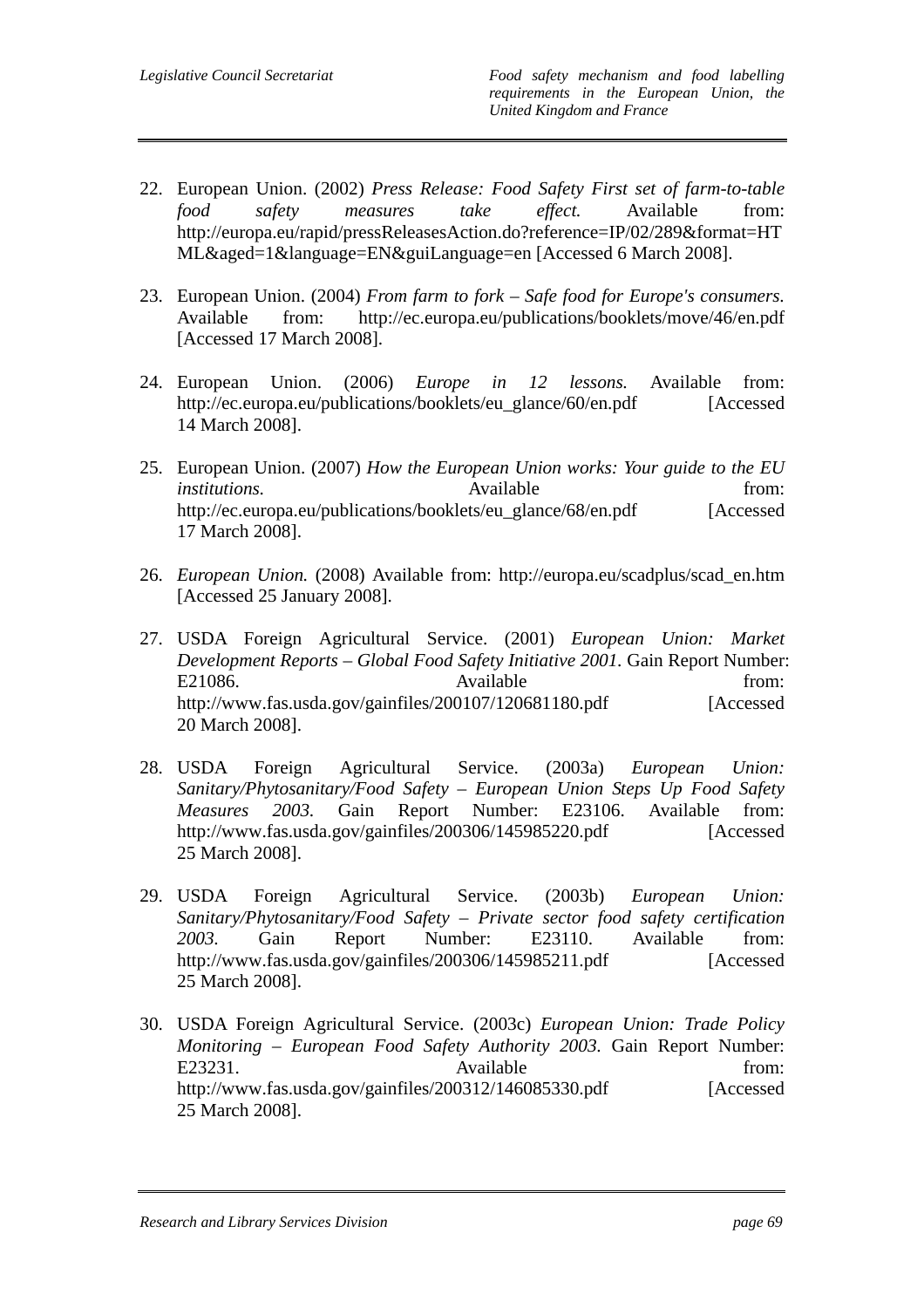- 31. USDA Foreign Agricultural Service. (2004a) *EU-25: Sanitary/Phytosanitary/Food Safety – European Standards Set Tone in Food Safety Area 2004.* Gain Report Number: E34035. Available from: http://www.fas.usda.gov/gainfiles/200407/146106878.pdf [Accessed] 25 March 2008].
- 32. USDA Foreign Agricultural Service. (2004b) *Sanitary/Phytosanitary/Food Safety – Parliament approves EU Food and Feed Control Proposal.* Gain Report Number: E24051. Available from: http://www.fas.usda.gov/gainfiles/200403/146105680.doc [Accessed 25 March 2008].

## United Kingdom

- 33. *2004 No. 3279: Food The General Food Regulations 2004.* Available from: http://www.opsi.gov.uk/si/si2004/uksi\_20043279\_en.pdf [Accessed 20 March 2008].
- 34. Defra. (2007) *Food Statistics Pocketbook.* Available from: http://statistics.defra.gov.uk/esg/publications/pocketstats/foodpocketstats/fsiyp.p df [Accessed 28 February 2008].
- 35. *Food Safety Act 1990 (c. 16).* Available from: http://www.opsi.gov.uk/acts/acts1990/ukpga\_19900016\_en\_1.htm [Accessed 5 October 2008].
- 36. Food Standards Agency. (1999) *Guidance Notes on Nutrition Labelling Introduction.* Available *Available* from: http://www.food.gov.uk/multimedia/pdfs/nutlabel2.pdf [Accessed 20 March 2008].
- 37. Food Standards Agency. (2001) *UK's official response to the Commission's Discussion Paper: Nutrition Claims and Functional Claims (SANCO/1341/2001).* Available from: http://archive.food.gov.uk/consultations/nutritional\_func\_claimsum.htm [Accessed 14 March 2008].
- 38. Food Standards Agency. (2005) *Meat Hygiene Service: Framework Document.*  Available from: http://www.food.gov.uk/multimedia/pdfs/mhsframework.pdf [Accessed 20 March 2008].
- 39. Food Standards Agency. (2007a) *Animal Feed Hygiene for Farmers.* Available from: http://www.food.gov.uk/multimedia/pdfs/feedhygienepamphletnov07.pdf [Accessed 20 March 2008].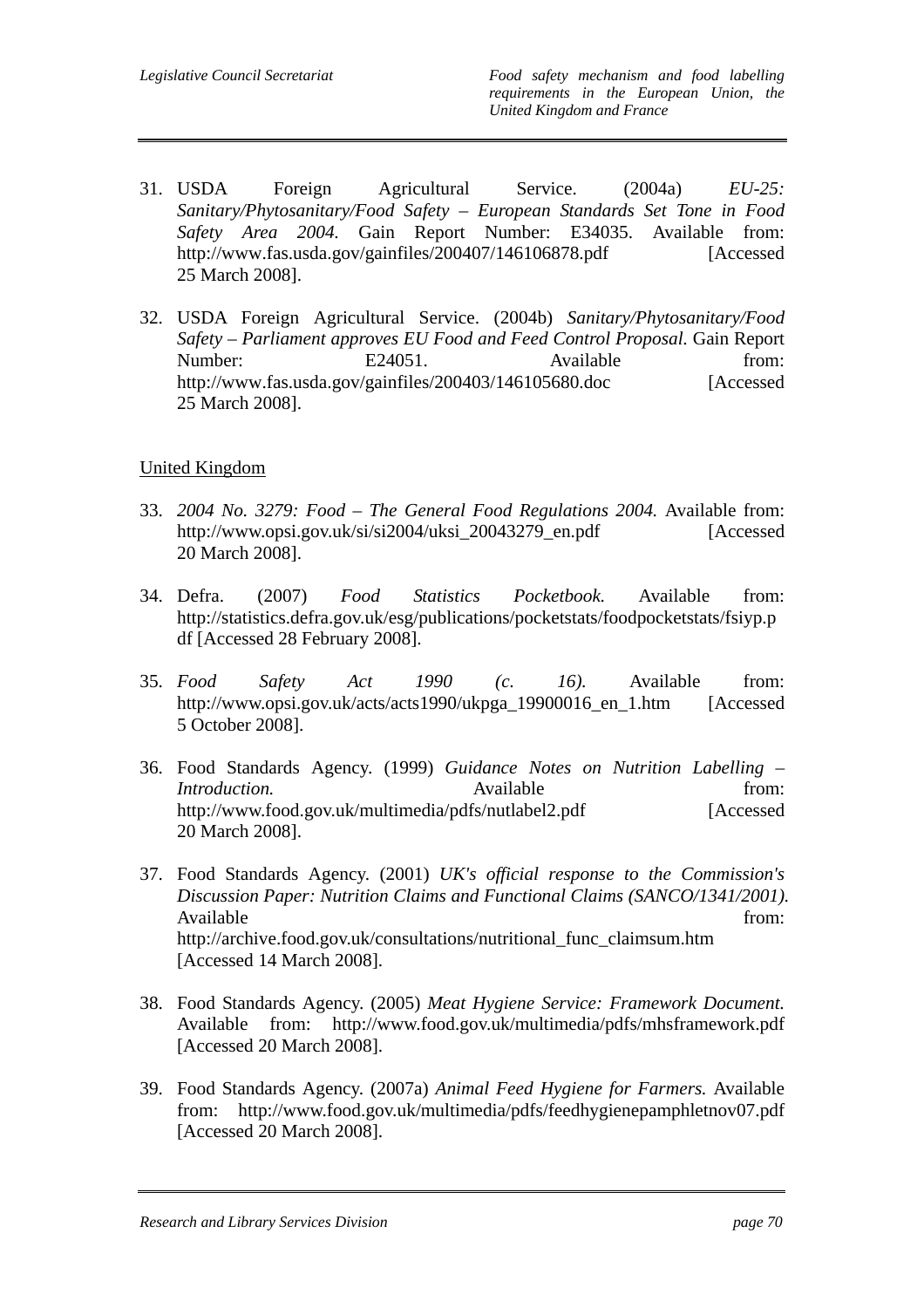- 40. Food Standards Agency. (2007b) *Country of Origin Labelling Guidance.*  Available from: http://www.food.gov.uk/multimedia/pdfs/consultation/originlabellingconsultsep0 7.pdf [Accessed 14 March 2008].
- 41. Food Standards Agency. (2007c) *Food labels: More informed choices.* Available from: http://www.food.gov.uk/multimedia/pdfs/foodlabels1007.pdf [Accessed 20 March 2008].
- 42. Food Standards Agency. (2007d) *Guidance Notes for Food Business Operators on Food Safety, Traceability, Product Withdrawal and Recall.* Available from: http://www.food.gov.uk/multimedia/pdfs/fsa1782002guidance.pdf [Accessed] 20 March 2008].
- 43. *Food Standards Agency.* (2008) Available from: http://www.food.gov.uk/ [Accessed 25 February 2008].
- 44. Food Standards Agency. (2008) *Regulation (EC) No 882/2004 on official controls performed to ensure the verification of compliance with feed and food*  law, animal health and animal welfare rules: Q&A Notes for enforcement *authorities on the feed and food elements (Revision 2, February, 2008).* Available from: http://www.food.gov.uk/multimedia/pdfs/offcqaguidancenotes.pdf [Accessed 27 March 2008].
- 45. Food Standards Agency et al. (2008) *Single integrated national control plan for the United Kingdom January 2007 to March 2011 (Revision 2 – issued February 2008*). Available from: http://www.food.gov.uk/multimedia/pdfs/uknationalcontrolplan.pdf [Accessed 14 March 2008].
- 46. *National Statistics Online.* (2008) Available from: http://www.statistics.gov.uk/CCI/nugget.asp?ID=6 [Accessed 28 February 2008].

## France

- 47. *Agence Française De Sécurité Sanitaire Des Aliments.* (2008) Available from: http://www.afssa.fr/index.htm [Accessed 2 January 2008].
- 48. Agriculture and Agri-food Canada. (2008) *Agri-Food Past, Present & Future Report France February 2008*. Available from: http://www.ats.agr.gc.ca/europe/4046\_e.htm [Accessed 28 February 2008].
- 49. Embassy of France in the United States. (2001) *The French Diet.* Available from: http://www.info-france-usa.org/atoz/diet.asp [Accessed 28 March 2008].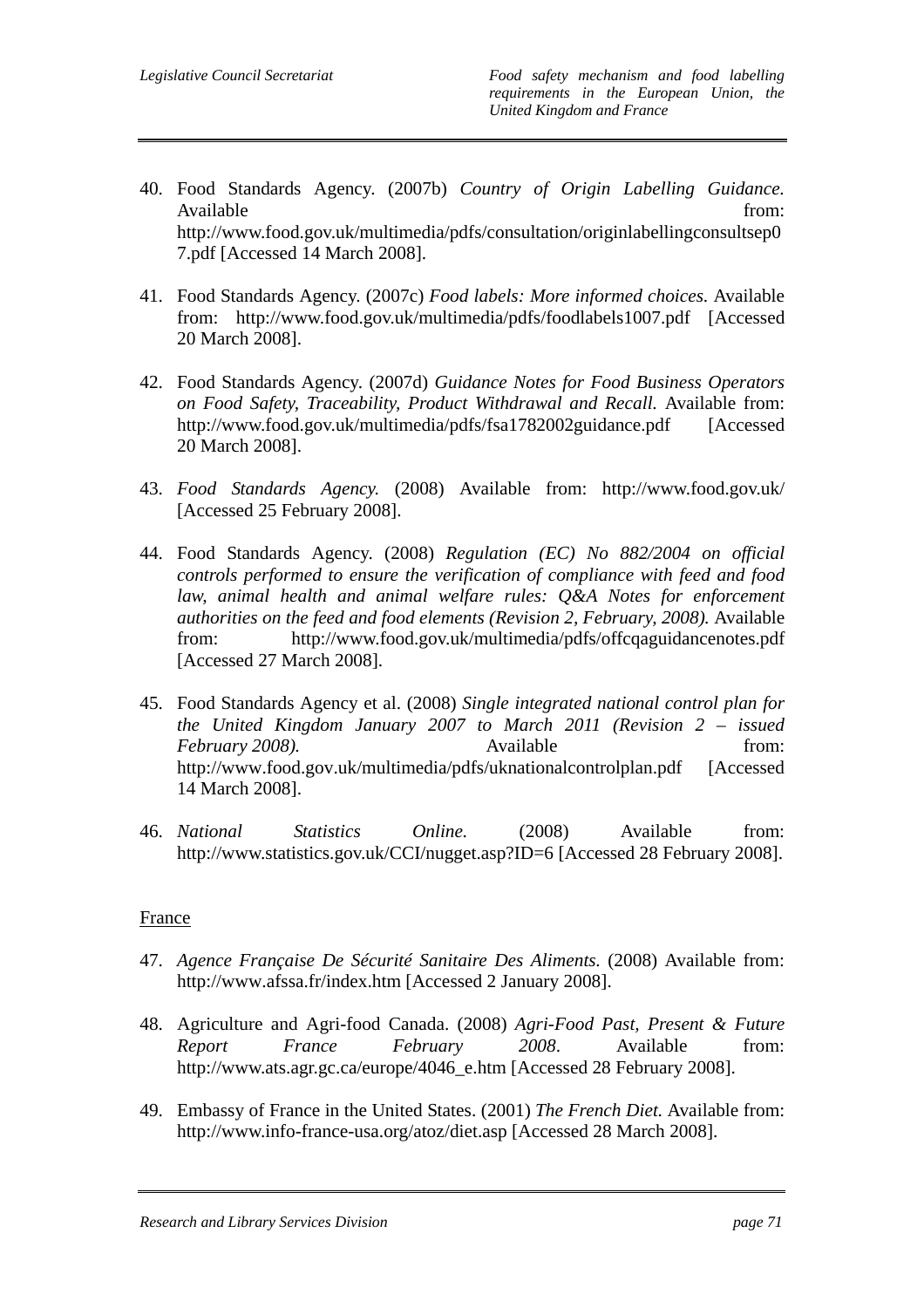- 50. France diplomatie. (2001) *Towards a greener agriculture?* "Label France" No. 45. Contract Available from: http://www.diplomatie.gouv.fr/en/article-imprim.php3?id\_article=5070 [Accessed 8 October 2007].
- 51. France diplomatie. (2007) *Profile of France.* Available from: http://www.diplomatie.gouv.fr/en/france\_159/discovering-france\_2005/profile-o f-france\_1977/index.html [Accessed 8 October 2007].
- 52. *France diplomatie.* (2008) Available from: http://www.diplomatie.gouv.fr/en/ [Accessed 30 January 2008].
- 53. French Embassy in the United Kingdom. (2006) *Health: Food Safety: a shared responsibility.* Available *Available* from: http://www.ambafrance-uk.org/Health-Food-Safety-a-shared.html [Accessed 10 October 2007].
- 54. French Food Safety Agency. (2006) *Annual Report 2006.* Available from: http://www.afssa.fr/Documents/AFSSA-Ra-Ra2006EN.pdf [Accessed 25 March 2008].
- 55. French Ministry of Foreign Affairs. (2007) *The French Health System.* Available from: http://www.ambafrance-bd.org/IMG/pdf/health\_system.pdf [Accessed 26 March 2008].
- 56. *GreenFacts.* (2007) Available from: http://www.greenfacts.org/links/site-boxes/afssa.htm [Accessed 8 October 2007].
- 57. Institut National De La Statistique Et Des Études Économiques. (2007) *La France En Bref – France in Figures.* Available from: http://www.insee.fr/fr/ppp/publications/intfrcbref.pdf [Accessed 14 March 2008].
- 58. Ministry for Agriculture and Fishing. (2006) *Food Safety System.* Available from: http://www.frenchfoodsafety.com/sections/guide-sa-curita/ta-chargez-guide-dans /food-safety-system/downloadFile/file/Guide\_anglais2.pdf?nocache=113948335 5.96 [Accessed 25 March 2008].
- 59. *Ministry for Agriculture and Fishing.* (2007) Available from: http://www.frenchfoodsafety.com/ [Accessed 11 October 2007].
- 60. United States Department of Agriculture. (2005) *Final Report of an Audit Carried Out in France Covering France's Meat and Poultry Inspection System: November 30 through December 21, 2005.* Available from: http://www.fsis.usda.gov/OPPDE/FAR/France/FranceNov2005.pdf [Accessed 14 March 2008].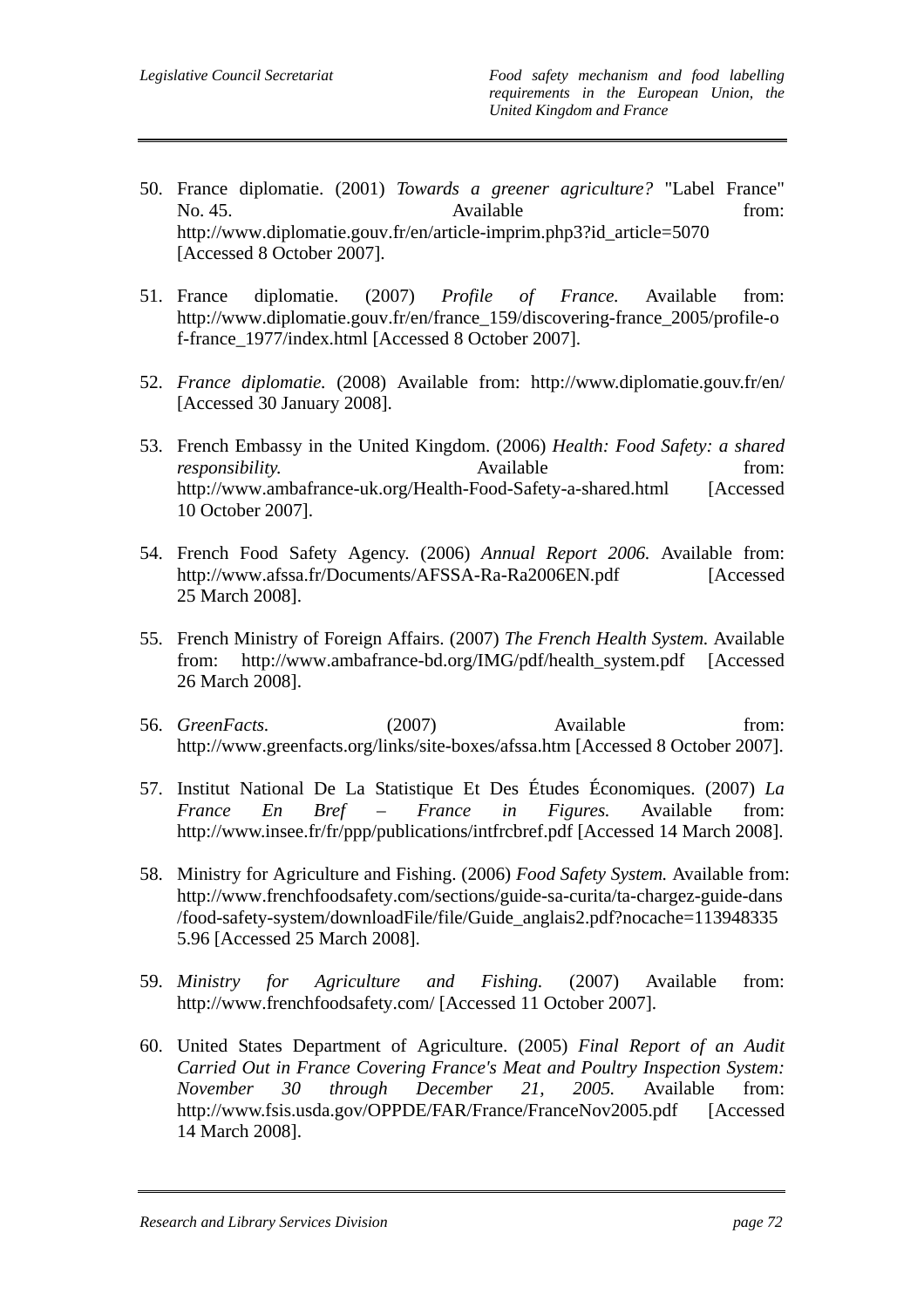- 61. USDA Foreign Agricultural Service. (2006a) *France Exporter Guide Annual 2006*. GAIN Report Number: FR6063. Available from: http://www.fas.usda.gov/gainfiles/200610/146249282.pdf [Accessed 28 February 2008].
- 62. USDA Foreign Agricultural Service. (2006b) *France: Food and Agricultural Import Regulations and Standards – Annual 2006.* Gain Report Number: FR6041. Available from: http://www.fas.usda.gov/gainfiles/200607/146208520.pdf [Accessed 20 March 2008].
- 63. USDA Foreign Agricultural Service. (2007a) *France Retail Food Sector Annual 2007*. GAIN Report Number: FR7018. Available from: http://www.fas.usda.gov/gainfiles/200801/146293433.pdf [Accessed 28 February 2008].
- 64. USDA Foreign Agricultural Service. (2007b) *France Still Offers Opportunities for U.S. Food and Agricultural Products.* Available from: http://www.fas.usda.gov/info/fasworldwide/2007/06-2007/France/FranceOvervie w.htm [Accessed 14 March 2008].
- 65. *USDA Foreign Agricultural Service.* (2008) Available from: http://www.fas.usda.gov/ [Accessed 31 March 2008].

## Hong Kong

- 66. *Centre for Food Safety.* (2008) Available from: http://www.cfs.gov.hk/eindex.html [Accessed 31 March 2008].
- 67. *Food and Environmental Hygiene Department.* (2008) Available from: http://www.fehd.gov.hk/indexe.html [Accessed 31 March 2008].
- 68. Food and Health Bureau. (2007a) *Policy Initiatives of Food and Health Bureau for 2008.* Paper submitted to the Panel on Food Safety and Environmental Hygiene of the Legislative Council for discussion on 12 October 2007. LC Paper No. CB(2)53/07-08(01).
- 69. Food and Health Bureau. (2007b) *Proposal to Create One Permanent Post of Administrative Officer Staff Grade C in the Food and Health Bureau*. Paper submitted to the Panel on Food Safety and Environmental Hygiene of the Legislative Council for discussion on 11 December 2007. LC Paper No. CB(2)516/07-08(05).